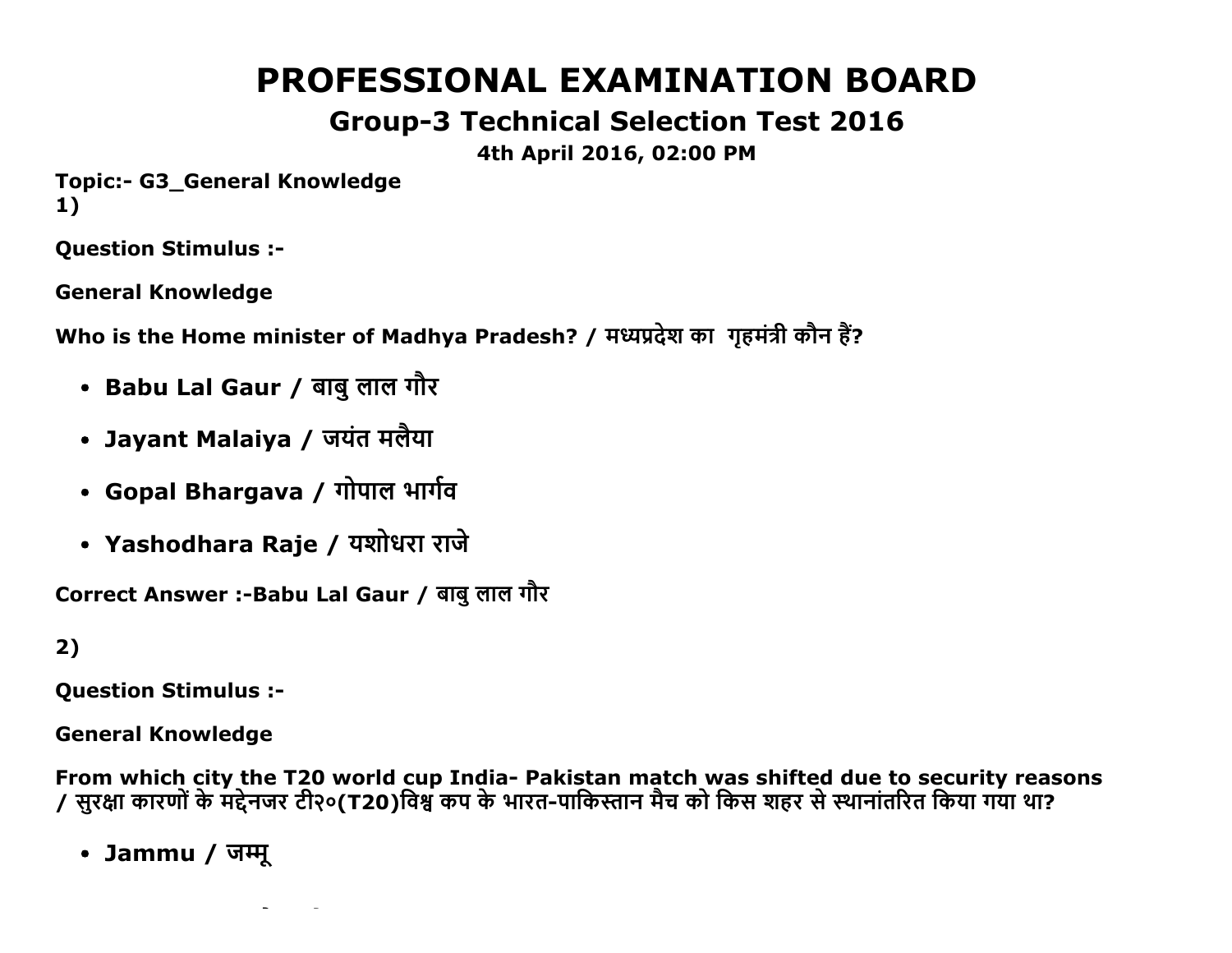- Jaiselmer / जैसलमेर
- Dharmshala / धर्मशाला
- Mumbai / मुंबई

Correct Answer :-Dharmshala / धर्मशाला

 $3)$ 

**Question Stimulus :-**

**General Knowledge** 

Which of the following is a Nobel Laureate from Madhya Pradesh? / इनमे से कौन नोबेल पुरस्कार विजेता मध्य प्रदेश से हैं?

- Kailash Satyarthi / कैलाश सत्यार्थी
- Anil Kakodkar / अनिल काकोडकर
- Amartya Sen / अमर्त्या सेन
- C V Raman / सी.वी रमन

Correct Answer :-Kailash Satyarthi / कैलाश सत्यार्थी

4)

**Question Stimulus :-**

**General Knowledge** 

The multi arts complex "Bharat Bhawan" is situated at \_\_\_\_\_\_\_. / बहु कला भवन "भारत भवन" स्थित है\_\_\_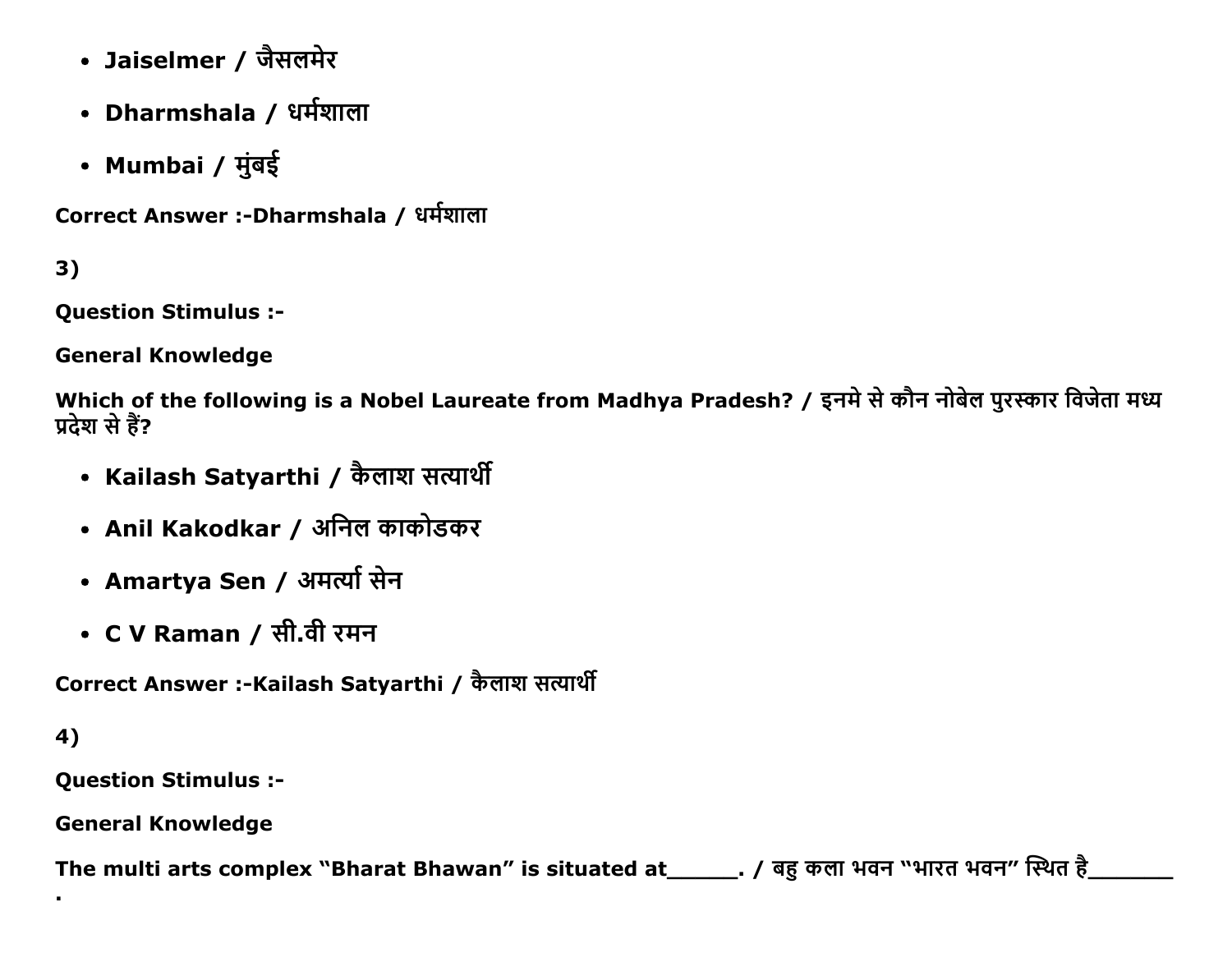- Gwalior / ग्वालियर
- Indore / इंदौर
- Bhopal / भोपाल
- Ujjain / उज्जैन

Correct Answer :- Bhopal / भोपाल

5)

Question Stimulus :

General Knowledge

According to 2011 Census at which place Madhya Pradesh stands in Indian states? / २०११ की जनगणना के अनुसार भारतीय गणराज्यों में मध्य प्रदेश का कौन सा स्थान है?

- Second / दूसरा
- $\cdot$  Sixth / छ $\sigma$ वां
- Seventh / सातवां
- Eighth / आठवां

Correct Answer :-Sixth / छठवां

6)

Question Stimulus :

General Knowledge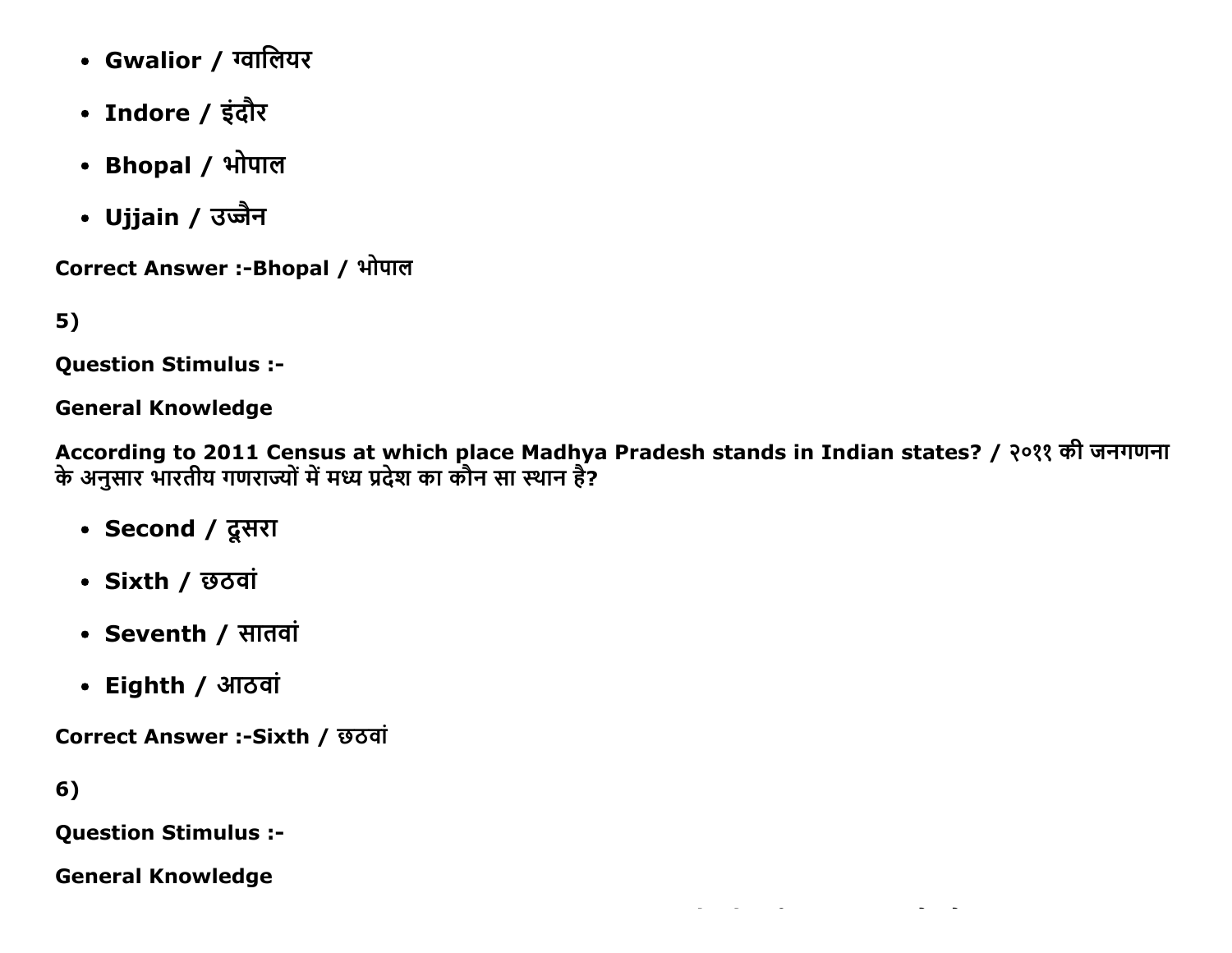Who is the present governor of Madhya Pradesh? / मध्य प्रदेश के वर्तमान राज्यपाल कौन है?

- Mridula Sinha / मृदुला सिन्हा
- Kalyan Singh / कल्याण सिंह
- Ram Naresh Yadav / राम नरेश यादव
- Vajubhai Vala / वजुभाई वाला

Correct Answer :-Ram Naresh Yadav / राम नरेश यादव

## 7)

**Question Stimulus :-**

**General Knowledge** 

Which of the following temple is situated in Madhya Pradesh? / निम्नलिखित में से कौन सा मंदिर मध्य प्रदेश में स्थित है?

- Khajuraho / खजुराहो
- Somnath / सोमनाथ
- Shrinathji / श्रीनाथजी
- Trimbakeshwar / त्रयम्बकेश्वर

Correct Answer :-Khajuraho / खजुराहो

8)

**Question Stimulus :-**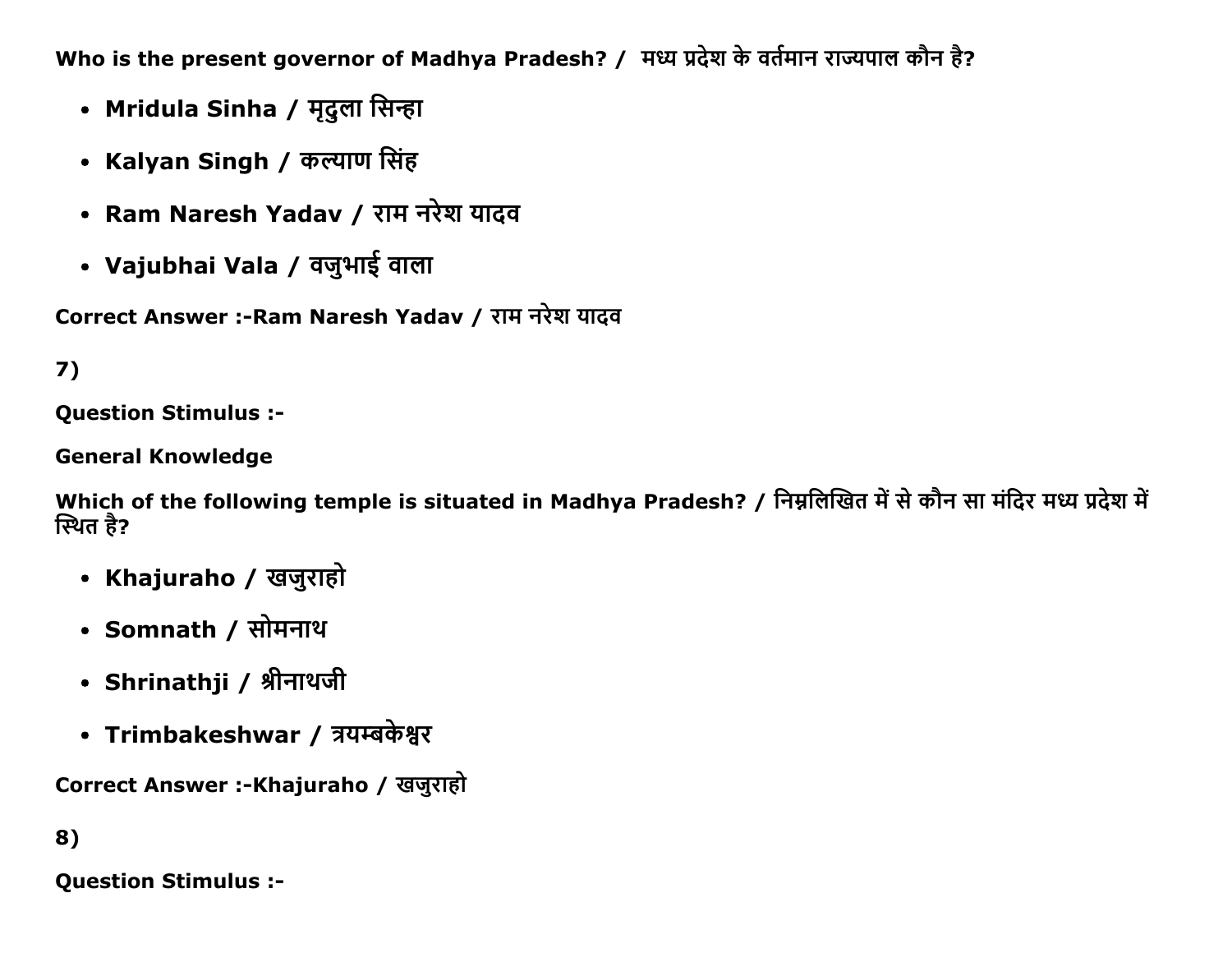#### **General Knowledge**

The principle bench of Madhya Pradesh High court is situated at\_\_\_\_ / मध्य प्रदेश उच्च न्यायालय का प्रमुख न्यायपीठ स्थित है<u>ं \_\_\_\_\_\_\_\_</u>.

- Indore / इंदौर
- $Gwalior / \tau q \tau \theta$ यर
- Jabalpur / जबलपुर
- Bhopal / भोपाल

Correct Answer :-Jabalpur / जबलपुर

 $9)$ 

**Ouestion Stimulus :-**

**General Knowledge** 

Which of the following cricketer do not belongs to Madhya Pradesh? / निम्नलिखित क्रिकेटरों में से कौन मध्य प्रदेश से संबंधित नहीं हैं?

- Narendra Hirwani / नरेन्द्र हिरवानी
- Naman Ojha / नमन ओझा
- Ajinkya Rahane / अजिंक्य राहाणे
- Amay Khurasiya / अमय खुरासिया

Correct Answer :-Ajinkya Rahane / अजिंक्य राहाणे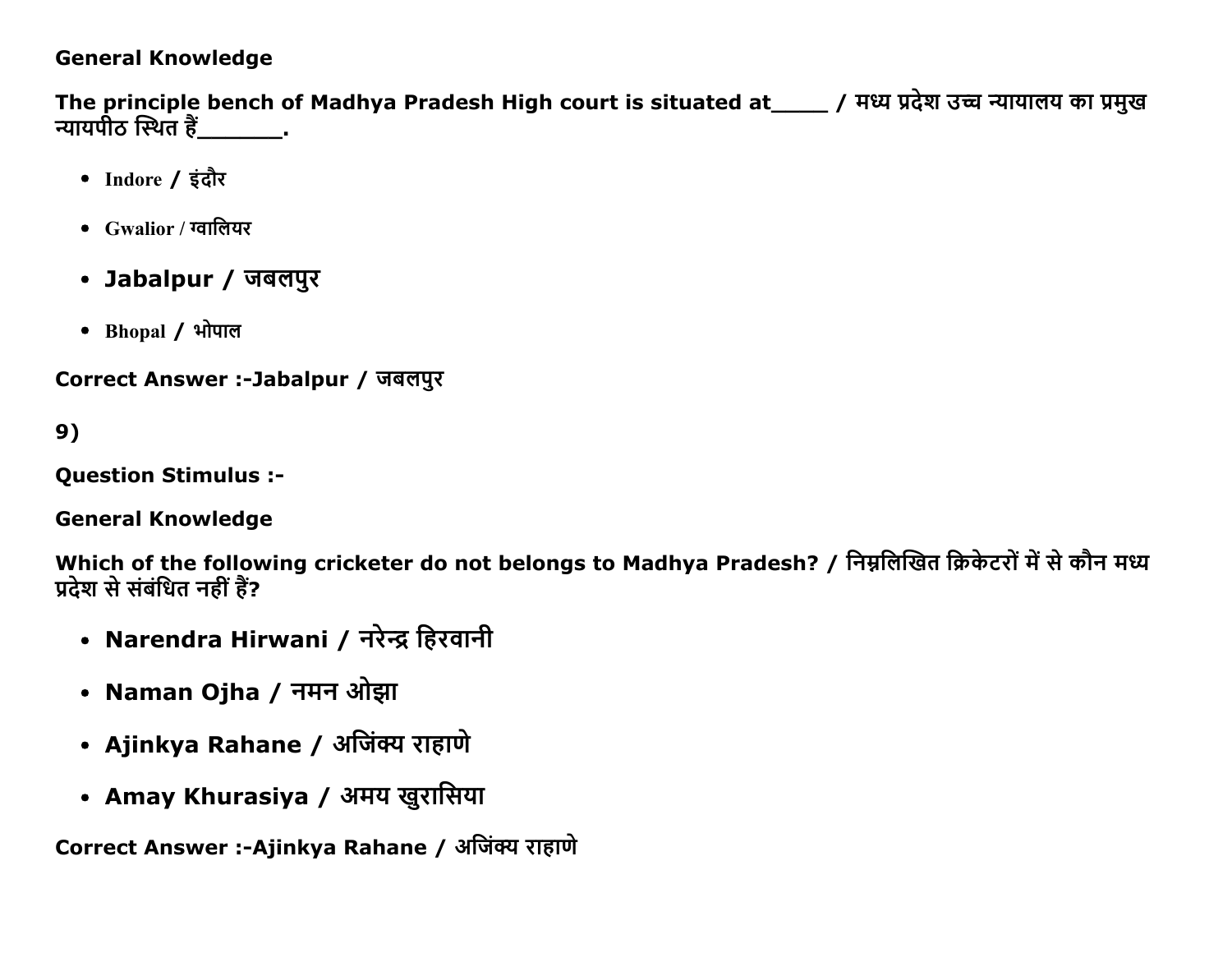10)

**Question Stimulus :-**

**General Knowledge** 

Which of the following is one of the highest sports award for Madhya Pradesh? / मध्य प्रदेश का सर्वोच्च खेल पुरस्कार निम्नांकित में से कौन सा है?

- Kushal Award / कुशल पुरस्कार
- Vikram Award / विक्रम पुरस्कार
- Jyoti Award / ज्योति पुरस्कार
- Surya Award / सूर्य पुरस्कार

Correct Answer :- Vikram Award / विक्रम पुरस्कार

 $11)$ 

**Question Stimulus :-**

**General Knowledge** 

The only ISRO centre located in Madhya Pradesh is at\_\_\_\_\_\_. / एकमात्र इसरो(ISRO) केंद्र जो मध्य प्रदेश में स्थित है\_\_\_\_\_\_\_\_.

- Indore / इंदौर
- Ratlam / रतलाम
- Mandsaur / मंदसौर
- Bhopal / भोपाल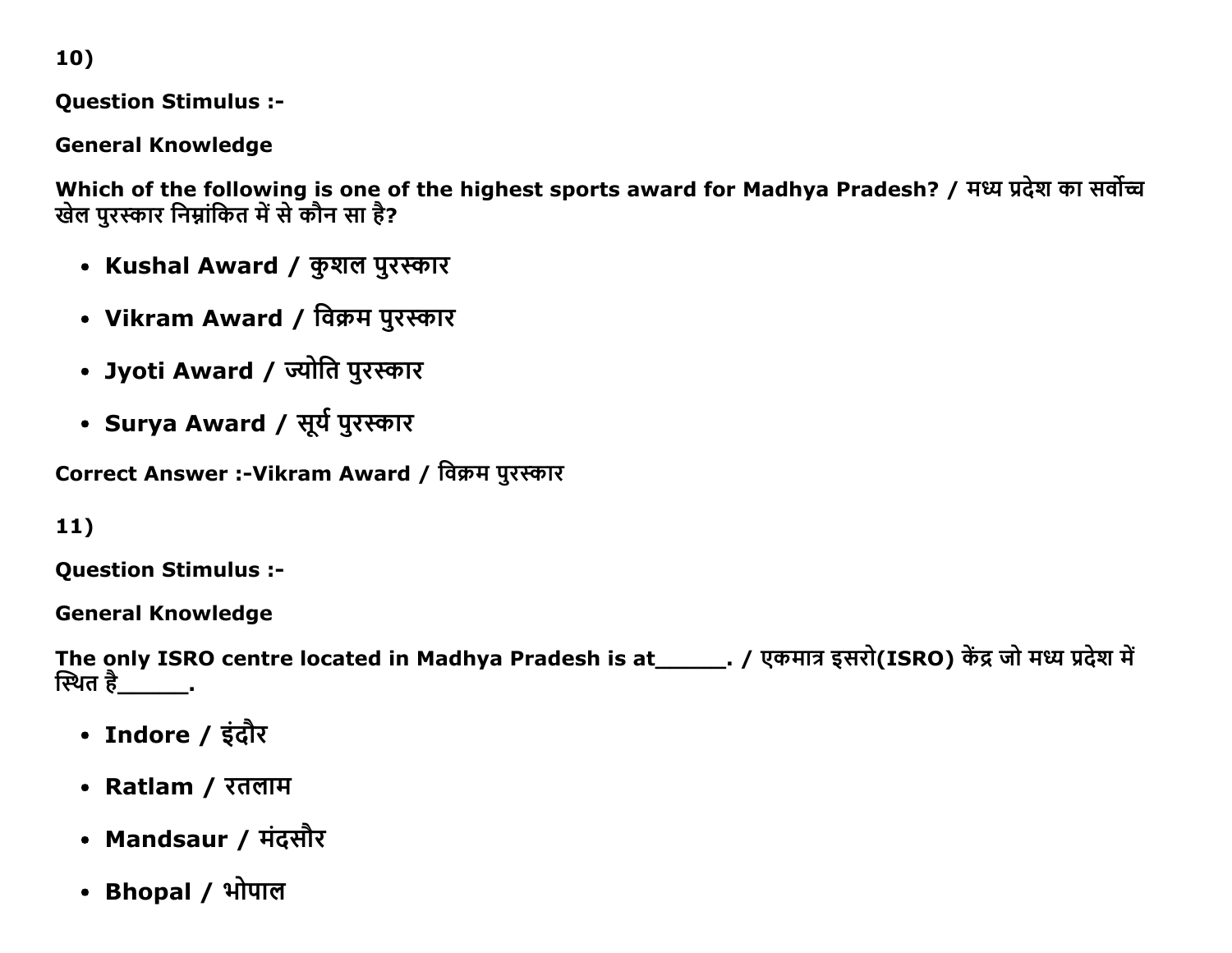Correct Answer :-Bhopal / भोपाल

12)

Question Stimulus :

General Knowledge

Which of the following falls is situated in Madhya Pradesh? / निम्नान्कित में से कौन सा प्रपात मध्य प्रदेश में स्थित है?

- Jog falls / जोग प्रपात
- Doodhsagar falls / दूधसागर प्रपात
- Kadambi falls / कदम्बी प्रपात
- Dhuandhar falls / धुआंधार प्रपात

Correct Answer :-Dhuandhar falls / धुआंधार प्रपात

13)

Question Stimulus :

General Knowledge

The "Kalidas Samaroh" is organized in Gwalior for\_\_\_\_\_\_\_. / "कालीदास समारोह" का आयोजन ग्वालियर में होता<br>है  $\mathcal{L}=\mathcal{L}$ 

- Literary presentation and drama / साहित्यिक प्रस्तुति एवं नाट्य
- Folk arts / लोक कला
- Classical dance / शास्त्रीय नृत्य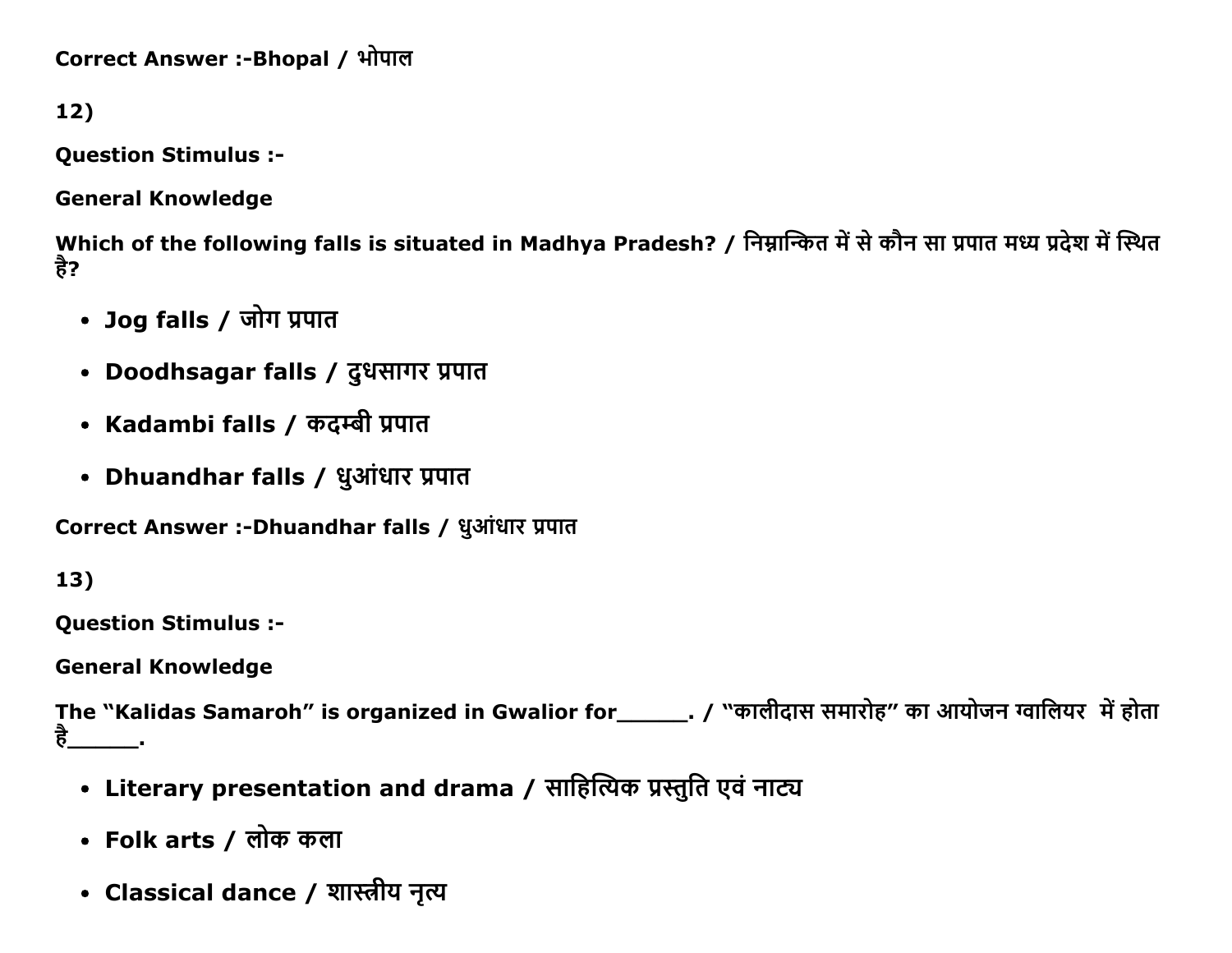• Modern arts / आधुनिक कला

Correct Answer :-Literary presentation and drama / साहित्यिक प्रस्तुति एवं नाट्य

 $14)$ 

**Question Stimulus :-**

**General Knowledge** 

The river Kshipra joins the river\_\_\_\_\_\_\_. / क्षिप्रा नदी\_\_\_\_\_\_\_\_\_नदी में मिलती हैं

- Narmada / नर्मदा
- Chambal / चंबल
- Tapti / ताप्ति
- Son / सोन

Correct Answer :-Chambal / चंबल

 $15)$ 

**Question Stimulus :-**

**General Knowledge** 

Which of the following is famous for Manganese mine in Madhya Pradesh? / मैंगनीज़ के खानों के लिए मध्य प्रदेश में निम्नलिखित में से कौन सा प्रसिद्ध है?

- Ghatshila / घाटशिला
- Katni / कटनी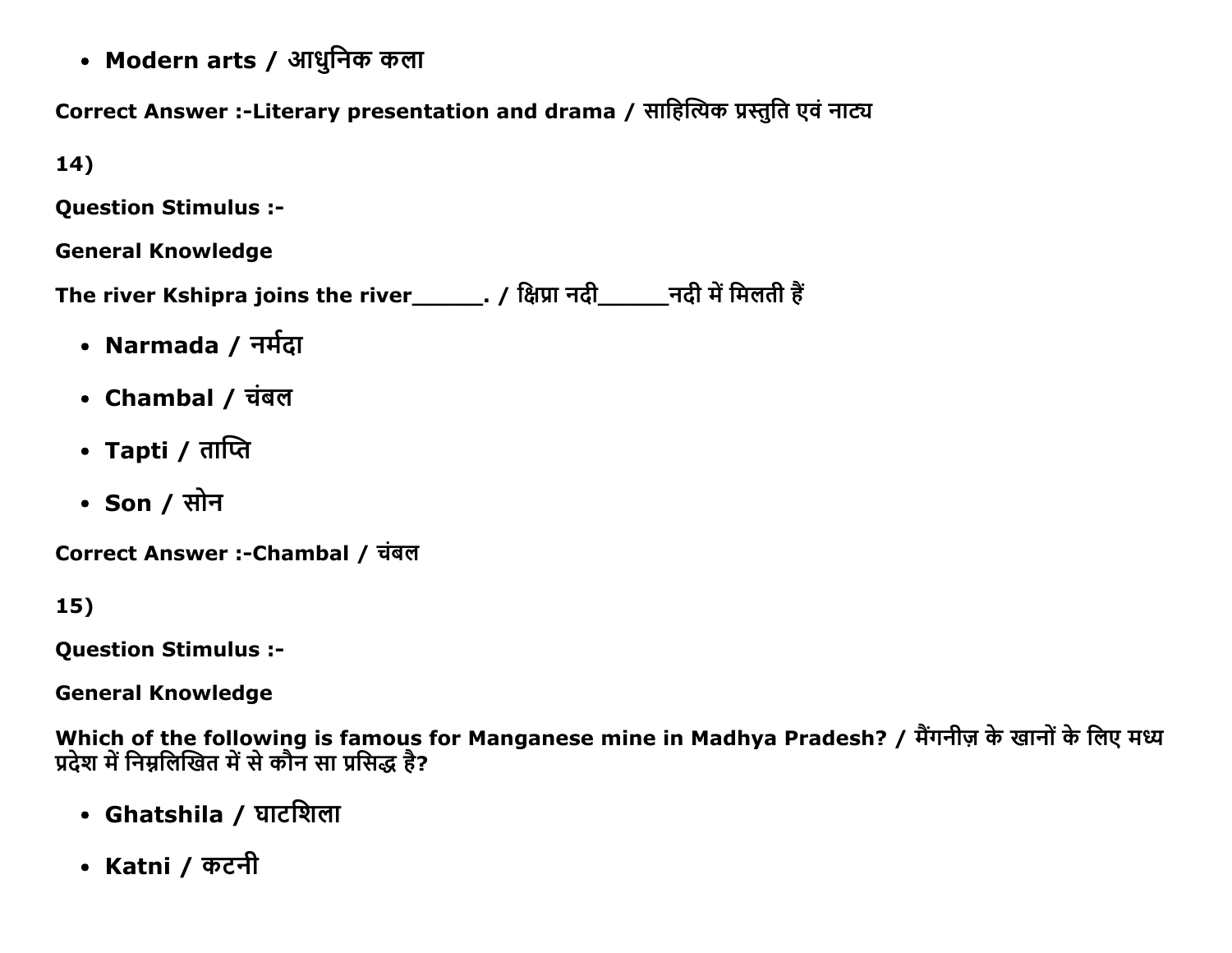- Pathakheda / पाथाखेड़ा
- Balaghat / बालाघाट

Correct Answer :- Balaghat / बालाघाट

```
Topic:- G3_General Hindi
1)
```
**Question Stimulus :-**

**Hindi** 

निम्नलिखित शब्दों के आगे चार शब्द दिए गए हैं। इनमें से उचित समानार्थक पर्याय चुनिए- परिचर

- आग
- निशाचर
- वायु
- सेवक

Correct Answer :-सेवक

## $2)$

**Question Stimulus :-**

**Hindi** 

'रामायण' शब्द का संधि विच्छेद होगा-

 $\bullet$  राम: + यण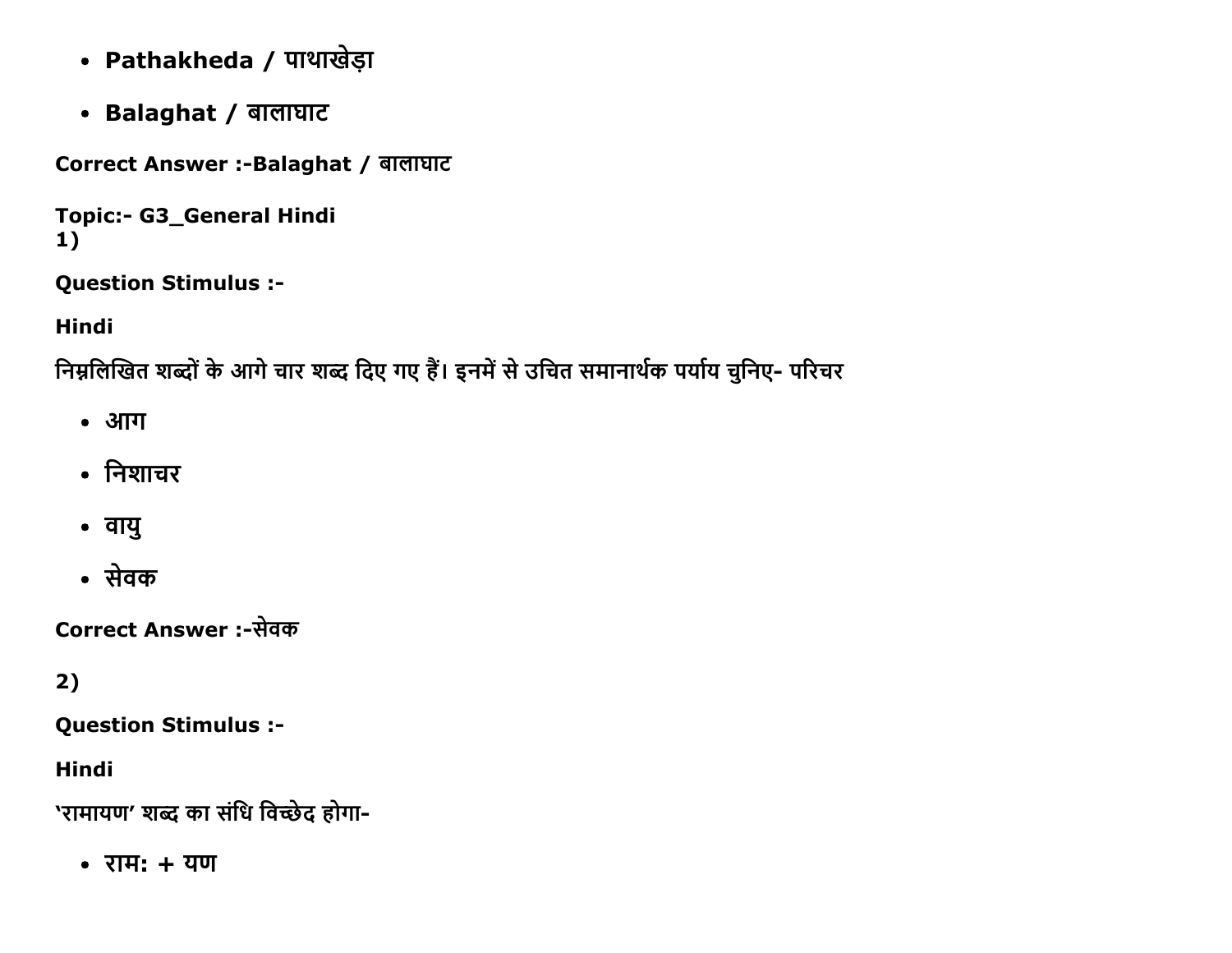- $\overline{3} + 3\overline{4}$
- $\bullet$  रामा + यन
- $\bullet$  राम + अयन

Correct Answer :-राम + अयन

 $3)$ 

**Question Stimulus :-**

**Hindi** 

अनेक शब्दों के लिए एक शब्द का चयन कीजिए- जिसे किसी से लगाव न हो

- नश्वर
- निर्लिप्त
- लिप्सु
- अलगाववादी

**Correct Answer :-निर्लिप्त** 

4)

**Question Stimulus :-**

**Hindi** 

'भारत भारती' किस भाषा में लिखा हुआ ग्रंथ है?

• खड़ी बोली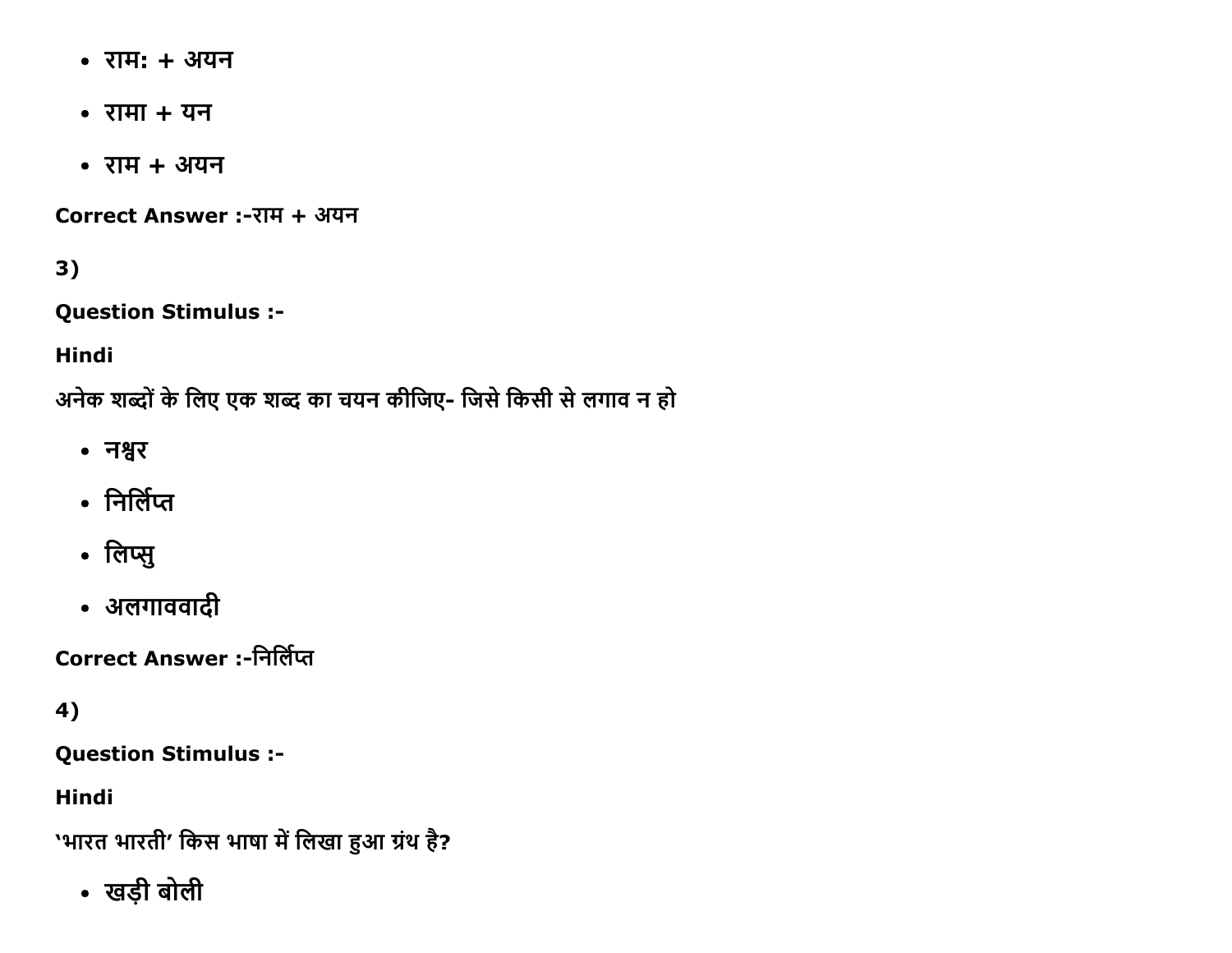- ब्रजभाषा
- राजस्थानी
- अवधी

Correct Answer :-खड़ी बोली

 $5)$ 

**Question Stimulus :-**

**Hindi** 

नीचे एक शब्द दिया गया है दिए गए विकल्पों में पर्यायवाची शब्द चुनिए- प्रासाद

- प्रसाद
- $\cdot$  प्रसन्न
- आवास
- महल

**Correct Answer:-महल** 

 $6)$ 

**Question Stimulus :-**

**Hindi** 

'कृपण' शब्द का विलोम होगा-

• अधम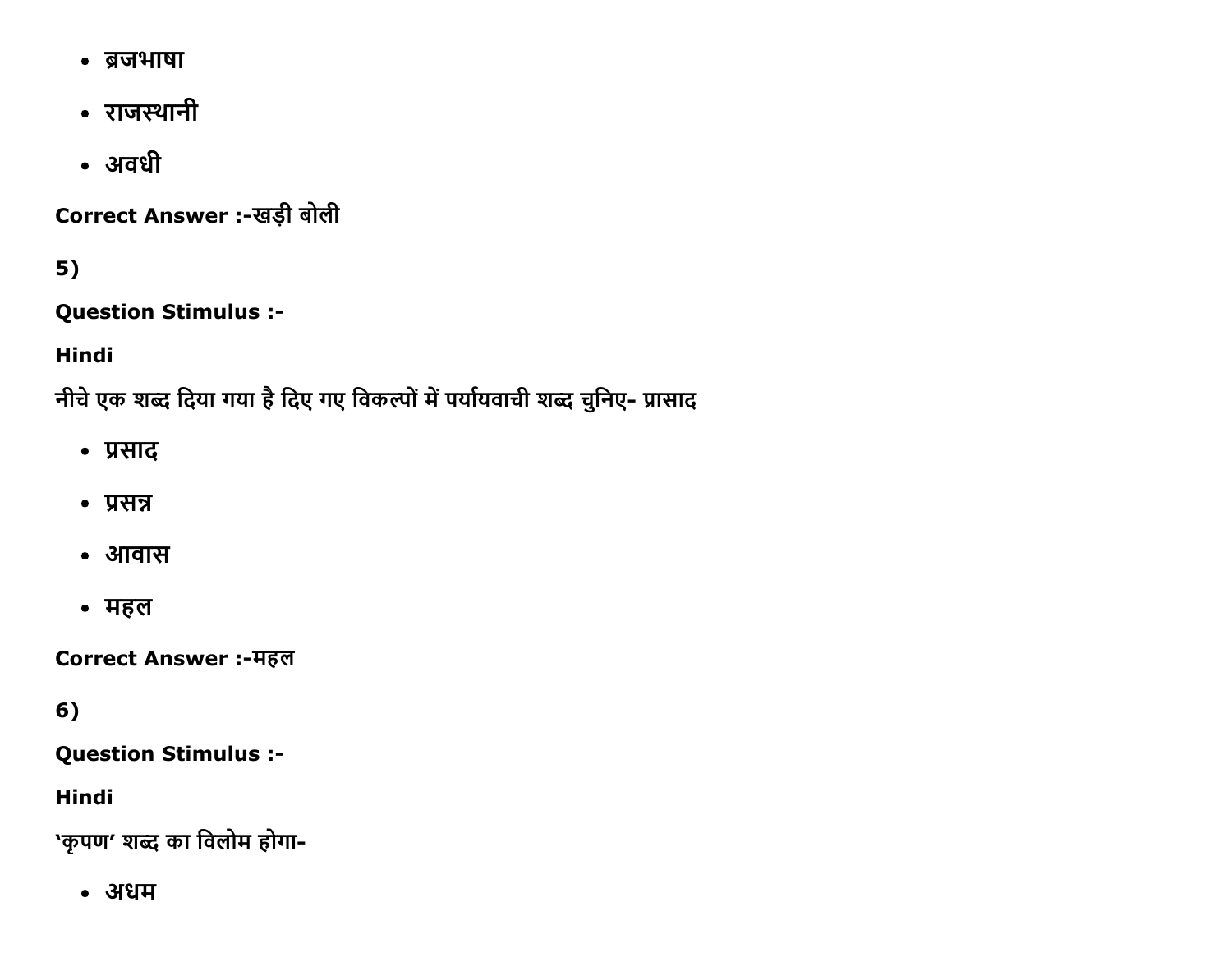- दानी
- कनिष्ठ
- कृतघ्न

Correct Answer :-दानी

7)

Question Stimulus :

Hindi

निम्नलिखित मुहावरे का सही विकल्प चुनें- आकाश से बातें करना

- बहुत ऊँचा होना
- बहुत तेज दौड़ना
- अभिमान करना
- कल्पना करना

Correct Answer :-बहुत ऊँचा होना

8)

Question Stimulus :

Hindi

'झण्डा ऊँचा रहे हमारा' गीत के रचयिता हैं-

• रामप्रसाद विस्मिल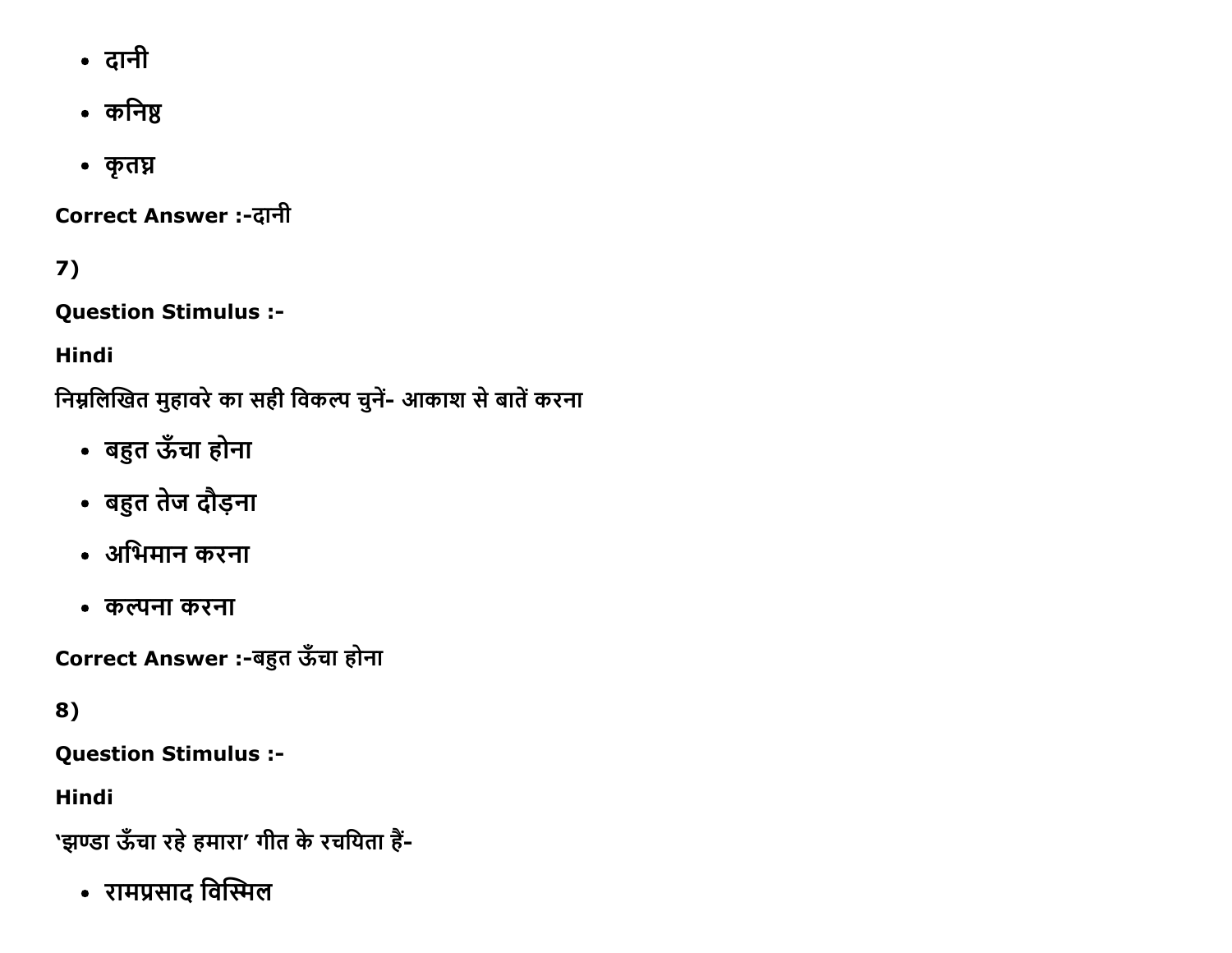- सुमित्रानन्दन पंत
- सियारामशरण गुप्त
- श्यामलालगुप्त पार्षद

Correct Answer :- श्यामलालगुप्त पार्षद

9)

Question Stimulus :

Hindi

निम्नलिखित में से शुद्ध वाक्य चयन करें-

- वह विलाप करके रोने लगा
- वह विलपने लगा
- वह विप्लव करने लगा
- वह विलाप करने लगा

Correct Answer :-वह विलाप करने लगा

10)

Question Stimulus :

Hindi

'अन् + अन्त' में संधि होगी-

• अनअन्त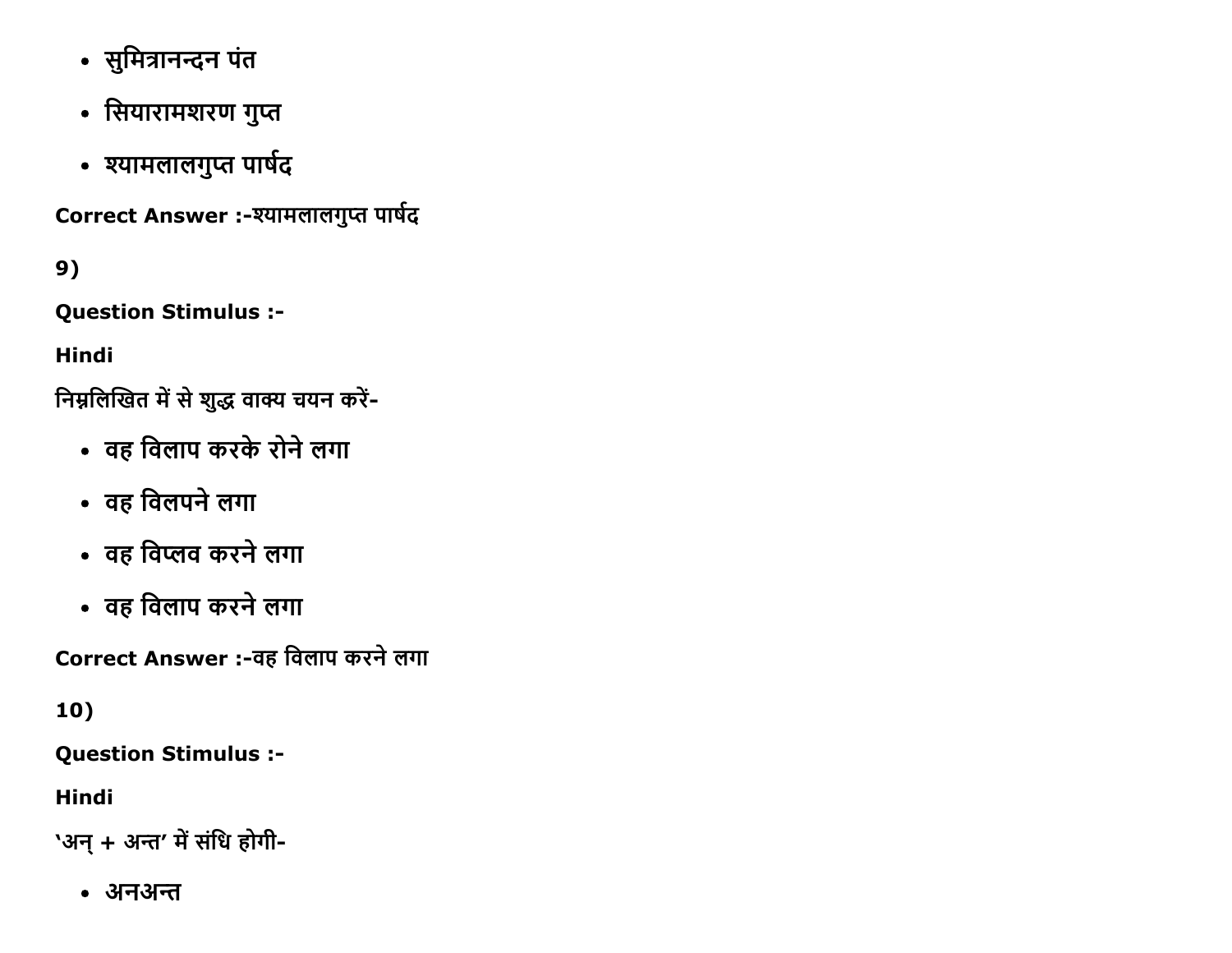- अनन्त
- अन:अन्त
- अनुअन्त

**Correct Answer:-अनन्त** 

 $11)$ 

**Question Stimulus :-**

**Hindi** 

'चिरायु' शब्द में प्रयुक्त उपसर्ग बताइए-

- चि
- चिर
- यु
- आयु

**Correct Answer:-चिर** 

## 12)

**Question Stimulus :-**

**Hindi** 

निम्नलिखित शब्द के तीन अनेकार्थी शब्द हैं; जो शब्द इस श्रेणी में नहीं आते हैं, उसे चुनिए- नाक

• स्वर्ग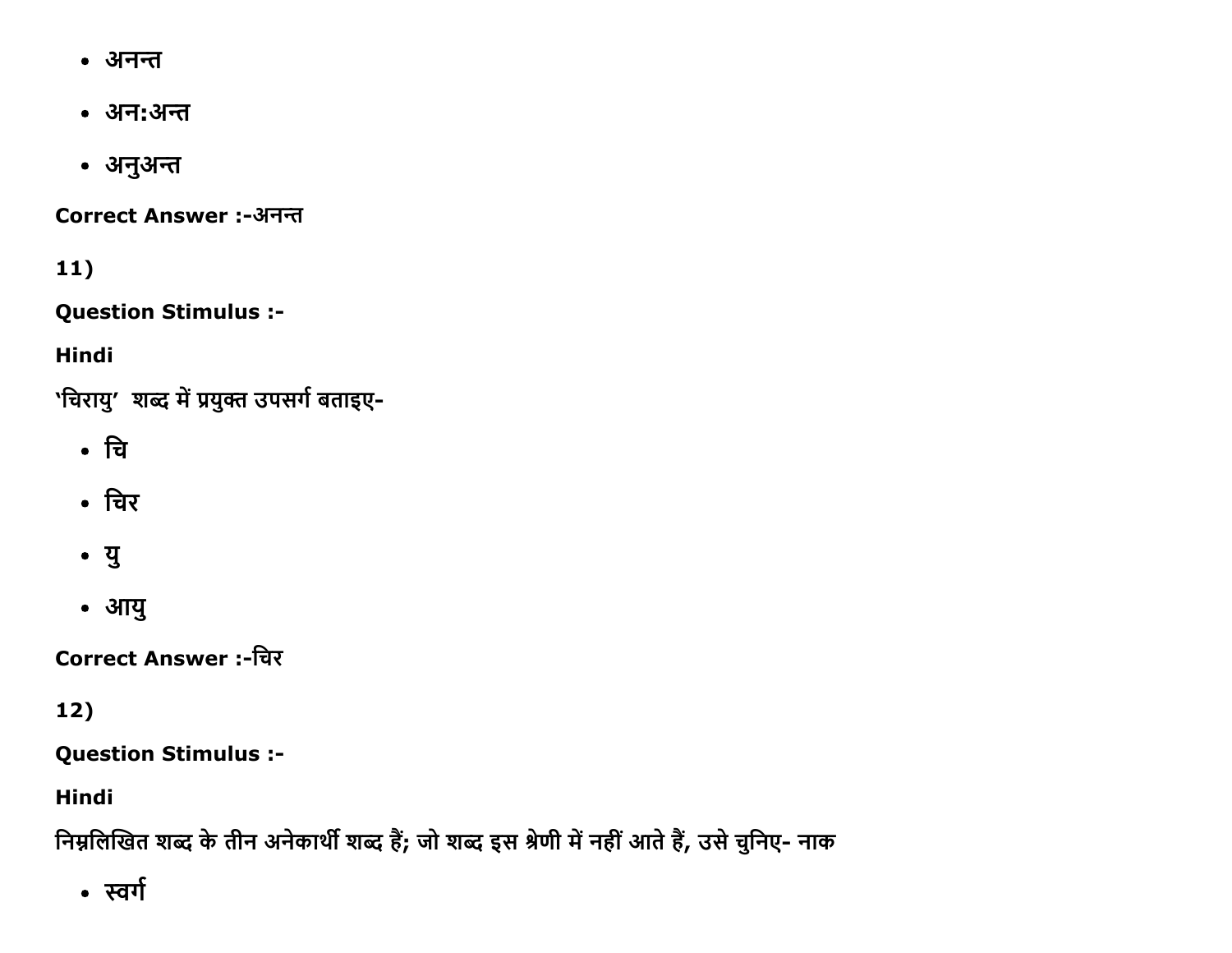- नासिका
- पाताल
- प्रतिष्ठा

**Correct Answer:-पाताल** 

 $13)$ 

**Question Stimulus :-**

**Hindi** 

निम्नलिखित में कौन सा शब्द शुद्ध है-

- भविष्य
- भवीष्य
- भविश्य
- भविस्य

**Correct Answer :-भविष्य** 

14)

**Question Stimulus :-**

**Hindi** 

'पिताम्बर' शब्द का समास विग्रह होगा-

• पीत है जिसका अम्बर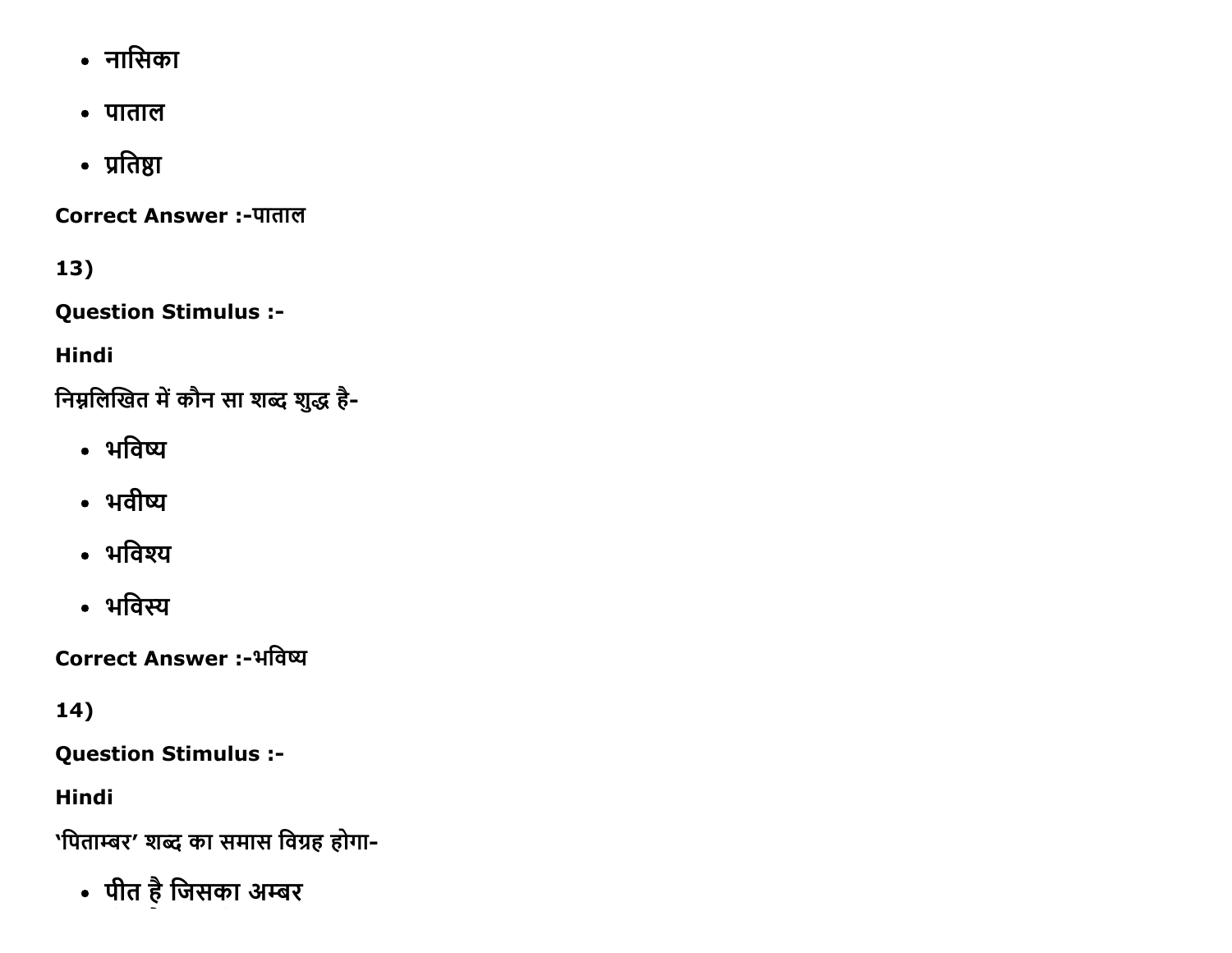- पीत है वस्त्र जिसका
- पीला अम्बर है जिसका
- उपर्युक्त सभी

Correct Answer :-उपर्युक्त सभी

 $15)$ 

**Question Stimulus :-**

**Hindi** 

निम्नलिखित शब्दों में प्रत्यय लगाने से बनने वाले सही विकल्प को चुनिए- वर

- वरीष्ठ
- वरेष्ठ
- वरिष्ट
- वरिष्ठ

**Correct Answer:-वरिष्ठ** 

**Topic:- G3\_General English**  $1)$ 

**Question Stimulus :-**

**English**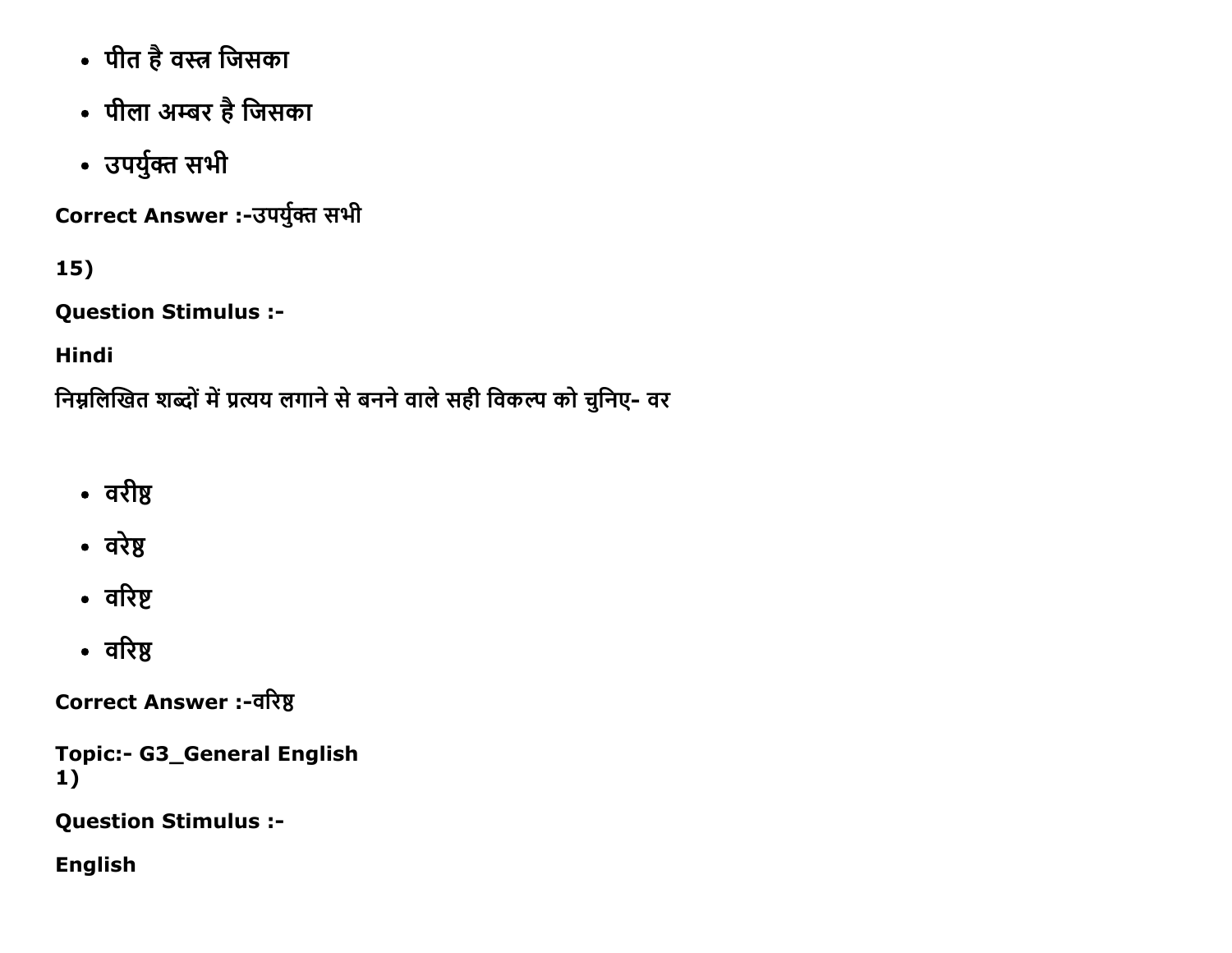Fill in the blank.

Ben \_\_\_\_\_\_\_\_\_\_\_\_\_\_\_ Sam with a party.

- wondered
- surprised
- baffled
- attacked

**Correct Answer :-surprised** 

2)

Question Stimulus :

English

Fill in the blank.

When we reached the hall, the event \_\_\_\_\_\_\_\_\_\_\_\_\_.

- has already started
- has started
- had already started
- was already started

Correct Answer :- had already started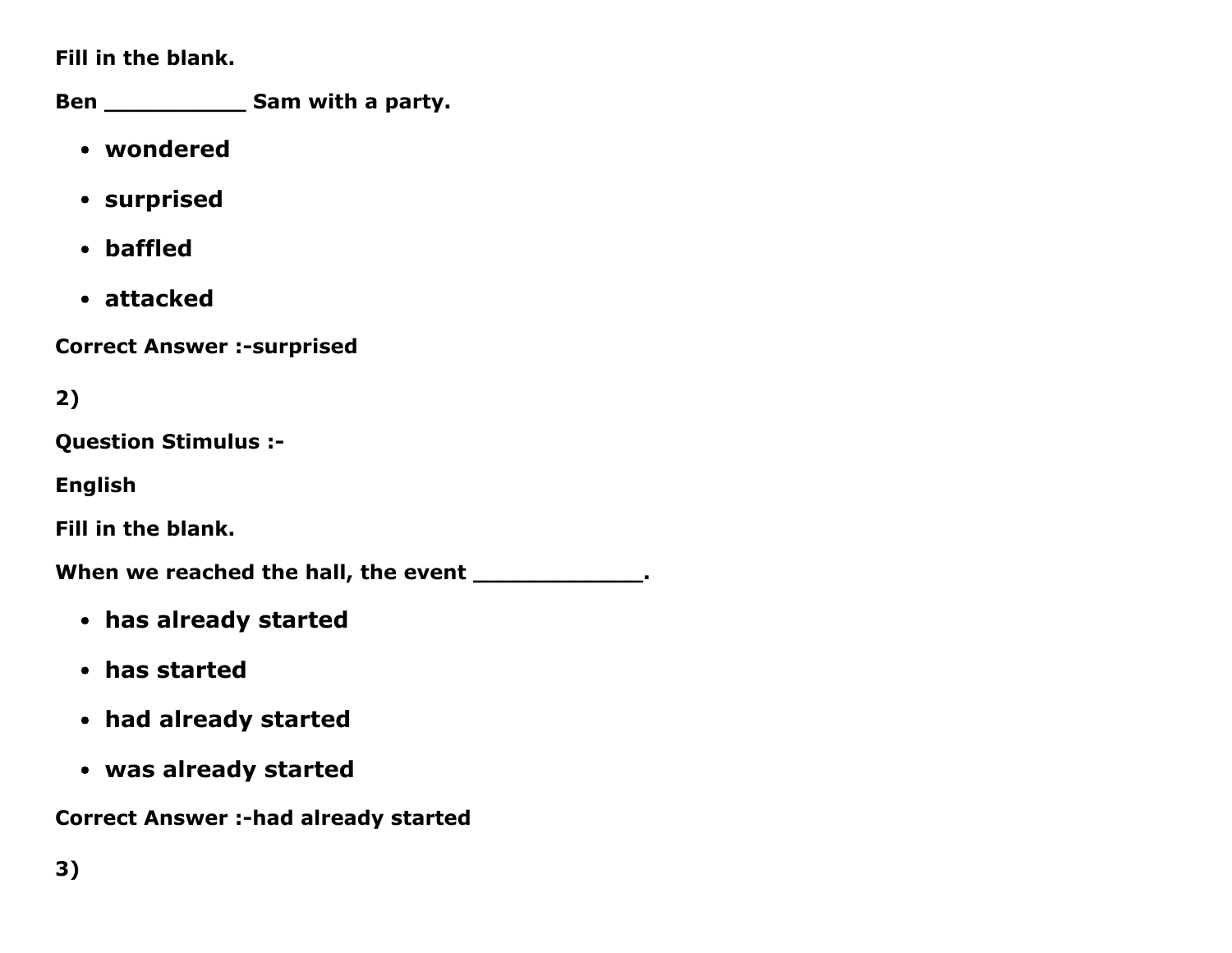#### Question Stimulus :

English

What is the antonym of: include

- Involve
- Exclude
- Contain
- Comprise

**Correct Answer :-Exclude** 

4)

Question Stimulus :

English

Fill in the blank.

He wasn't \_\_\_\_\_\_\_\_\_\_\_\_\_\_ enough to lift the entire luggage.

- strong
- tall
- staunch
- livid

**Correct Answer :-strong**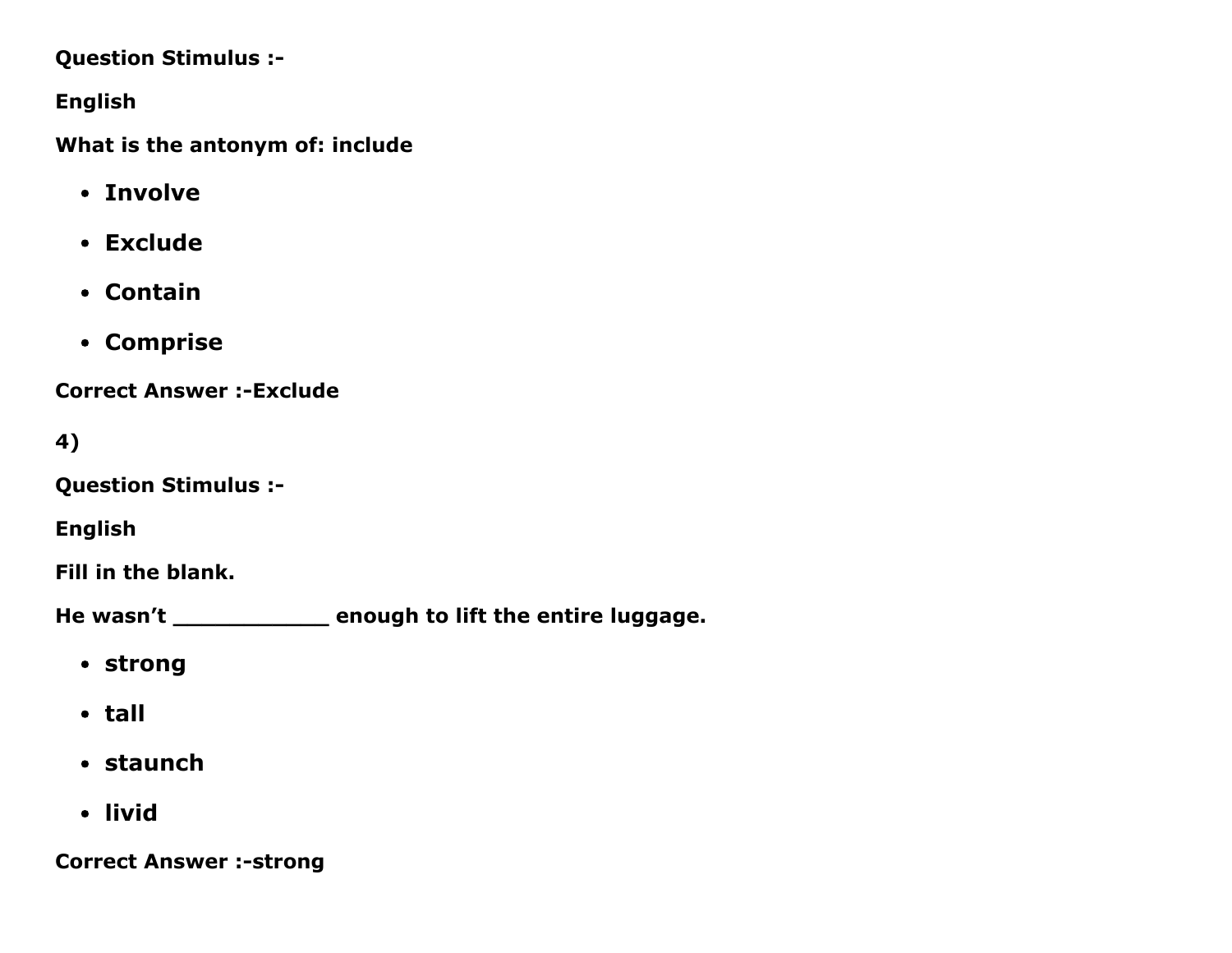5)

Question Stimulus :

English

Fill in the blank.

He fell asleep while he \_\_\_\_\_\_\_\_\_\_\_\_.

- reads
- was reading
- is reading
- has read

**Correct Answer :-was reading** 

6)

Question Stimulus :

English

Complete the idiom: We got the happy ending after all. It was a \_\_\_\_\_\_\_\_\_\_\_\_\_\_\_\_\_ in disguise.

- curse
- blessing
- wish
- thought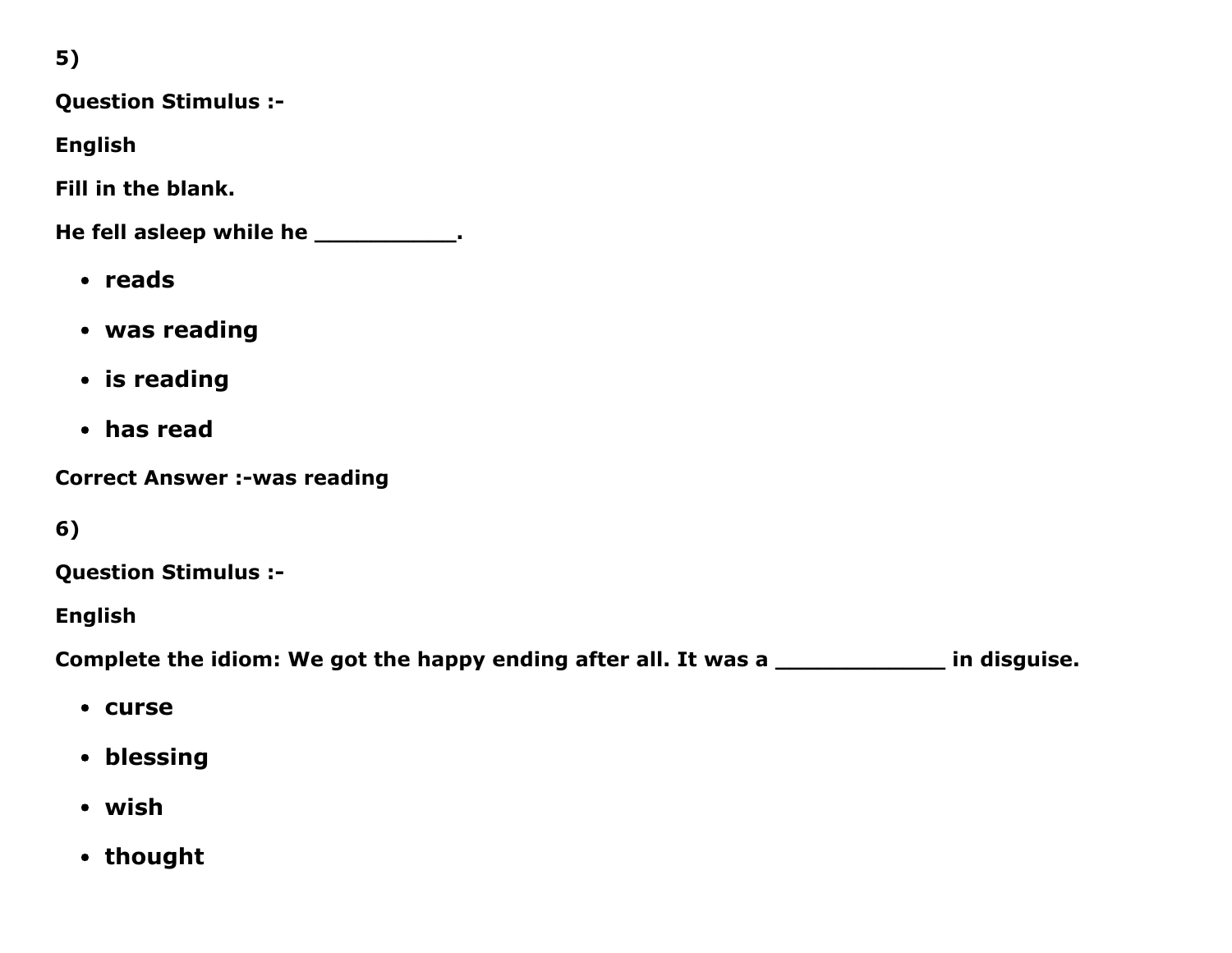**Correct Answer :-blessing** 

7)

Question Stimulus :

English

Fill in the blank.

He was \_\_\_\_\_ honest man.

- an
- $\bullet$  a
- the
- no article

**Correct Answer :-an** 

8)

Question Stimulus :

English

What is the synonym of: bliss

- Joy
- Sorrow
- Pain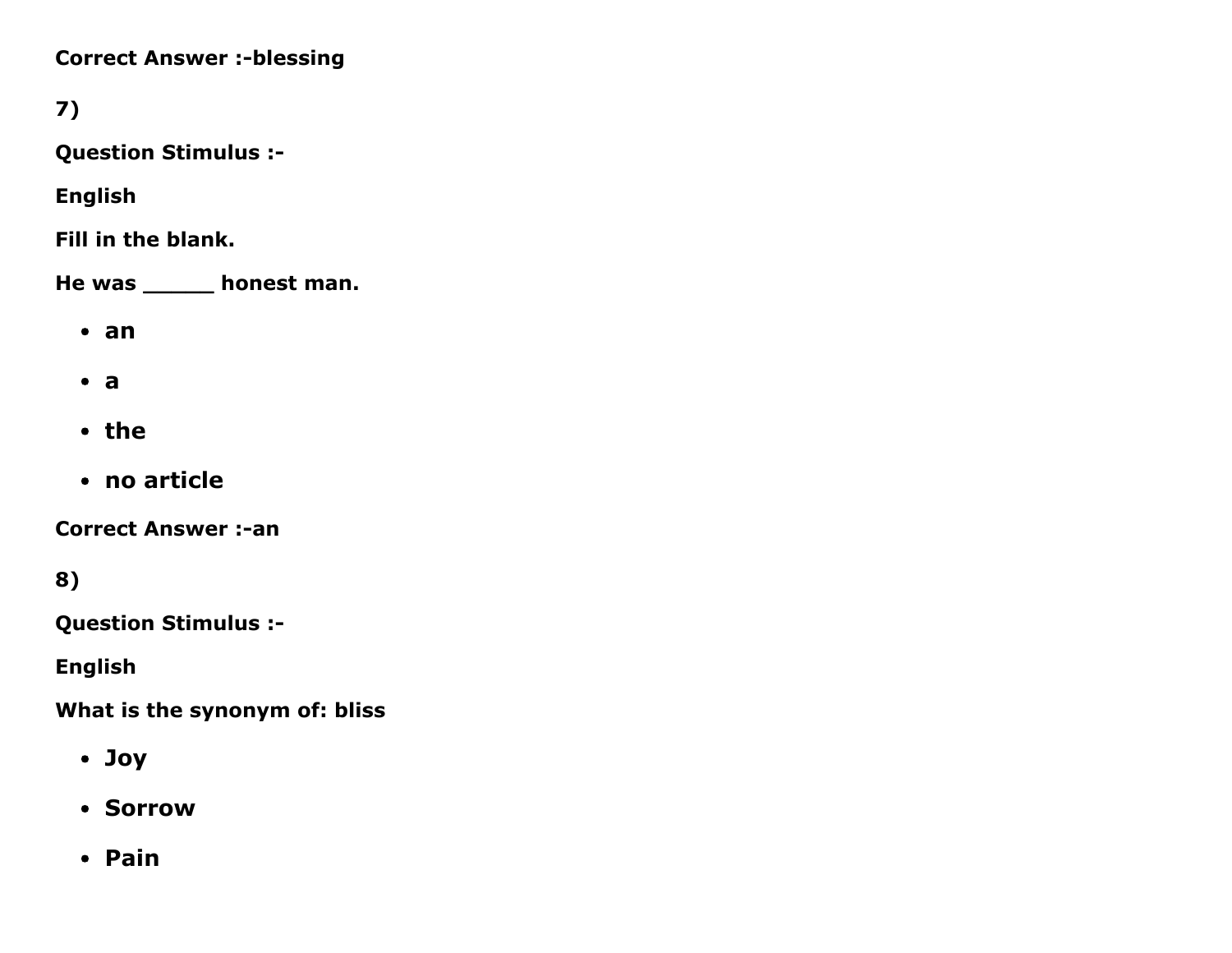Dejection

**Correct Answer :- Joy** 

9)

Question Stimulus :

English

What is the synonym of: change

- Fix
- Maintain
- Sustain
- Shift

**Correct Answer :- Shift** 

10)

Question Stimulus :

English

What is the antonym of: wild

- Furious
- Savage
- Gentle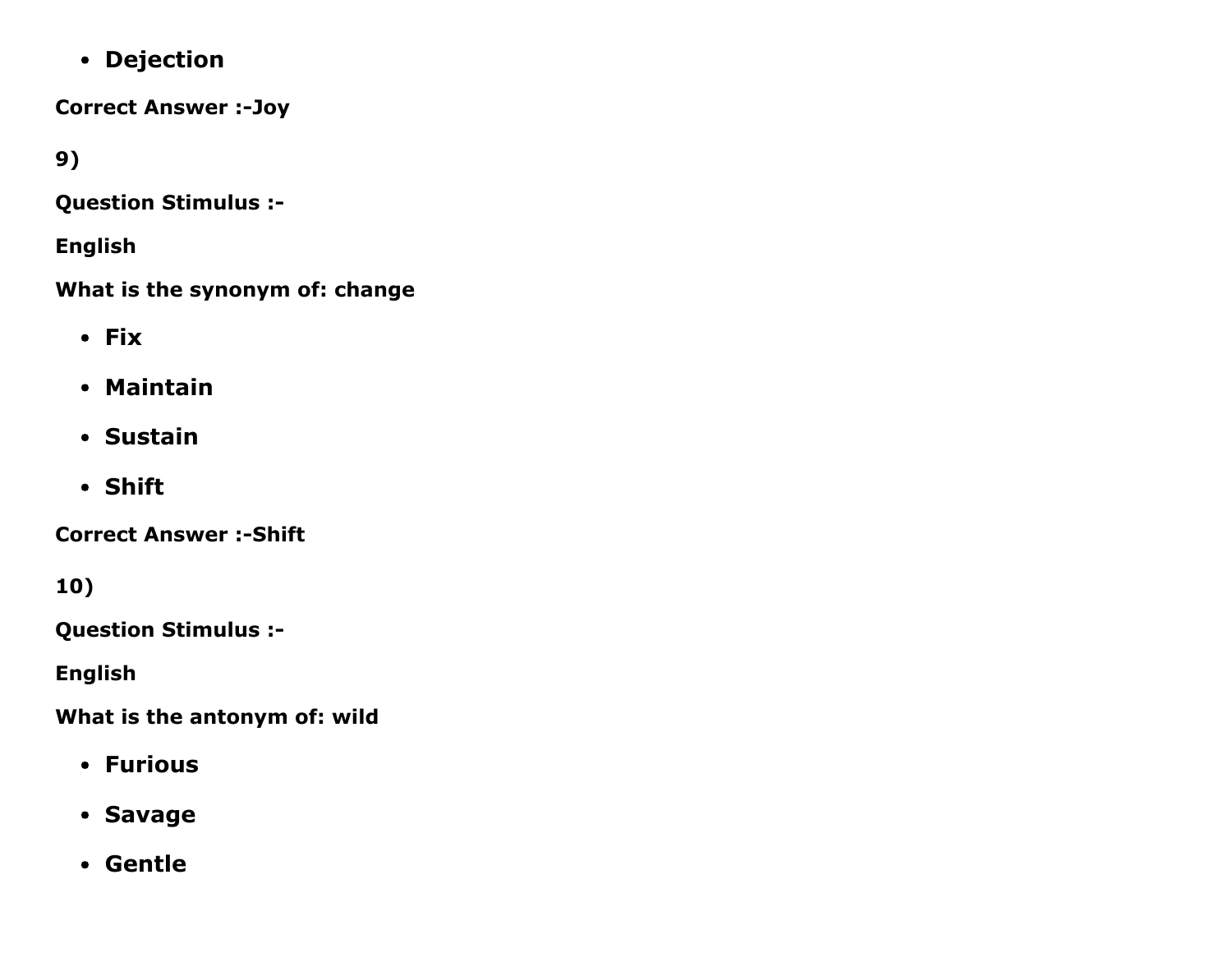Violent

**Correct Answer :- Gentle** 

11)

Question Stimulus :

English

What does the given idiom mean:

"Having a blast"

- Attacking someone
- Enjoying yourself
- Teasing someone
- Getting attacked

**Correct Answer :- Enjoying yourself** 

12)

Question Stimulus :

English

Fill in the blank.

You should \_\_\_\_\_\_\_\_\_\_\_\_\_ in yourself if you want to achieve something.

• Doubt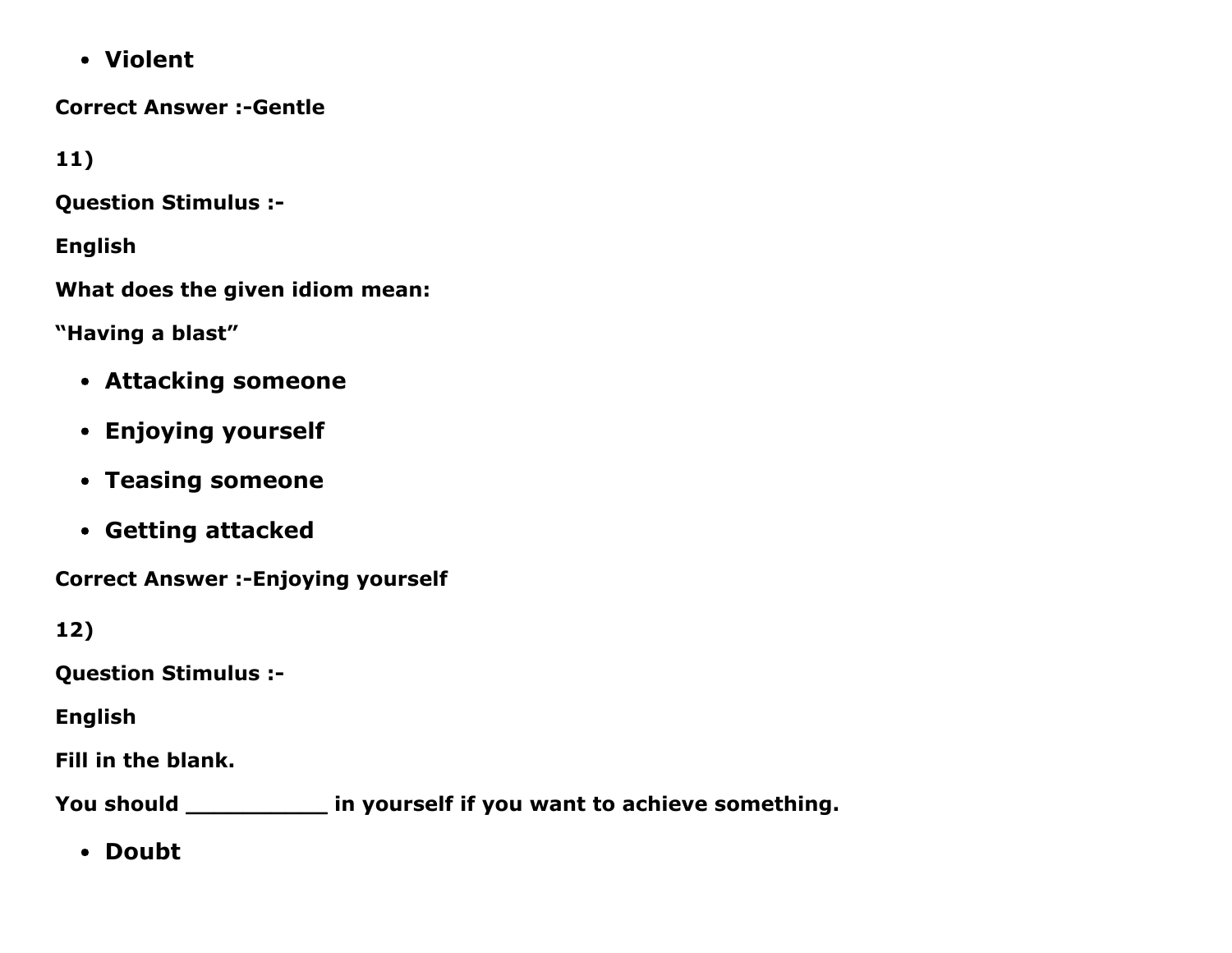- Believe
- Think
- Slander

**Correct Answer :- Believe** 

13)

Question Stimulus :

English

What does the given idiom mean: "Feeling blue"

- Feeling sad
- Feeling angry
- Feeling annoyed
- Feeling thoughtful

**Correct Answer :-Feeling sad** 

## 14)

Question Stimulus :

English

The following sentence is split in three parts and each one is labelled (A), (B), and (C). Read the sentence to find out whether there is an error in any part. Letter (D) signifies a 'No error'.

She has lost (A) her wallet (B) yesterday. (C)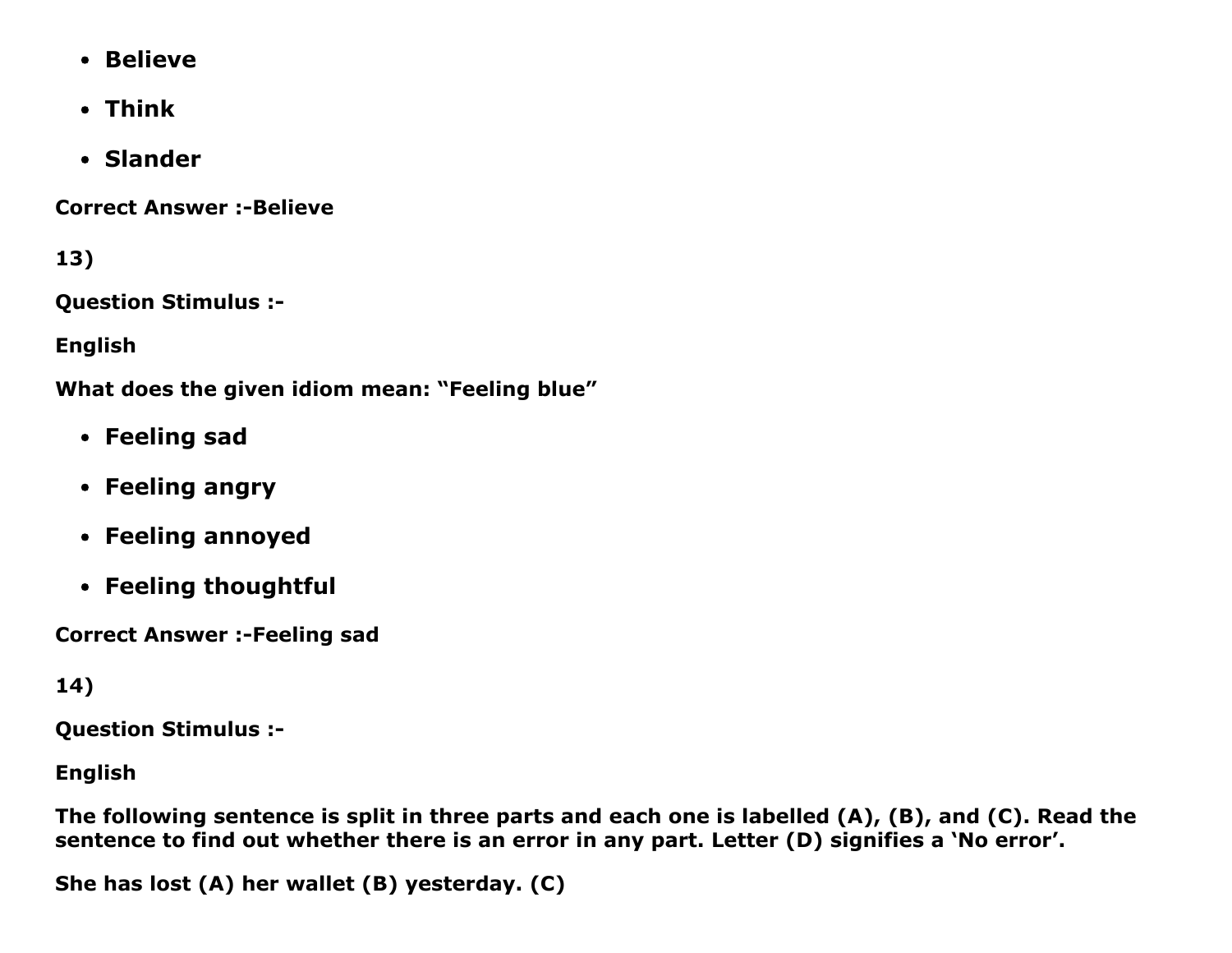- (A) She has lost
- (B) her wallet
- (C) yesterday
- No error

Correct Answer :- (A) She has lost

```
Topic:- G3_General Maths
1)
```
Question Stimulus :

#### Maths

Product of roots of the equation 2x<sup>2</sup> – 11x + k = 0 is 6. What is the value of k<sup>(k-12)(k-13)(k-16)</sup>? / समीकरण के मूलों २x<sup>2</sup> – ११x + k = 0 का गुणनफल ६ है। k<sup>(k-12)(k-13)(k-16)</sup> का मूल्य ज्ञात करें?

- $-144 / 288$
- $\cdot$  0.833 /  $\circ$ . $\circ$ . $\circ$
- $0 / 0$
- $-1/3$

Correct Answer :-1 / ?

## 2)

Question Stimulus :

#### Maths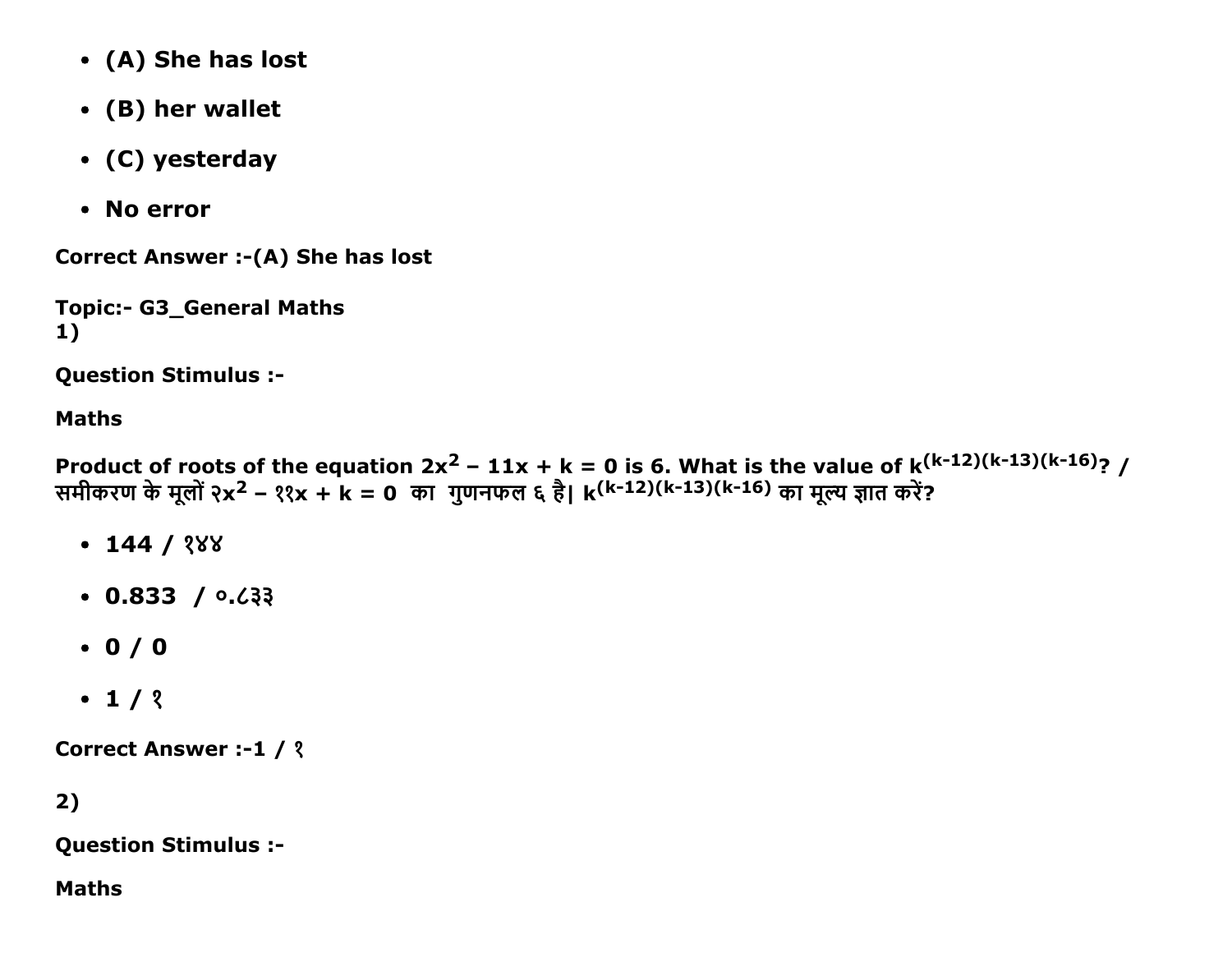Two vectors a and b with magnitude 2 and 1 are such that a.b =  $\sqrt{3}$ . What is the angle between the two vectors? / दो वैक्टर ए और बी परिमाण के साथ २ और १ है तो ऐसे में a.b =  $\sqrt{3}$  हैं। दो वैक्टर बीच कोण क्या है?

- $.0^{\circ}$  / 0<sup>o</sup>
- $\cdot$  30<sup>o</sup> / 3<sup>o</sup><sup>o</sup>
- $\cdot$  45<sup>o</sup> /  $84^{\circ}$
- $\cdot$  60<sup>o</sup> /  $50^{\circ}$

Correct Answer :-30° / 30°

### $3)$

**Ouestion Stimulus :-**

**CANCELLED** 

**Maths** 

Ankita placed Rs. X at compound interest and it becomes Rs. 2X in 3 years. In how many years will it become Rs. 8X at the same rate of interest? / अंकिता xरुपये चक्रवृधि ब्याज पर लगाती है और ३ साल में वह २x हो जाता है.सामान्य ब्याज के दर से ८x रुपये होने में कितना समय लगेगा?

- 21 years / २१ साल
- 8 years / ८ साल
- 9 years / ९ साल
- 16 years / १६ साल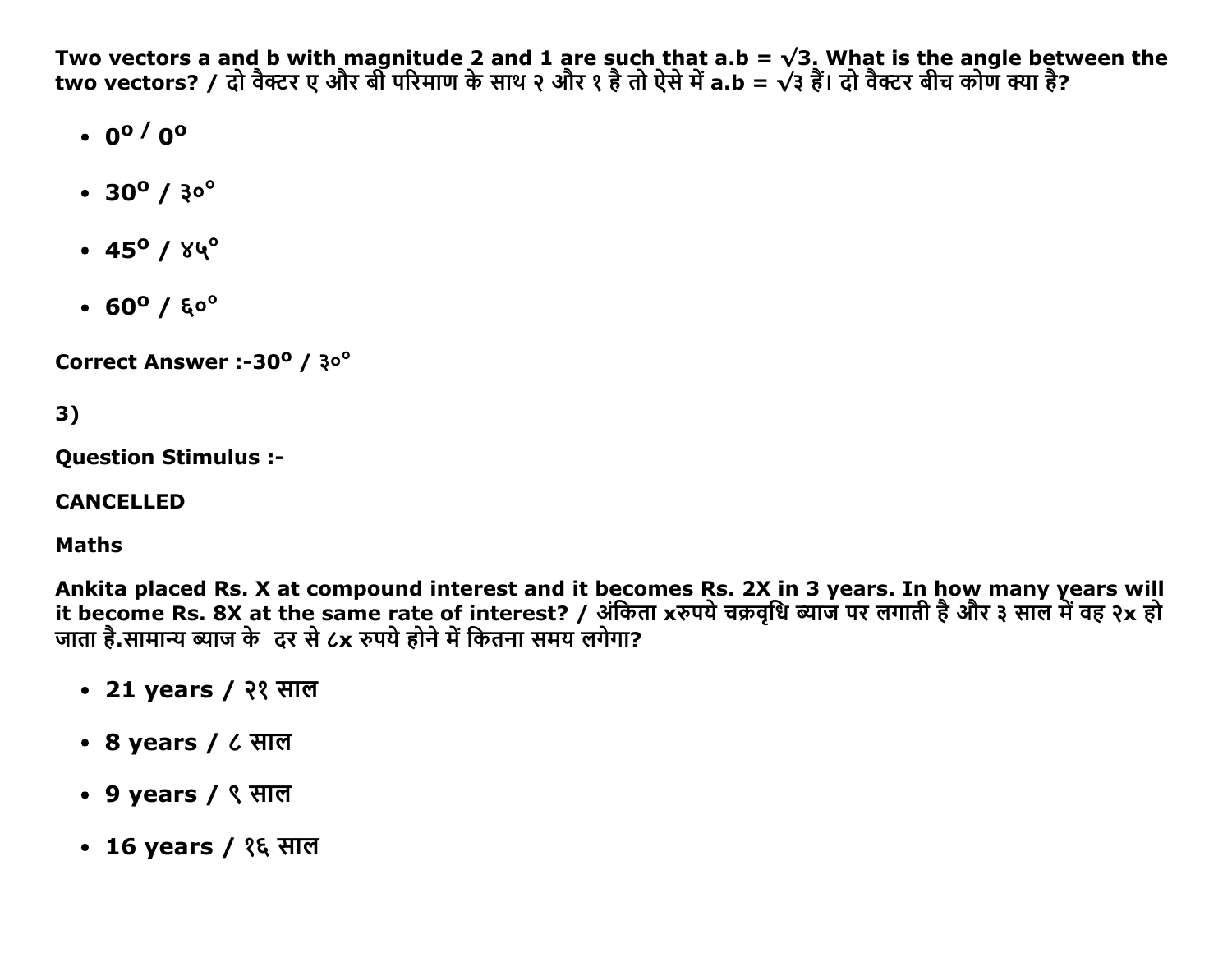Correct Answer :-9 years / ९ साल

4)

Question Stimulus :

Maths

Evaluate: ∫21<sup>x</sup>/3<sup>x</sup> dx / मूल्यांकन करे : ∫२१<sup>x</sup>/३<sup>x</sup> dx

- $(21/3)^{x} + C / (3^{x} / 3)^{x} + C$
- $7^x \log_e 7 + C / 0^x \log_e 0 + C$
- 7<sup>x</sup>/log<sub>e</sub>7 + C / ७<sup>x</sup>/log<sub>e</sub>७ + C
- $\cdot$  21<sup>x</sup>/log<sub>e</sub>3 + C /  $\frac{21^{x}}{10}$ log<sub>e</sub>3 + C

Correct Answer :-7<sup>x</sup>/log<sub>e</sub>7 + C / ७<sup>x</sup>/log<sub>e</sub>७ + C

#### 5)

Question Stimulus :

#### Maths

Anita sells her laptop to Ankit at a profit of 20% and Ankit sells to Arjun at a profit of 25%. If Arjun pays Rs. 22,500 for it, what was the cost price of the laptop for Anita? / अनीता अपना लैपटॉप २०% के लाभ पर अंकित को बेचती है और अंकित अर्जुन को २५% के लाभ पर बेचता है।अगर अर्जुन उसके लिए २२,५०० जमा करता है तो अनीता क लैपटॉप के खरीदने का मुल्य ज्ञात करें?

• Rs. 15000 / १५०००रुपये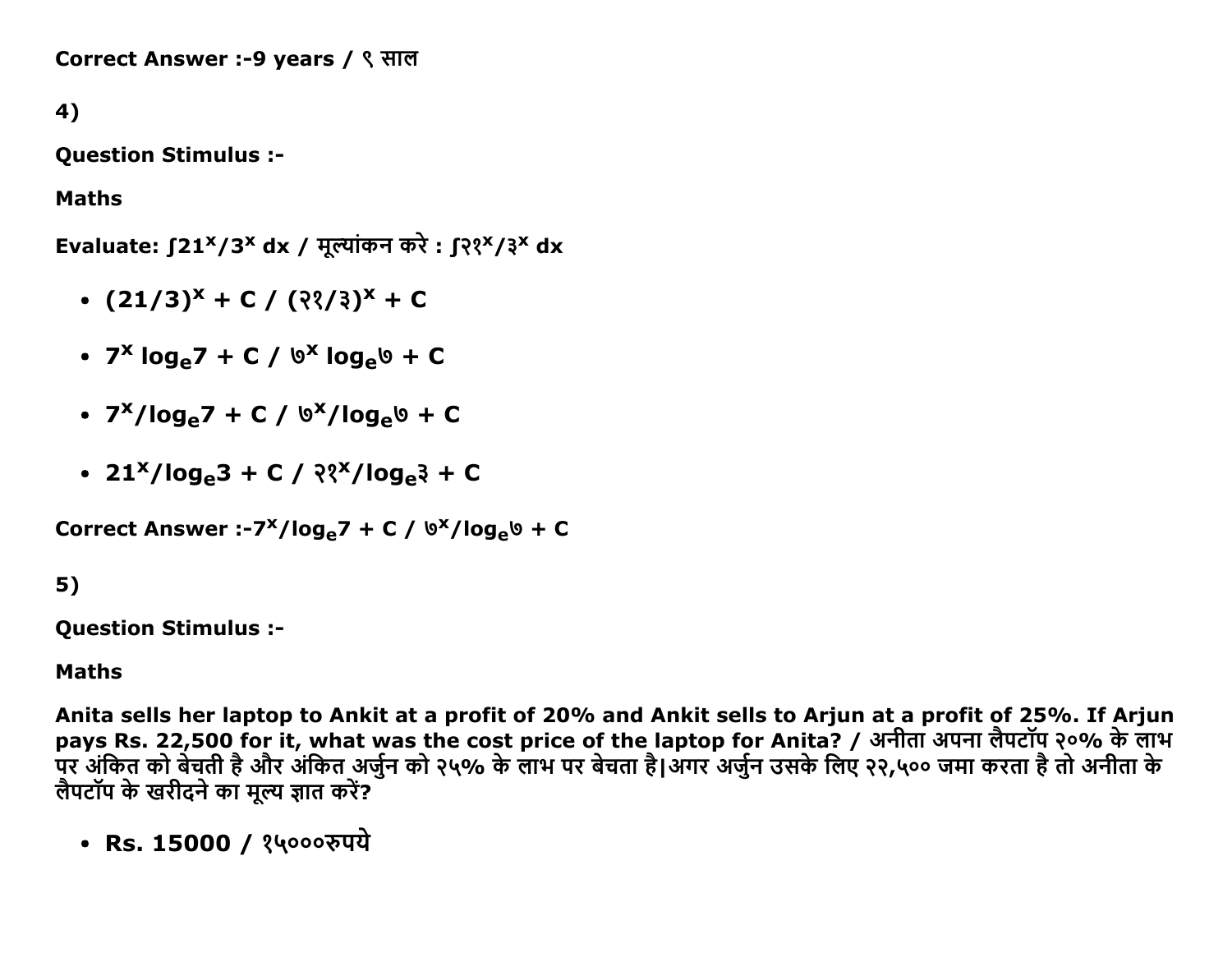- Rs. 18000 / १८००० रुपये
- Rs. 16500 / १६५००रुपये
- Rs. 14750 / १४७५० रुपये

Correct Answer :-Rs. 15000 / १५०००रुपये

 $6)$ 

**Question Stimulus :-**

**Maths** 

Let  $A = area$  of a circle;  $C = Circumference$  of the circle and  $D = its diameter$ . What is the value of A/CD? / यदि A=वृत का क्षेत्रफल; C=वृत की परिधि और D= इसके व्यास। A/CD का मान ज्ञात करें?

- $\cdot$  1/2
- $0.5/0.4$
- $\cdot$  0.25 / 0.24
- $\cdot$  0.33 / 0.33

Correct Answer :- 0.25 / ०.२५

 $7)$ 

**Question Stimulus :-**

**Maths** 

What is the average of first 7 natural prime numbers? / प्रथम ७ प्राकृतिक मूल संख्याओ का औसत निकालें?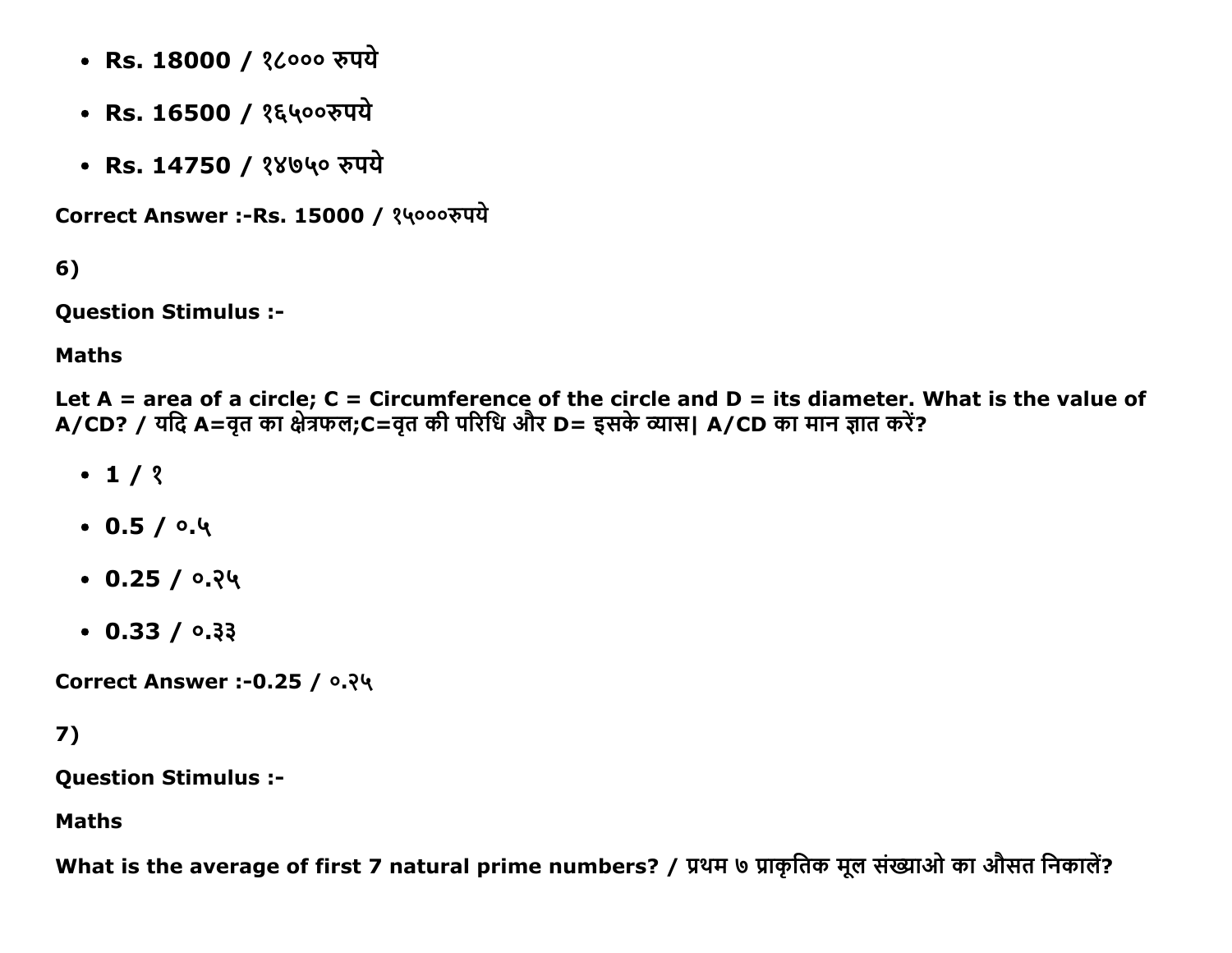- $\cdot$  8.29 / 6.29
- $-6.00 / 6.00$
- $\cdot$  8.14 /  $\frac{7}{3}$
- $\cdot$  6.29 / ६.२९

**Correct Answer :-8.29 / ८.२९** 

## 8)

**Question Stimulus :-**

#### **Maths**

Shopkeeper reduces the price of product X by 20% and hence the sales increased by 30%. By how much percentage, revenue changed as received by the shopkeeper? / दूकानदार x सामान का मूल्य २०% घटा<br>देता है और जिससे उसकी बिक्री ३०% बढ़ गयी है।दूकानदार के द्वारा प्रतिशत के आधार पर राजस्व के रूप में बदला गया हैं?

- Increases by 10% / १०% बढ़ा है
- Decreases by 4% / ४% घटा है
- Decreases by 10% / १०%घटा है
- Increases by 4% / ४% बढ़ा है

Correct Answer :-Increases by 4% / ४% बढ़ा है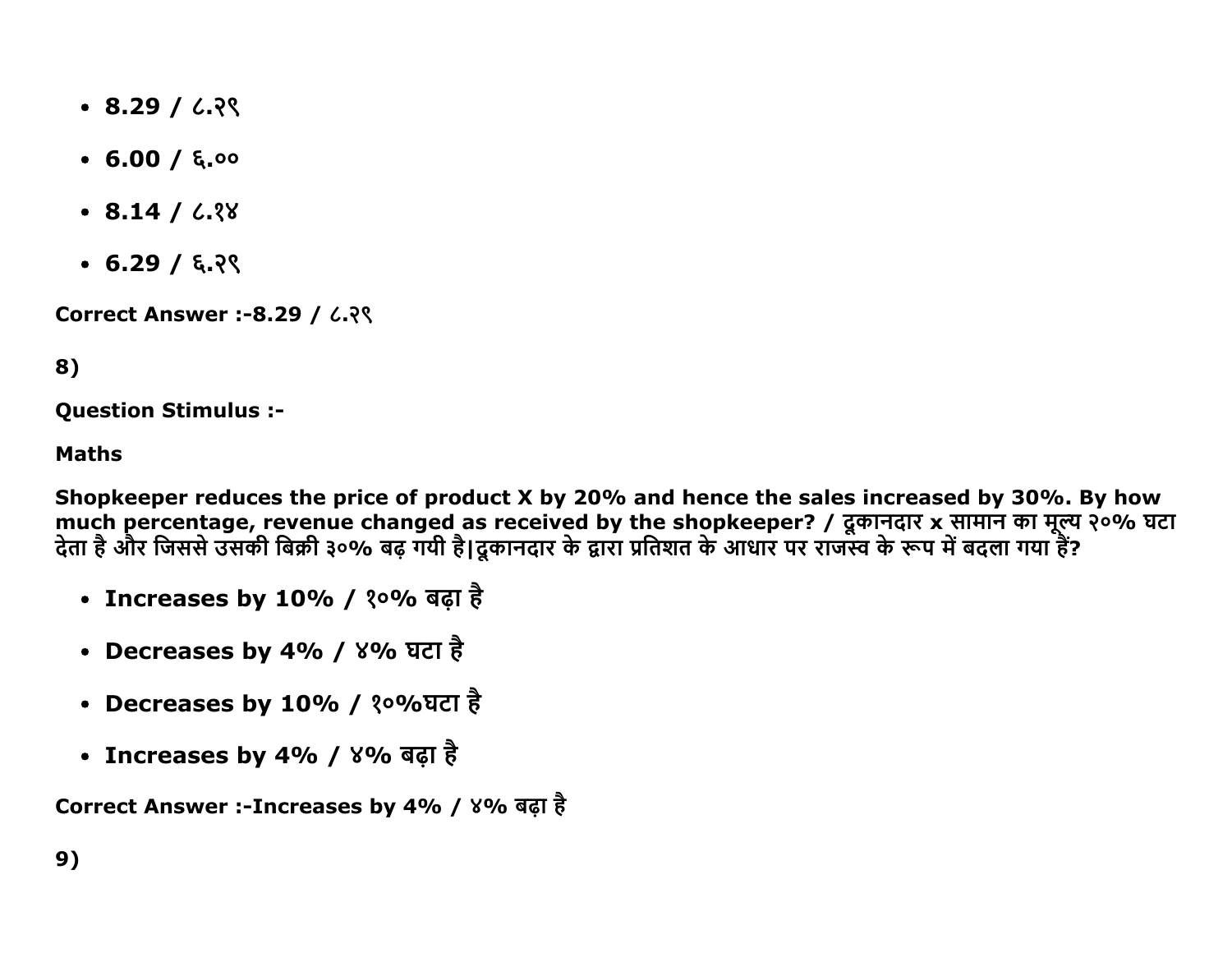#### **Question Stimulus :-**

**Maths** 

For what value of x, do the following equation holds good:  $1/(x - 10) - 1/(x-6) = 1/(x-8) - 1/(x-6)$ - 4)? / दिए गए समीकरण में १/(x - १०) - १/(x- ६) = १/(x-८) - १/(x - ४) में x का मान ज्ञात करें?

- $-5/4$
- $\cdot$  2/  $\sqrt{2}$
- $\bullet$  7 / 9
- $.9/8$

Correct Answer :- 7 / 9

10)

**Question Stimulus :-**

**Maths** 

An urn contains 18 identical balls numbered 41, 42, 43, ......., 58. A ball is chosen at random from this urn. What is the probability that the number printed on the ball is multiple of 3? / एक कलश में सामान १८ बॉल जिन्हें ४१,४२,४२,..........,५८ संख्याओं से चिन्हित किया गया है। एक बॉल इस कलश में से यादच्छिक रूप से चुना जाता है। बाल पर मुद्रित संख्याओं को ३ से भाग करके अनुमान निकालें?

- $\cdot$  0.25 / 0.24
- $\cdot$  0.30 / 0.30
- $0.50/0.40$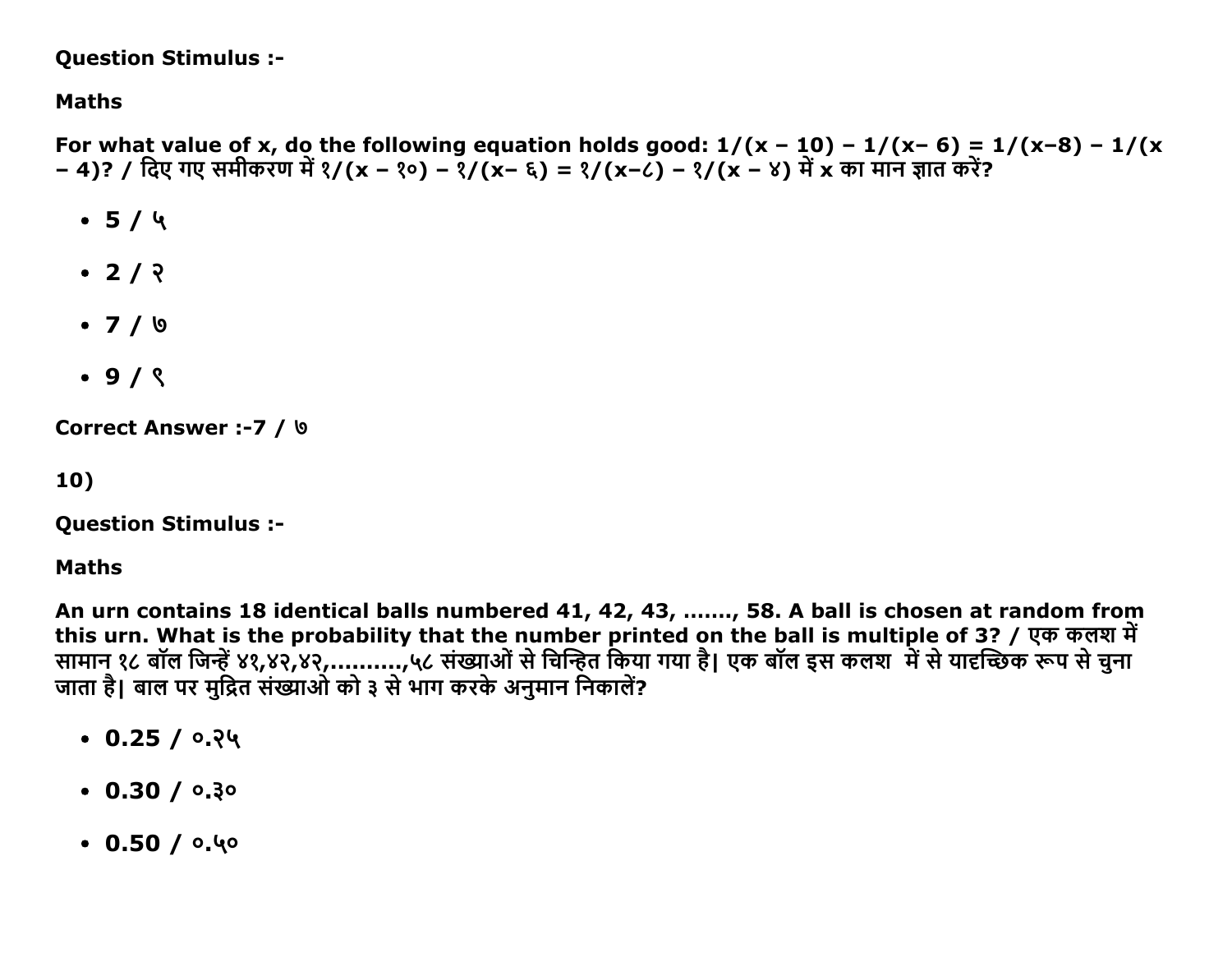$\cdot$  0.33 / 0.33

**Correct Answer :- 0.33 / 0.33** 

 $11)$ 

**Question Stimulus :-**

**Maths** 

What is the range of the daily wages of 10 persons given as (in ₹): 240, 180, 250, 160, 200, 280,<br>220, 170, 210, and 270? / १० दैनिक मजदूरी करने वाले लोगों की सीमा यहाँ दी गयी है(जो है): २४०,१८०,२५०,१६०,२००,२८०,२२०,१७०,२१०,और २७०?

- $\bullet$  ₹ 110 / ११०
- $\bullet$  ₹ 120 / १२०
- $\bullet$  ₹ 280 / २८०
- $\bullet$  ₹ 160 / १६०

Correct Answer :-₹ 120 / १२०

#### $12)$

**Question Stimulus :-**

**Maths** 

What is the LCM of 8x<sup>2</sup> (x − 1)<sup>2</sup> (x + 1) and 6xy (x + 1)<sup>2</sup> (x −1)? / ८x<sup>२</sup> (x − १)<sup>२</sup> (x + १) और ६xy (x + १)<sup>२</sup> (x −१) लघुतम समवार्पत ज्ञात करें?

• 24xy (x<sup>2</sup> – 1) /  $\sqrt{8}$ xy (x<sup>2</sup> – 3)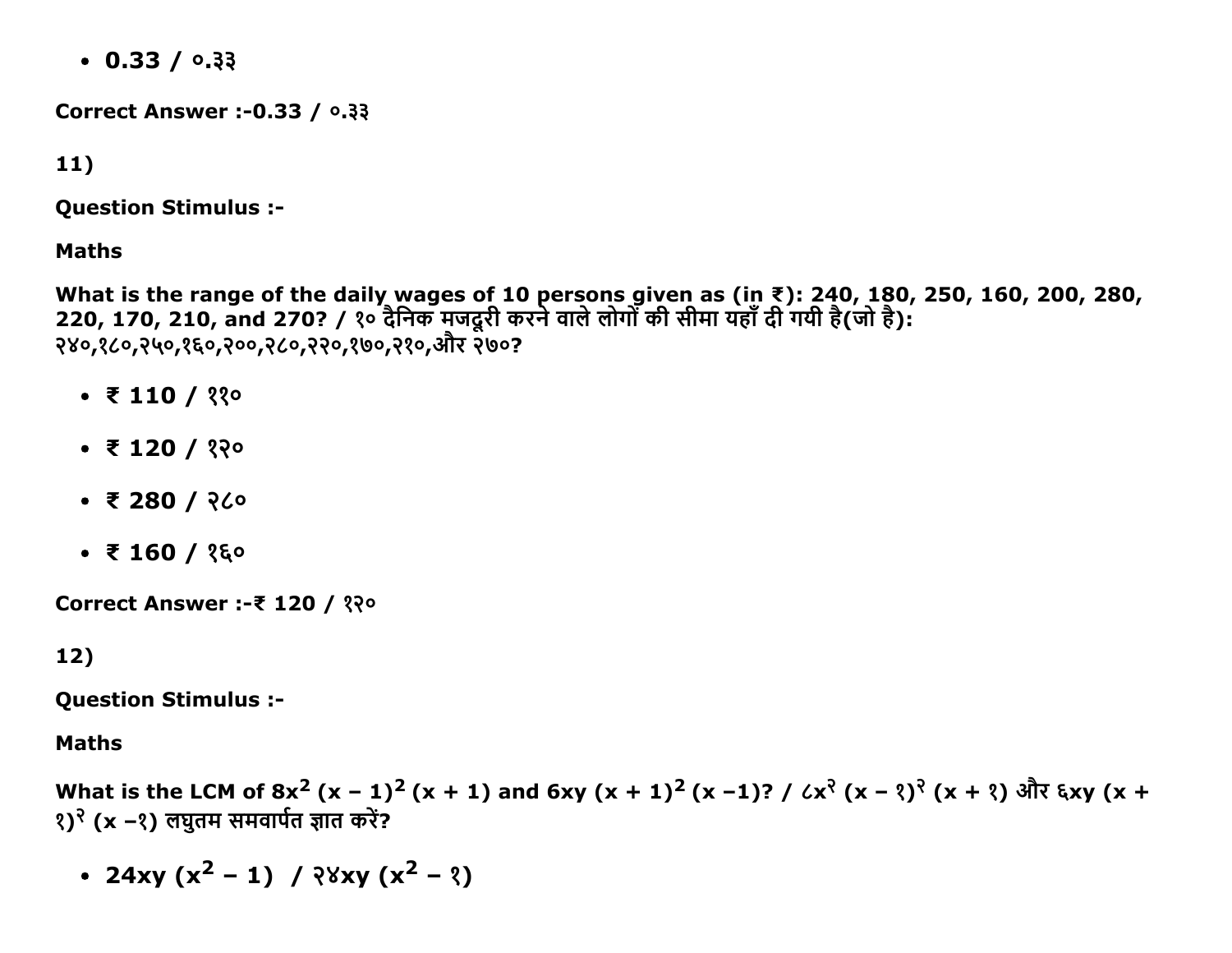- $24xy^{2}(x^{2}-1)^{2}/38xy^{2}(x^{2}-3)^{2}$
- $24x^2y (x^2 1)^2 / 28x^2y (x^2 2)^2$
- $48x^2y(x^2-1)/8$ ሪ $x^2y(x^2-3)$

Correct Answer :-24x<sup>2</sup>y (x<sup>2</sup> – 1)<sup>2</sup> / २४x<sup>2</sup>y (x<sup>2</sup> – १)<sup>2</sup>

13)

Question Stimulus :

#### Maths

If A:B = 2:3 and B:C = 4:5, then what is the ratio A:B:C? / अगर A:B=२:३ और B:C=४:५ है तो A:B:C का अनुपात क्या होगा?

- $\cdot$  2:3:5 / २:३:५
- $\cdot$  8:12:15 /  $\cdot$ : ??: ?
- $-4:12:15 / 8:33:34$
- $\cdot$  8:15:12 /  $\cdot$ : ?4:??

Correct Answer :-8:12:15 / ८:१२:१५

14)

Question Stimulus :

Maths

Due to some problem with her walking shoes, Anjali walks at 80% of her normal speed and thus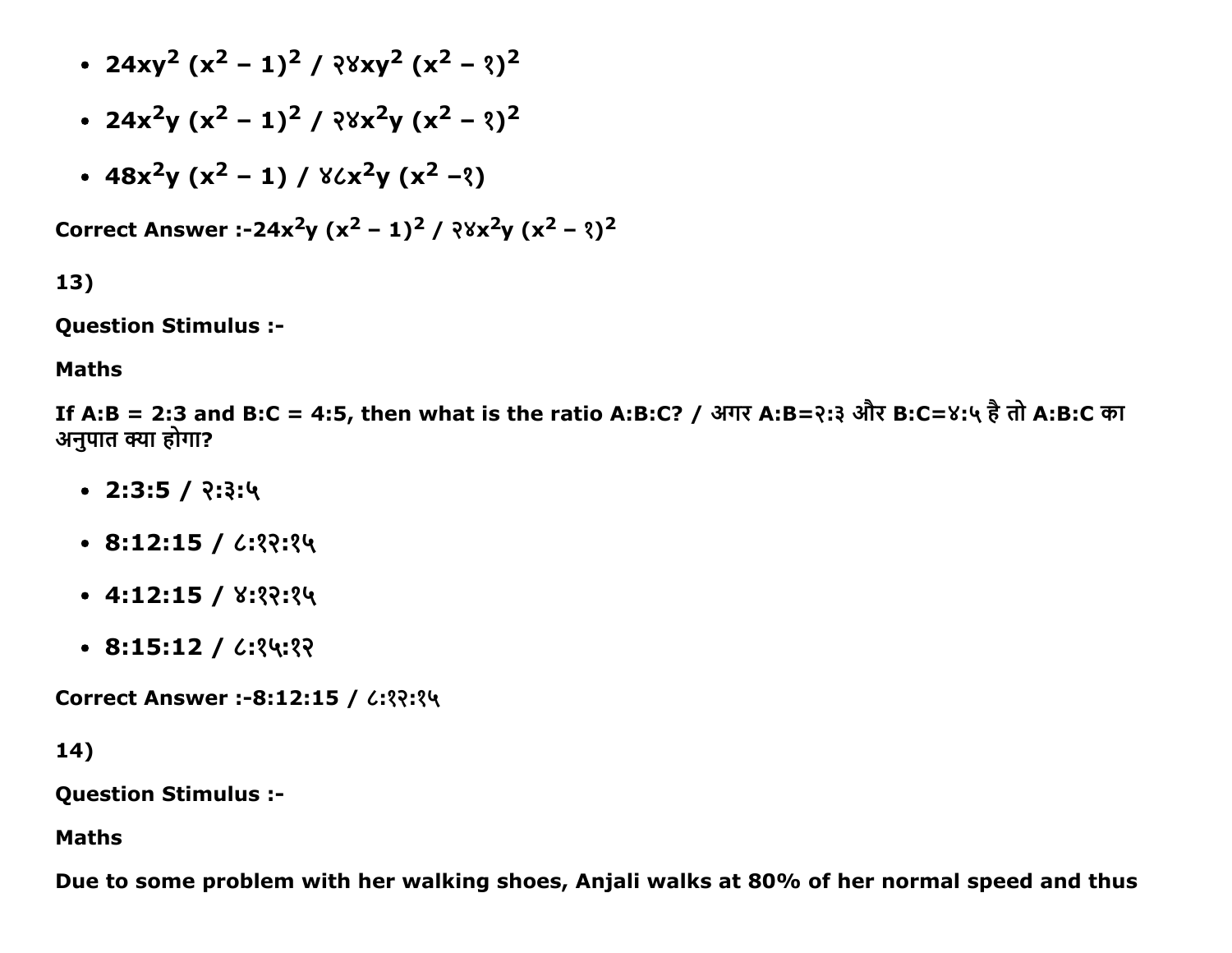was late for college by 15 minutes. What is the normal time taken by Anjali to reach her college at her normal speed? / टहुलने वाले जूत्ते की दिक्कतों के कारन अंजलि सामान्य गति में ८०% में घूमती है और इसीलिए वह महा विद्यालय में १५ मिनट देर से पहुँचती है।अंजलि अपने सामान्य गति में अपने महाविद्यालय कितनी देर में पहुँचती है?

- 2 Hrs /  $\frac{1}{2}$  घंटे
- 1 Hr / ? घंटे
- 3 Hrs /  $3 \overrightarrow{u}$
- 2.66 Hrs / २.६६ घंटे

Correct Answer :-1 Hr / १ घंटे

```
Topic:- G3_General Reasoning
1)
```
**Question Stimulus :-**

#### **Reasoning**

Complete the Series as below and mention the number that shall come in place of 'X'? / नीचे दिए गए श्रंखला को परा करें एवं बताएं कि 'X' के स्थान पर क्या आयेगा?

1 8 27 64 125 216 X

- $\cdot$  256 / २५६
- $\cdot$  225 / २२५
- $-343/383$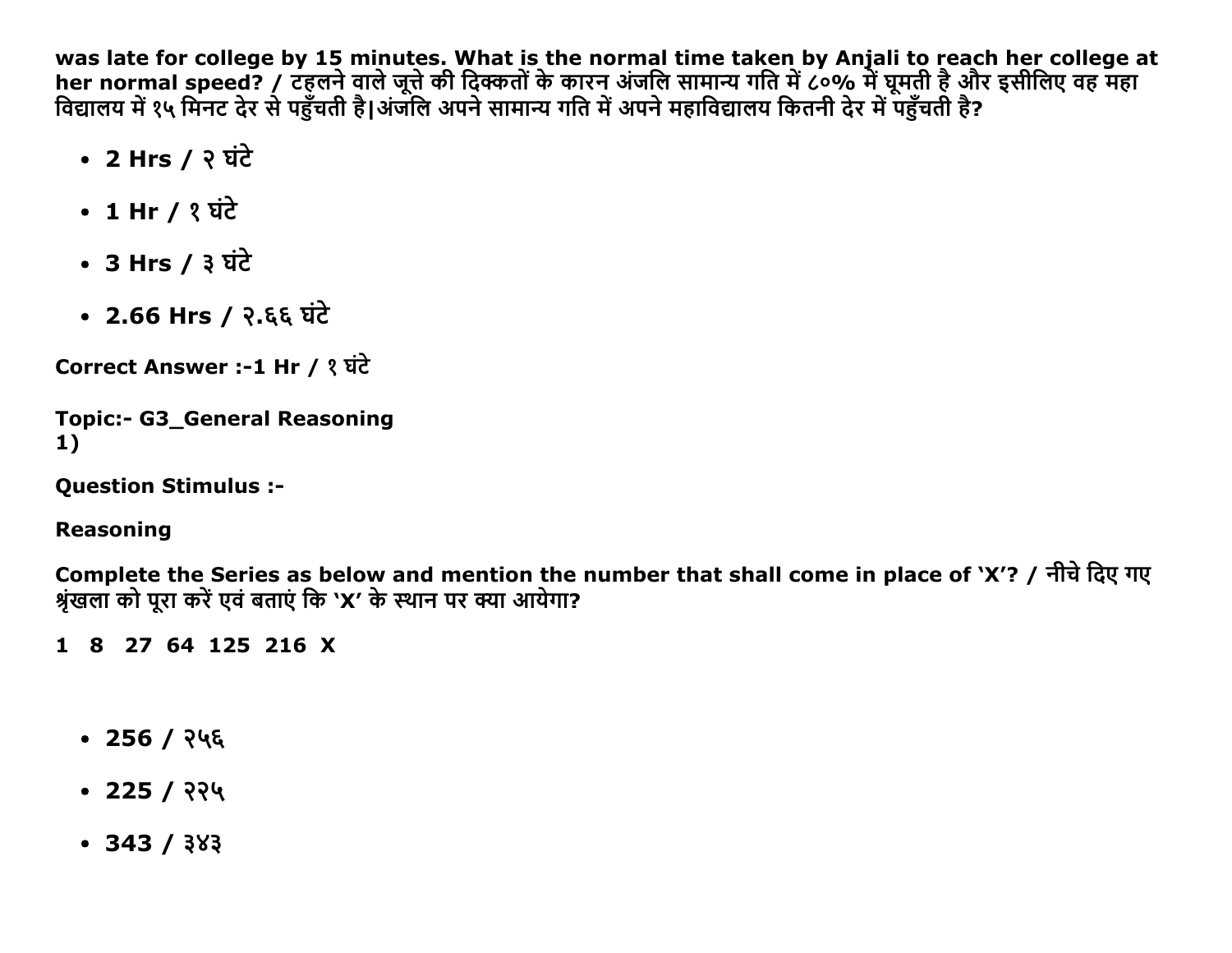$-512/42$ 

**Correct Answer :-343 / 383** 

 $2)$ 

**Question Stimulus :-**

**Reasoning** 

Sohrab celebrated his birthday which lies on 7<sup>th</sup> March in the year 2011 on a Monday. On What day<br>of the week shall his birthday be celebrated in the year 2013? / सोहराब ने अपना जन्मदिन मनाया जो ७ मार्च वर्ष २०११ को सोमवार को आता है. वर्ष २०१३ में वह अपना जन्मदिन हफ्ते के किस दिन मनायेगा?

- Thursday / गुरूवार
- Wednesday / बुधवार
- Monday / सोमवार
- Tuesday / मंगलवार

Correct Answer :-Thursday / गुरूवार

 $3)$ 

**Question Stimulus :-**

**Reasoning** 

Which character shall come in place of '?' / '?' के स्थान पर कौन सा अक्षर आयेगा?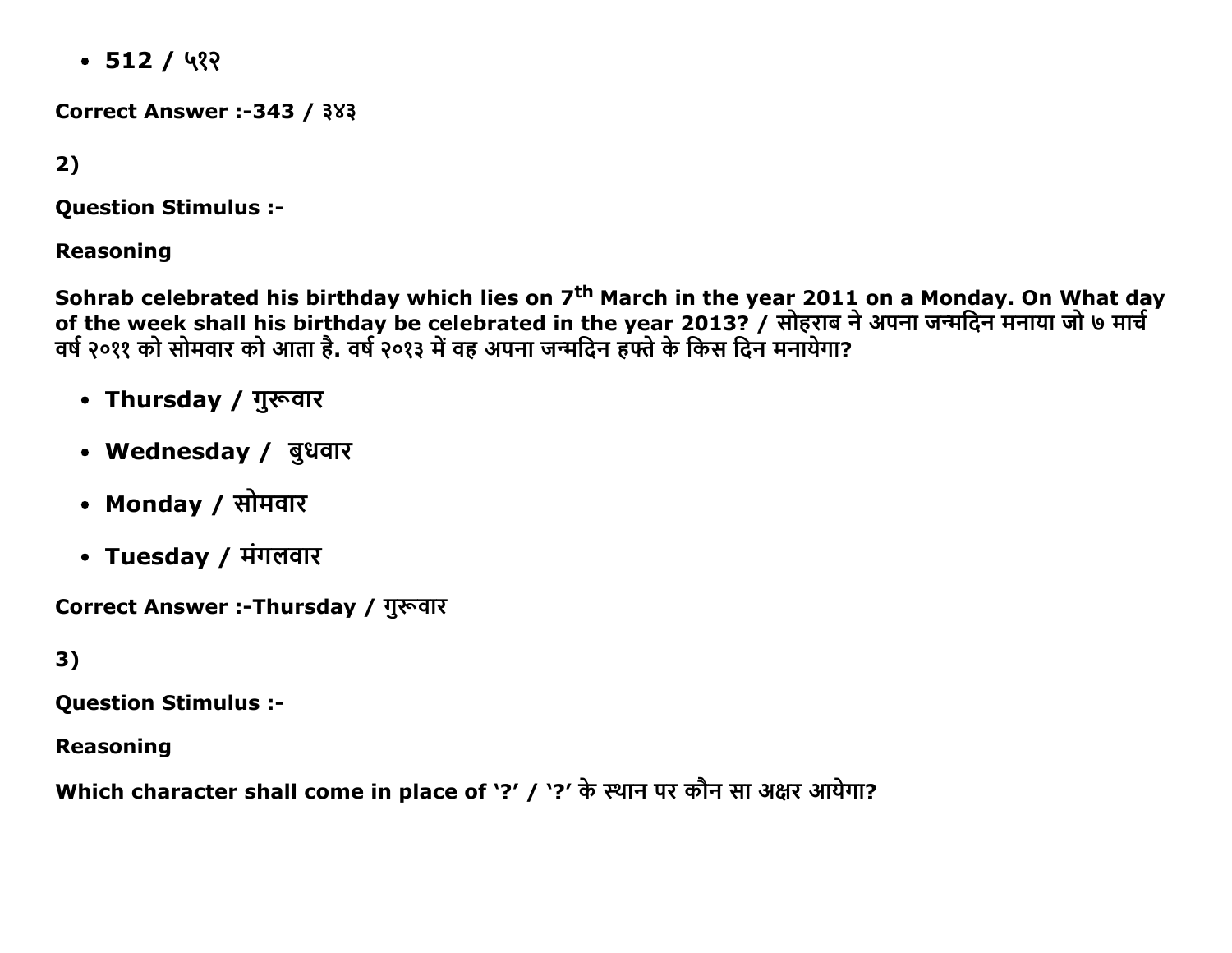| ł                 | ì |
|-------------------|---|
| H                 | R |
| <b>START</b><br>٠ |   |









 $<$  K Correct Answer :

4)

Question Stimulus :

Reasoning

Six Friends, Dawar, Eraz, Farzaan, Gurpritam, Hitisha and Indeevar are sitting facing the Table in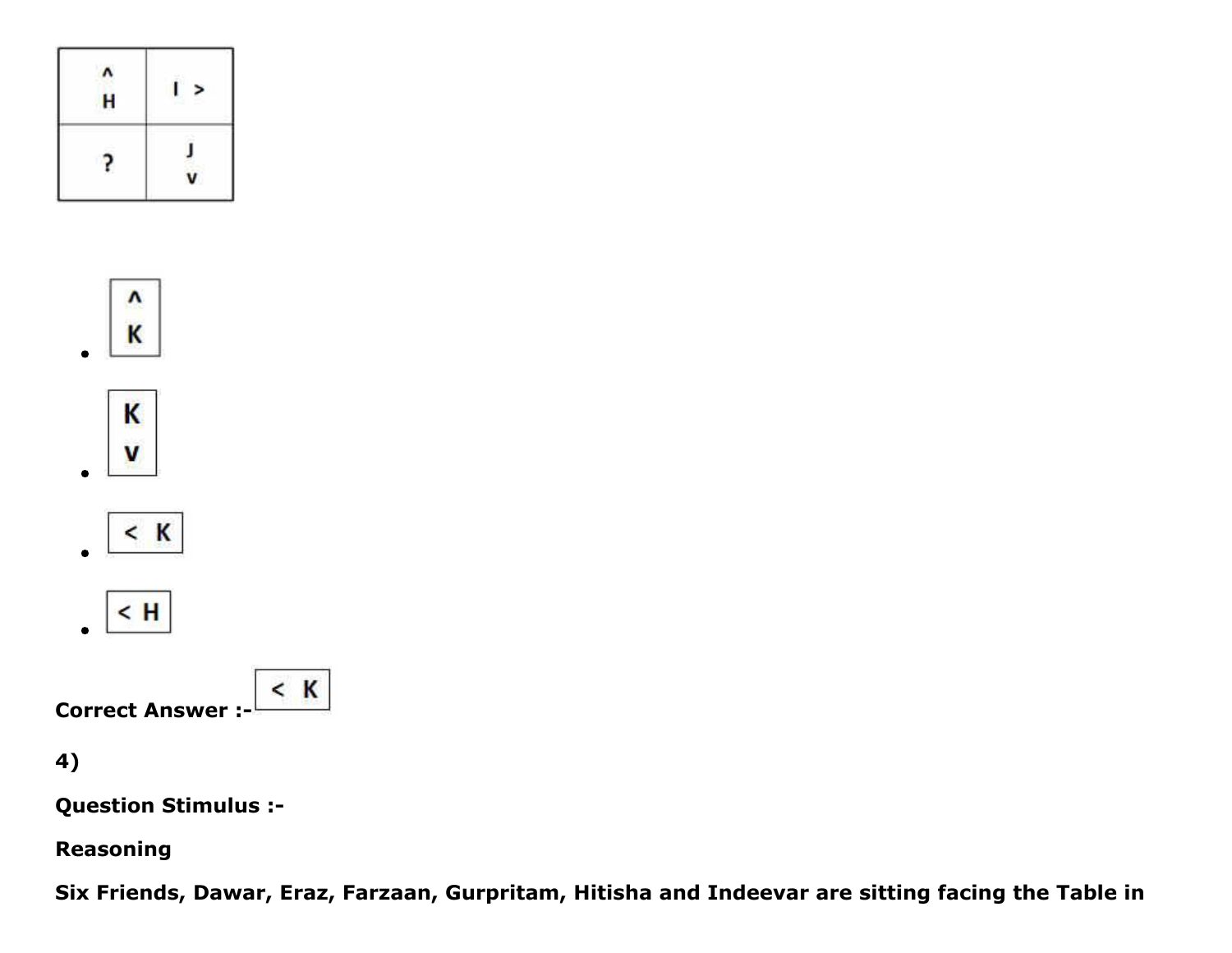front of them. Their professions in no particular order are Plumber, Banker, Golfer, Architect, Painter and Teacher. /

छः मित्र, डावर, एराज़, फरजान, गुरप्रितम, हितिषा और इन्दीवर एक टेबल के सामने बैठे हैं. उनके व्यवसाय बिना किसी विशेष क्रम के इस प्रकार हैं, नलसाज, बैंकर, गोल्फर, वास्तुकार, चित्रकार और शिक्षक.

अगर-: / If -:

- 1. Only two of them are such who are seated immediately next to each other and whose names begin with the consecutive letters of English Alphabets. One of them is a Painter and the other is a Teacher; / १. उनमें से मात्र दो ऐसे हैं जो एक दूसरे के अगल-बगल बैठे हैं, और जिनके नाम अंग्रेजी के लगातार वर्णों से **शुरू** होते हैं. उनमें से एक चित्रकार और दुसरा एक शिक्षक है;
- 2. Neither amongst Farzaan, Eraz and Dawar is a Golfer or a Banker; / २. फरजान, एराज़ या डावर में से कोई भी गोल्फर या बैंकर नहीं है.
- 3. Indivar and Gurpritam are sitting immediately next to each other; / ३. इन्दीवर और गुरप्रितम एक दूसरे के आस-पास बैठे हैं.
- 4. Hitisha plans to build a new bungalow from Sports earnings so he is seated immediately next to Plumber on one side and the Architect on the other; / ४. हितिषा की योजना खेल की कमाई से एक बंगला बनाने की है इसलिए वह नलसाज़ के पास **वैठी** है और उसके दूसरी तरफ वास्तुकार बैठा है.
- 5. Farzaan always wanted to be an Architect but had to take up another profession eventually. / ५. फरजान हमेशा एक वास्तकार बनना चाहता था लेकिन उसे अंततोगत्वा अन्य व्यवसाय करना पड़ा.

Who amongst the following are most probably seated together? / निम्नलिखित में से कौन एक साथ बैठे हो सकते हैं?

- Eraz & Farzaan / एराज़ और फरजान
- Farzaan & Gurpritam / फरजान और गुरप्रितम
- Hitisha & Indivar / हितिषा और इन्दीवर
- Dawar & Eraz / डावर और एराज़

Correct Answer :-Farzaan & Gurpritam / फरजान और गुरप्रितम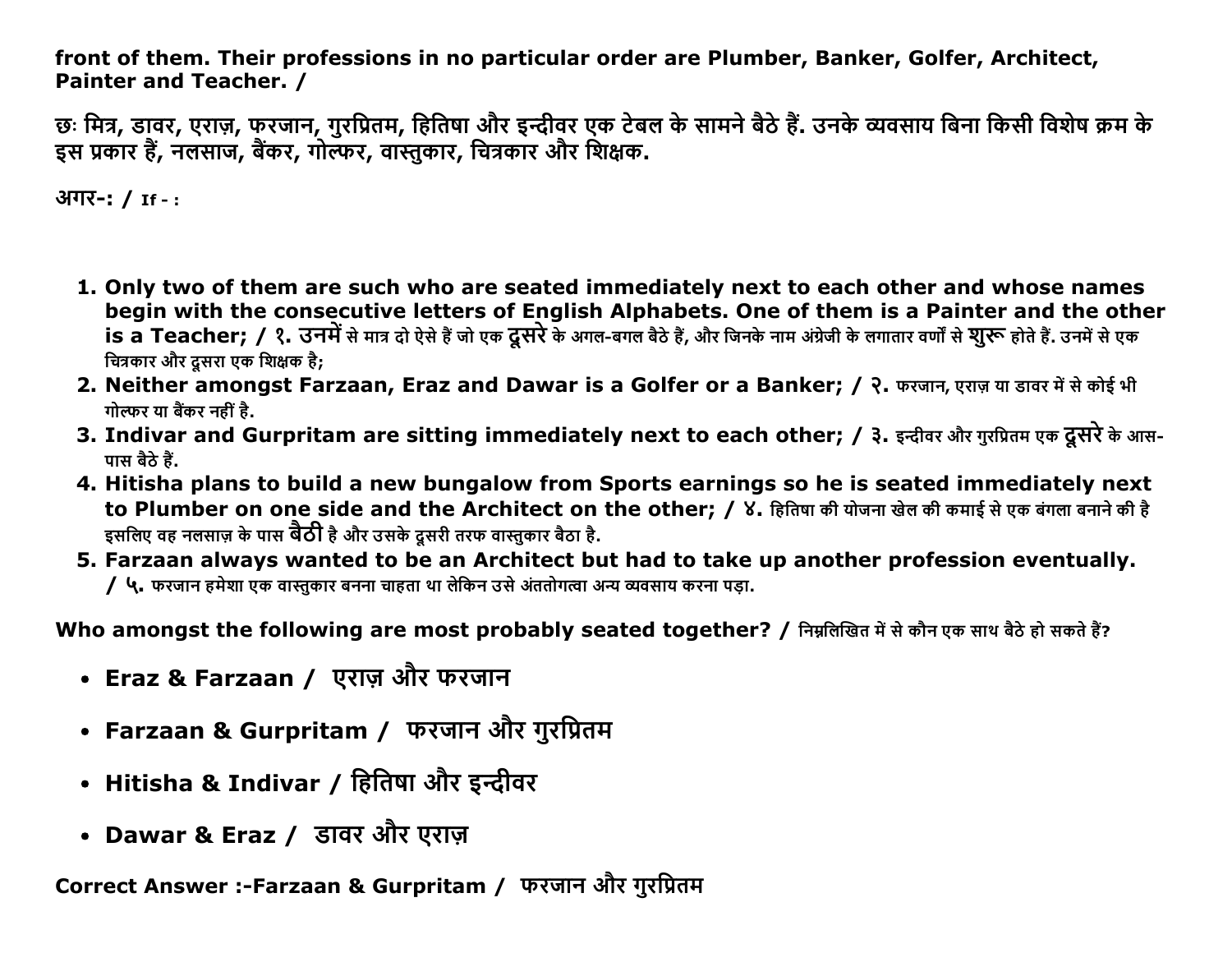$5)$ 

**Question Stimulus :-**

#### **CANCELLED**

**Reasoning** 

Given is the Sales in Percentage Terms of a Company that Manufactures and Sells various variants of Soft Drinking Beverages. If the Company has Sold 10,00,000 Litres of Beverages in all, then approximately how many Litres of Lemon Flavoured Drinks has the Company Sold in the given period of time / उपरोक्त चित्र में एक कंपनी की बिक्री को प्रतिशत सन्दर्भ में दिखाया गया है, जो शीतल पेय पदार्थों का निर्माण और बिक्री करती है. अगर कंपनी ने कुल १०,००,००० लीटर पेय पदार्थ बेचे हैं तो एक दिए हुए अवधि में कंपनी ने निम्बू सुरस मिश्रित पेय के कितने लिटर पेय बेचे हैं?

- $\cdot$  3,75,000 / 3,04,00
- $\cdot$  3,25,000 / 3,24,000
- $\cdot$  2,00,000 / २,००,०००
- $\cdot$  2,50,000 / २,५०,०००

Correct Answer :-3,25,000 / 3,24,000

## 6)

**Ouestion Stimulus :-**

#### **CANCELLED**

## **Reasoning**

While Dhanraj was playing Snakes and Ladders with his friends, he throws the dice in which he gets a / जब धनराज अपने मित्रों के साथ सांप और सीढी खेल रहा था, उसने पासा फेंका जिसमें उसे मिला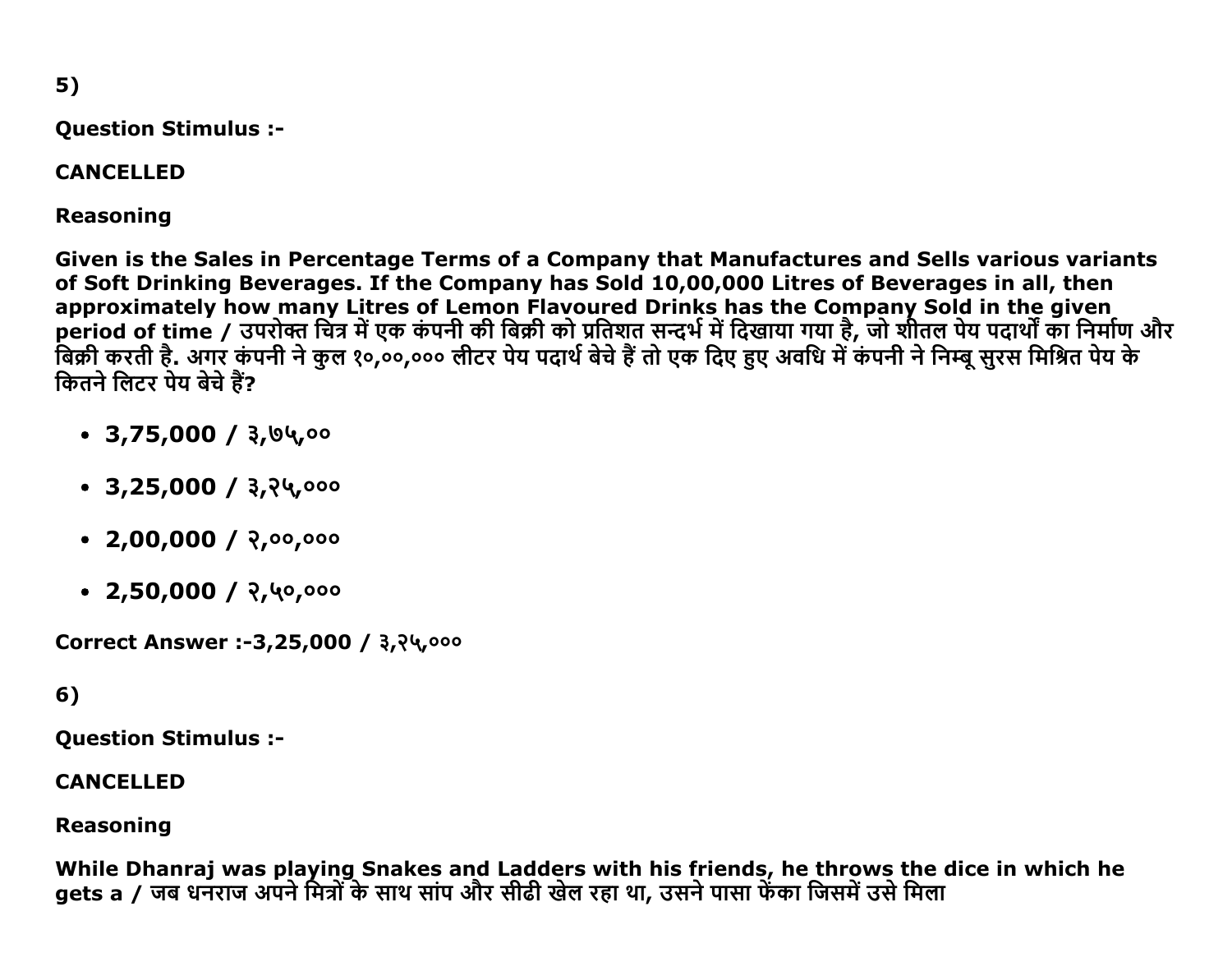











# $7)$

**Question Stimulus :-**

# Reasoning

 $\mathcal{L}_{\mathcal{A}}$  and  $\mathcal{L}_{\mathcal{A}}$  are the set of the set of the set of the set of  $\mathcal{A}$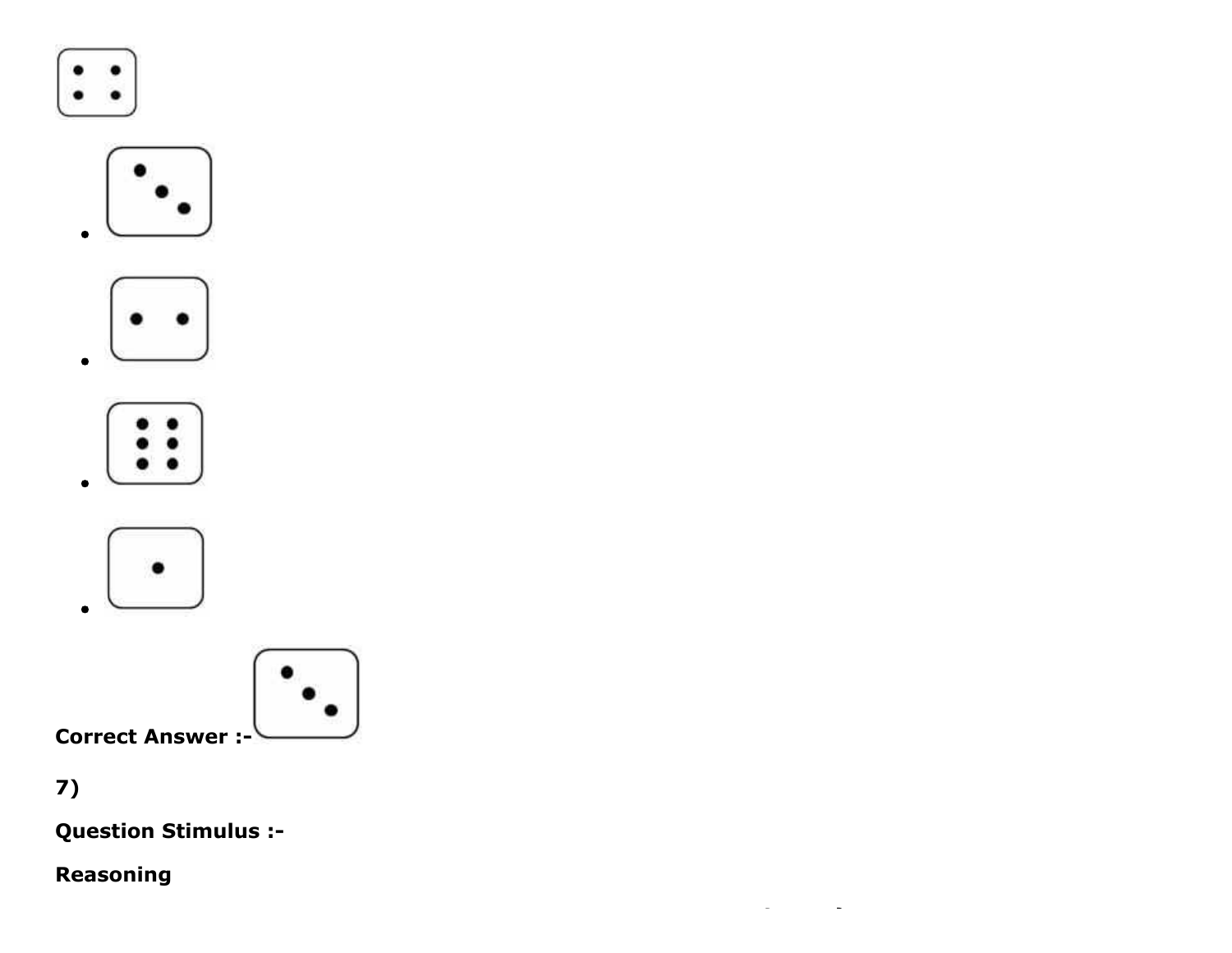# One Day International Batting Averages / एक दिवसीय अंतरराष्ट्रीय बल्लेबाजी औसत



Given in the Chart are the numbers of One Day International Cricket Matches played and Average of Runs Scored respectively per match by Four Players Virat, Shikhar, Mahendra and Yuvraj. / चार्ट में एक दिवसीय अंतरराष्टीय क्रिकेट मैच की संख्या और क्रमशः चार खिलाडियों, विराट, शिखर, महेंद्र और युवराज द्वारा बनाये गए रनों के औसत दिए गए हैं.

Find out approximately how many matches would Shikhar take to score Runs that Yuvraj has presently scored. / पता लगायें कि यवराज द्वारा बनाये गए रनों की बराबरी करने के लिए शिखर को लगभग कितने मैच खेलने होंगे.

- $-62/82$
- $\bullet$  60 / ६०
- $\cdot$  52 / ५२
- $-42/82$

Correct Answer :-52 / ५२

# 8)

**Ouestion Stimulus :-**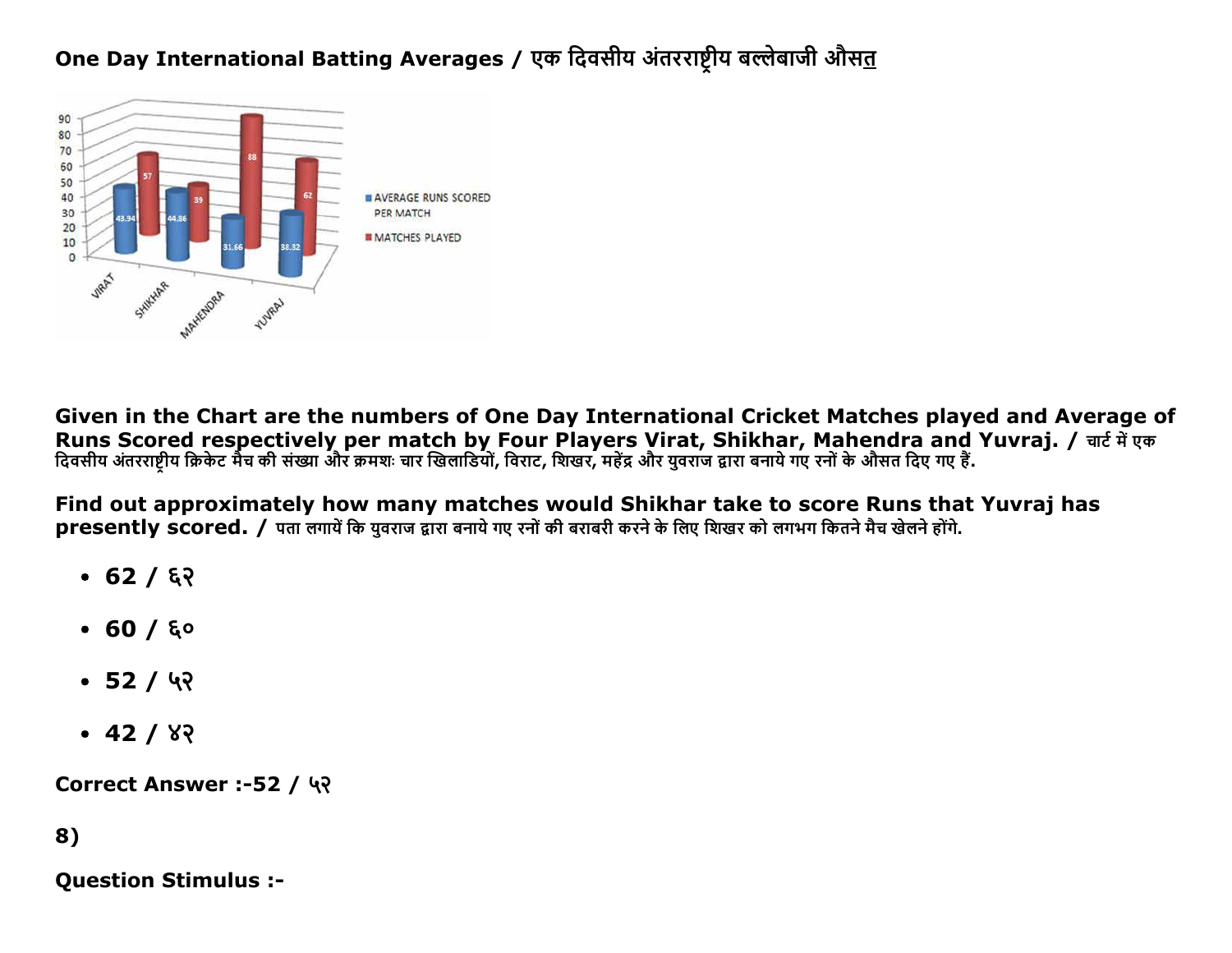#### **Reasoning**

If in a language -: black tank is written as vtfri yfzi mouth is big is written as xabcd dn vdo zebra waits hourly is written as jmvkf efdyn labkgp How would my name is ruth zuber be written in that language? / अगर किसी भाषा में-: ब्लैक टैंक को वीटीएफआरआई या वाईएफजेडआई लिखा जाये माउथ इज बिग को एक्सएबीसीडी डीएन वीडीओ लिखा जाये जेब्रा वेटस आवरली को जेएमवीकेएफ इएफडीवाईएन एलएबीकेजीपी लिखा जाये तो उस भाषा में माई नेम इजरुथ जबर को कैसे लिखा जायेगा?

- xp rfxm dn kbyl jbmvk / एक्सपी आरएफएक्सएम डीएन केबीवाईएल जेबीएमवीके
- xp rxzm dn kbyl jbvmk / एक्सपी आरएक्सजेडएम डीएन केबीवाईएलजेबीवीएमके
- xp rfxm dn kybl jbvmk / एक्सपी आरएफएक्सएम डीएन केवाईबीएल जेबीवीएमके
- xp zfxm dn kbyl jbvmk / एक्सपी जेडएफएक्सएम डीएन केबीवाईएल जेबीवीएमके

Correct Answer :-xp zfxm dn kbyl jbvmk / एक्सपी जेडएफएक्सएम डीएन केबीवाईएल जेबीवीएमके

 $9)$ 

**Question Stimulus :-**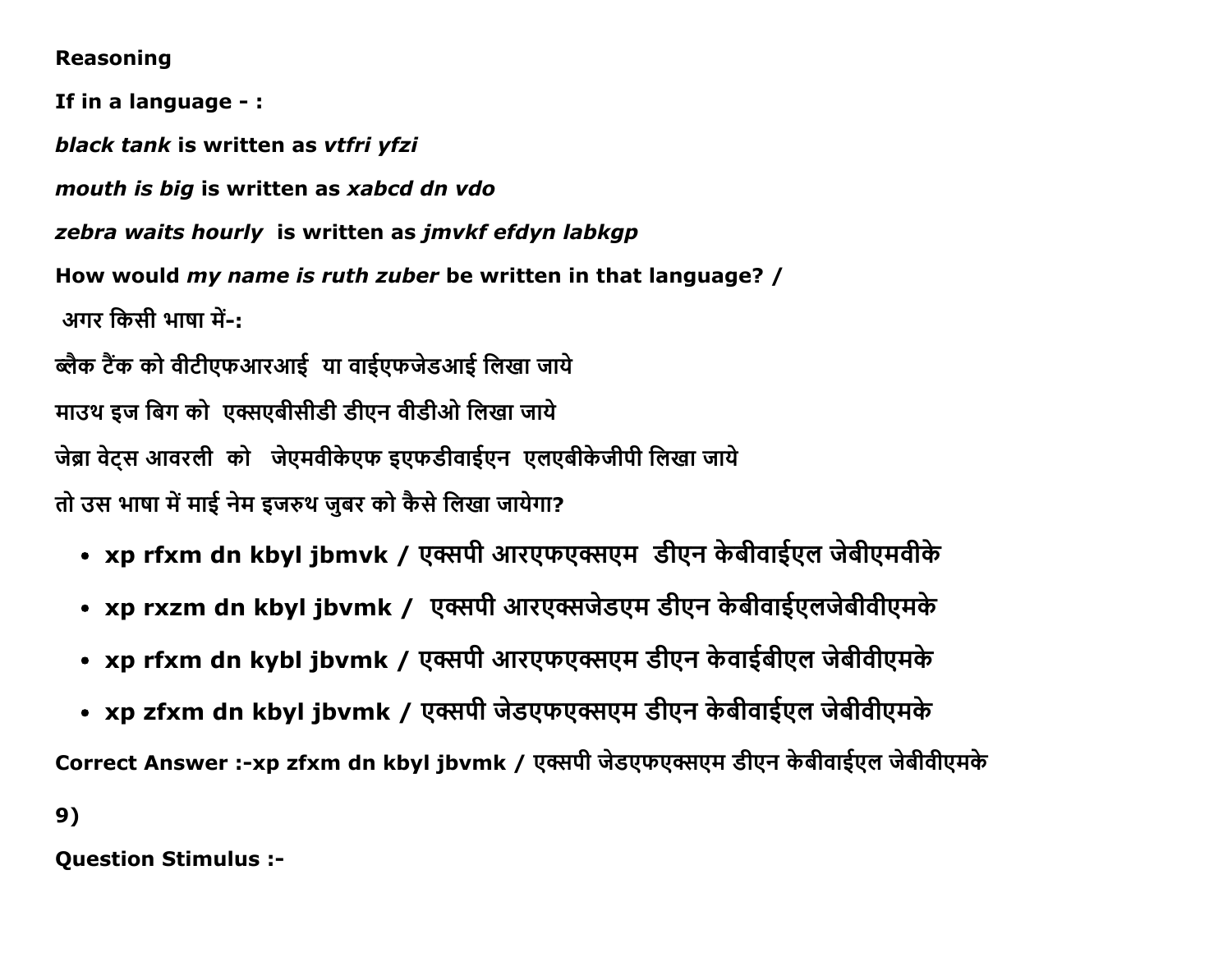### **Reasoning**

Nandita's desk calendar shows date based on two cubes named 'J' and 'K' that need to be rearranged every day so that the correct date is displayed on the front faces of the cubes. From dates 1<sup>st</sup> to 9<sup>th</sup> too both the cubes need to be used as single digit can't be kept on the calendar stand. The two cubes need to have which of the following numbers respectively so as to enable proper display of dates all year round? / नंदिता का डेस्क कैलेंडर पर तारीखें दिखाने के लिए दो क्यूब्स 'J' और 'K' पर निर्भर करता है जिन्हें रोज़ व्यवस्थित करना पड़ता है ताकि क्यूब्स के सामने वाली सतह पर सही तारीख प्रदर्शित की जा सके. १ से लेकर ९ तारीखों तक भी दोनों क्यूब्स को एकल अंकों के रूप में इस्तेमाल करने की जरुरत है और इन्हें कैलेंडर स्टैंड पर नहीं रखा जा सकता. इन क्यब्स पर निम्नलिखित में से क्रमशः कौन सी संख्याएं आनी चाहिए ताकि साल भर की सारी तारीखें सही तरीके से दिखाई जा सकें?

- Cube J: 0 1 2 3 4 5 & Cube K: 6 1 2 3 4 5 / घन जे: ०१२३४ ५ या घन के: ६१२३४ ५
- Cube J: 1 0 2 3 4 5 & Cube K: 3 4 5 6 7 8 / घन जे: १०२३४५ या घन के: ३४५६७८
- Cube J: 2 3 4 5 6 7 & Cube K: 5 6 7 8 9 0 / घन जे: २ ३ ४ ५ ६ ७ या घन के ५ ६ ७ ८ ९ ०
- Cube J: 0 1 2 3 4 5 & Cube K: 0 1 2 6 7 8 / घन J: ०१२३४५ & घनK: ०१२६ ७८

Correct Answer :-Cube J: 0 1 2 3 4 5 & Cube K: 0 1 2 6 7 8 / घन J: ०१२३४५ & घनK: ०१२६७८

#### 10)

**Question Stimulus :-**

#### **Reasoning**

A certain relationship between the elements is being provided the statement below. It is followed by two conclusions. Give the answer based on the relationship and conclusion that follow. / नीचे दिए गए कथन कुछ तत्वों के बीच निश्चित संबंधों को दर्शा रहे हैं. ये दो निष्कर्षों द्वारा अनुगमित हैं. निष्कर्षों एवं संबंधों के आधार पर निम्न प्रश्नों के उत्तर दें.

Statements: / कथन:

Dilip ≥ Eeswara ≥ Jayanti. Revati < Parvati; Parvati > Qamara / दिलीप ≥ ईश्वर ≥ जयंती. रेवती < पार्वती;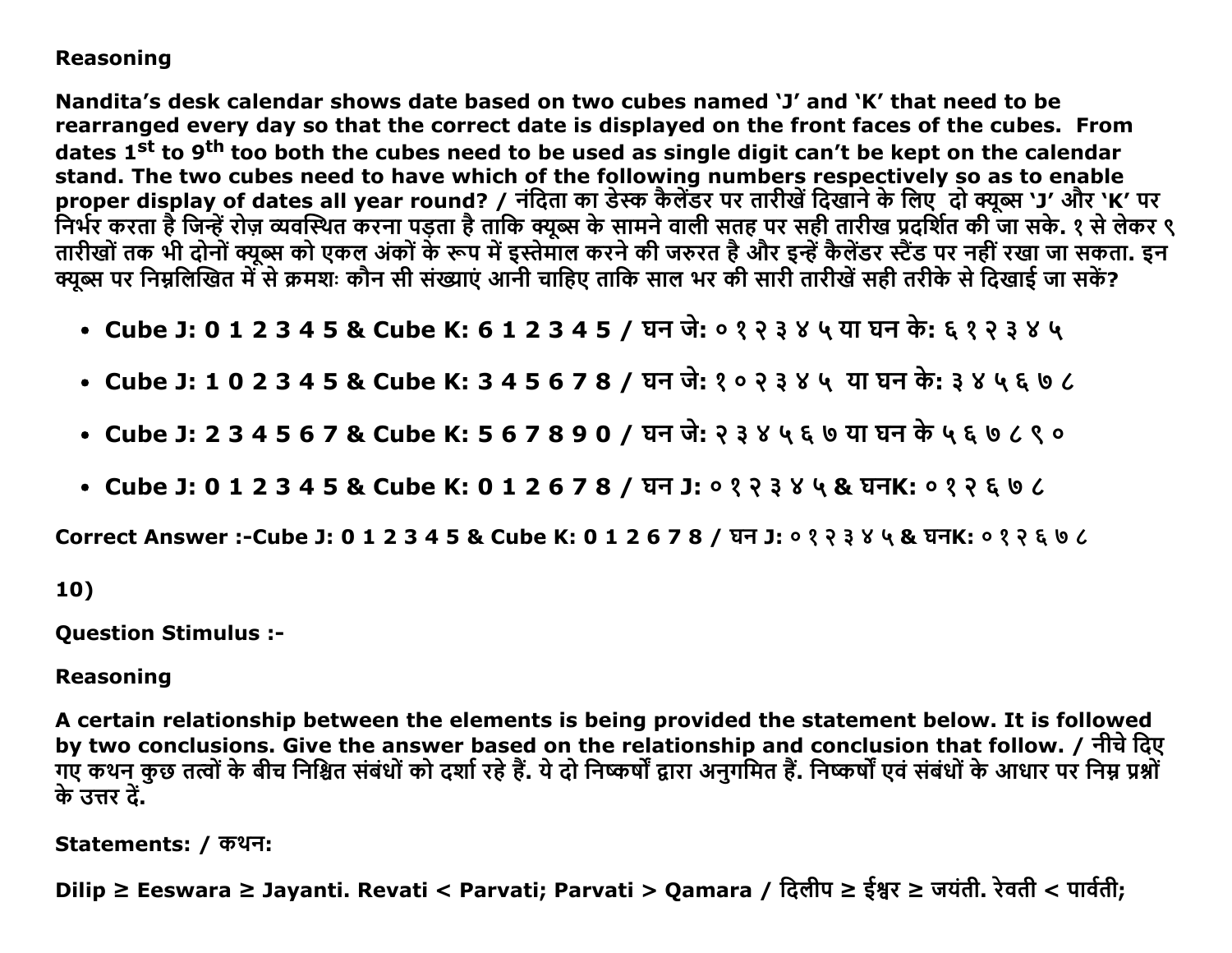पार्वती  $>$  कमर

Conclusions: / निष्कर्ष:

- I. Qamara > Eeswara / क. कमर > ईश्वर
- II. Dilip > Parvati / ख. दिलीप > पार्वती
	- Only I Follows / केवल क
	- Only II Follows / केवल ख
	- Either I or II Follows / क या ख
	- Neither I nor II Follow / नकनख

Correct Answer :- Neither I nor II Follow / न क न ख

 $11)$ 

**Ouestion Stimulus :-**

**Reasoning** 

When Lalita was accompanying Latika to a Mall in Manipal, Latika pointed to a person and said that she is that Person's maternal Aunt's only Grandchild. How is the person related to Latika? / जब ललिता लतिका के साथ मॉल में गयी, लतिका ने एक व्यक्ति की ओर इशारा करते हुए कहा कि वह उस आदमी की ममेरी चाची का एकलौता नवासा है. उस व्यक्ति का लतिका से क्या संबंध है?

- Brother / भाई
- Uncle / चाचा
- Grandson / पोता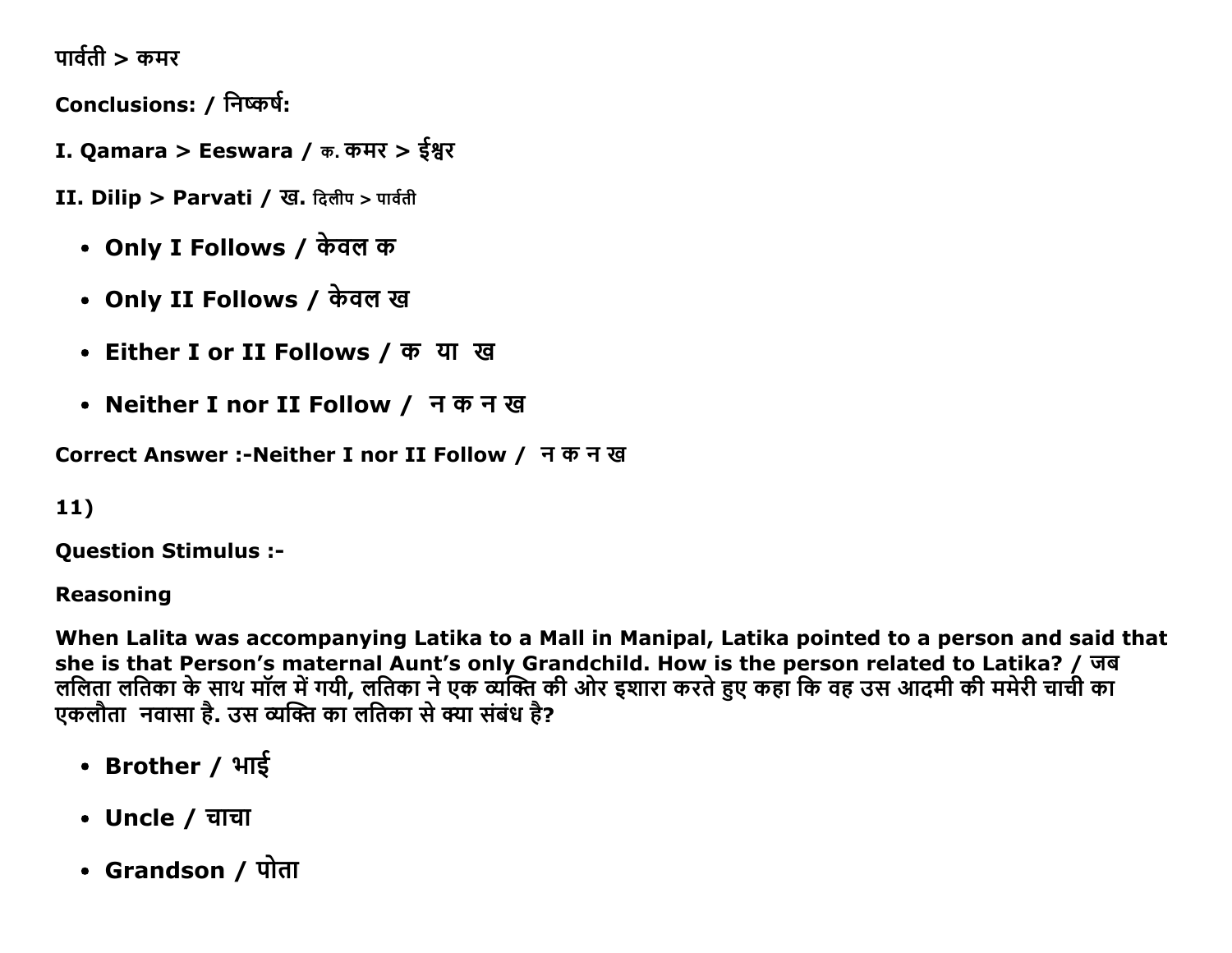• Grandfather / दादा

Correct Answer :-Uncle / चाचा

 $12)$ 

**Question Stimulus :-**

**Reasoning** 

In the Number Series below, which Number should come in place of 'X'? / नीचे दी गयी संख्याओं की श्रृंखला<br>में 'X' के स्थान पर कौनसी संख्या आयेगी? 5 50 25 100 125 150 X

- $\cdot$  250 / २५०
- $\cdot$  200 / २००
- $-600/600$
- $\cdot$  625 / ६२५

Correct Answer :- 625 / ६२५

13)

**Question Stimulus :-**

**Reasoning** 

Statement I: Deepika is younger than Katrina / कथन १: दीपिका कटरीना से छोटी है.

Statement II: Priyanka was born before Katrina / कथन २: प्रियंका का जन्म कटरीना से पहले हुआ

Statement III: Deepika hates Priyanka / कथन ३: दीपिका प्रियंका से नफरत करती है.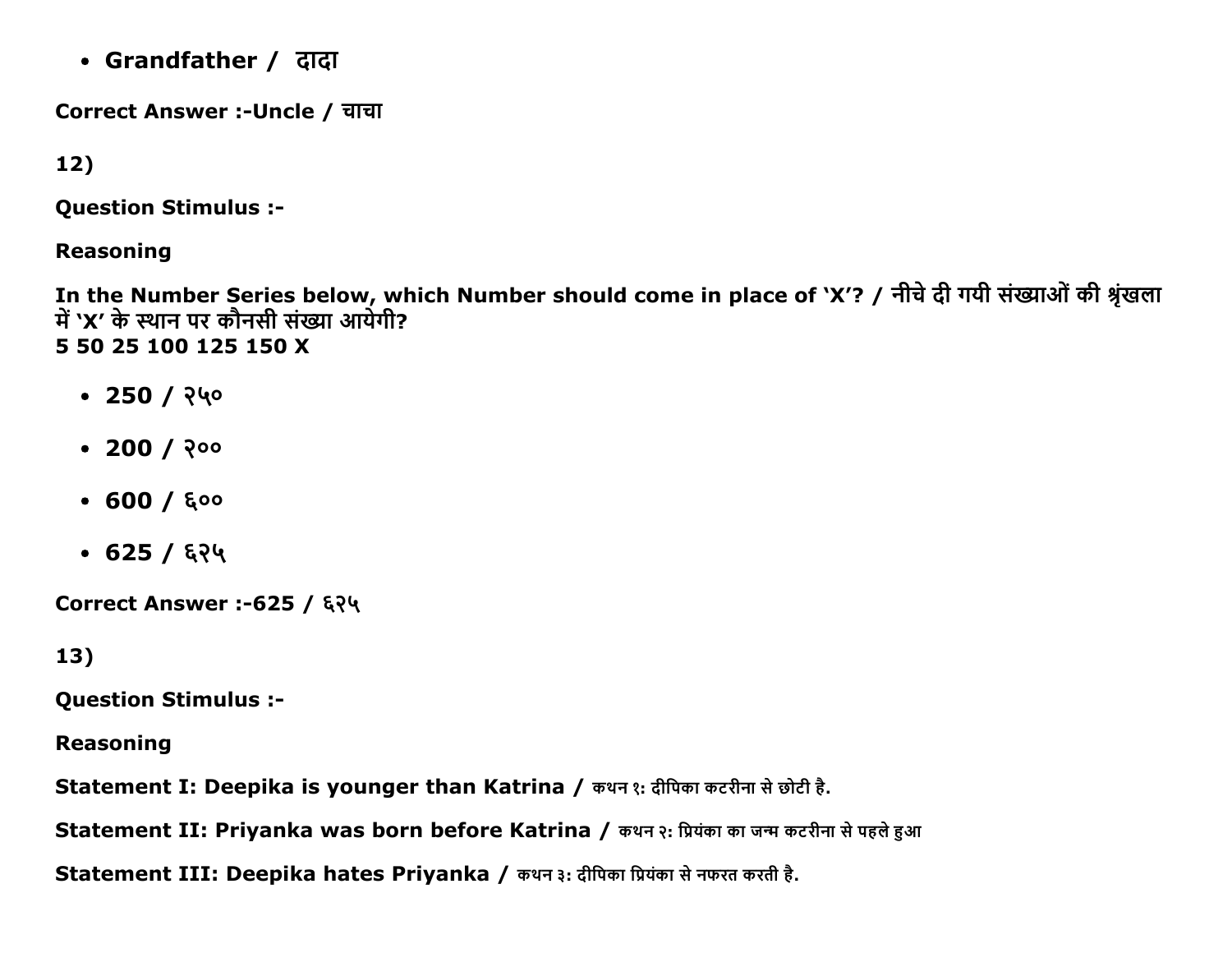If Statement I, Statement II & Statement III are Absolutely True, then-: / अगर कथन १, कथन २ और कथन ३ पूर्णरूप से सत्य हैं, तो-:

- Deepika is the Eldest amongst the Three / दीपिका तीनों से बड़ी है
- Katrina is the Youngest amongst the Three / कटरीना तीनों से छोटी है
- Priyanka and Deepika are the best friends / प्रियंका और दीपिका सबसे अच्छे दोस्त हैं
- Priyanka is the Eldest amongst the Three / प्रियंका तीनों से बड़ी है

Correct Answer :-Priyanka is the Eldest amongst the Three / प्रियंका तीनों से बड़ी है

14)

**Question Stimulus :-**

**Reasoning** 

If in a particular coded language ABSOLUTENESS is written as BATNMTUDODTR, then how LIKELIHOOD would be written in the same Language? / अगर किसी कूट भाषा में अब्सोलुतनेस (ABSOLUTENESS )को बीएटीएनएमटीयुडीओडीटीआर (BATNMTUDODTR) लिखते हैं तो उसी भाषा में लाईकलीहुड (LIKELIHOOD) कैसे लिखेंगे?

- MJLFMJIPPE / एमजेएलएमजेआईपीपीइ
- MHLDMHINPC / एमएचएलडीएमएचआईएनपीसी
- KHJDKHGNNC / केएचजेडीकेएचजीएनएनसी
- MHLDHMNIPC / एमएचएलडीएचएमएनआईपीसी

Correct Answer :-MHLDMHINPC / एमएचएलडीएमएचआईएनपीसी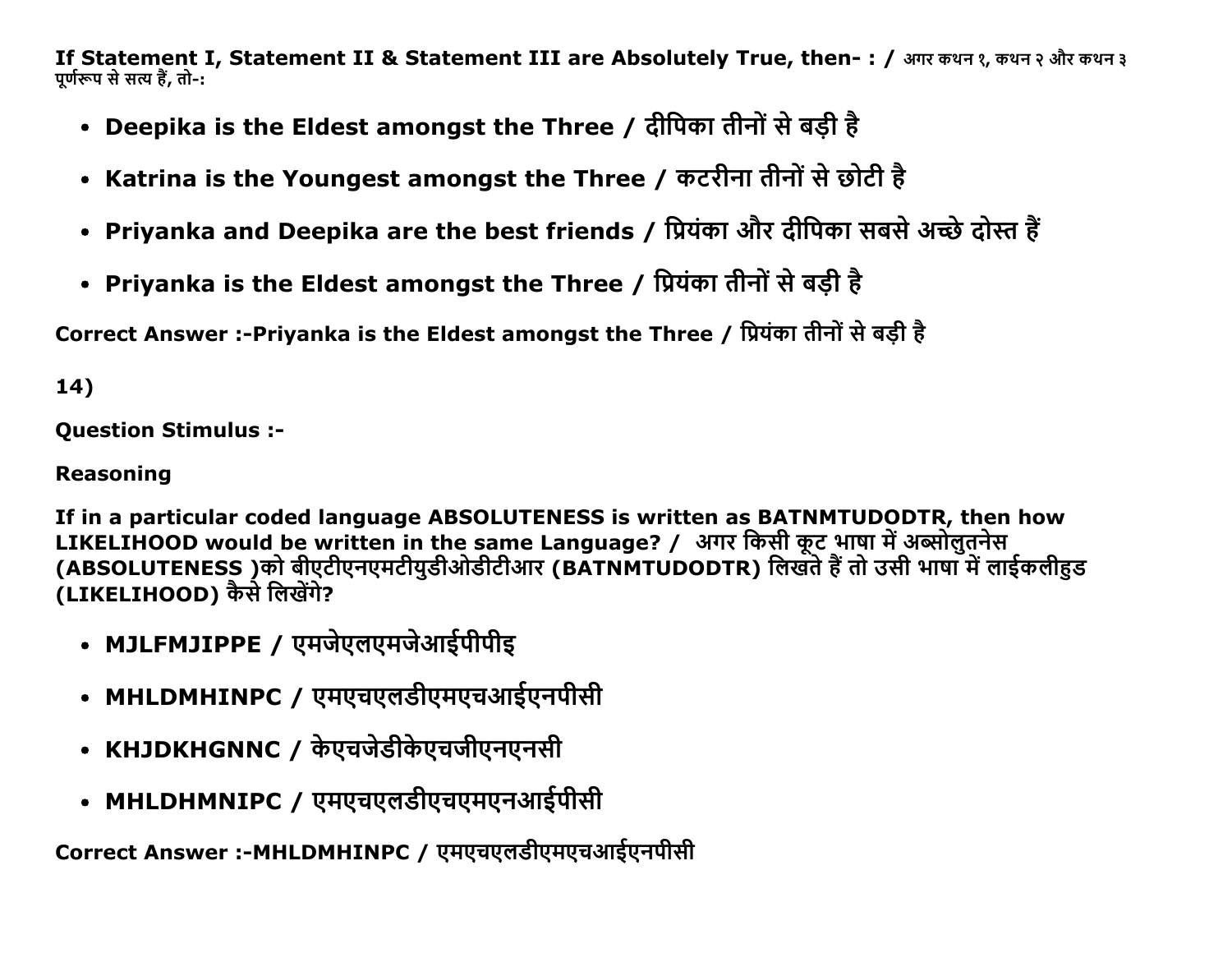### **Topic:- G3\_General Science** 1)

# **Ouestion Stimulus :-**

**General Science** 

# DNA Multiplication is known as: / डीएनए बहुलीकरण (प्रजनन/गुणन) कहलाता है:

- Transcription / लिप्यंतरण
- Replication / प्रतिरूपण
- Translation / अनुवा
- Transduction / पारगमन

### **Correct Answer :-Replication / प्रतिरूपण**

 $2)$ 

# **Question Stimulus :-**

**General Science** 

Which of the following statements are correct? / निम्नलिखित में से कौन सा कथन सत्य है?

- Homo erectus is the ancestor of man / मानव का पूर्वज होमो इरेक्टस है
- Cro-magnon man's fossils have been found in Africa / क्रो-मैगनन मानव के जीवाश्म अफ्रीका में पाए गए हैं
- Australopithecus is the ancestor of modern man / आधुनिक मानव का पूर्वज ऑस्टालोपिथेकस है
- Cro-magnon man is the most recent ancestor of Homo sapiens / मानव-जाति (होमो-सेपियन्स) का सर्वाधुनिक पूर्वज क्रो-मैगनन मानव है

Correct Answer :-Cro-magnon man is the most recent ancestor of Homo sapiens / मानव-जाति (होमो-सेपियन्स) का सर्वाधूनिक पूर्वज क्रो-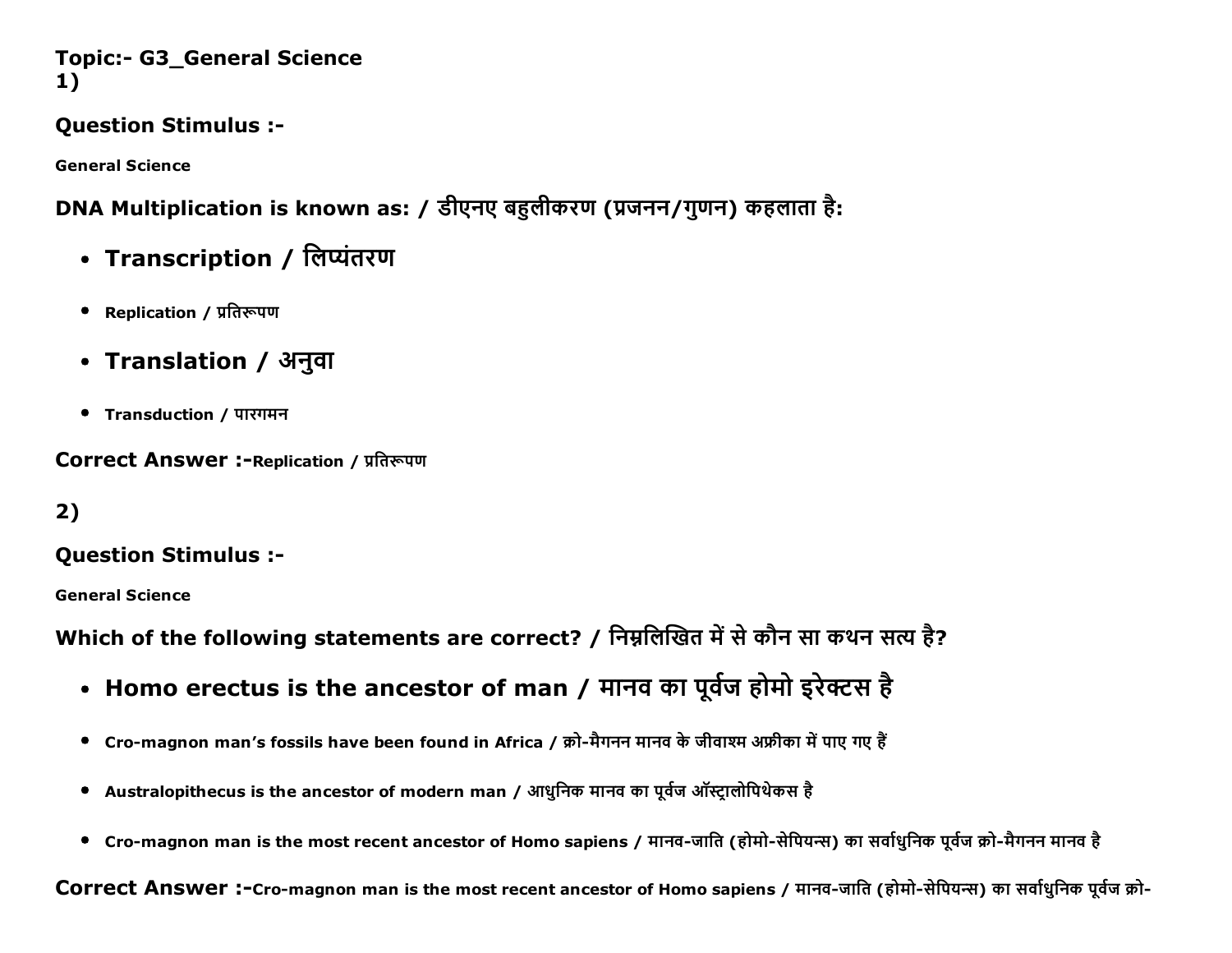मैगनन मानव है

# 3)

**Question Stimulus :-**

**General Science** 

The World Environment Day is celebrated each year on: / प्रतिवर्ष विश्व पर्यावरण दिवस इस दिन मनाया जाता है:

- 20<sup>th</sup> November / २० नवंबर
- 5<sup>th</sup> July / ५ जुलाई
- 20<sup>th</sup> May / २० मई
- 5<sup>th</sup> June / ५ जन

Correct Answer :-5<sup>th</sup> June / ५ जून

# 4)

**Question Stimulus :-**

**General Science** 

Two parallel wires of length 9 m each are separated by a distance of 0.15 m. If they carry equal currents in same direction and exert a total force of 30 X 10<sup>-7</sup> N on each other, then the value of the<br>current shall be: / ९ मी. लंबे दो समान्तराल तार ०.१५ मी. के दूरी पर हैं। यदि वे एक ही दिशा में एक समान विदुयत-प्रवाह करते हैं एवं परस्पर पर ३० x १०<sup>-७</sup> का बल लगाते हैं, तो विदयत-प्रवाह का मान होगा:

- $\bullet$  3.5 A / 3.4 A
- $0.5A/0.4A$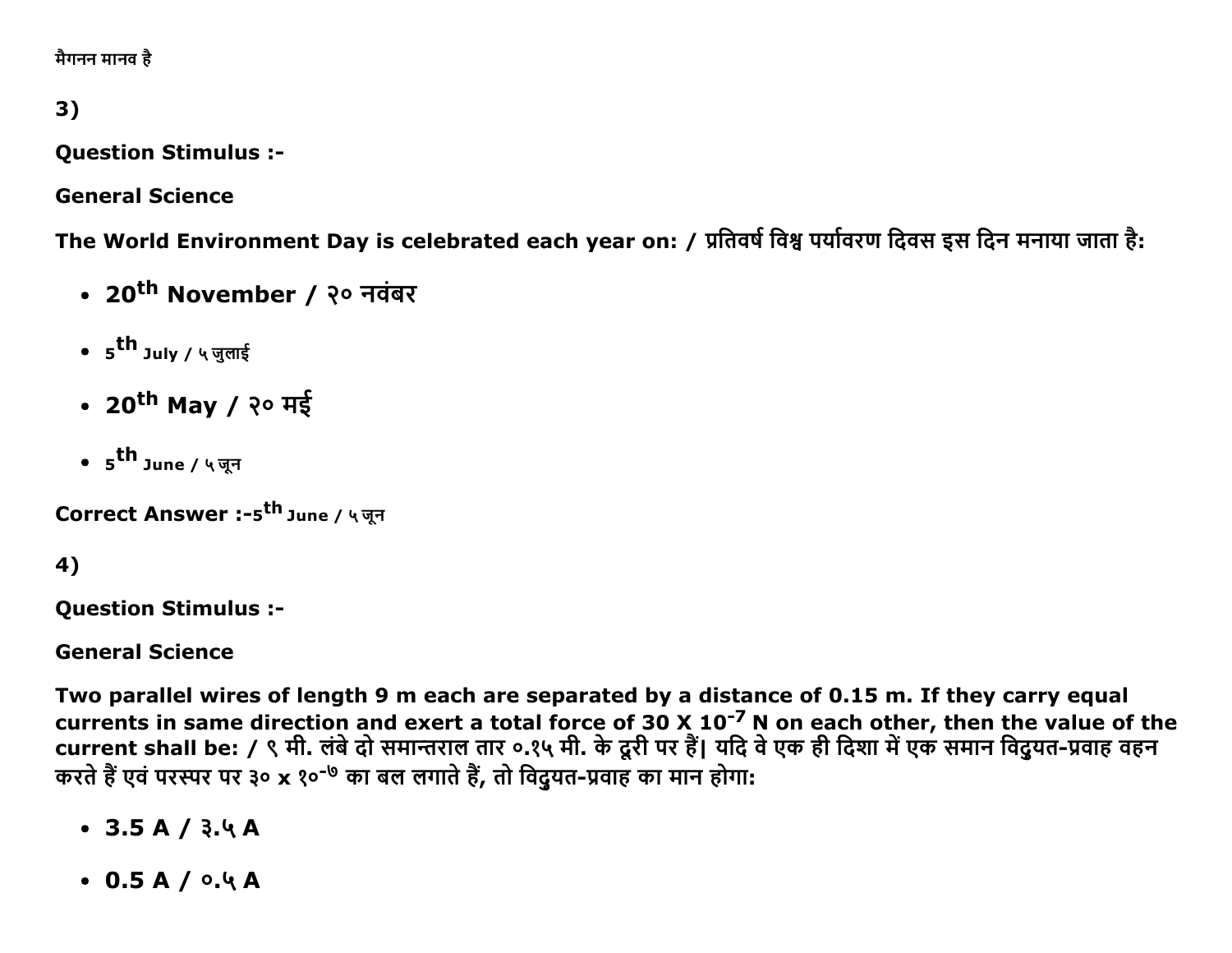- $\bullet$  2.5 A / २.५ A
- $\cdot$  1.5 A / ?.4 A

Correct Answer :- 0.5 A / 0.4 A

# $5)$

**Question Stimulus :-**

**General Science** 

In which era, life was absent ? / किस कल्प (युग) में, जीवन अनुपस्थित था?

- Archeozoic / आर्किओज़ोइक
- Proterozoic / प्रोटेरोज़ोडक
- Azoic / अज़ोइक
- Paleozoic / पैलिओज़ोडक

Correct Answer :- Azoic / अज़ोइक

6)

**Question Stimulus :-**

**General Science** 

Pace Maker is a device generally used to stabilize the condition of a person suffering from: /<br>गतिनिर्धारक (पेसमेकर) एक यन्त्र है जिसे साधारणतः इस से पीड़ित व्यक्ति की स्थिति को स्थिर करने के लिए उपयोग किया जाता है:

• Arrhythmias / अतालता (एरिद्मिअस)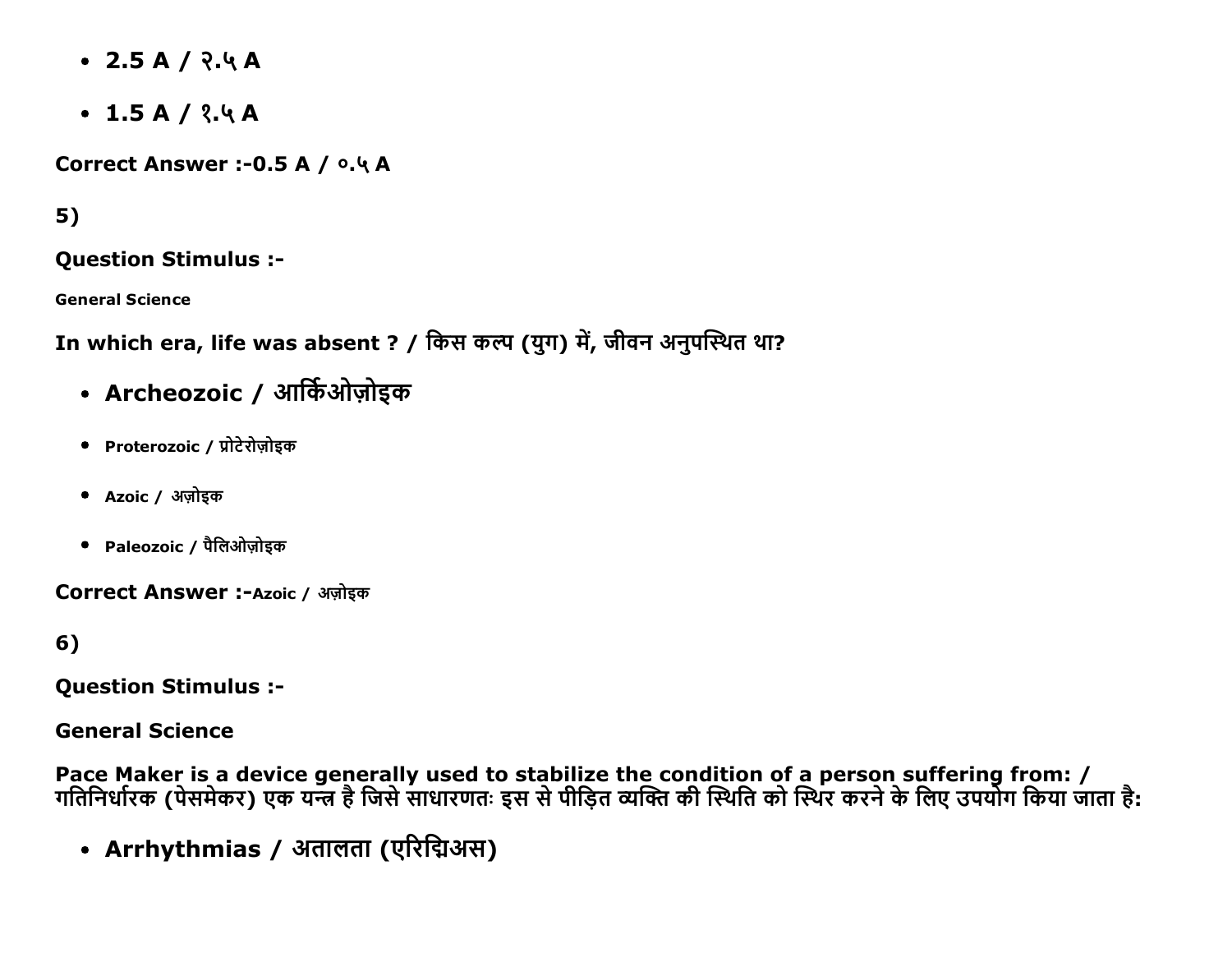- Cataract / मोतियाबिंद (कैटरेक्ट)
- Down's Syndrome / डाउन'स सिंड्रोम
- Latemeria / लैटेमेरिया

Correct Answer :-Arrhythmias / अतालता (एरिद्मिअस)

7)

**Question Stimulus :-**

**General Science** 

Cycas Revoluta is commonly known as: / साइकस रेवोलुटा का साधारण परिचय है:

- Date Seed / खजूर का बीज
- Sago Palm / विकंगु (साबूदाना) ताड़ (वृक्ष)
- Almond / बादाम
- Cashew Kernel / काजू गिरी

Correct Answer :- Sago Palm / विकंगु (साबूदाना) ताड़ (वृक्ष)

# 8)

**Question Stimulus :-**

**General Science** 

Mitosis is the process by which eukaryotic cells: / समविभाजन (सूत्रीविभाजन) वह प्रक्रिया है जिसके द्वारा युकार्योटिक कोशिकाएं: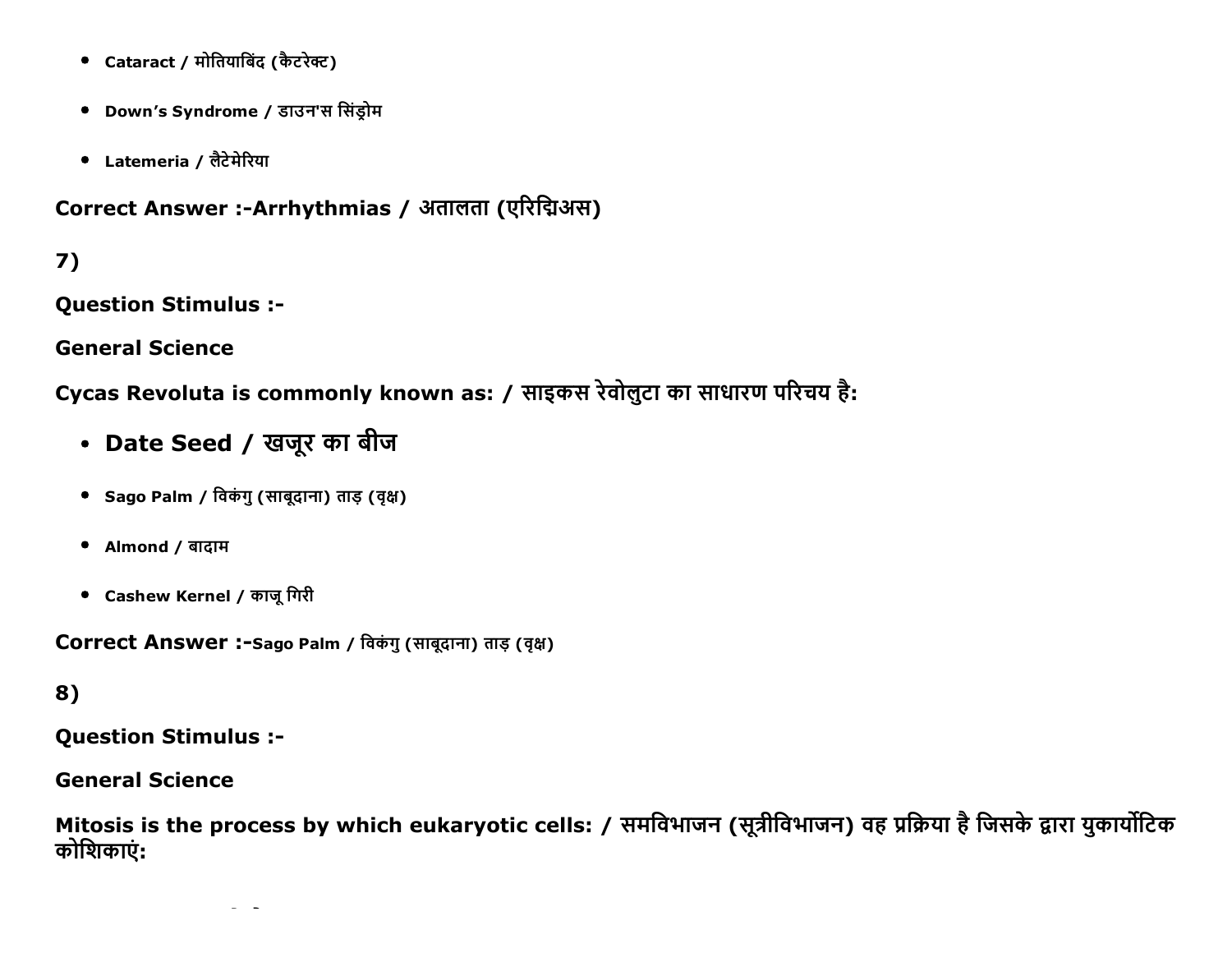- grow / बढ़ते हैं
- multiply / संख्यावृद्धि करते हैं
- expose the genes for protein synthesis / प्रोटीन संश्लेषण के लिए वंशाण (गुणसूत्र) को अनावृत करते हैं
- become specialized in structure and function / संरचना एवं क्रिया में दक्ष हो जाते हैं

Correct Answer :-multiply / संख्यावृद्धि करते हैं

 $9)$ 

#### **Question Stimulus :-**

**General Science** 

Magnet's Magnetism is derived by: / चुम्बक का चुम्बकत्व इसके द्वारा व्युत्पन्न होता है:

- Earth / पृथ्वी
- Cosmic Rays / ब्रह्माण्डीय (महाजागतिक) किरणों
- Pressure of big magnet inside the Earth / पृथ्वी के भीतर विशाल चुम्बक का दा
- Spin Motion of Electrons / इलेक्ट्रॉन के घूर्णन गति

Correct Answer :-Spin Motion of Electrons / इलेक्ट्रॉन के घूर्णन गति

# 10)

# **Ouestion Stimulus :-**

**General Science** 

The Decomposition Temperature is maximum in case of: / इस प्रकरण में अपघटन तापमान सर्वाधिक होता है: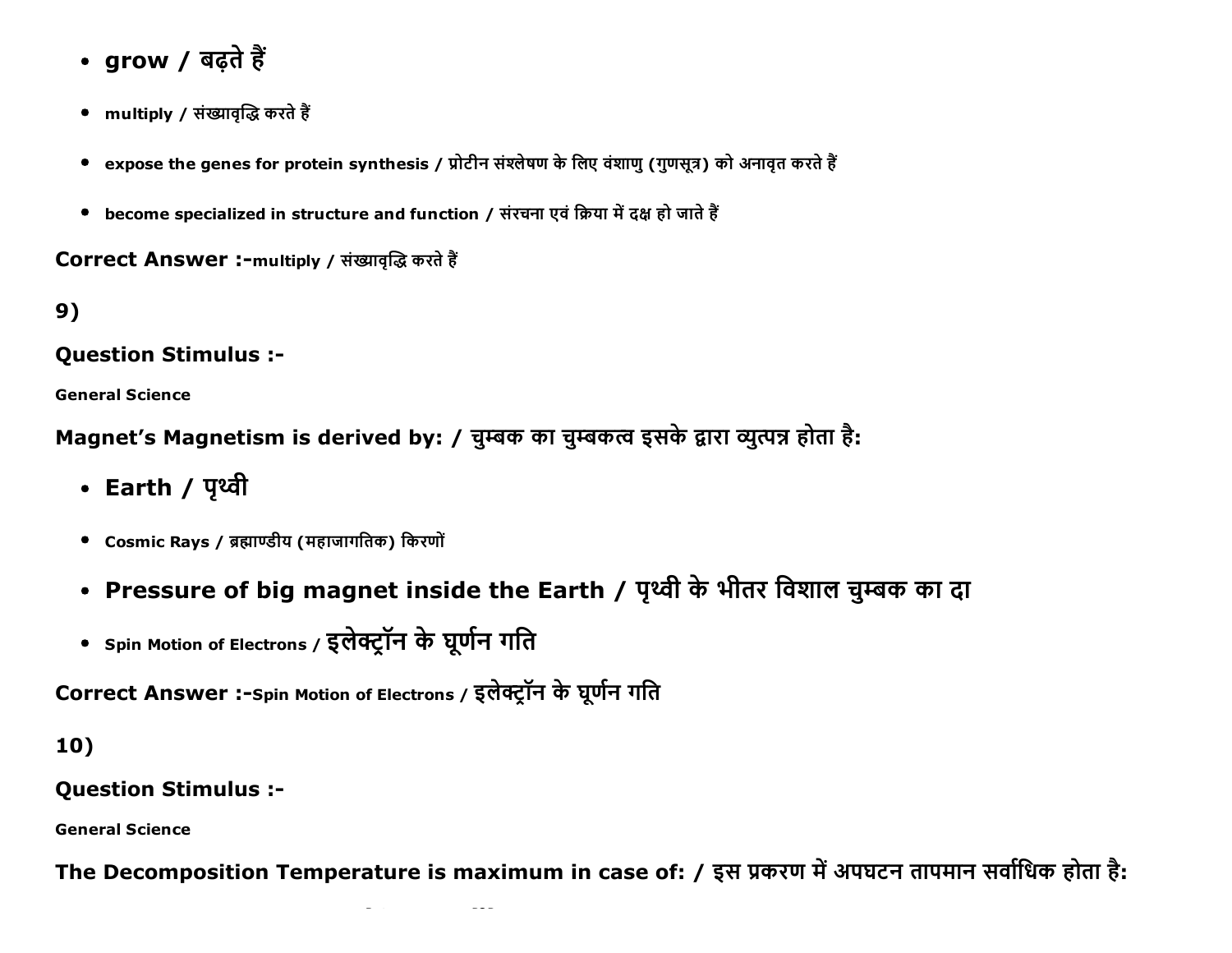- Barium Carbonate / बेरियम कार्बोनेट
- Strontium Carbonate / स्ट्रोंटियम कार्बोने
- Calcium Carbonate / कैल्शियम कार्बोनेट
- Magnesium Carbonate / मैग्नीशियम कार्बोनेट

# Correct Answer :-Barium Carbonate / बेरियम कार्बोनेट

# 11)

# Question Stimulus :

General Science

Which amongst the following is a Poisonous Snake? / निम्नलिखित में से कौन सा एक विषधर सर्प है?

- Russell's Viper / रसेल'स वाईपर (फर्रान सर्प)
- Tree Snake / वृक्ष सर्प
- Passer / पासर
- Eryx / एरीक्स

Correct Answer :-Russell's Viper / रसेल'स वाईपर (फर्रान सर्प)

12)

Question Stimulus :

General Science

Sound Waves are not transmitted for a long distance because: / ध्वनि-तरंगें लंबी दूरी तक प्रसारित नहीं होती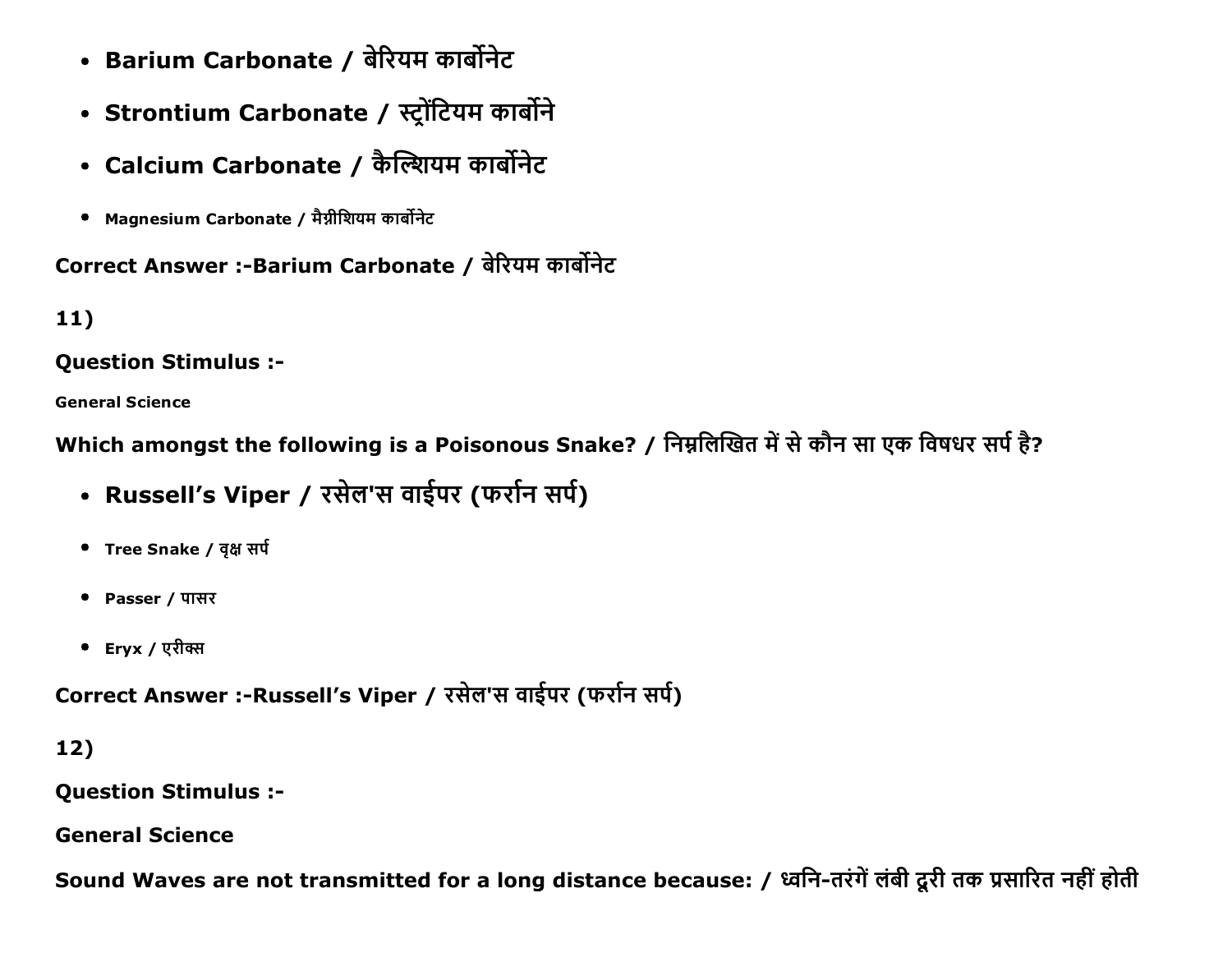व्योंकि:

- They are absorbed by the atmosphere / उन्हें वातावरण द्वारा अवशोषित कर लिया जाता है
- They have constant frequency / उनकी आवृत्ति स्थिर होती है
- The height of Antenna is not very high / ग्राहक (ऐन्टेना) की ऊँचाई अधिक नहीं है
- The velocity of sound wave is very less / ध्वनि-तरंगों की गति अत्यंत कम होती है

Correct Answer :-They are absorbed by the atmosphere / उन्हें वातावरण द्वारा अवशोषित कर लिया जाता है

13)

### Question Stimulus :

General Science

Sanjay claims to have made an Engine delivering 10kwpower with fuel consumption of 1g/s. The calorific value of fuel is 2 kcal/g. This claim is : / संजय १० कि.वॉ. (kw) शक्ति एवं १ ग्रा./से. (g/s) ईंधन व्यय (खपत) संपन्न एक इंजन बनाने का दावा करता है। ईंधन का ऊष्मीय मान २ कि.कैल./ग्रा. (kcal/g) है। यह दावा है:

- Valid / मान्य
- Invalid / अमान्य
- Dependent on Engine Size / इंजन के आकार पर निर्भरशील
- Dependent on Load / भार पर निर्भरशील

Correct Answer :-Invalid / अमान्य

14)

Question Stimulus :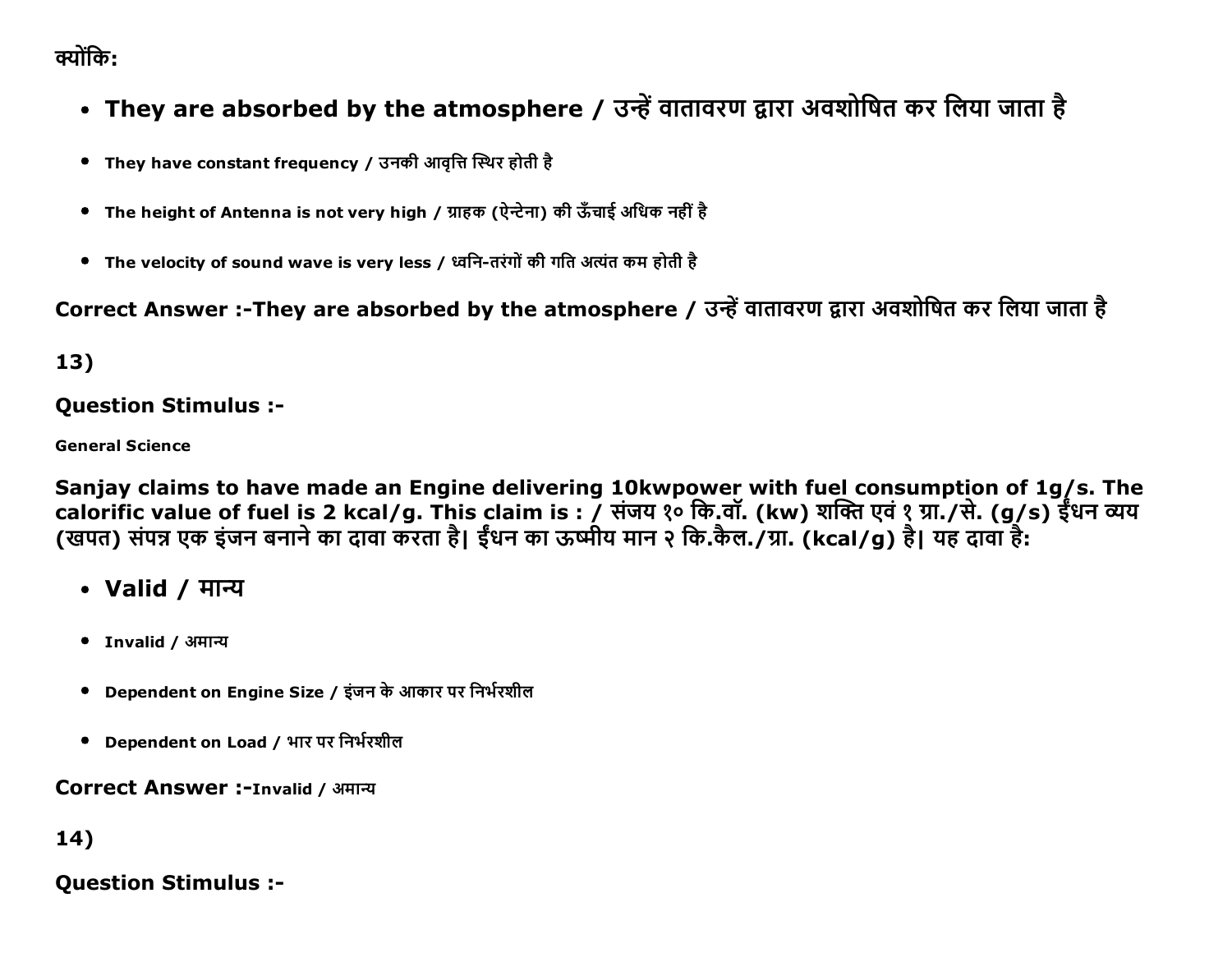## **General Science**

Metamorphosis occurs in: / इन में कायांतरण होता है:

- Rat / मूषक
- Bat / चमगादड़ (गादुड़)
- Amoeba / अमीबा
- Frog / मेंढक

Correct Answer :-Frog / मेंढक

```
Topic:- G3 General Computer Knowledge
1)
```
**Question Stimulus :-**

**Computer** 

Possible port available in a modern computer: \_\_\_\_\_\_ / आधुनिक संगणक में उपलब्ध संभाव्य द्वारः\_\_\_\_\_\_\_\_\_\_\_\_\_

- A) LPT / एलपीटी
- B) USB / युएसबी
- C) (A) and (B) / ए एवं बी
- None of the above / उपरोक्त में से कोई नहीं

Correct Answer :- C) (A) and (B) / ए एवं बी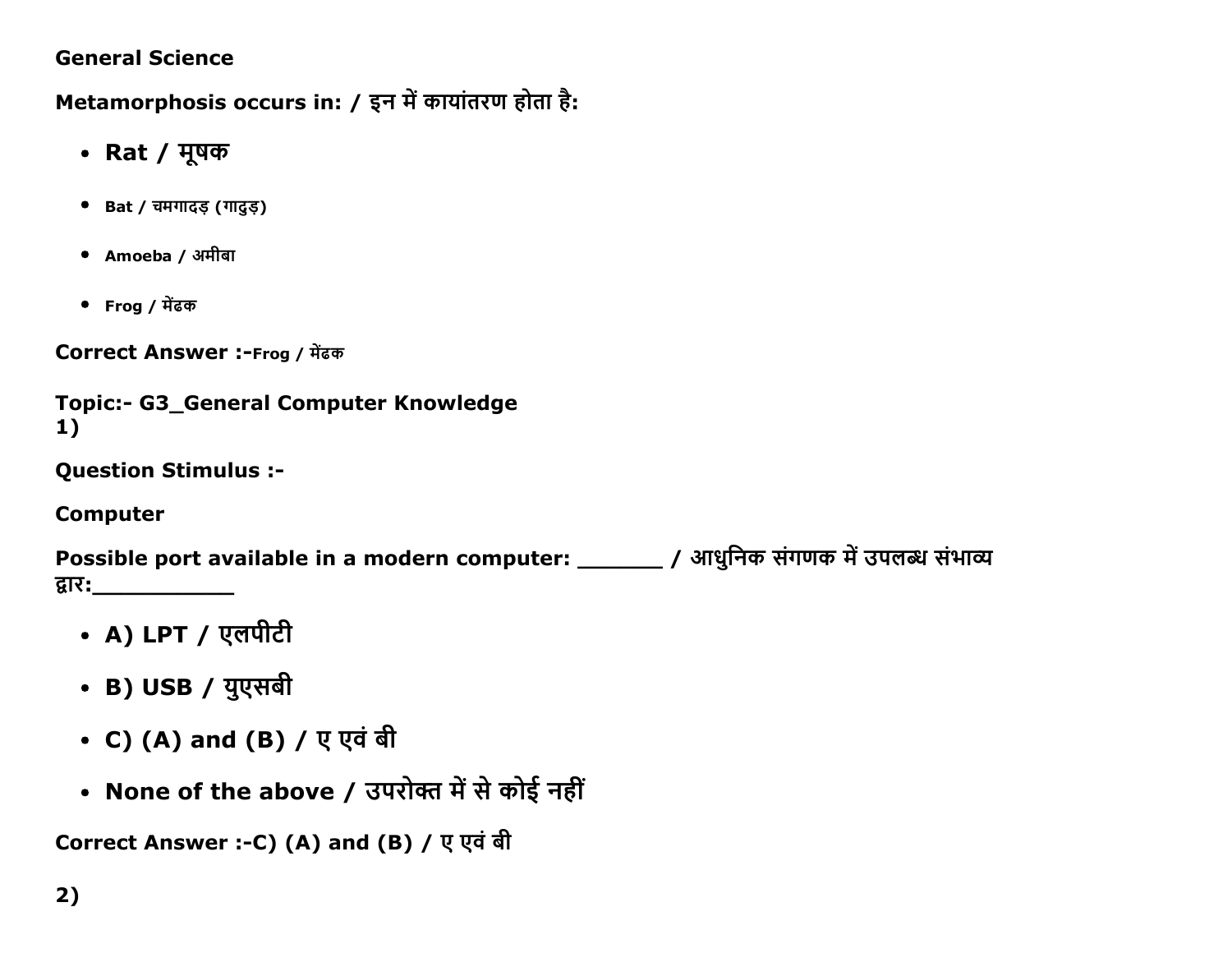# **Question Stimulus :-**

# **Computer**

The computer that processes both analog and digital data is called ---------. / कंप्यूटर जो उभय अंकीय एवं अनुरूप तथ्य को प्रसंस्कृत करता है, वह कहलाता है \_\_\_\_\_\_\_\_\_\_\_।

- analog computer / अनुरूप संगणक
- digital computer / अंकीय संगणक
- hybrid computer / वर्ण-संकर संगणक
- mainframe / बृहत अभिकलित्र (अधिसंसाधित्र)

Correct Answer :-hybrid computer / वर्ण-संकर संगणक

 $3)$ 

**Ouestion Stimulus :-**

#### **CANCELLED**

### **Computer**

\_is/are the available versions of Microprocessors / \_\_\_\_\_\_\_\_\_\_\_\_ सूक्ष्मप्रक्रमकों के उपलब्ध संस्करण है/हैं

- $J-3 / \overline{d} 3$
- L-3 / एल-3
- $I 3 / 3\sqrt{5} 3$
- V-3 / व्ही-3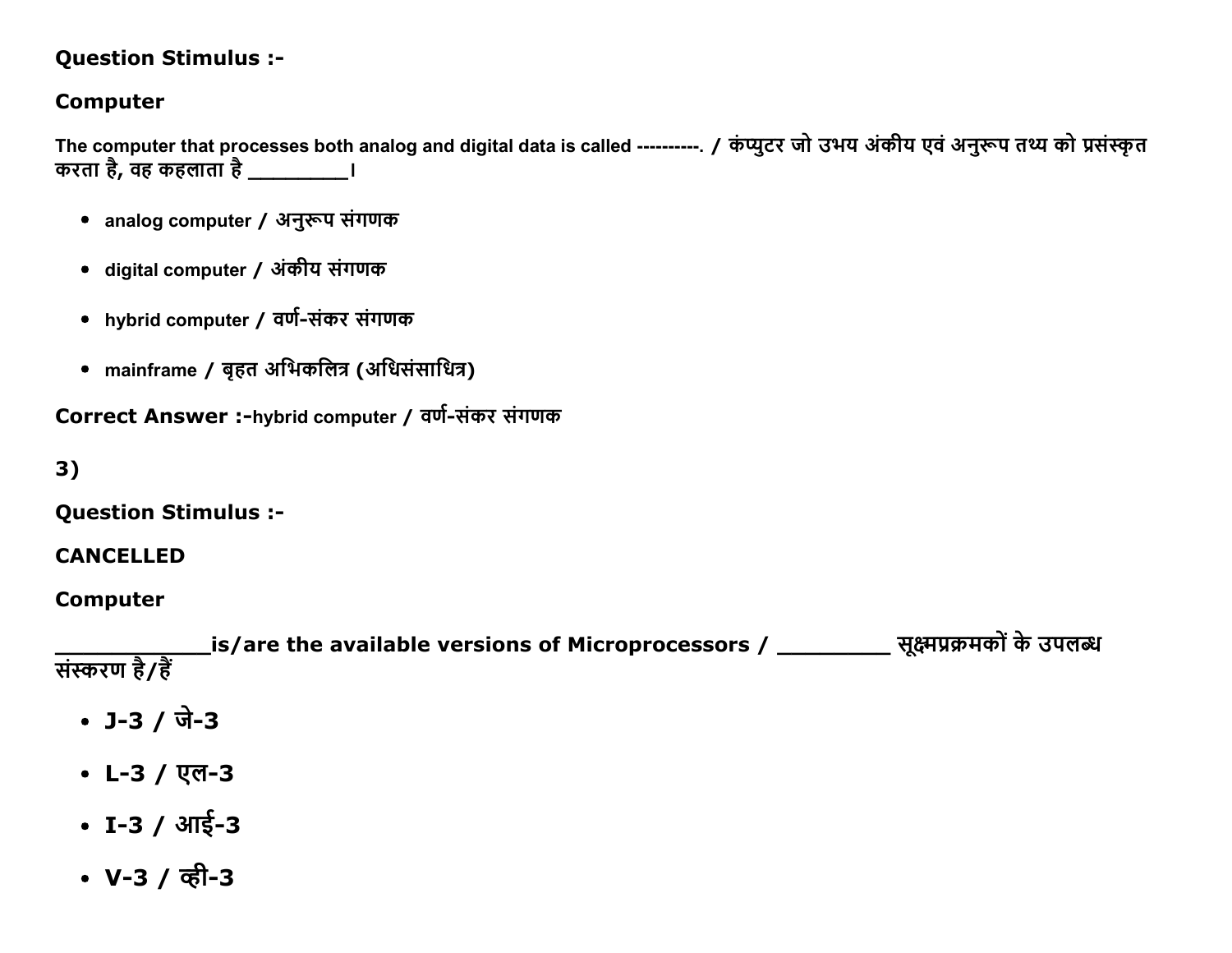Correct Answer :-V-3 / व्ही-3

# 4)

#### **Question Stimulus :-**

#### **Computer**

LSI, VLSI & ULSI chips were generally used in which generation? / एलएसआई, व्हीएलएसआई एवं युएलएसआई चिप साधारणत: किस प्रजन्म में व्यवहृत होते थे?

- Fifth / पंचम
- Second / द्वितीय
- Third / तृतीय
- Fourth / चतुर्थ

Correct Answer :-Fourth / चतुर्थ

# $5)$

**Question Stimulus :-**

#### **Computer**

is a device used as the standard pointing device in a Graphical User Environment. / चित्रात्मक उपयोगकर्ता परिवेश में व्यवहृत \_\_\_\_\_\_\_\_\_\_\_ एक मानक संकेतक यंत्र है।

- Keyboard / कुंजी पटल (कीबोर्ड)
- Trackball / टैकबॉल
- Joystick / जॉयस्टिक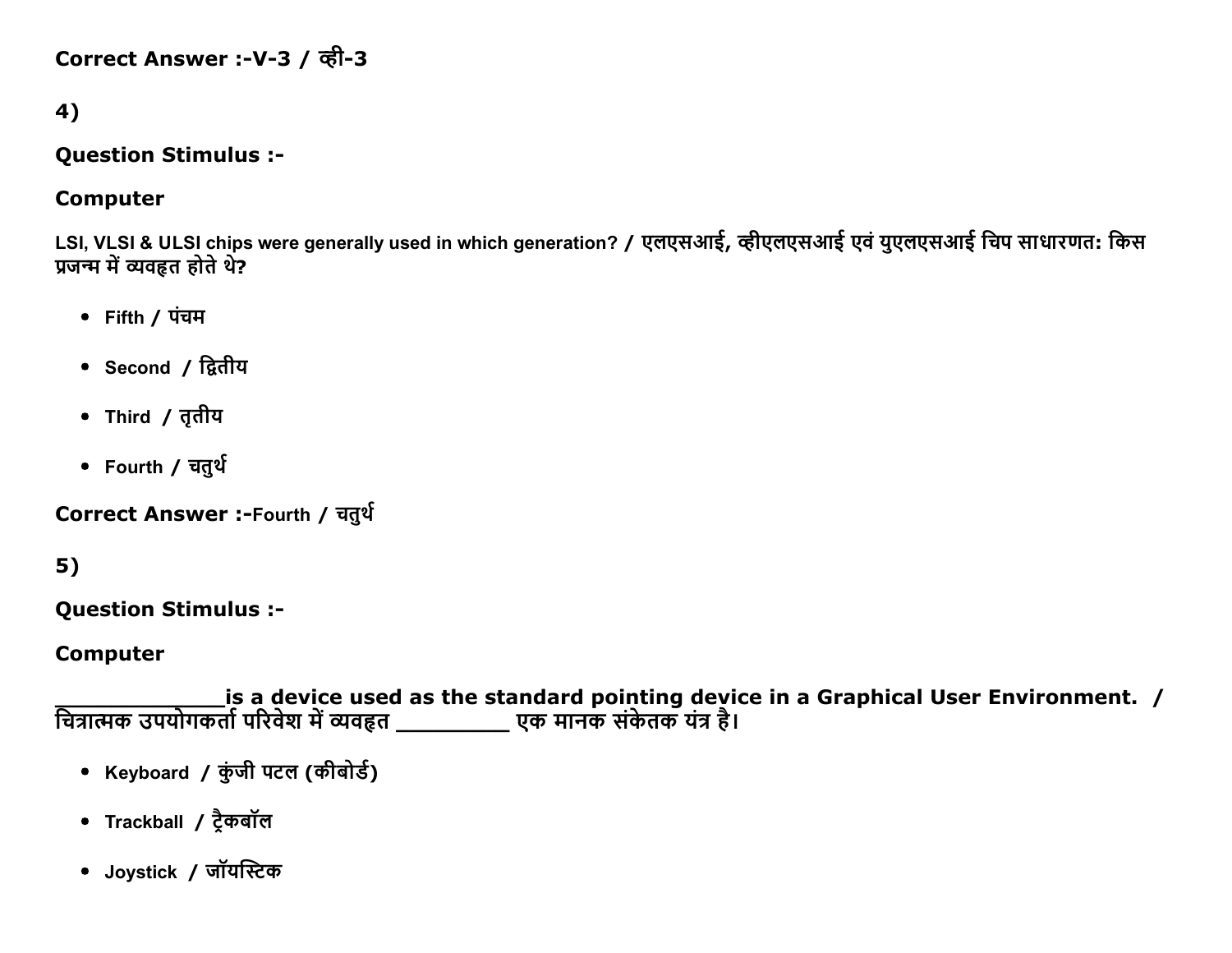• Mouse / माउस

Correct Answer :- Mouse / माउस

# $6)$

### **Question Stimulus :-**

### **Computer**

The CPU and memory are available on the: / सीपीयु एवं स्मृति इस पर उपलब्ध है:

- expansion board / विस्तार पटल
- motherboard / मुख्य पटल
- storage device / भंडारण यंत्र
- output device / परिणाम यंत्र

Correct Answer :-motherboard / मुख्य पटल

# 7)

**Question Stimulus :-**

# **Computer**

Google chrome is a \_\_\_\_\_\_\_\_\_\_\_. / गूगल क्रोम है एक \_\_\_\_\_\_\_\_\_\_\_\_\_\_\_\_\_\_\_\_\_\_\_\_\_\_\_\_\_\_

- system software / परितंत्र तंत्रांश (सॉफ्टवेयर)
- browser / विचरक (ब्राउज़र)
- compiler / संकलक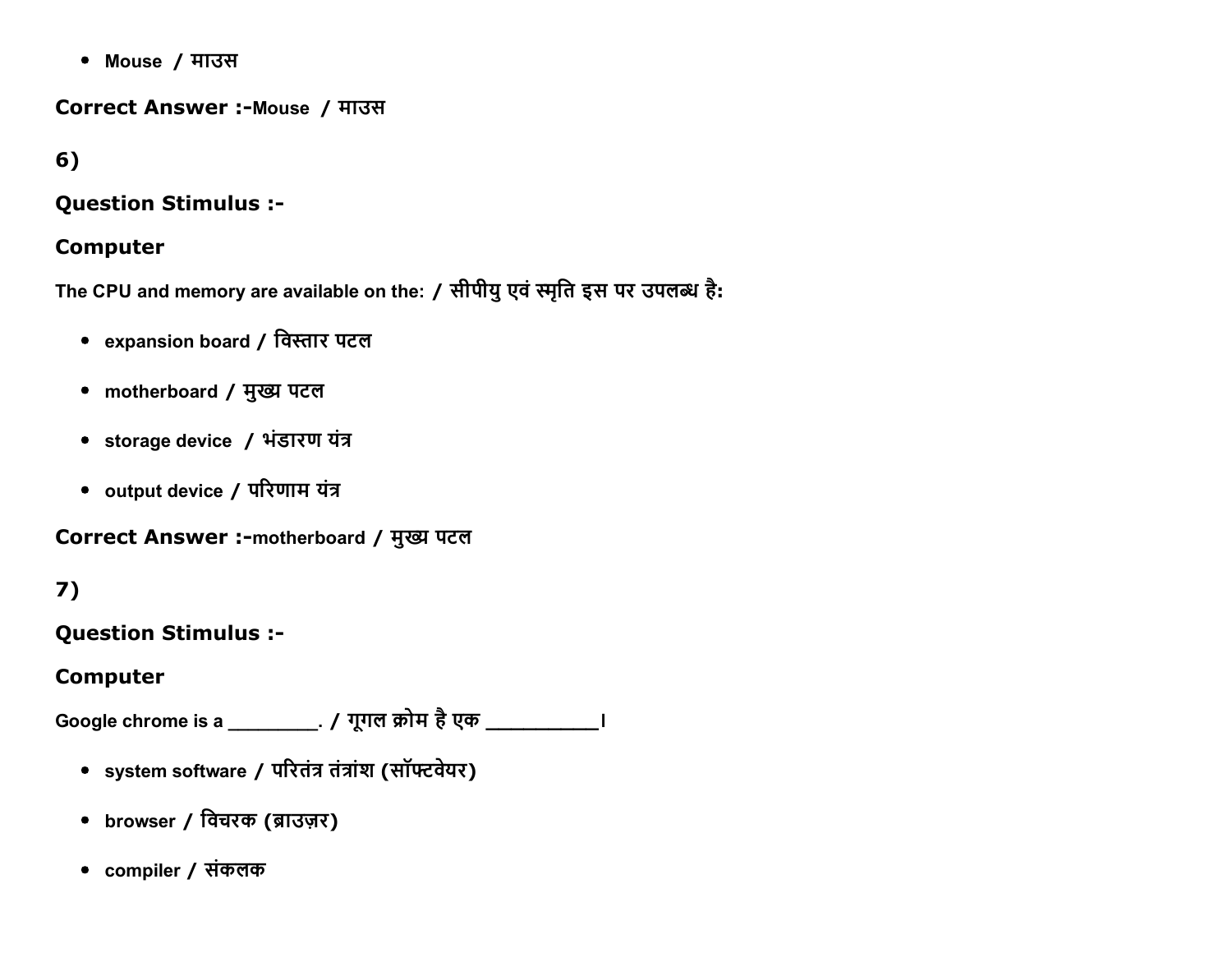• none of the above / उपरोक्त में से कोई नहीं

Correct Answer :-browser / विचरक (ब्राउज़र)

8)

**Question Stimulus :-**

#### **Computer**

- Net banking / तंत्रजाल अधिकोषण (नेट बैंकिंग)
- E-commerce / ई-वाणिज्य (ई-कॉमर्स)
- Online Shopping / मार्गस्थ क्रय (ऑनलाइन शॉपिंग)
- None of the above / उपरोक्त में से कोई नहीं

Correct Answer :-None of the above / उपरोक्त में से कोई नहीं

# 9)

#### **Question Stimulus :-**

#### **Computer**

The three attribute inside the for loop are separated by: / 'हेतु' ('फॉर') पाश (लूप) में स्थित तीन विशेषताओं को इसके द्वारा पृथक किया जाता है:

- semicolon / अर्धविराम
- $\,$  comma / अल्पविराम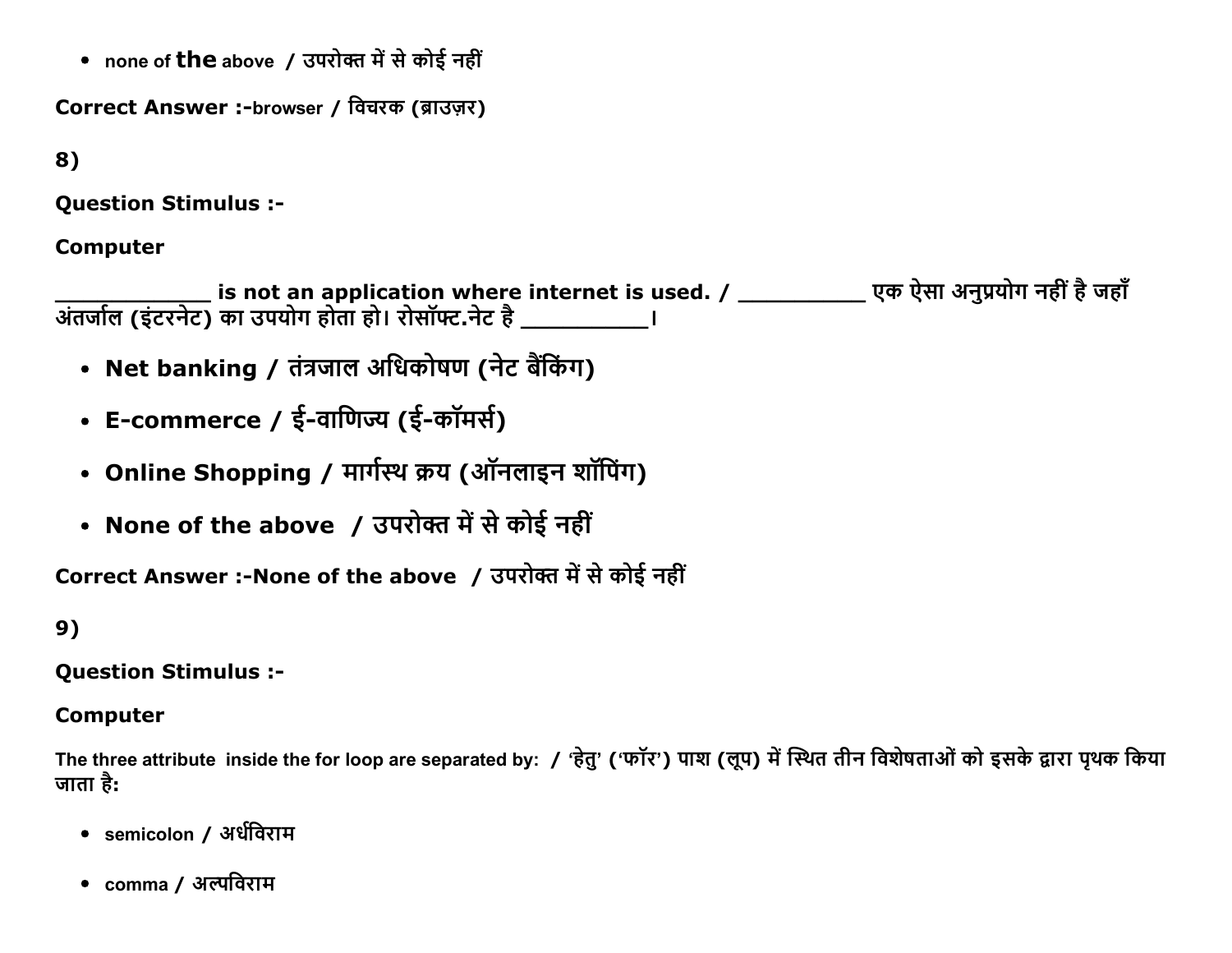- colon / अपूर्ण विराम
- hyphen / समास चिह्न

Correct Answer :-semicolon / अर्धविराम

10)

**Ouestion Stimulus :-**

**Computer** 

symbol in a flowchart are used to represent all arithmetic processes like addition, 

- Input/output / निवेश/परिणाम
- Terminal / छोर
- Processing / प्रक्रिया
- Decision / निर्णय

Correct Answer :-Processing / प्रक्रिया

 $11)$ 

**Question Stimulus :-**

**Computer** 

IP address, Ethernet , Routers are terms related to field of : आईपी ठिकाना, ईथरनेट, राउटर्स इस क्षेत्र से संबंधित शब्द हैं:

Computer Networks / संगणक तंत्रजाल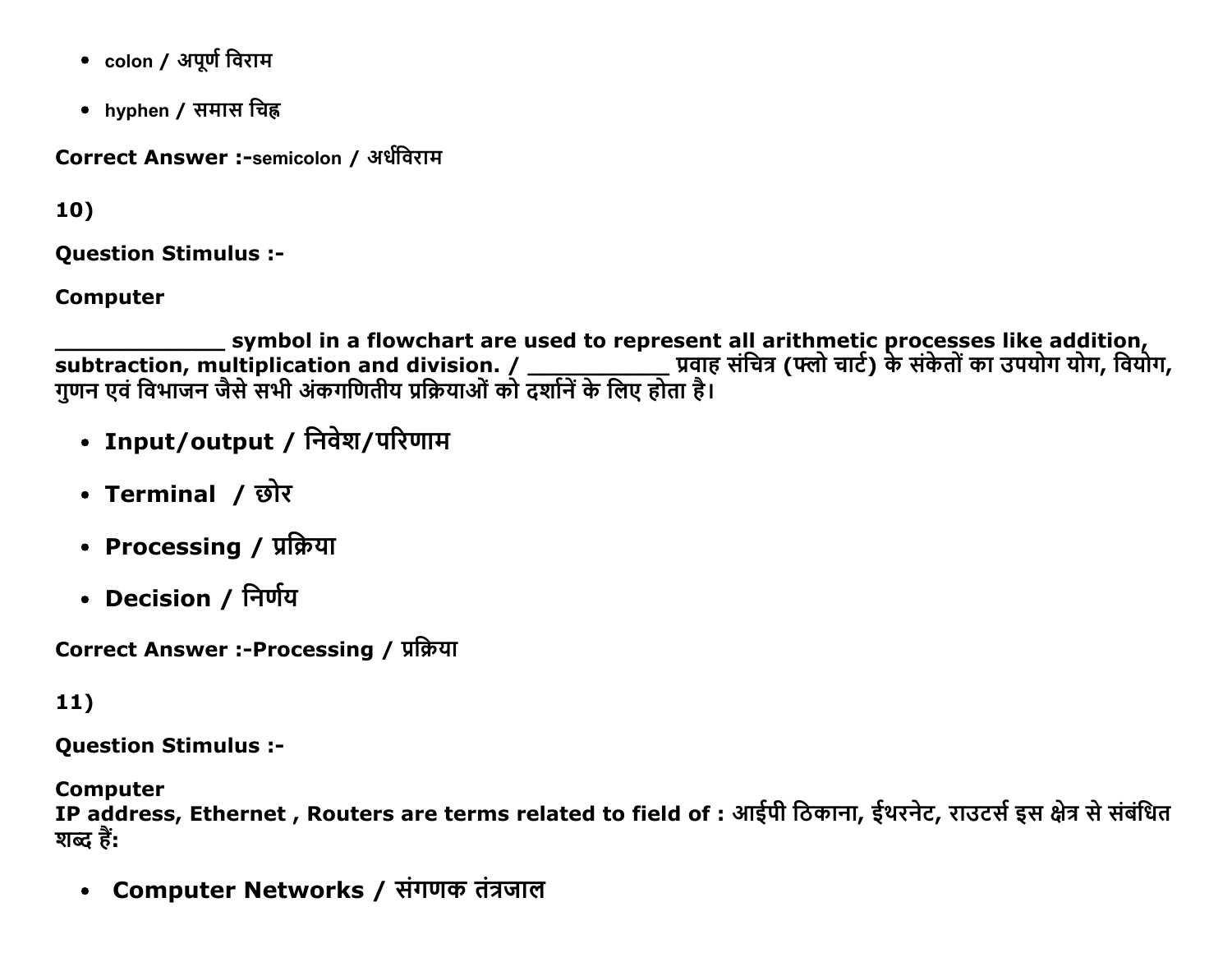- Computer Graphics / संगणक आरेख
- Computer animation / संगणक स्कुरण
- Computer Vision / संगणक दृष्टि

Correct Answer :- Computer Networks / संगणक तंत्रजाल

# $12)$

**Question Stimulus :-**

# **Computer**

Which of the following is an invalid type of memory? / निम्नलिखित में से क्या स्मरणशक्ति का एक अमान्य प्रकार है?

- RAM (Random Access Memory) / आरएएम (यादृच्छ/अनियमित उपागम स्मति)
- ROM (Read Only Memory) / आरओएम (केवल पठनीय स्मृति)
- EPROM (Erasable Programmable Read Only Memory) ईपीआरओएम (विलोपनयोग्य क्रमादेशयोग्य केवल पठनीय स्मृति)
- PRAM (Programmable Read Access Only Memory) / पीआरएएम (क्रमादेशयोग्य केवल पठनीय उपागम स्मृति)

Correct Answer :-PRAM (Programmable Read Access Only Memory) / पीआरएएम (क्रमादेशयोग्य केवल पठनीय उपागम स्मृति)

# 13)

### **Question Stimulus :-**

### **Computer**

The C++ programming language is very popular or famous because it has: / सी++ (C++) क्रमादेशन भाषा अत्यंत लोकप्रिय या प्रसिद्ध है क्योंकि इसमें है: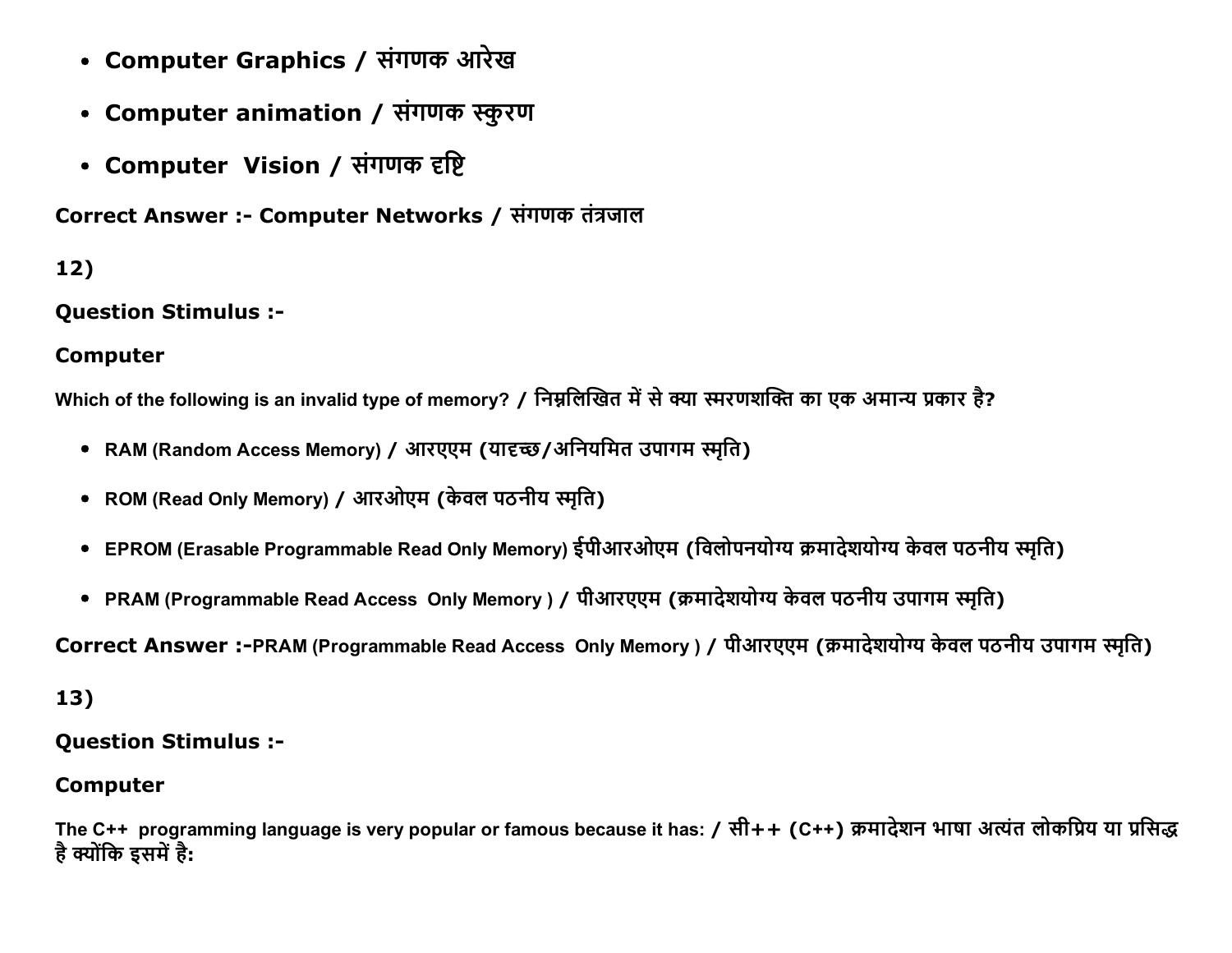- backward compatible with C / सी (C) के साथ पश्चातवर्ती अनुकूल
- widely available / व्यापक रूप से उपलब्ध
- object-oriented / वस्तुनिष्ठ
- all of the above / उपरोक्त सभी

Correct Answer :- all of the above / उपरोक्त सभी

 $14)$ 

#### **Question Stimulus :-**

### **Computer**

Microsoft .NET is \_\_\_\_\_\_\_\_\_\_\_. / माइक्रोसॉफ्ट.नेट है \_\_\_\_\_\_\_\_\_\_\_\_\_\_\_\_\_\_\_\_\_\_\_\_\_\_\_\_

- an Open Source / एक मुक्त स्रोत
- a Closed Source / एक बद्ध स्रोत
- a Browser / एक विचरक
- all of the above / उपरोक्त सभी

Correct Answer :- a Closed Source / एक बद्ध स्रोत

```
Topic:- G3_Mechanical
1)
```
**Question Stimulus :-**

### **Mechanical**

In a free expansion process, / मुक्त प्रसार की प्रक्रिया में,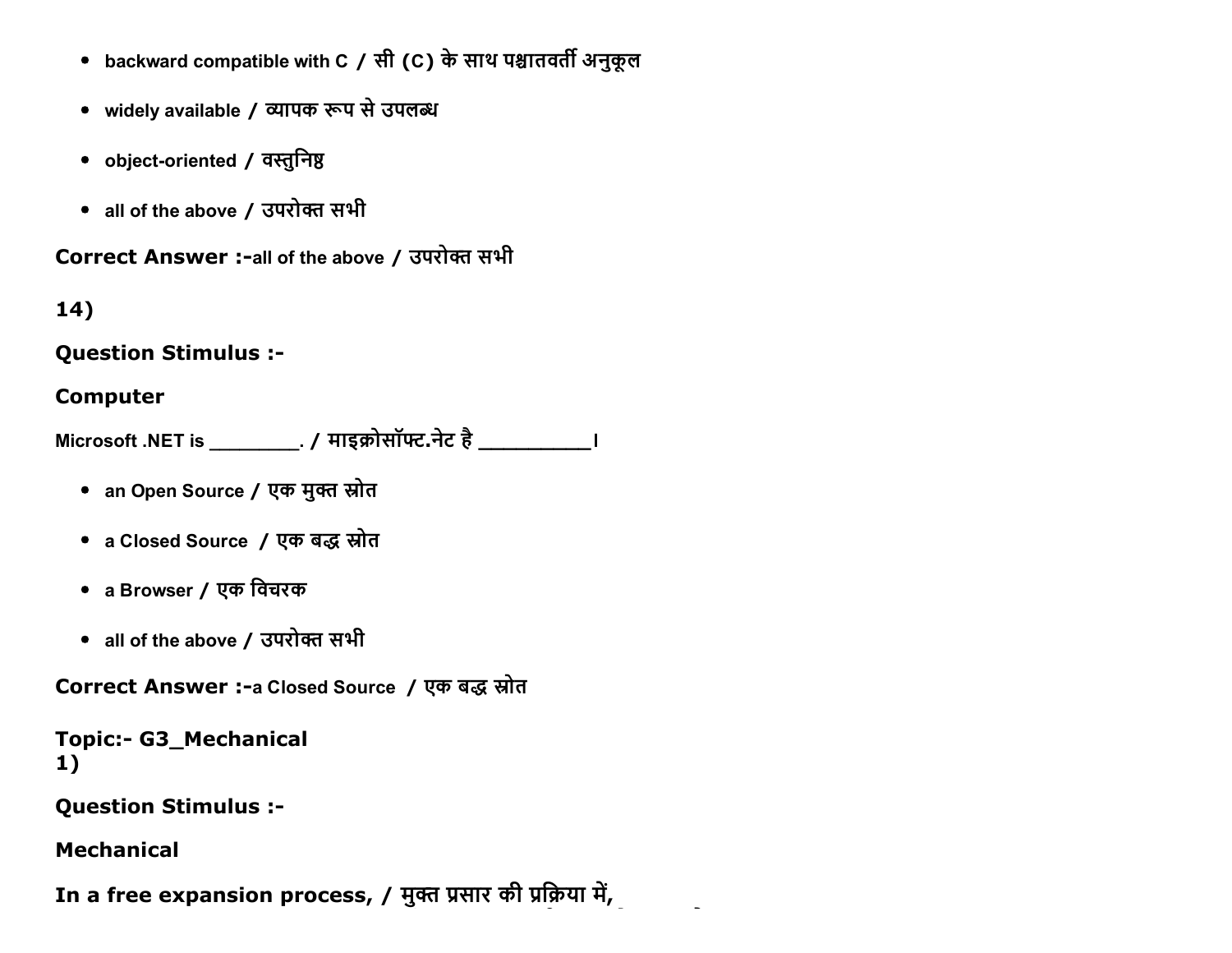- the work done is zero / किया गया कार्य शून्य हो जाता है
- the heat transfer is zero / ऊष्मा स्थानांतरण शून्य होता है
- the work done and heat transfer both are zero / किया गया कार्य और ऊष्मा स्थानांतरण शून्य होता है
- the work done is zero, but the heat transfer increases / किया गया कार्य शून्य होता है लेकिन ऊष्मा स्थानांतरण बढ़ जाता है

Correct Answer :-the work done and heat transfer both are zero / किया गया कार्य और ऊष्मा स्थानांतरण शून्य होता है

2)

**Question Stimulus :-**

**Mechanical** 

Which of the following is the correct relationship to determine the factor of safety in designing<br>machine elements? / यंत्रों को तत्वों को डिजाइन करने में सुरक्षा के कारकों को निर्धारित करने के लिए निम्न में से क्या सही स है?

Design stress/ ultimate stress / डिजाइन प्रतिबल/चरण प्रतिबल Ultimate stress/ design stress / चरम प्रतिबल / डिजाइन प्रतिबल Ultimate stress\* design stress चरम प्रतिबल\*डिजाइन प्रतिबल•

• None of the above / उपरोक्त में से कोई नहीं

Ultimate stress/ design stress / चरम प्रतिबल / डिजाइन प्रतिबलCorrect Answer :-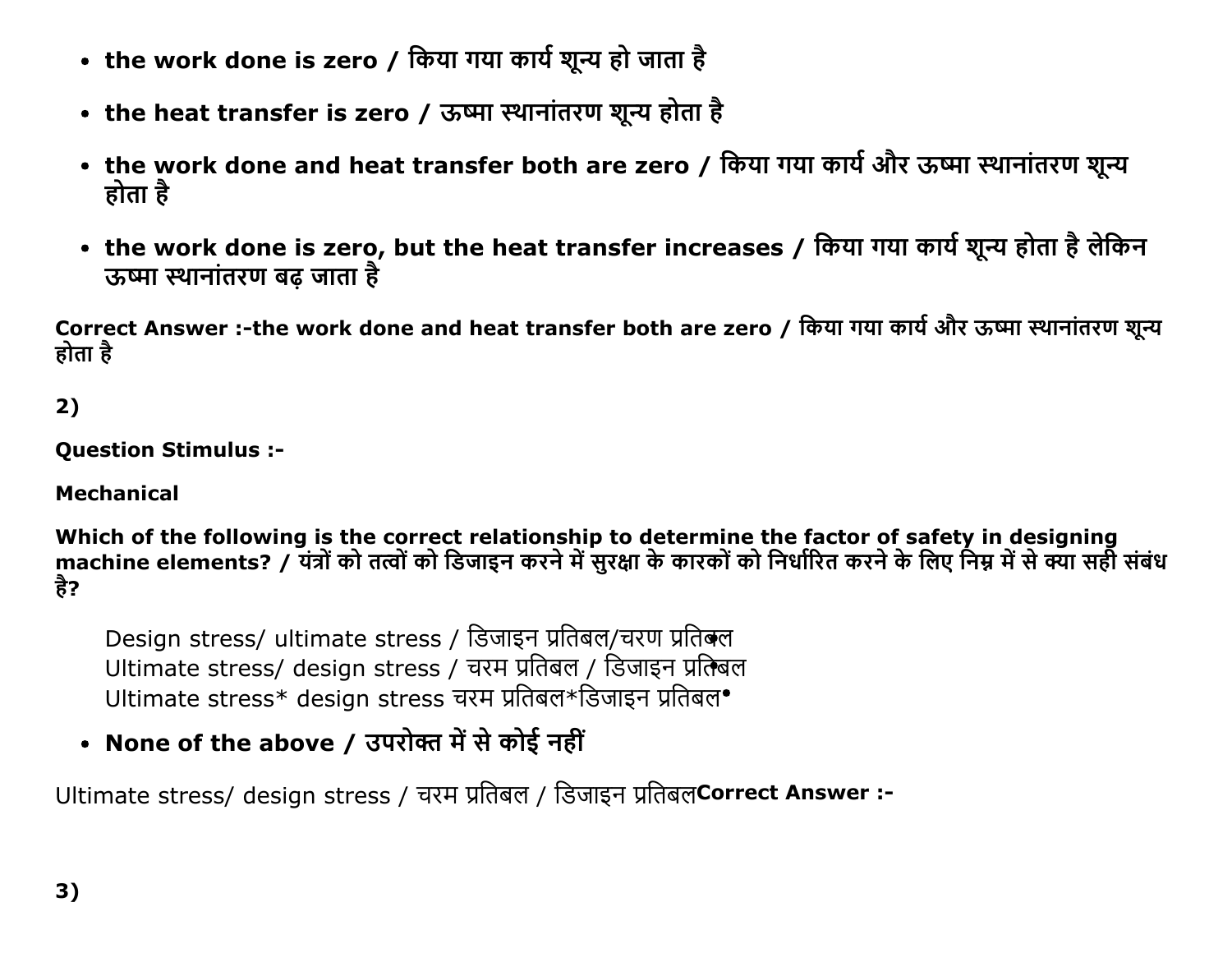### Question Stimulus :

Mechanical

Adiabatic process is also called as: / रूद्धोष्म प्रक्रिया को निम्न भी कहते हैं

- Isentropic process / आइसेन्ट्रॉपिक प्रक्रिया
- Isenthalpic process / आइसनथेल्फिक प्रक्रिया

Isochoric process / आइसोकॉरिक प्रक्रिया

• Isobaric process / आइसोबैरिक प्रक्रिया

Correct Answer :-Isentropic process / आइसेन्टॉपिक प्रक्रिया

# 4)

Question Stimulus :

### Mechanical

In actual refrigeration systems, the compressor handles vapour only. This process commonly referred to as: / ęĭĀĮęक Ěıćलċ ŮĆĭĮलĒļŃđŐ, ĝŃčıĄक कĸ ęल Đĭč कļ ĝŃĐĭलćĭ ĞĹ। इĝ ŮĮŢĒĭ कļ ŮĭĒ: ĮċĀ कĞćĸĞœ:

- Gas compression / गैस संपीडक
- Phase compression / अवस्था संपीडक
- Dry compression / शुष्क संपीडक
- Wet compression / तरल संपीडक

Correct Answer :-Dry compression / शुष्क संपीडक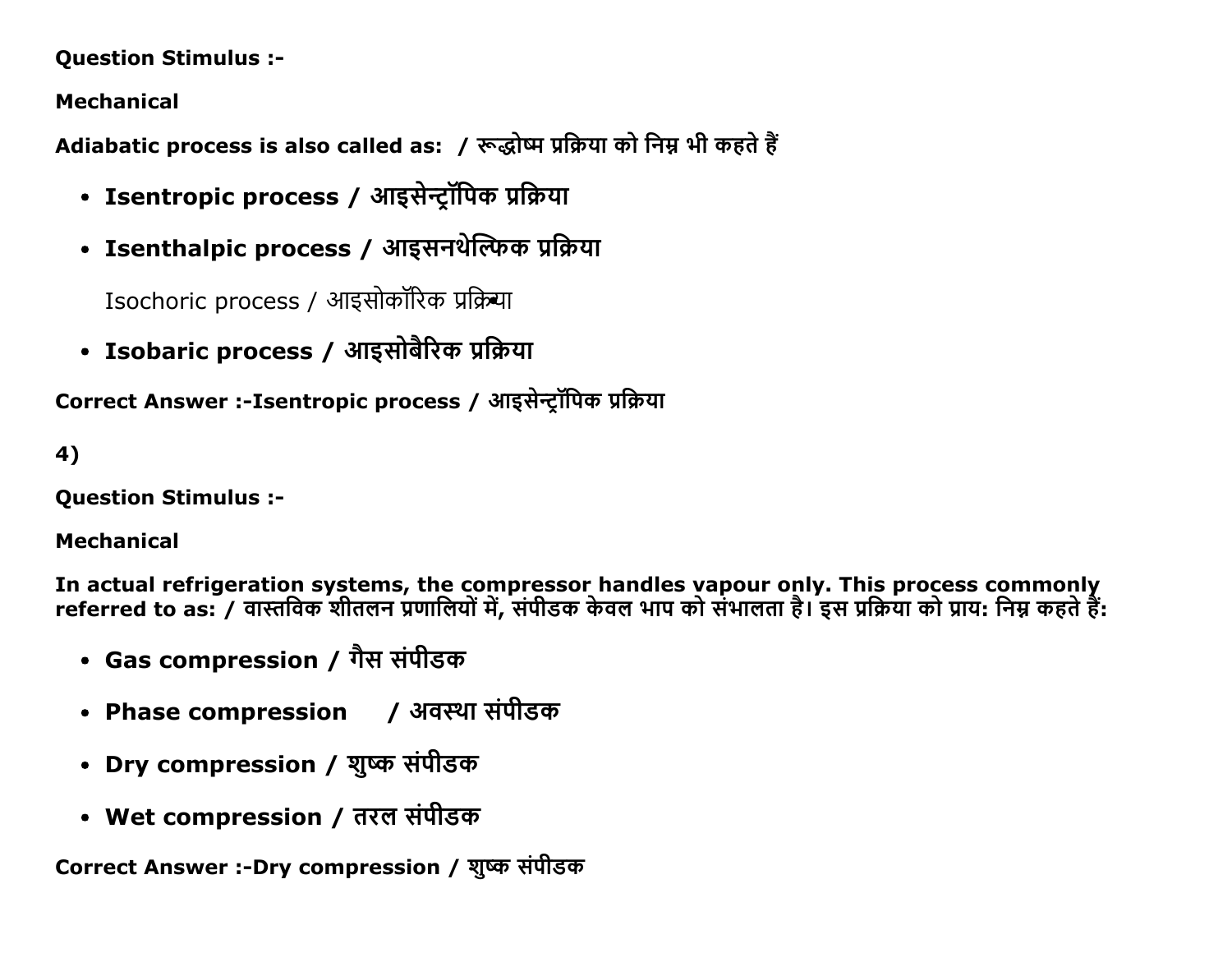5)

Question Stimulus :

Mechanical

The Euler load for a column is 1500 kN and crushing load is 1000 kN. The Rankine load is equal to: /कालम के लिए यूलर लोड 1500 केएन और क्रथिन्ग लोड 1000 केएन है। रेन्काइन लोड किसके बराबर है:

- 500 kN / 400 केएन
- 2500 kN / २५०० केएन
- 600 kN / ६०० केएन
- 1250 kN / १२५० केएन

Correct Answer :-600 kN / ६०० केएन

# 6)

Question Stimulus :

Mechanical

Sweep pattern is used for moulding parts having: / मुड़े पैटर्न का प्रयोग निम्न वाले ढलाई के भागों के लिए किया जाता है:

- Triangular shape / त्रिकोणीय आकार
- elliptical shape / अंडाकार आकार
- uniform symmetrical shape / एकरूप सममित आकार
- complicated shape having intricate details / कठिन जानकारियों वाले जटिल आकार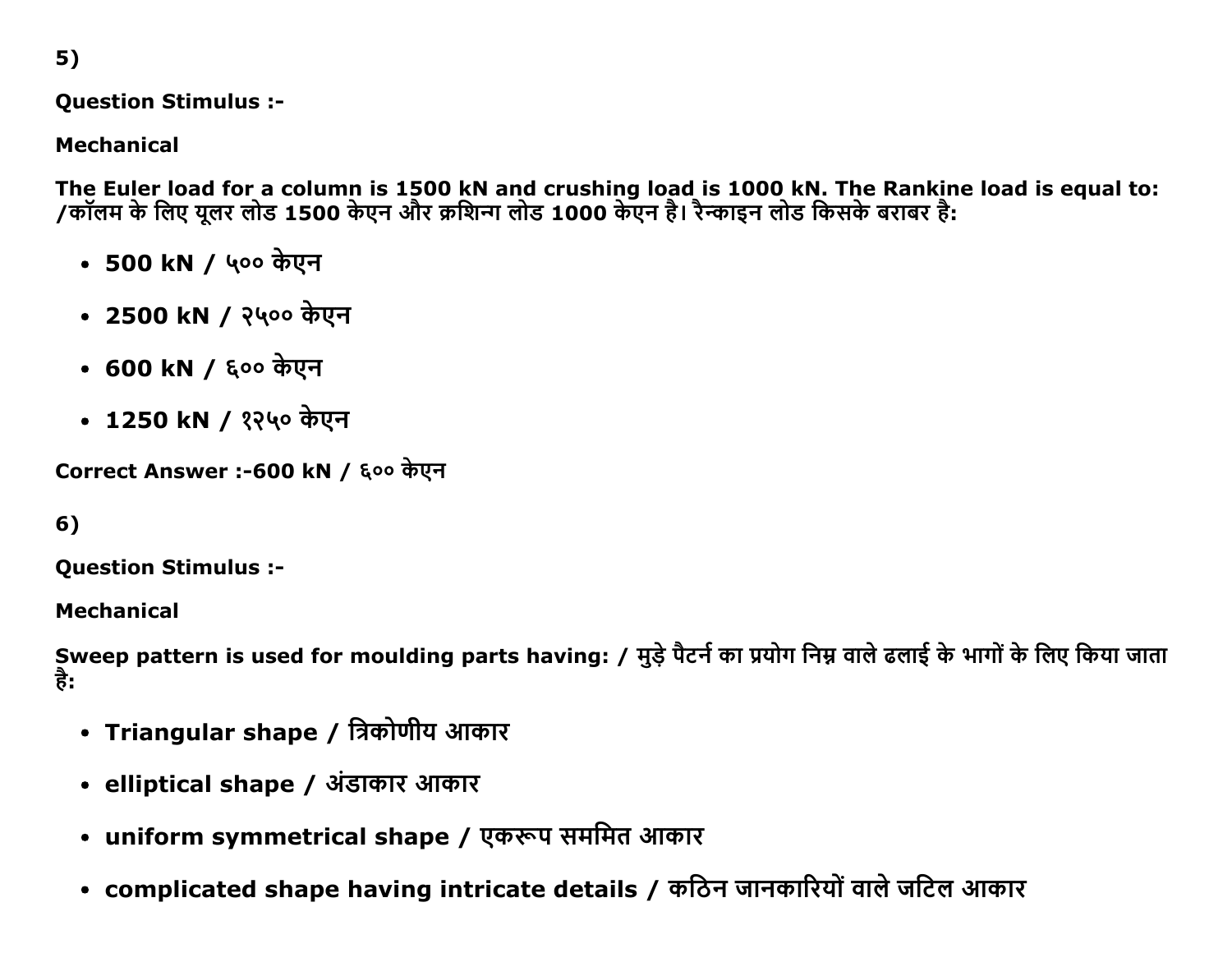Correct Answer :-uniform symmetrical shape / एकरूप सममित आकार

7)

Question Stimulus :

Mechanical

In case of a Rotameter, which one of the following statement is correct? / रोटामीटर की स्थिति में, निम्न में से कौन सा कथन सही है?

- Float has a density lower than the density of the flowing fluid / प्रवहमान वस्तु का घनत्व प्रवाहित द्रव्य के घनत्व से कम होता है
- Float has a density equal to the density of the flowing fluid / प्रवहमान वस्तु का घनत्व प्रवाहित द्रव्य के घनत्व के बराबर होता है
- Float has a density greater than the density of the flowing fluid / प्रवहमान वस्तु का घनत्व प्रवाहित द्रव्य के घनत्व से ज्यादा होता है
- None of the above / उपरोक्त कोई नहीं

Correct Answer :-Float has a density greater than the density of the flowing fluid / प्रवहमान वस्तु का घनत्व प्रवाहित द्रव्य के घनत्व से ज्यादा होता है

8)

Question Stimulus :

CANCELLED

Mechanical

In a thermodynamic cycle, the heat is rejected at:- / एक ऊष्मागतिकी चक्र में, ऊष्मा निम्न पर खारिज हो जाती है:-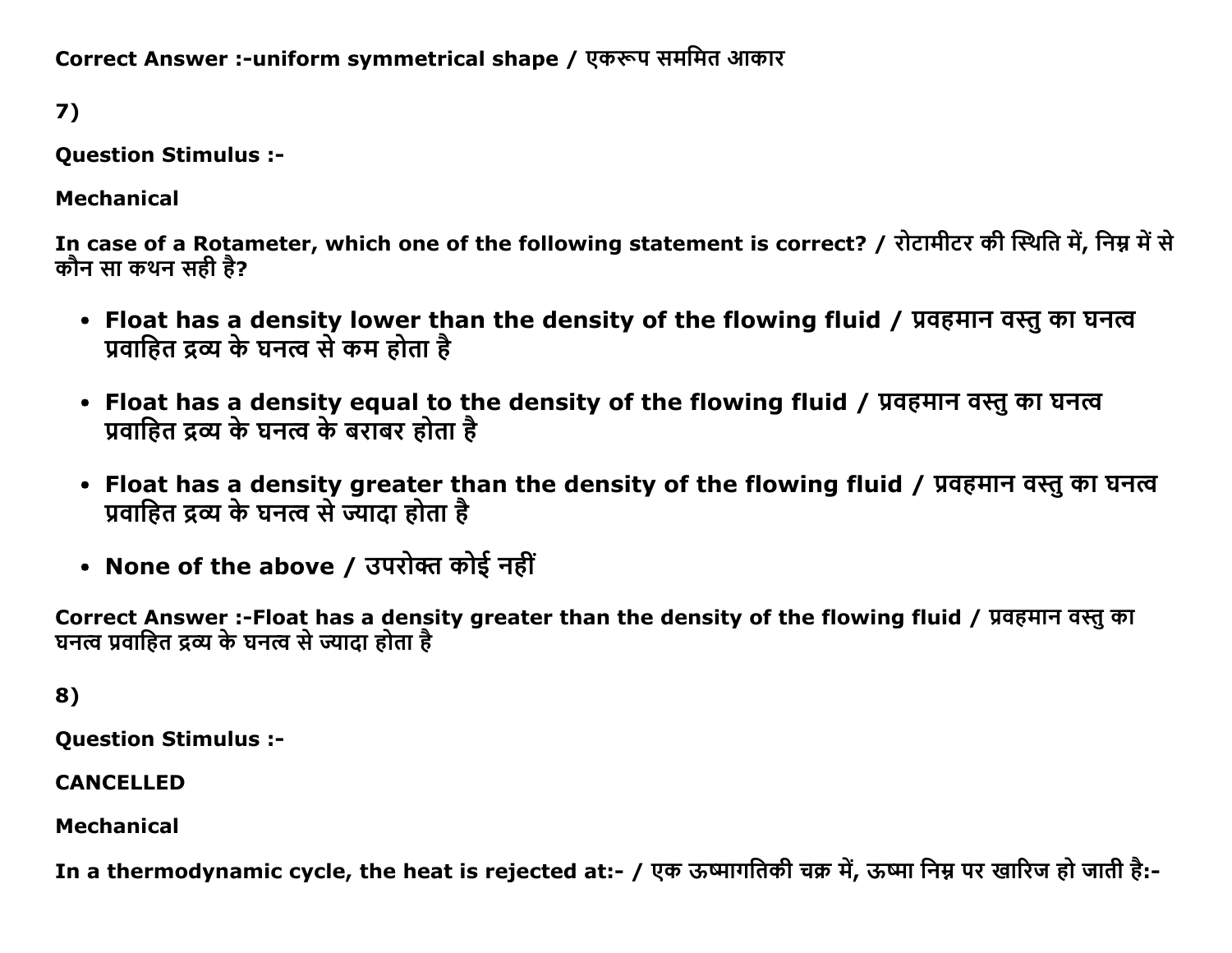- Constant temperature / स्थिर तापमान
- Constant enthalpy / स्थिर तापीय धारिता
- Constant volume / स्थिर मात्रा
- Constant pressure / स्थिर दबाव

Correct Answer :-Constant volume / स्थिर मात्रा

9)

Question Stimulus :

Mechanical

What is the significance of zero Poisson's ratio? / शून्य पॉइजन अनुपात का क्या महत्व है ?

- Rigid material / कठोर वस्तु
- Perfectly plastic material / आदर्श प्लास्टिक वस्तु
- Both the above / उपरोक्त दोनों
- None of the above / उपरोक्त कोई नहीं

Correct Answer :- None of the above / उपरोक्त कोई नहीं

10)

Question Stimulus :

Mechanical

The flow of steam in a nozzle is subsonic at: / नोक में निम्न पर भाप का प्रवाह सबसॉनिक होता है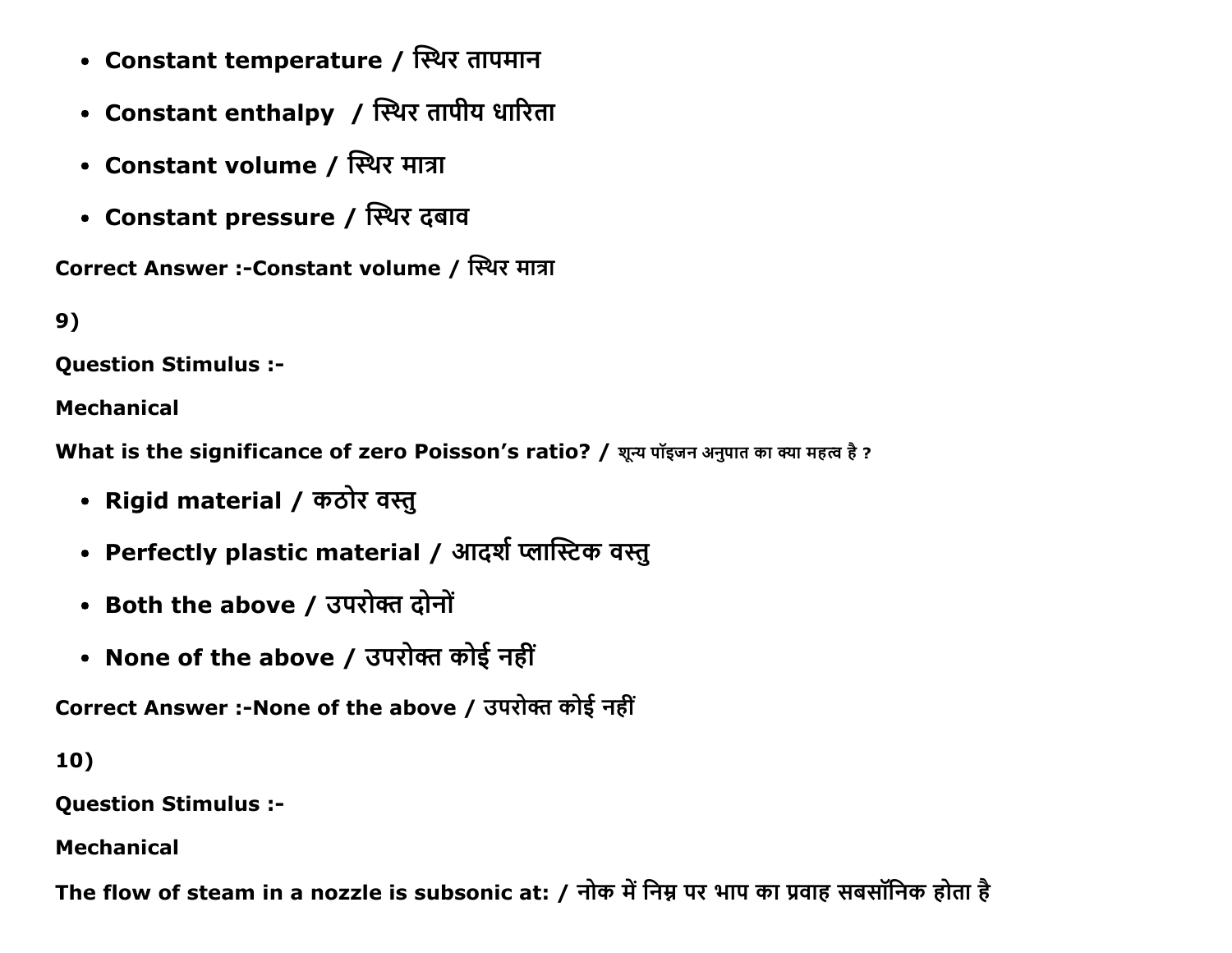- throat / प्लेट में
- entrance / प्रवेश पर
- convergent portion / अभिसारी भाग पर
- divergent portion / अपसारी भाग पर

Correct Answer :-convergent portion / अभिसारी भाग पर

11)

Question Stimulus :

# Mechanical

Which type of rolling mill is used for the rolling operation? M can be transferred to Set 3 / बेलन कार्य के लिए किस प्रकार की बेलन मिल (रोलिंग मिल) का प्रयोग किया जाता है? म सेट ३ में स्थानांतरित किया जा सकता है

- Two high rolling mill / दो उच्च रोलिंग मिल
- Three high rolling mill / तीन उच्च रोलिंग मिल
- Four high rolling mill / चार उच्च रोलिंग मिल
- All of the above / उपरोक्त सभी

Correct Answer :-All of the above / उपरोक्त सभी

12)

Question Stimulus :

Mechanical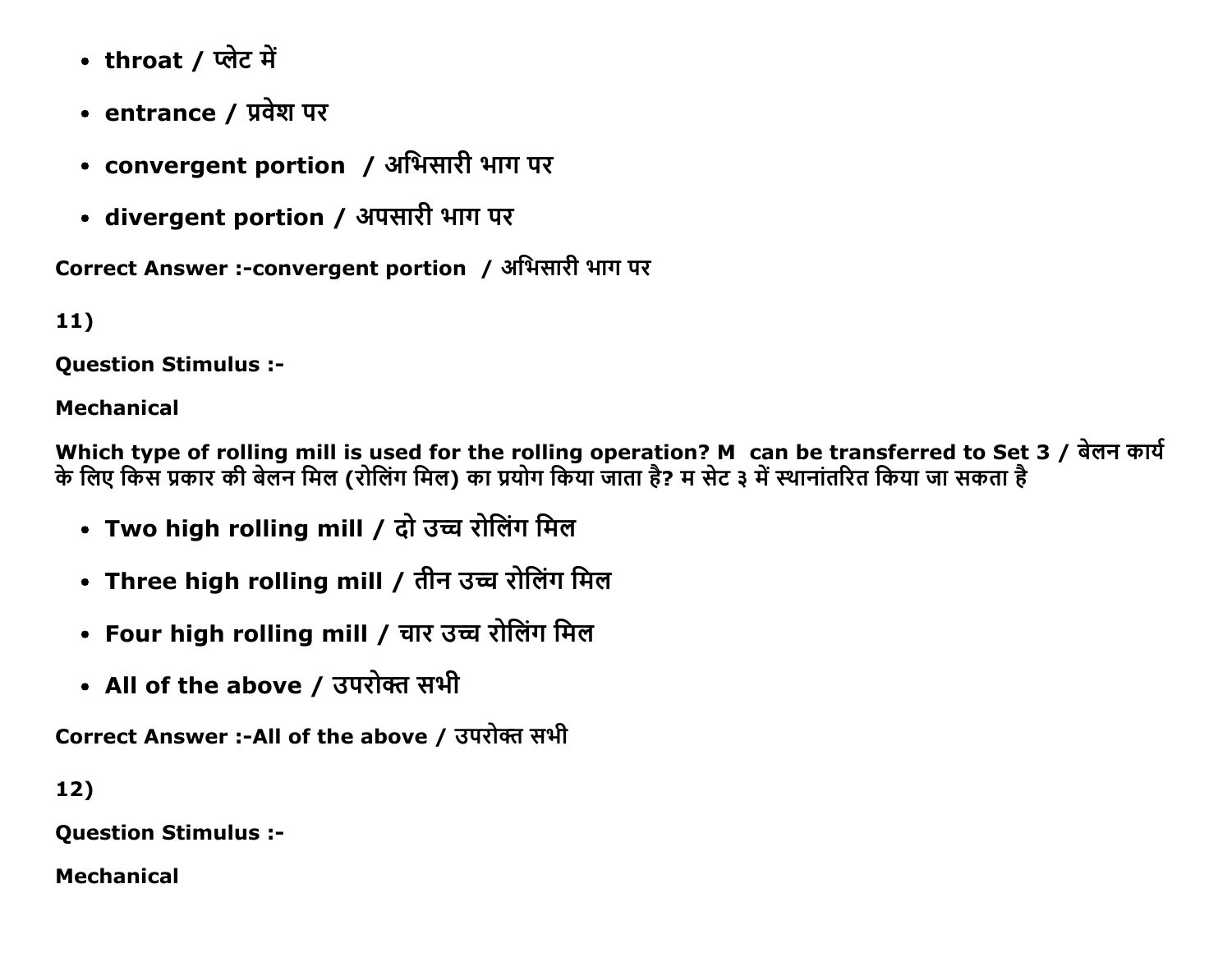A 50mm diameter solid shaft is welded to a flat plate by 10mm fillet weld. If maximum allowable shear stress is 80MPa, how much maximum torque the welded joint can sustain? / 50 मिमी व्यास के ठोस धुरीदंड को 10 मिमी पट्टिका झाल द्वारा एक सपाट प्लेट से झलाई की जाती है। यदि अधिकतम स्वीकार्य अपरूपण प्रतिबल 80 एमपीए है, तो झलाई जोड अधिकतम किंतने टॉर्क को सह सकता है?

- 2.82 kN.m / २.८२ kN.m
- 2.22 kN.m / २.२२ kN.m
- $\cdot$  3.22 kN.m / 3.33 kN.m
- 2.00 kN.m / २.०० kN.m

Correct Answer :2.22 kN.m / ͙.͙͙ kN.m

13)

Question Stimulus :

Mechanical

Cast iron produced by adding magnesium to molten cast iron is \_\_\_\_\_\_\_\_\_\_\_\_\_\_\_. / पिघले हुए ढलवा लोहे में वैग्नीजियम मिलाकर तैयार किए गए ढलवा लोहे को व्यास्कार कहते हैं।

- nodular cast iron / गिरहदार ढलवा लोहा
- chilled cast iron / ठंडा ढलवा लोहा
- grey cast iron / ग्रे ढलवा लोहा
- malleable cast iron / नर्म ढलवा लोहा

Correct Answer :-nodular cast iron / गिरहदार ढलवा लोहा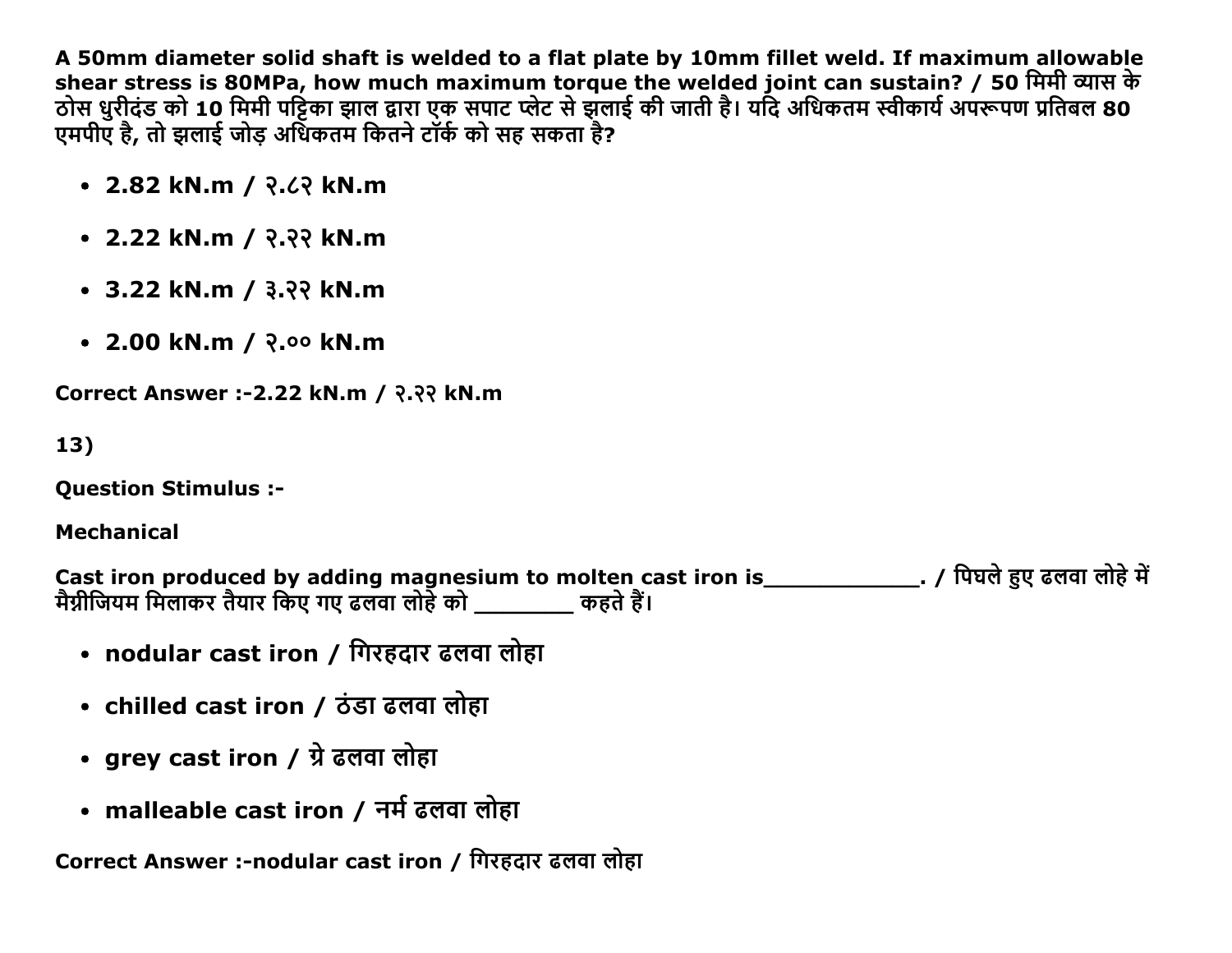14)

**Question Stimulus :-**

**Mechanical** 

An ideal gas as compared to a real gas at very high pressure occupies: / वास्तविक गैस की तुलना में एक<br>आदर्श गैस बेहद उच्च दाब पर ग्रहण करती है:

- more volume / ज्यादा आयतन
- Unpredictable volume / अनियमित आयतन
- same volume / समान आयतन
- very less volume / बेहद कम आयतन

Correct Answer :- more volume / ज्यादा आयतन

 $15)$ 

**Question Stimulus :-**

**Mechanical** 

The Reynolds number for flow measurement is given by: / प्रवाह मापन के लिए रेनॉल्ड्स संख्या को किससे प्रदर्शित किया जाता है:

- $\cdot$  vdu/ $\rho$
- $\cdot$  vdp/µ
- vd/pµ
- $\cdot$  pu/ vd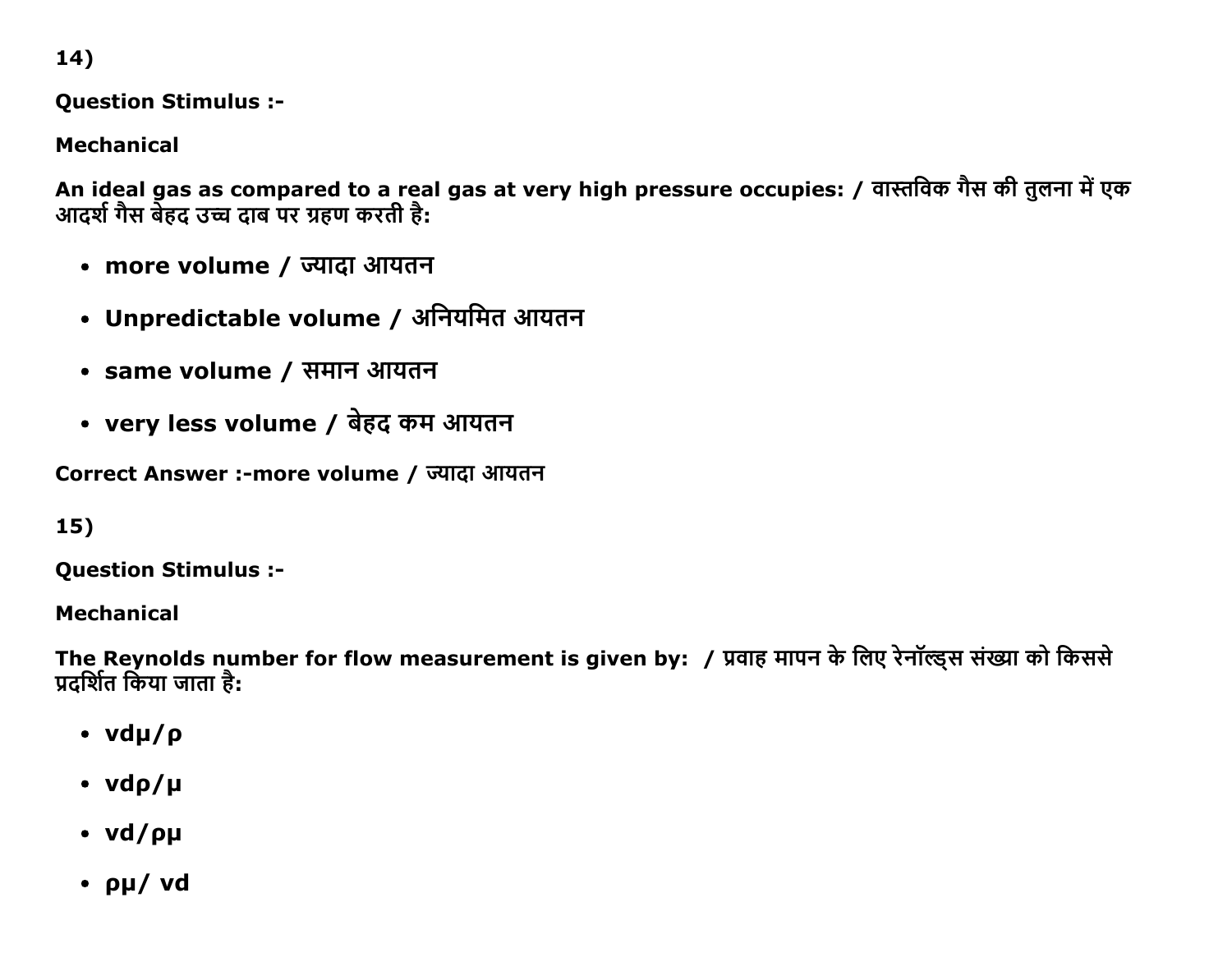```
Correct Answer :-vdp/µ
```
16)

**Question Stimulus :-**

**Mechanical** 

Whirling speed of a shaft coincides with the natural frequency of the \_\_\_\_\_\_\_\_. / एक धुरी-दंड की घूर्णन \_की प्राकृतिक आवृत्ति के साथ मिलती है। गति

- longitudinal vibration / लंबवत कंपन
- transverse vibration / अनुप्रस्थ कंपन
- All of above / उपरोक्त सभी
- none of the above / उपरोक्त कोई नहीं

Correct Answer :-transverse vibration / अनुप्रस्थ कंपन

 $17)$ 

**Ouestion Stimulus :-**

**Mechanical** 

All heat engines utilise \_\_\_\_\_\_\_\_\_\_\_\_\_\_\_\_ / सभी ऊष्मा इंजिन \_\_\_\_\_\_\_\_\_\_\_\_\_ का प्रयोग करते हैं

- low heat value of oil / तेल के निम्न ऊष्मा मान (हीट वैल्यू)
- high heat value of oil / तेल के उच्च ऊष्मा मान (हीट वैल्यू)
- net calorific value of oil / तेल के कुल ऊष्मीय मान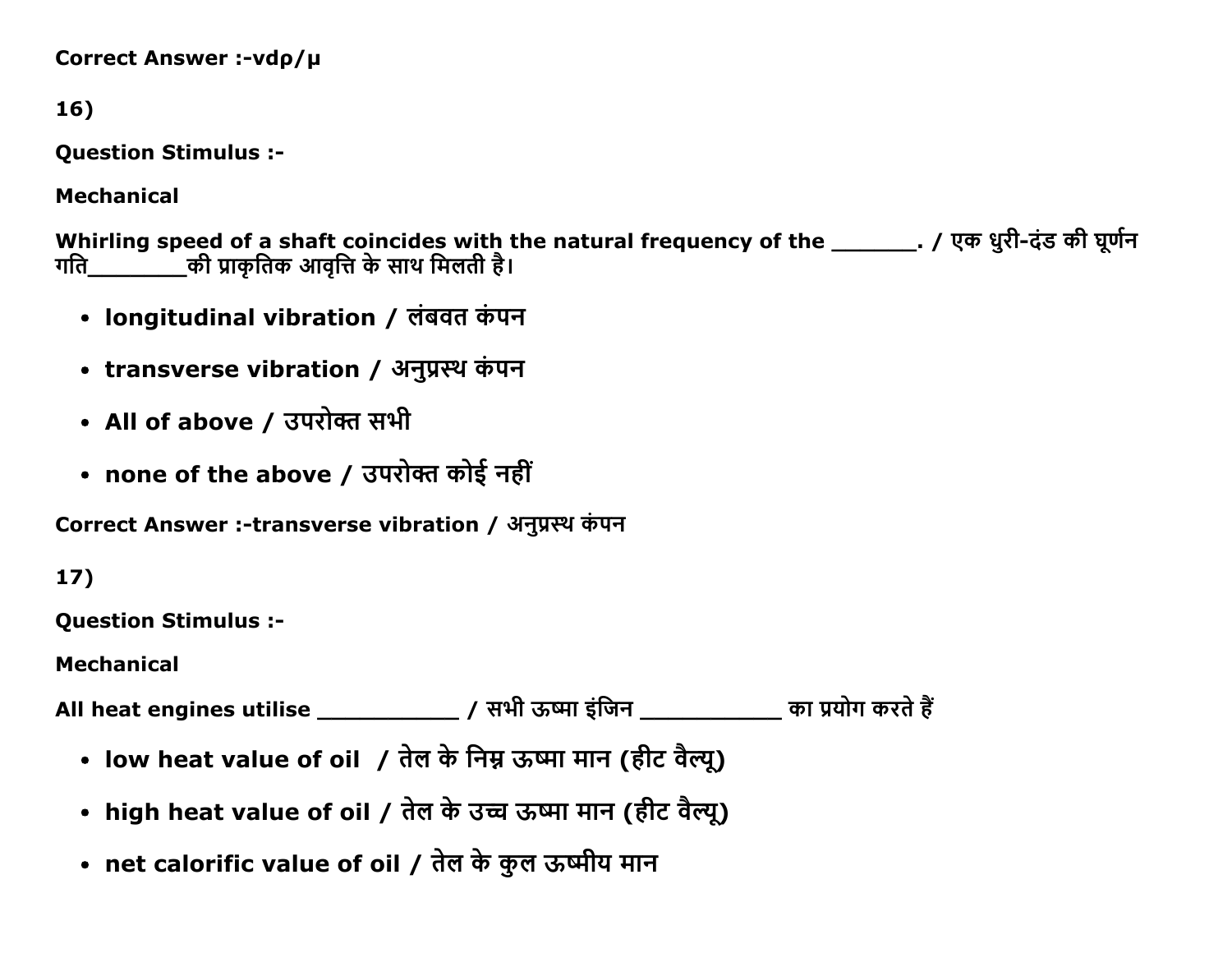• aggregate calorific value of oil / तेल के समग्र ऊष्मीय मान

Correct Answer :-low heat value of oil / तेल के निम्न ऊष्मा मान (हीट वैल्यू)

18)

Question Stimulus :

Mechanical

A rotor weighing 100N is mounted midway on a 20mm diameter horizontal shaft supported at the ends by two bearings. The bearing span is 800mm. Determine the static deflection of the shaft if it runs at a speed of 3000 rpm. (given E=2\*105 N/mm2) / 100एन वजन का एक रोटर दो दिकमान (बिअरिंग) द्वारा अंत में समर्थित 20 मिमी व्यास की क्षेतिक धुरीदंड पर बीच में जोड़ा जाता है। दिकमान का विस्तार 800 मिमी है। यदि धुरीदंड 3000 आरपीएम की गति से चलती है तो धुरीदंड के स्थिर विक्षेपण का पता कौजिए। (E=2\*105 N/mm2)

- 0.850 mm / **0.**८५० मिमी
- 0.679 mm / ०.६७९ मिमी
- 0.250 mm / ०.२५० मिमी
- 0.521 mm / ०.५२१ मिमी

Correct Answer :-0.679 mm / ०.६७९ मिमी

19)

Question Stimulus :

Mechanical

The purpose of normalizing is: / मानकीकरण का उद्देश्य है:

• Grain structure refinement / कण संरचना परिष्करण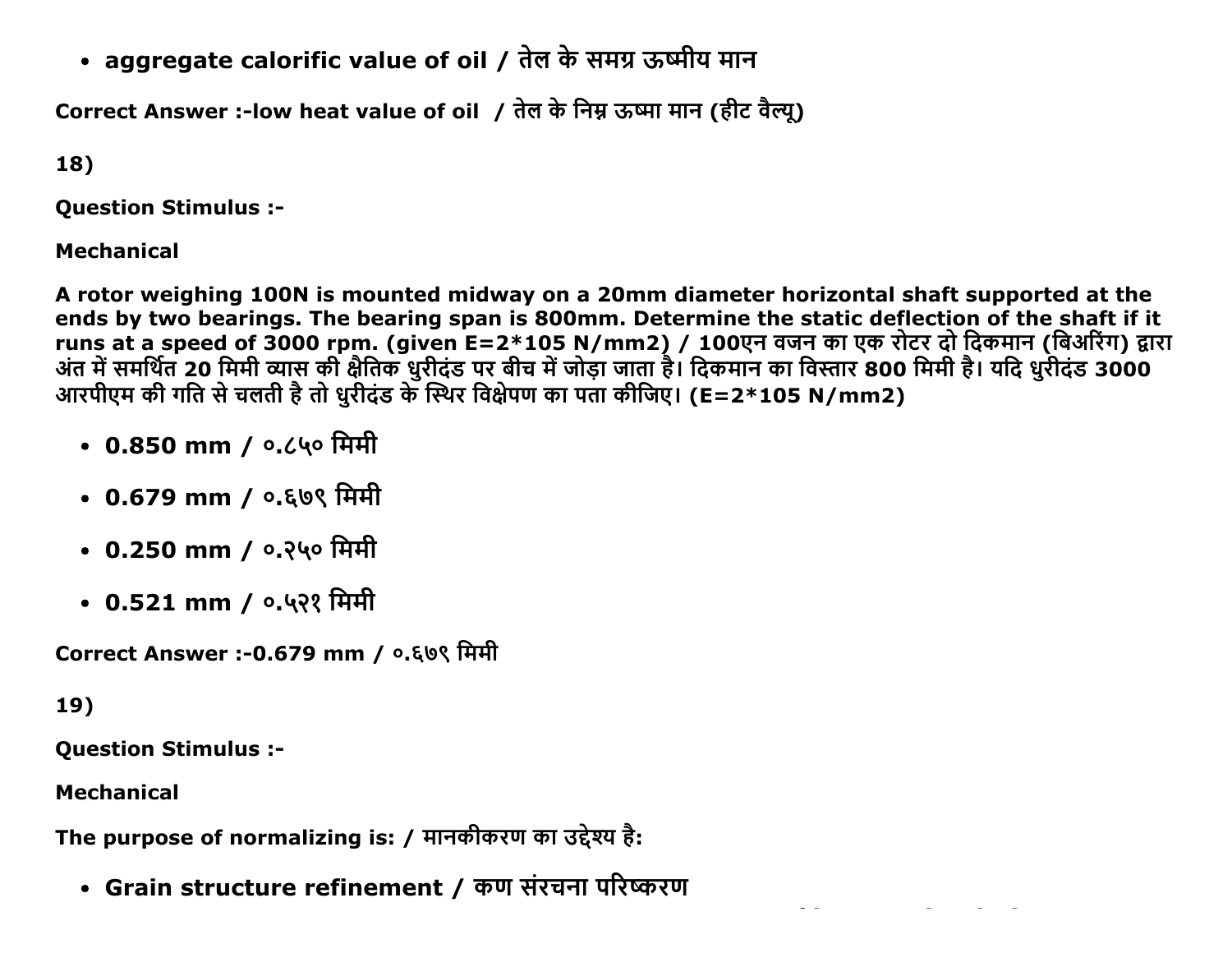- Removal of strains caused by cold working / भावशून्य कार्य के कारण लगे दागों को हटना
- Removal of dislocations in internal structure due to hot working / अत्यधिक काम के कारण आंतरिक संरचना में हुई गड़बड़ को हटाना
- All of the above / उपरोक्त सभी

Correct Answer :- All of the above / उपरोक्त सभी

20)

**Question Stimulus :-**

**Mechanical** 

With increase of pressure, the latent heat of steam / दबाव बढ़ने के साथ ही, भाप की गुप्त ऊष्मा में

- Will not change / कोई परिवर्तन नहीं होगा
- increases abnormally / असामान्य रूप से बढ़ेगी
- decreases / घटेगी
- behaves unpredictably / अनिश्चित ढंग से बर्ताव करेगी

Correct Answer :-decreases / घटेगी

 $21)$ 

**Question Stimulus :-**

**Mechanical** 

The flow measurement device that produces low head loss, low differential pressure and has low sensitivity is: / वह प्रवाह मापन यंत्र जो निम्न सिरा ह्रास, निम्न अवकलक दबाव उत्पन्न करता है और जिसकी संवेदनशीलता निम्न है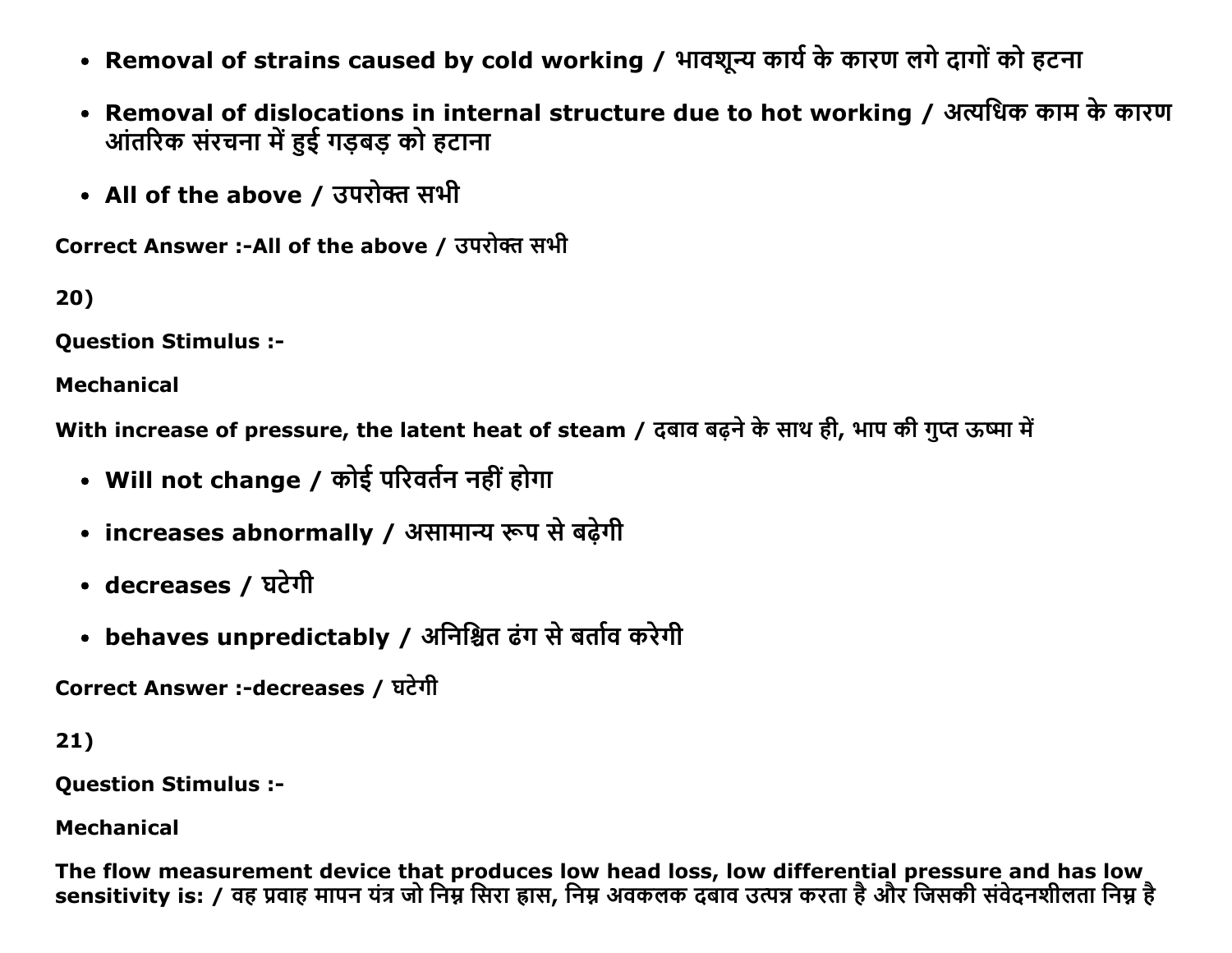- Venturi meter / वेंचुरी मीटर
- Rotameter / रोटामीटर
- Nozzle / नोंक
- Pitot tube / पायलट ट्यूब

Correct Answer :- Pitot tube / पायलट ट्यूब

## 22)

**Question Stimulus :-**

#### **Mechanical**

Determine the power transmitted in a belt drive if the tensions in the tight and slack side are 1200N and 1000N, respectively. The velocity of the belt is 10m/s: / एक पट्टे (बेल्ट) को चलाने में संचारित ऊर्जा<br>का पता लगाइए यदि कसे हुए और शिथिल ओर में प्रतिबल क्रमश: 1200 एन और 1000 एन हो। पट्टे की गति 10 मी./से. है:

• 1200W / १२०० वाट

 $500W /$  ५०० वाट

- 2200W / २२०० वाट
- 2000W / २००० वाट

Correct Answer :-2000W / २००० वाट

23)

**Question Stimulus :-**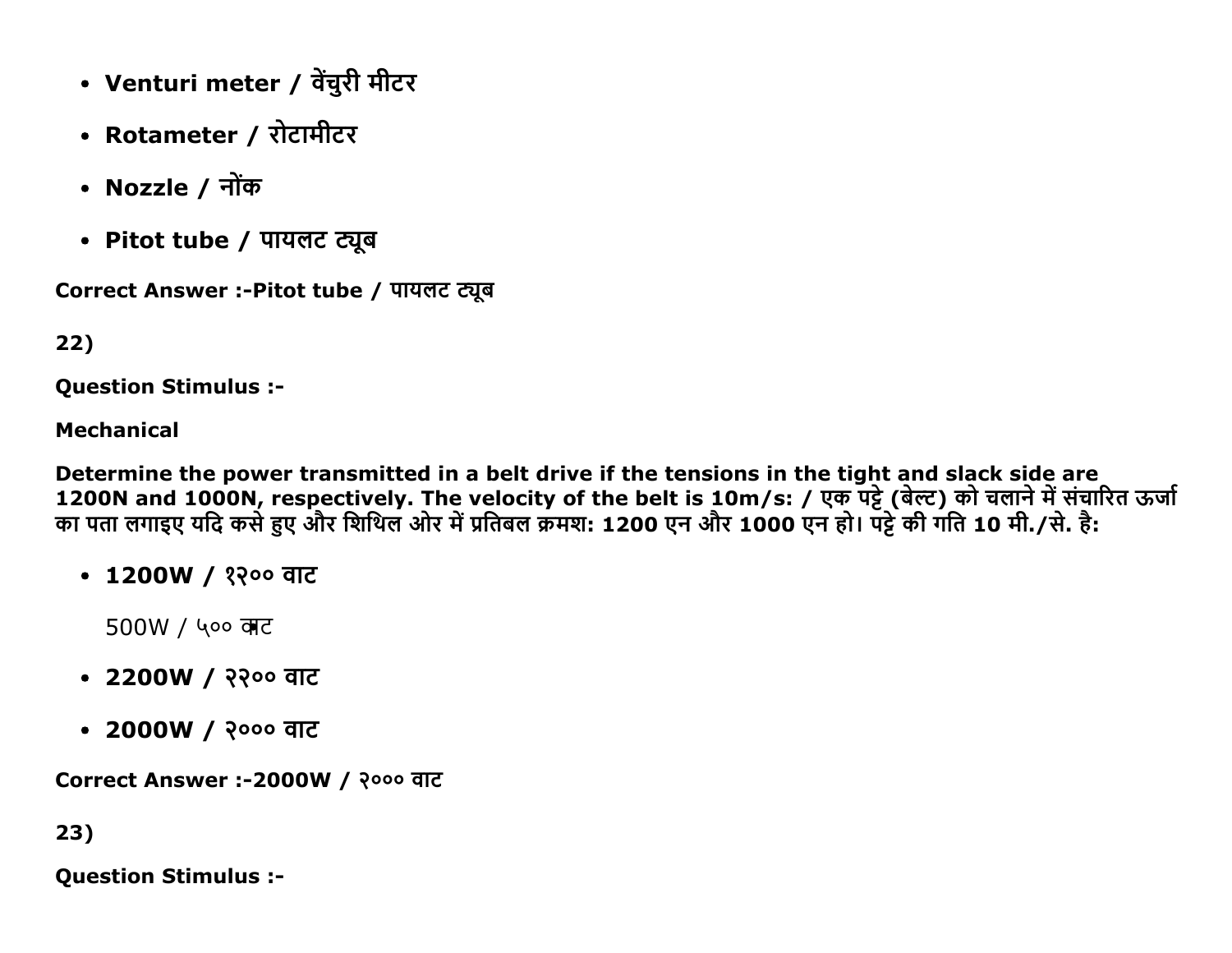## **Mechanical**

In case of beams, the point at which shear force changes sign, the value of bending moment will be: / किरण की स्थिति में, वह बिंदु जहां अपरूपण बल चिन्ह बदलता है, वहां नमन आघूर्ण (बेंडिंग मोमेंट)होगा:

- Maximum / अधिकतम
- Minimum / न्यूनतम
- Zero / शून्य
- Infinity / अनंत

Correct Answer :-Maximum / अधिकतम

24)

**Question Stimulus :-**

# **Mechanical**

To transmit power only in one direction, which of the following is the most suitable screw thread? / ऊर्जा को सिर्फ एक ही दिशा में संचारित करने के लिए, निम्न में से कौन सबसे उपयुक्त पेंचदार है?

Acme / शिखर Square  $\sqrt{d}$ Multiple / अपक्सी

• Buttress / टेक (बटरस)

```
Correct Answer :-Buttress / टेक (बटरस)
```
# $25)$

**Question Stimulus :-**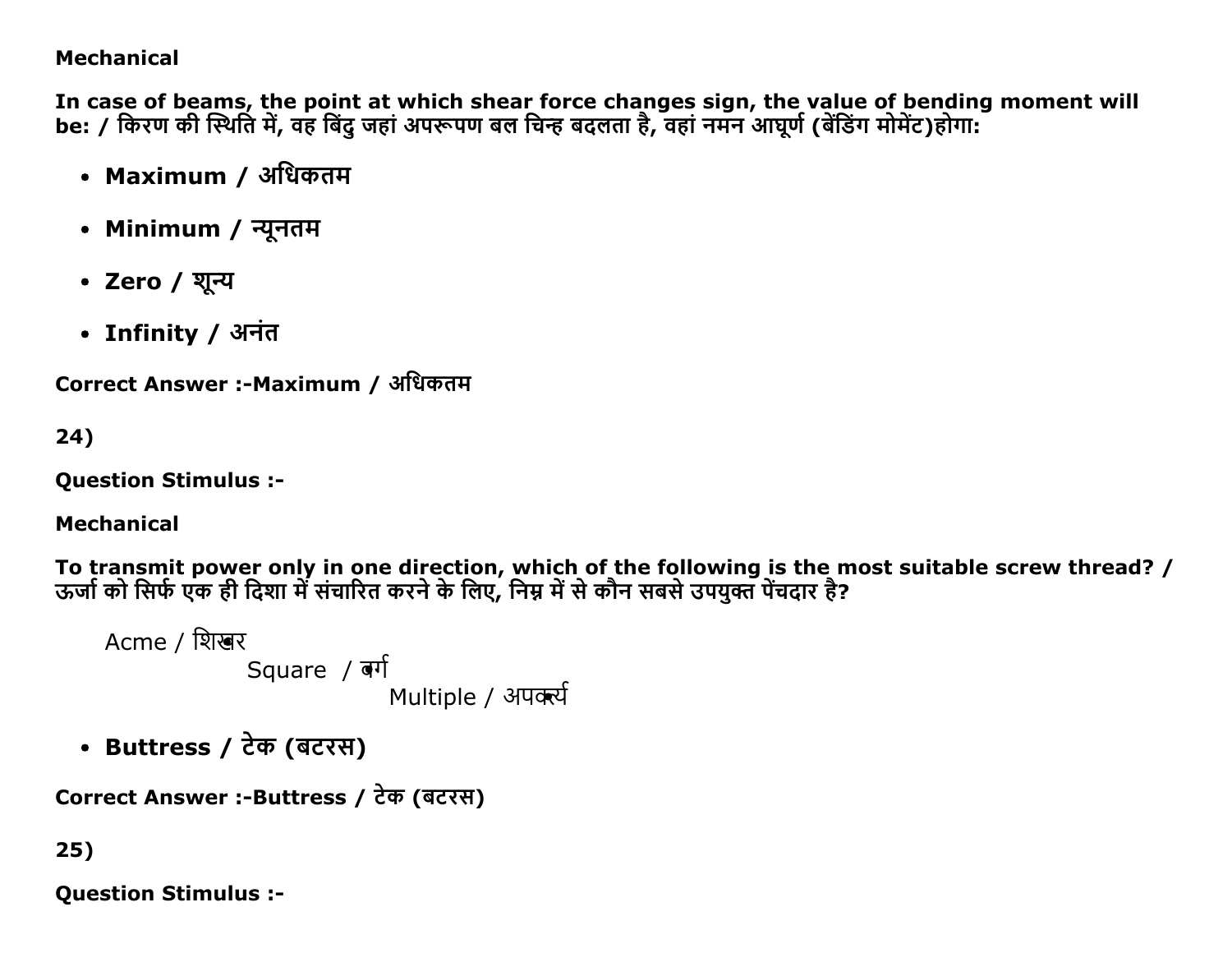### **Mechanical**

Which one of the following is NOT a temperature measuring instrument? / निम्न में से क्या एक तापमान मापन यंत्र नहीं है?

- Thermocouple / थर्मोकपल
- Rotameter / रोटामीटर
- Thermistor / थर्मिस्टर
- Pyrometer / पायरोमीटर

Correct Answer :- Rotameter / रोटामीटर

 $26)$ 

**Question Stimulus :-**

### **Mechanical**

In case of a riveted joint, the tearing efficiency is 40%. What will be the ratio of diameter of rivet to the pitch? / लवंगकीलित जोड़ों (रिविटेड जॉइन्ट्स) की स्थिति में, फटन दक्षता 40% होती है। सीमा की ओर कील के व्यापार का अनुपात क्या होगा?

- $0.6 / 0.6$
- $0.5/0.4$
- $\cdot$  0.25 / 0.24
- None of the above / उपरोक्त में से कोई नहीं

Correct Answer :- 0.6 / 0.8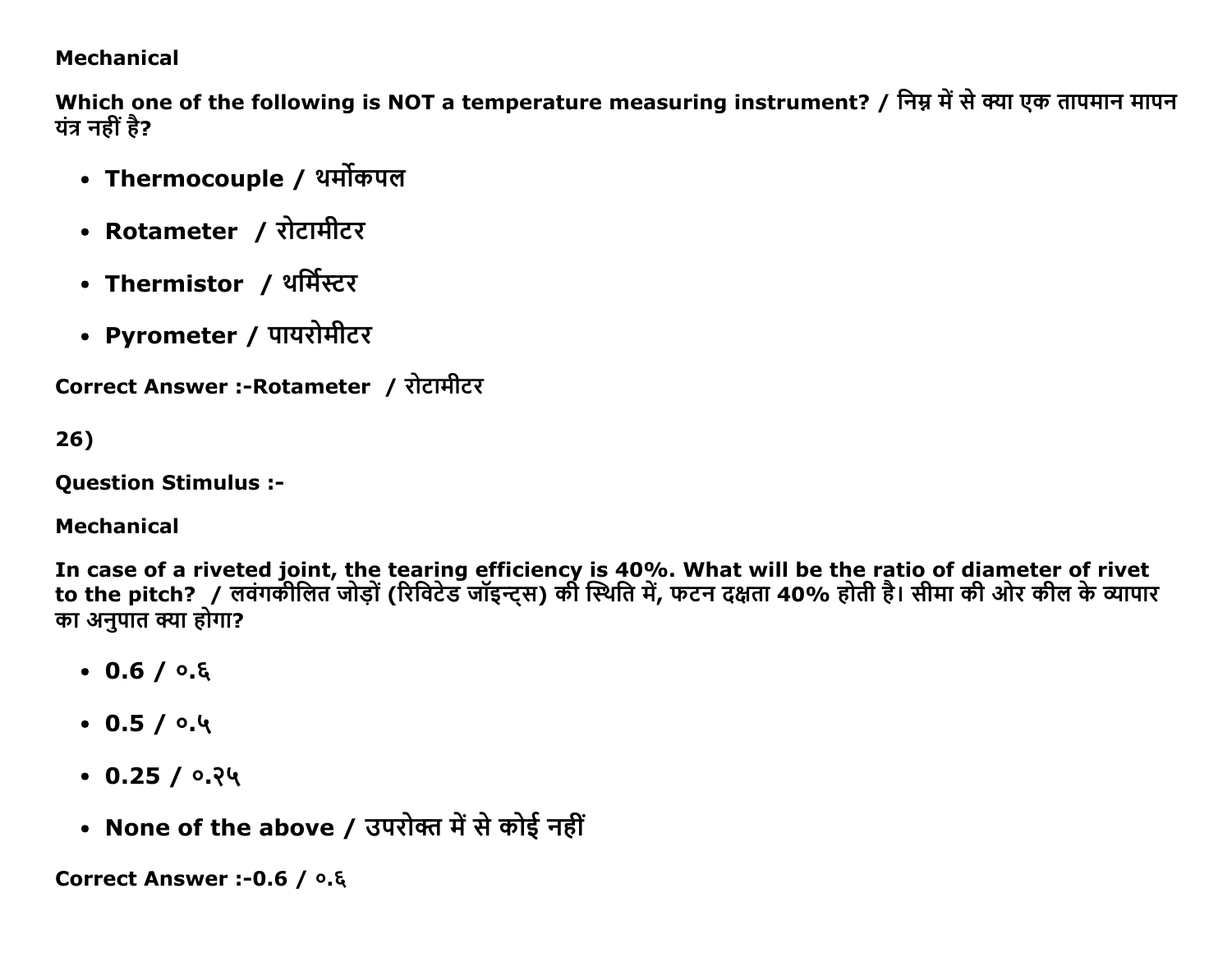**Question Stimulus :-**

**Mechanical** 

The increase in pressure:- / दबाव में वृद्धि:

- Does not affect the boiling point of a liquid / द्रव्य के क्वथनांक को प्रभावित नहीं करती है
- Reduces its volume / उसकी मात्रा को घटाती है
- Lowers the boiling point of a liquid / द्रव्य के क्वथनांक को कम करती है
- Raises the boiling point of a liquid / द्रव्य के क्वथनांक को बढ़ाती है

Correct Answer :- Raises the boiling point of a liquid / द्रव्य के क्वथनांक को बढ़ाती है

28)

**Question Stimulus :-**

**Mechanical** 

What do you mean by the term EOQ in an inventory control? / वस्तुसूची नियंत्रण में ईओक्यू से आप क्या समझते हैं?

- Easily ordered Quantity / सरल मांग मात्रा
- Easy and Open Quantity / सरल और चालू मात्रा
- Ecofriendly observed Quality / पर्यावरण-अनुकूल पर्यवेक्षित मात्रा
- Economic Order Quantity / आर्थिक मांग मात्रा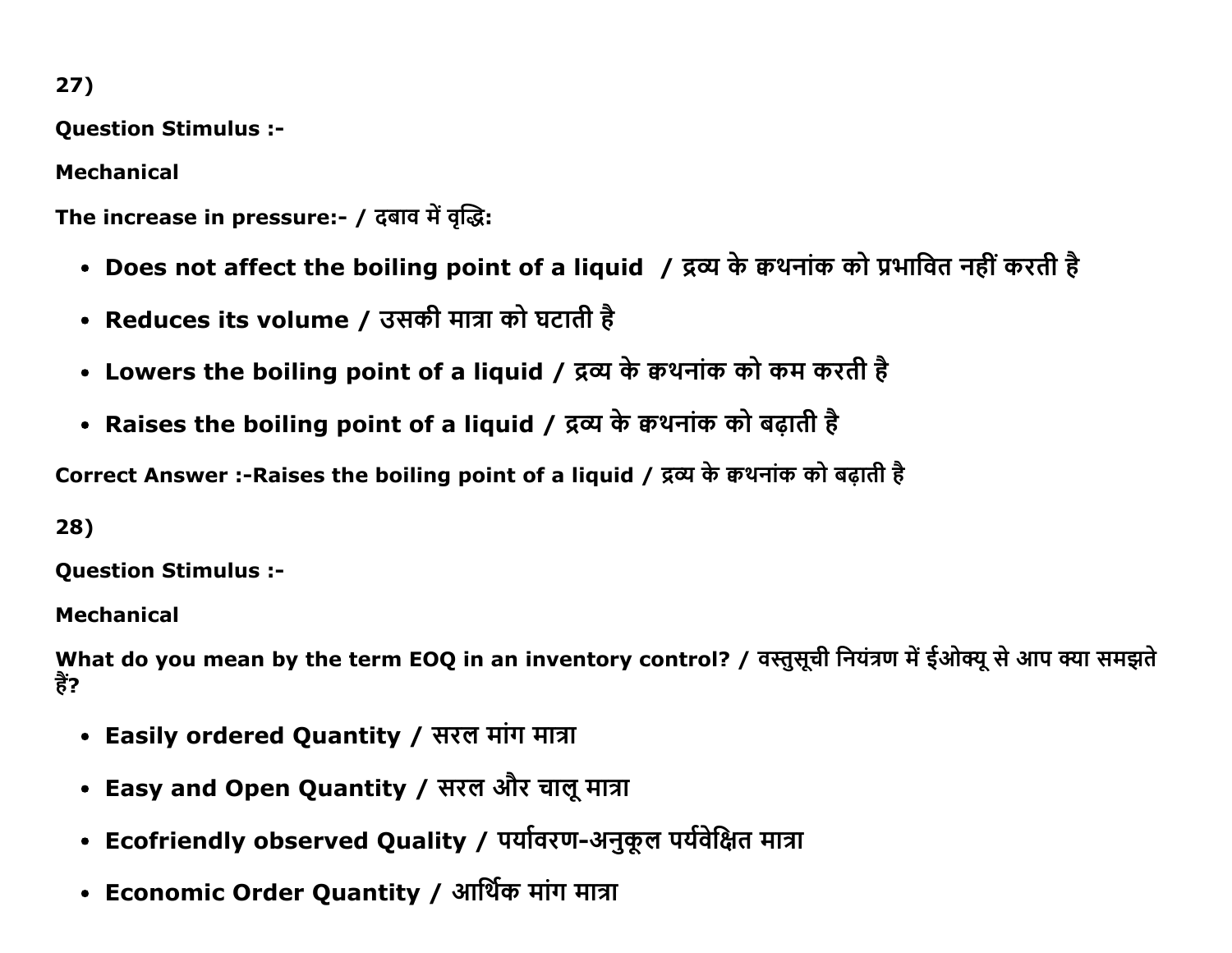Correct Answer :-Economic Order Quantity / आर्थिक मांग मात्रा

29)

Question Stimulus :

Mechanical

For a thermodynamic process to be reversible, the temperature difference between hot body and working substance should be: - can be transferred to Set 2 / ऊष्मागतिकी की प्रक्रिया को उलटने के लिए, गर्म वस्तु और कार्यशील पदार्थ के बीच तापमान का अंतर होना चाहिए: समुच्चय (समूह) 2 में स्थानांतरित किया जा सकता है

- Negative / नकारात्मक
- Infinity / अनंत
- Maximum / अधिकतम
- Zero / शून्य

Correct Answer :-Zero / शून्य

30)

Question Stimulus :

Mechanical

A beam having fixed support at one end and free at the other end is called as: / एक किरण (बीम) जिसके एक छोर पर स्थिर समर्थन हो और दसरे छोर से वह मक्त हो तो उसे क्या कहेंगे:

- Overhang beam / लटकी हुई किरण
- Fixed beam / स्थिर किरण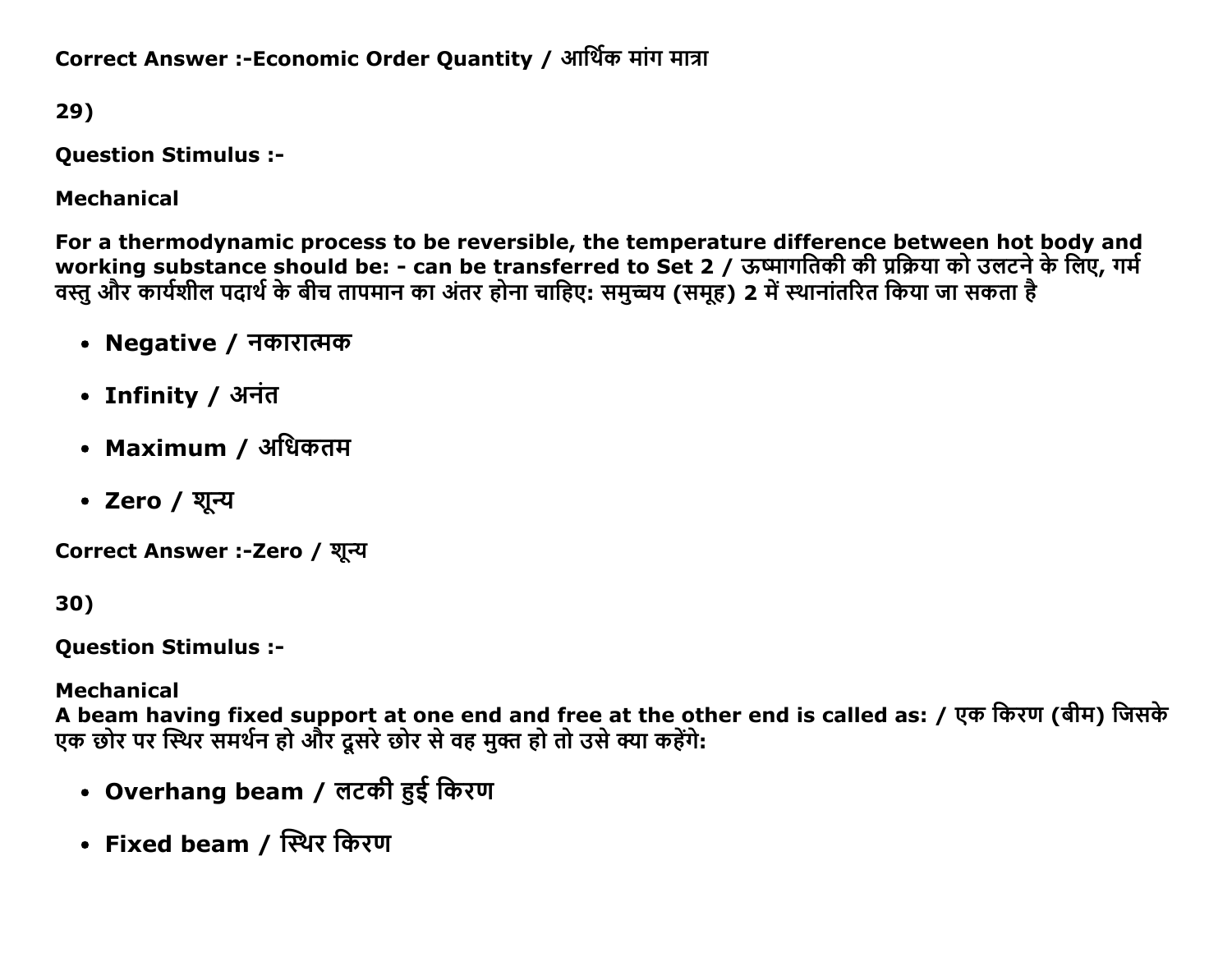- Cantilever beam / भुजोत्तोलक किरण
- Continuous beam / अविरल किरण

Correct Answer :- Cantilever beam / भुजोत्तोलक किरण

 $31)$ 

**Ouestion Stimulus :-**

**CANCELLED** 

**Mechanical** 

Which one of the following is the correct value of standard atmospheric pressure? / निम्न में से क्या मानक वायमंडलीय दाब का सही मान है?

- 1.013 bar / १.०१३ बार
- 760 mm of Hg / ७६० मिमी ऑफ एचजी
- 10.3 mm of water / १०.३ मिमी ऑफ वॉटर
- All of the above / उपरोक्त सभी

Correct Answer :-All of the above / उपरोक्त सभी

32)

**Ouestion Stimulus :-**

**Mechanical** 

Which of the following Newton's law states that every action has an equal and opposite reaction? / निम्न में से न्यूटन का कौन सा नियम यह कहता है कि प्रत्येक क्रिया की एक बराबर और विपरीत प्रतिक्रिया होती है?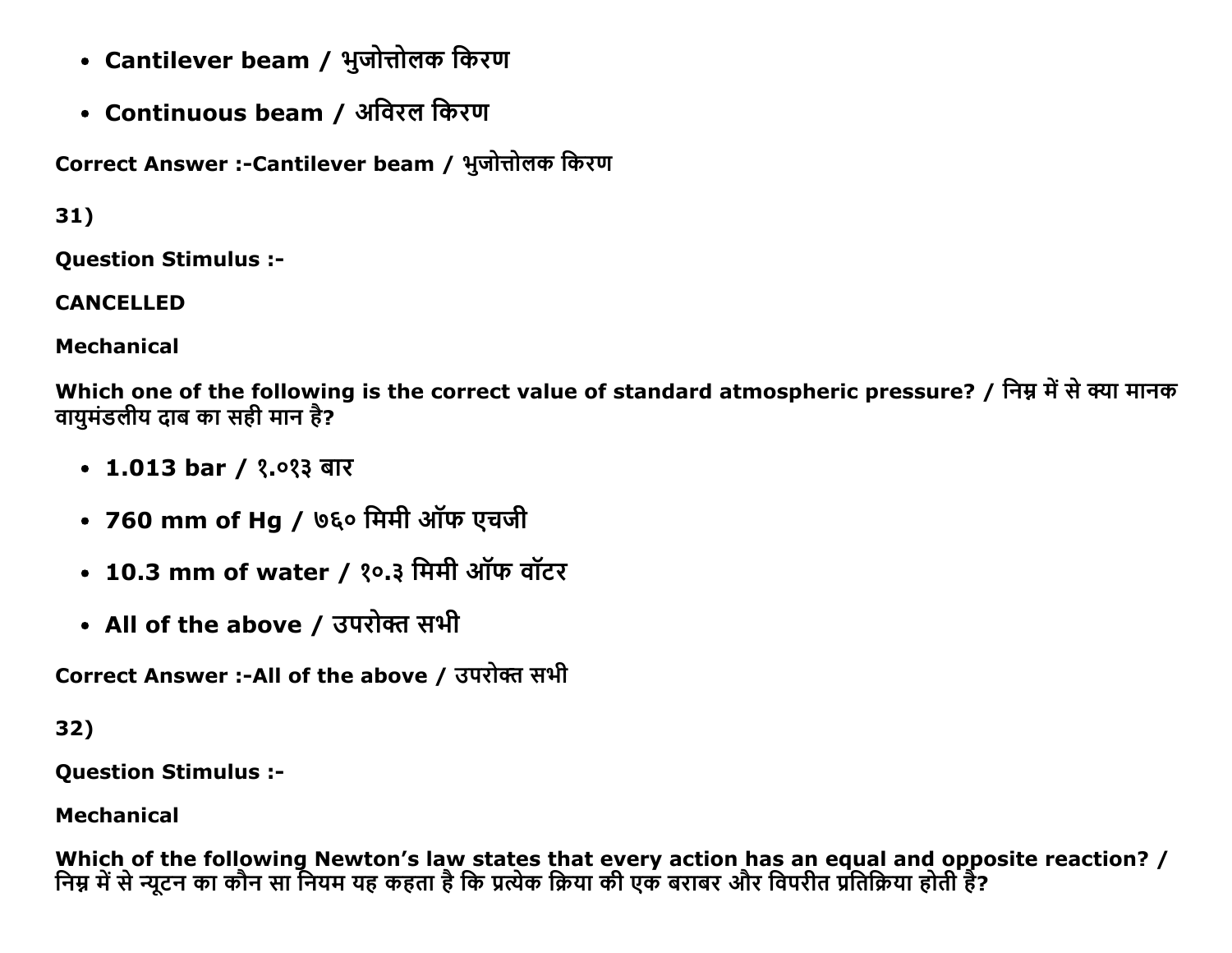- Newton's first law of motion / न्यूटन का पहला गति का नियम
- Newton's second law of motion / न्यूटन का दूसरा गति का नियम
- Newton's third law of motion / न्यूटन का तीसरा गति का नियम
- Newton's fourth law of motion / न्यूटन का चौथा गति का नियम

Correct Answer :- Newton's third law of motion / न्यूटन का तीसरा गति का नियम

33)

**Question Stimulus :-**

# **Mechanical**

Moment of inertia about an axis perpendicular to the plane of an area is known as: / एक क्षेत्र के सपाट से लंबवत एक अक्ष में जड़त्व आघूर्ण को कहा जाता है:

- First moment / प्रथम आघूर्ण
- Second moment / द्वितीय आघू
- Polar moment / ध्रुवीय आघूर्ण
- Axial moment / अक्षीय आघूर्ण

Correct Answer :- Polar moment / ध्रुवीय आघूर्ण

34)

**Question Stimulus :-**

**Mechanical**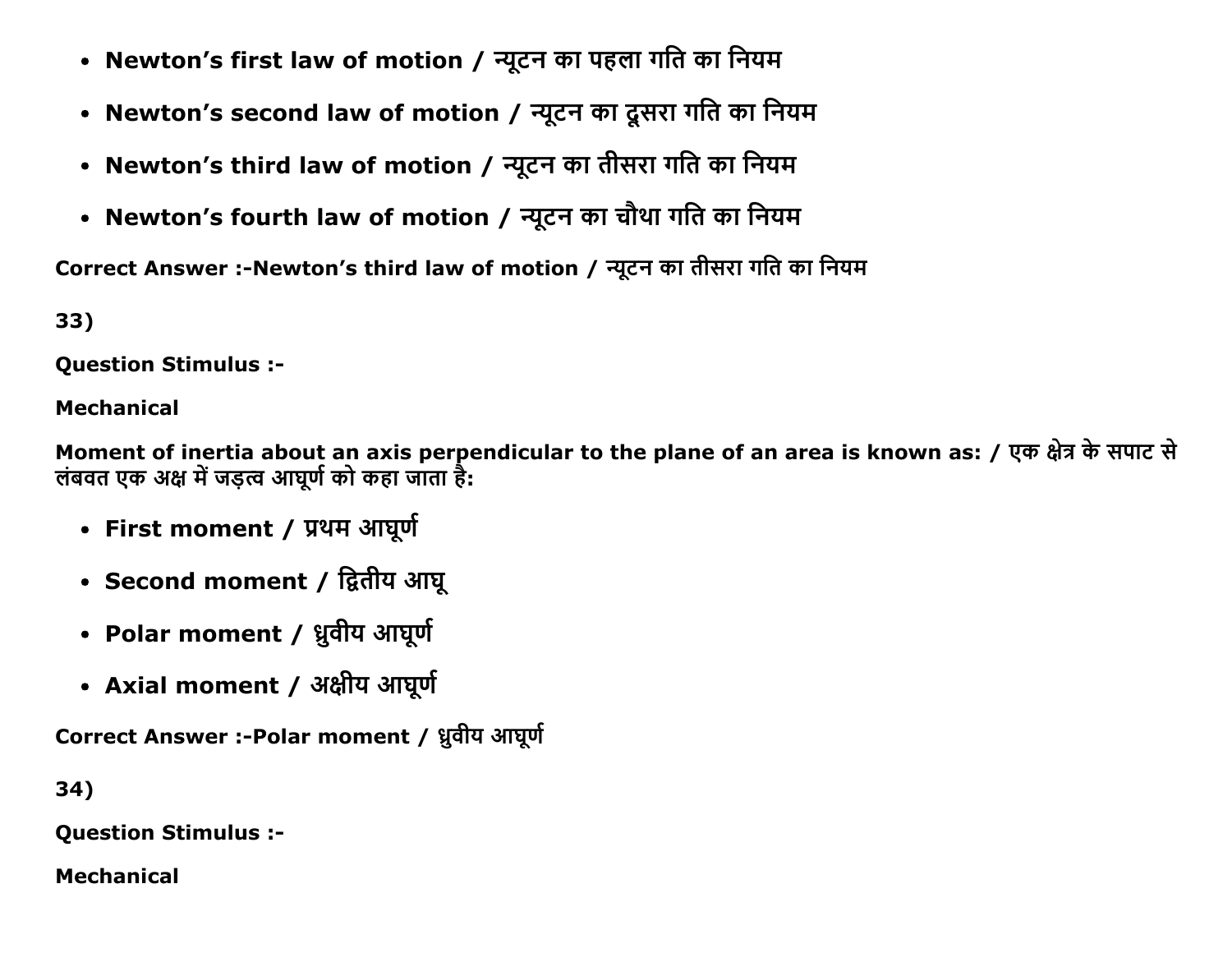A ship whose hull length is 100 m is to travel at 10 m/sec. For dynamic similarity, at what velocity should a 1: 25 model be towed through water? / एक जहां जिसकी पोतकाय लंबाई 100 मी. है, वह 10 मी./से. की गति से यात्रा करती है। गतिज समानता के लिए, एक 1:25 मॉडल को पानी पर किस गति पर घसीटना चाहिए?

- 10 m/sec १० मी./से.
- 50 m/sec / ५० मी./से.
- 2 m/sec / २ मी./से
- None of these / इनमें से कोई नहीं

Correct Answer :-2 m/sec / २ मी./से

35)

**Ouestion Stimulus :-**

**Mechanical** 

Which one of the following physical quantity is constant in the Gay-Lussac's law? / निम्न में से कौन सी भौतिकीय मात्रा गे-लसाक के नियम में स्थिर रहती है?

- Pressure / दाब
- Volume / आयतन
- Temperature / तापमान
- Weight / भार

Correct Answer :-Volume / आयतन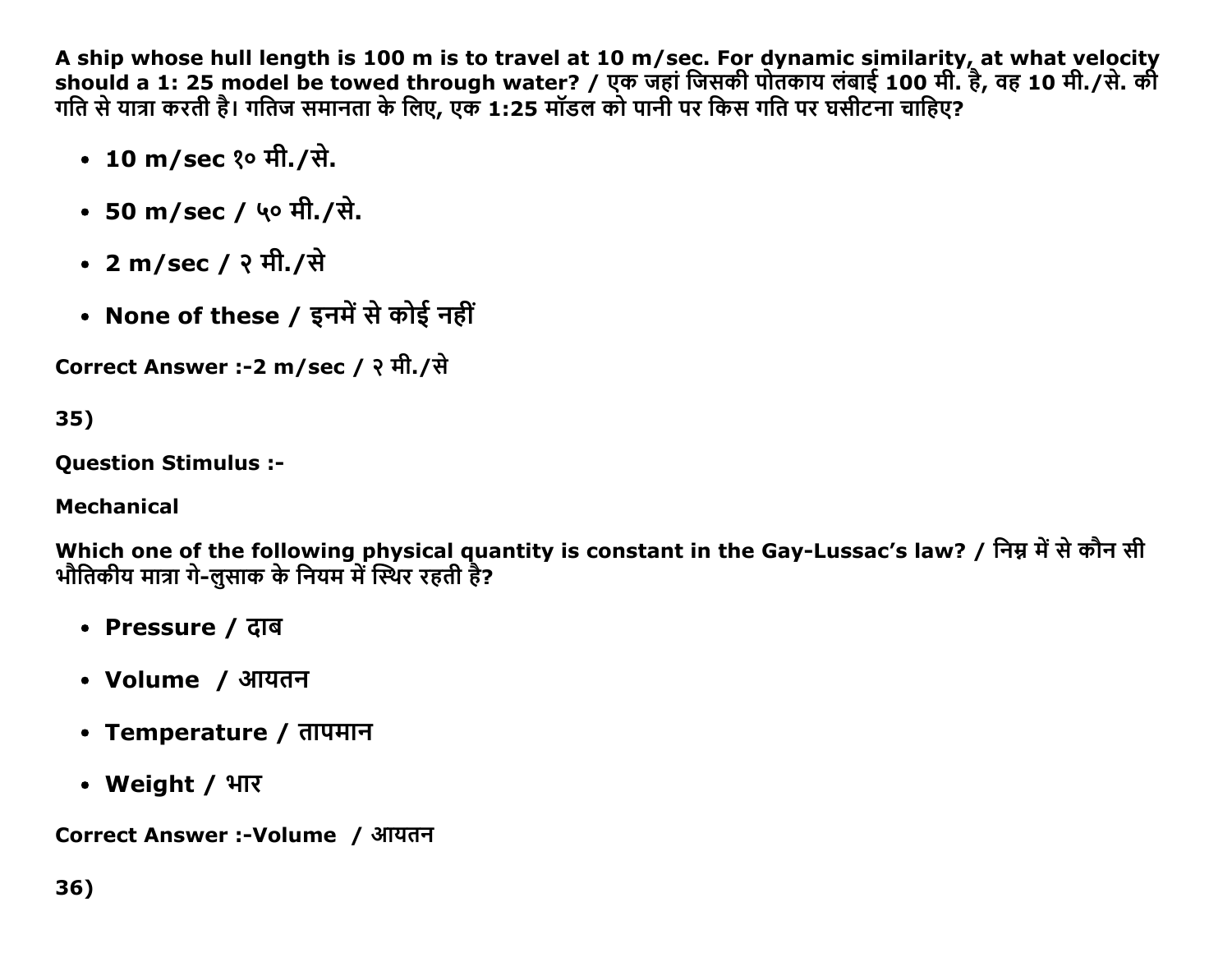#### Question Stimulus :

# Mechanical

In a two stroke petrol engine, the port that serves as the passage for the transfer of petrol-and-air mixture from the crankcase into the cylinder is known as: / दो-स्ट्रोक पेट्रोल इंजिन में, वह पोर्ट जो क्रैककेस स सिलैंडर में पेट्रोल और वायु के मिश्रण को भेजने के लिए पथ के रूप में काम करता है, उसे कहते हैं

- admission port / प्रवेश पोर्ट
- inlet port / प्रवेशिका पोर्ट
- transfer port / अंतरण पोर्ट
- exhaust port / निकास पोर्ट

Correct Answer :-transfer port / अंतरण पोर्ट

```
37)
```
Question Stimulus :

Mechanical

In a reaction turbine, a stage is represented by: / एक अभिक्रिया टर्बाइन में, एक चरण निम्न द्वारा प्रदर्शित किया जाता ਨੇ:

- each row of blades / फलक की प्रत्येक पंक्ति
- number of discharge of steam / भाप के निर्वाह की संख्या
- number of casings / आवरण की संख्या
- number of exists of steam / भाप की उपस्थिति की संख्या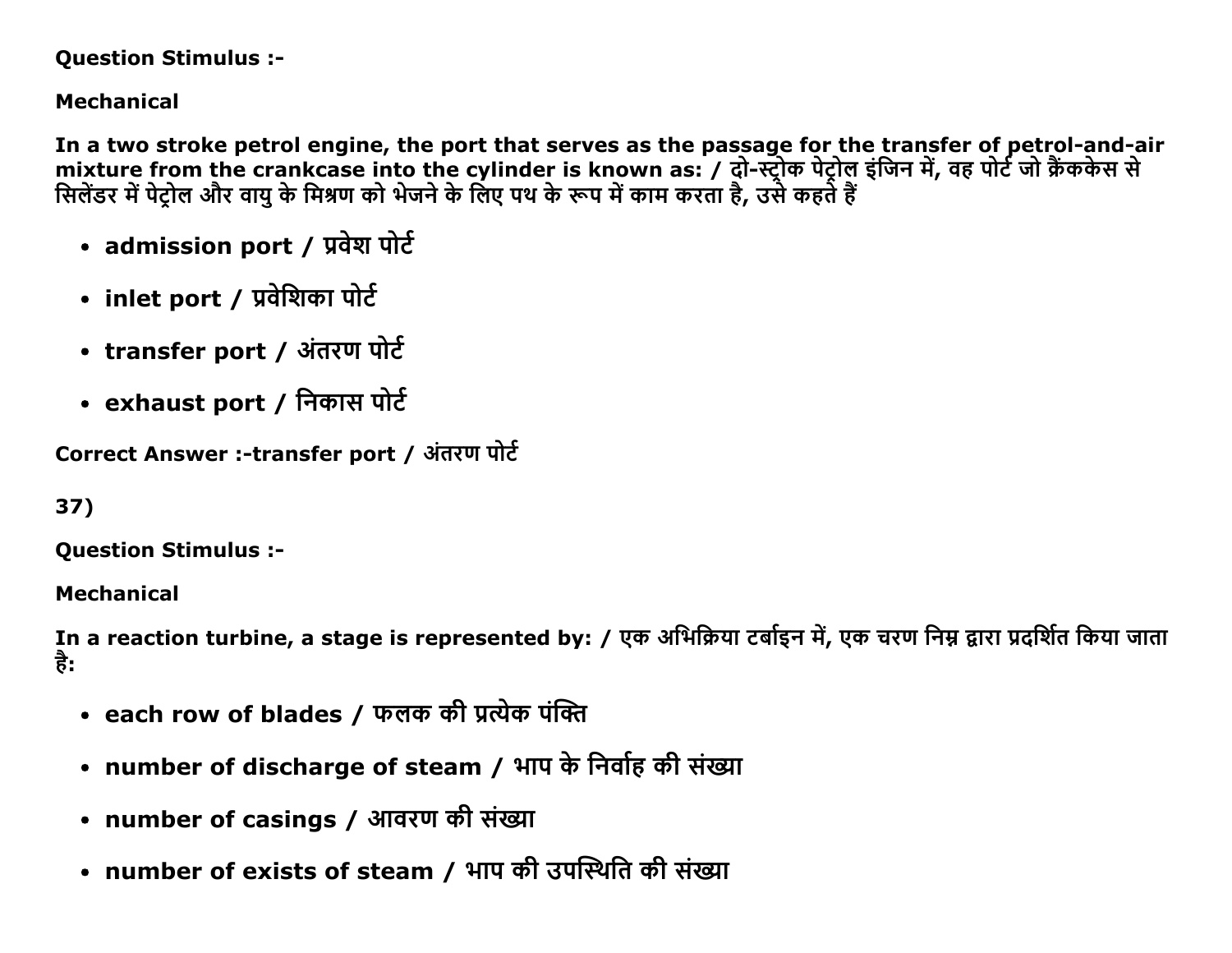Correct Answer :-each row of blades / फलक की प्रत्येक पंक्ति

38)

**Question Stimulus :-**

**Mechanical** 

Which law states that the internal energy of a gas is a function of temperature? / कौन सा नियम यह<br>दर्शाता है कि गैस की आंतरिक ऊर्जा तापमान का कार्य है?

- Laws of Thermodynamics / ऊष्मागतिकी का नियम
- Joule's law / जूल का नियम
- Regnault's law / रेनॉल्ट का नियम
- Boyle's law / बॉयल का नियम

Correct Answer :-Joule's law / जूल का नियम

39)

**Ouestion Stimulus :-**

**Mechanical** 

When steel is added with vanadium, the effect is: / जब इस्पात (स्टील) में वनेडियम मिला दिया जाता है, तो उसका प्रभाव क्या होता है:

- Increase in tensile strength / तनन की मजबूती में वृद्धि
- Decrease in tensile strength / तनन की मजबूती में कमी
- Decrease in compressive strength / सम्पीड़क मजबूती में कमी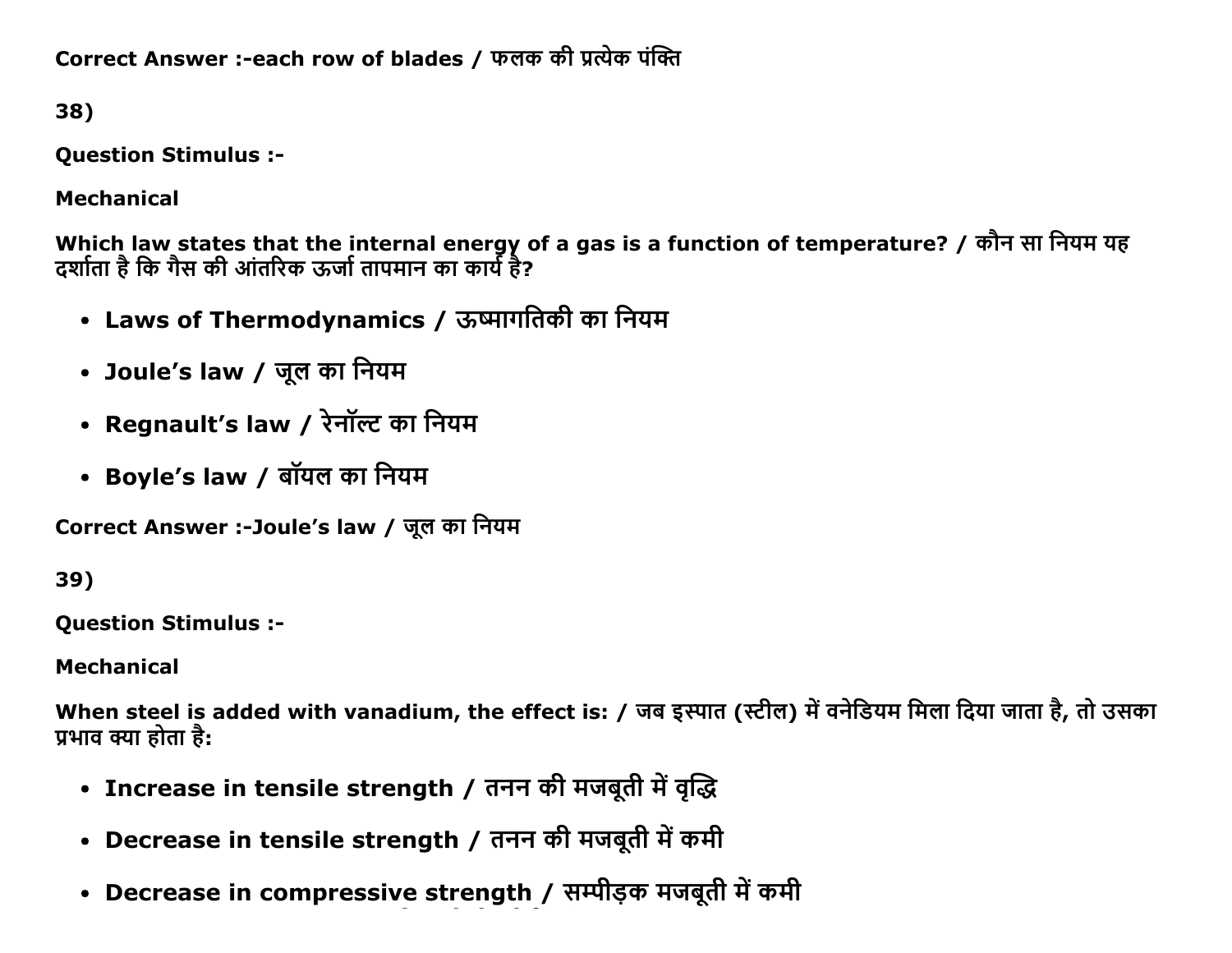• None of the above / उपरोक्त में से कोई नहीं

Correct Answer :-Increase in tensile strength / तनन की मजबूती में वृद्धि

40)

**Ouestion Stimulus :-**

**Mechanical** 

The rate of heat transfer across any plane normal to the 'x' direction is proportional to the wall area and the temperature gradient in the 'x' direction. This statement is also referred to as: / किसी सपाट अधोलंब से 'x' दिशा में ऊष्मा स्थानांतरण की दर दीवार के क्षेत्र और 'x'दिशा में तापमान उपागम की अनुपाती है। इस कथन को निम्न प्रकार से भी संदर्भित किया जाता है:

- Second Law of Thermodynamics / ऊष्मागतिकी का दूसरा नियम
- Kelvin's Law / केल्विन का नियम
- Third Law of Thermodynamics / ऊष्मागतिकी का तीसरा नियम
- Fourier's Law / फोरियर का नियम

Correct Answer :-Fourier's Law / फोरियर का नियम

```
41)
```
**Question Stimulus :-**

**Mechanical** 

Which one of the following is not a type of lubrication process? / निम्न में से क्या एक प्रकार की स्निग्धक प्रक्रिया नहीं है?

• Gravity feed / गुरुत्व संभरण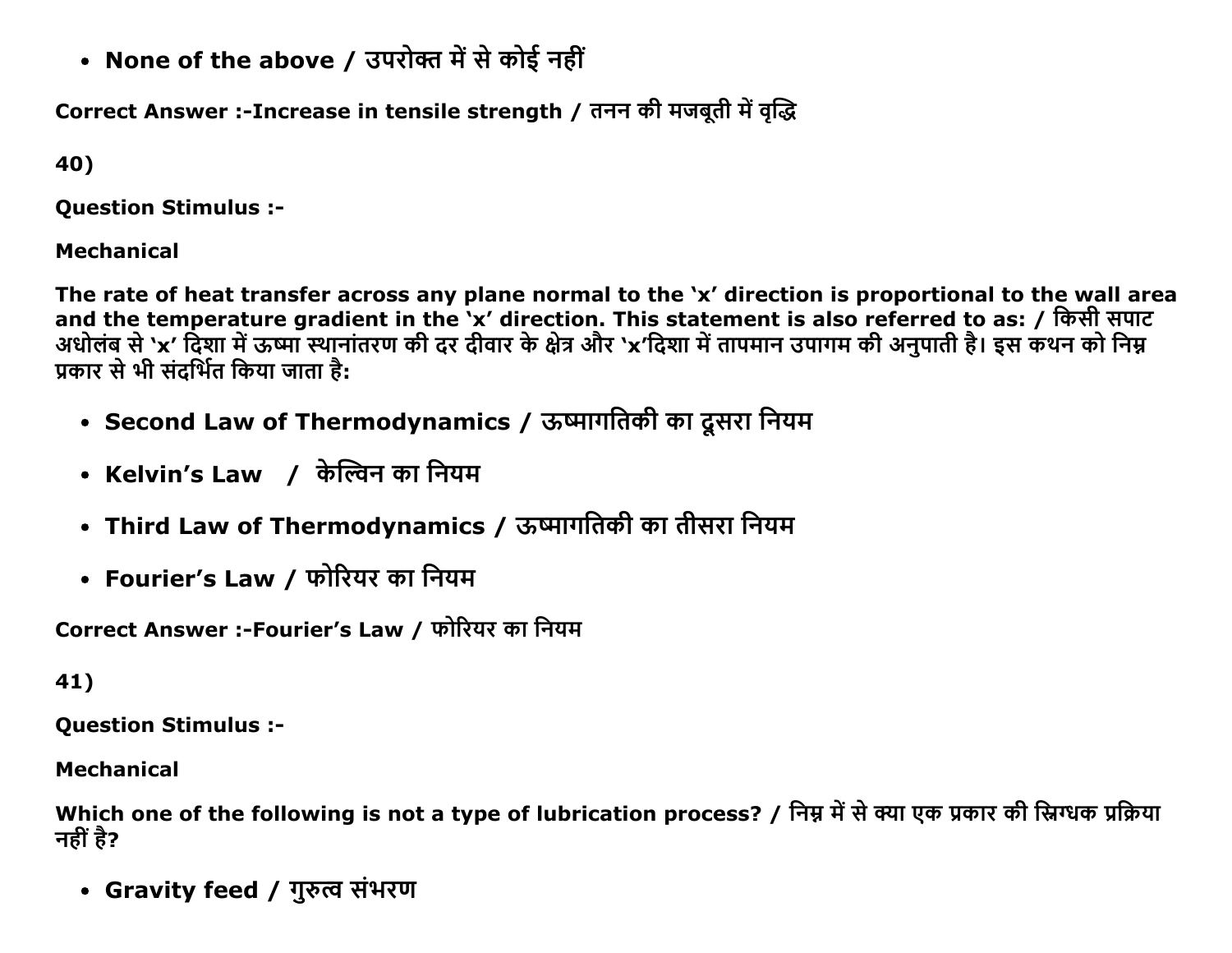- Forced feed ) कृत्रिम संभरण
- Splash method / छिड़काव की विधि
- Vapour absorption / वाष्प अवशोषण

Correct Answer :- Vapour absorption / वाष्प अवशोषण

42)

**Question Stimulus :-**

**Mechanical** 

The lip angle of a single point cutting tool is: एक बिंदु कटिंग उपकरण का संवृतोष्ट कोण है:

- 10<sup>o</sup> to 30<sup>o</sup> / 20<sup>o</sup> से ३००
- 30° to 60° / ३० ° से ६० °
- 50° to 60° / ५० ° से ६० °
- 60° to 80° / ६० ° से ८० °

```
Correct Answer :-60° to 80° / ६० ° से ८० °
```
43)

**Question Stimulus :-**

**Mechanical** 

The average shear stress in the hollow shaft is can be transferred to Set 3 / एक खोखले धुरी-दंड में औसत अपरूपण दबाँव होता है: समुच्चय (समूह) 3 में स्थानांतरित किया जा सकता है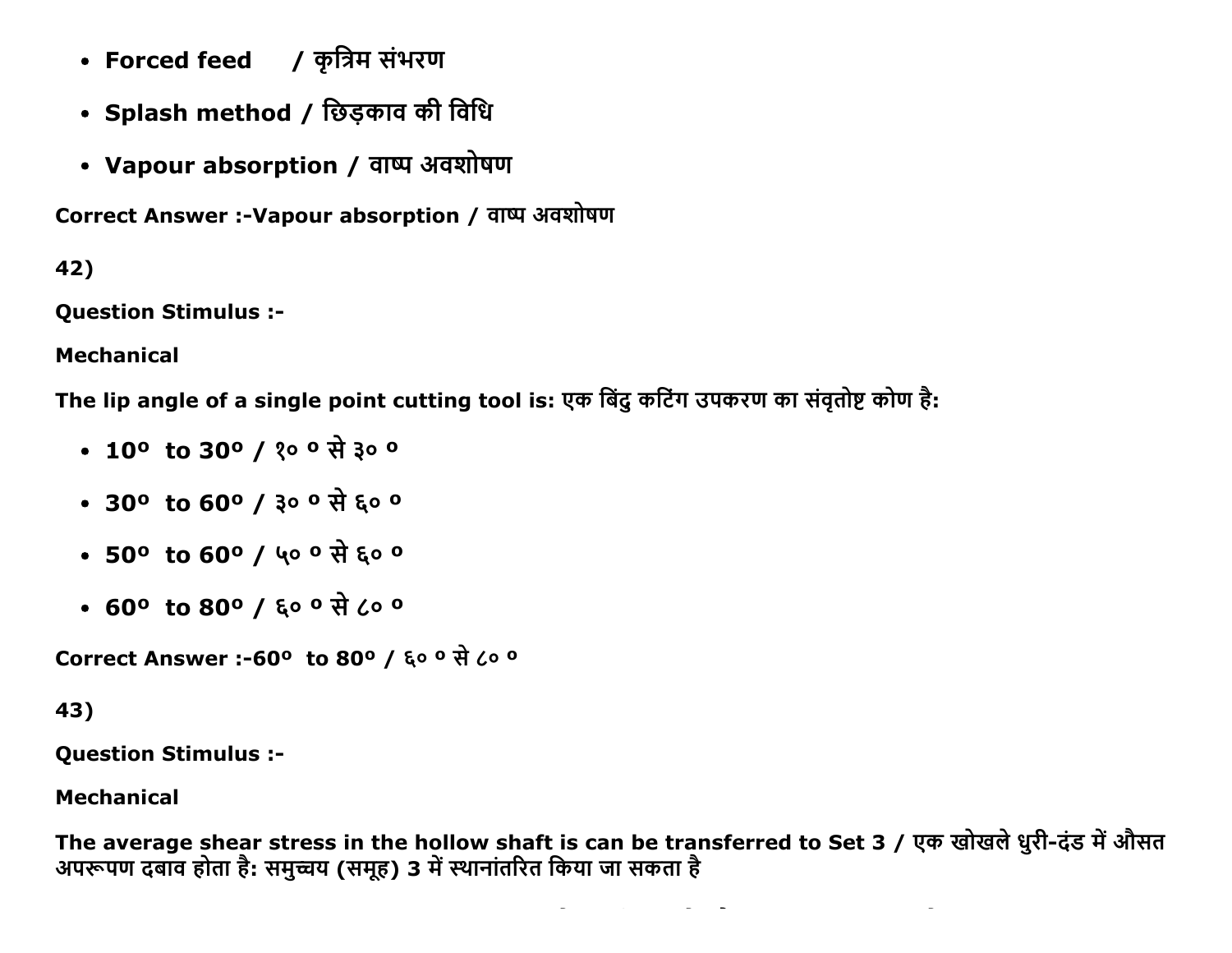- Equal to that of in the solid shaft / ठोस धुरी-दंड में औसत अपरूपण दबाव के बराबर
- More than that of in the solid shaft / ठोस धुरी-दंड में औसत अपरूपण दबाव से ज्यादा
- Smaller than that of in the solid shaft / ठोस धुरी-दंड में औसत अपरूपण दबाव से कम
- None of the above / उपरोक्त कोई नहीं

Correct Answer :-Smaller than that of in the solid shaft / ठोस धुरी-दंड में औसत अपरूपण दबाव से कम

44)

**Ouestion Stimulus :-**

#### **Mechanical**

A machine punching 40mm diameter holes in 30mm thick plate requires 10Nm of energy per square mm of sheared area. It punches one hole in every 10 seconds. Determine the power required for the motor. / 30 मिमी मोटी प्लेट में 40 मिमी व्यास का छेद करने वाली एक मशीन को अपरूपित क्षेत्र के प्रति वर्ग मिमी में 10 एनएन ऊर्जा की आवश्यकता होती है। यह प्रत्येक 10 सेकंड में एक छेद बनाता है। मोटर के लिए आवश्यक ऊर्जा पता कीजिए।

- 37.7 kW / ३७.७ किलोवाट
- 40.7 kW / ४०.७ किलोवाट
- 30.7 kW / ३०.७ किलोवाट
- 25.7 kW / २५.७ किलोवाट

Correct Answer :-37.7 kW / ३७.७ किलोवाट

45)

**Ouestion Stimulus :-**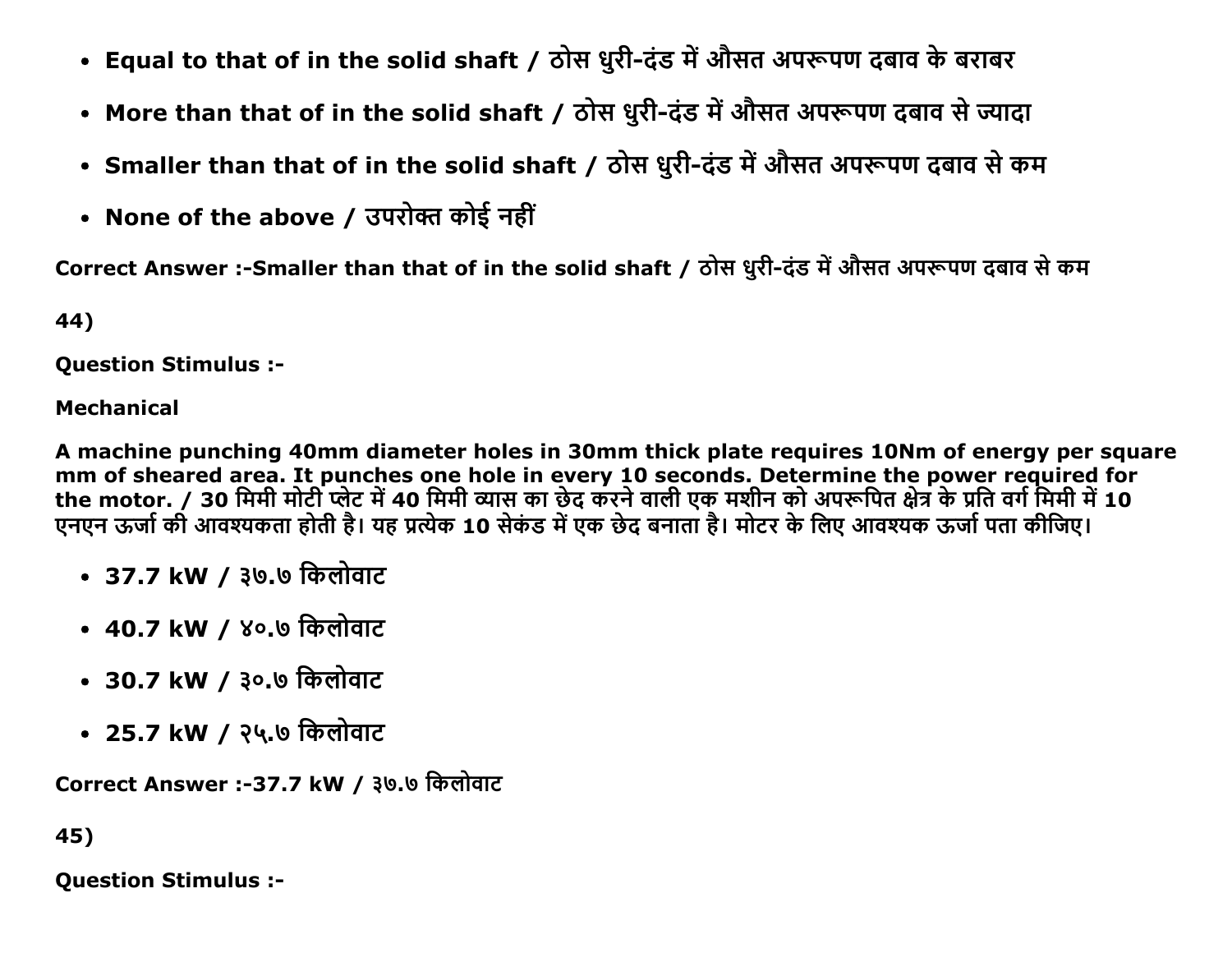# **Mechanical**

In vapour absorption refrigeration systems, which of the following fluids are commonly used? / वाष्प अवशोषण प्रशीतन प्रणालियों में, निम्न में से किन द्रव्यों का प्रयोग प्राय: किया जाता है?

- air and water / वायु और जल
- sulphur dioxide and water / सल्फर डायऑक्साइड और जल
- ammonia and water / अमोनिया और जल
- freon and water / फ्रेयॉन और जल

Correct Answer :-ammonia and water / अमोनिया और जल

46)

**Ouestion Stimulus :-**

**Mechanical** 

What should be the size of weld in case of butt welded joint? / बट झलाई जोड़ की स्थिति में झाल का आकार क्या होना चाहिए?

- Twice the throat of weld / झाल की प्लेट का दोगुना
- Half of the throat of weld / झाल की प्लेट का आधा
- Equal to the throat of weld / झाल की प्लेट के बराबर
- None of the above / उपरोक्त कोई नहीं

Correct Answer :- Equal to the throat of weld / झाल की प्लेट के बराबर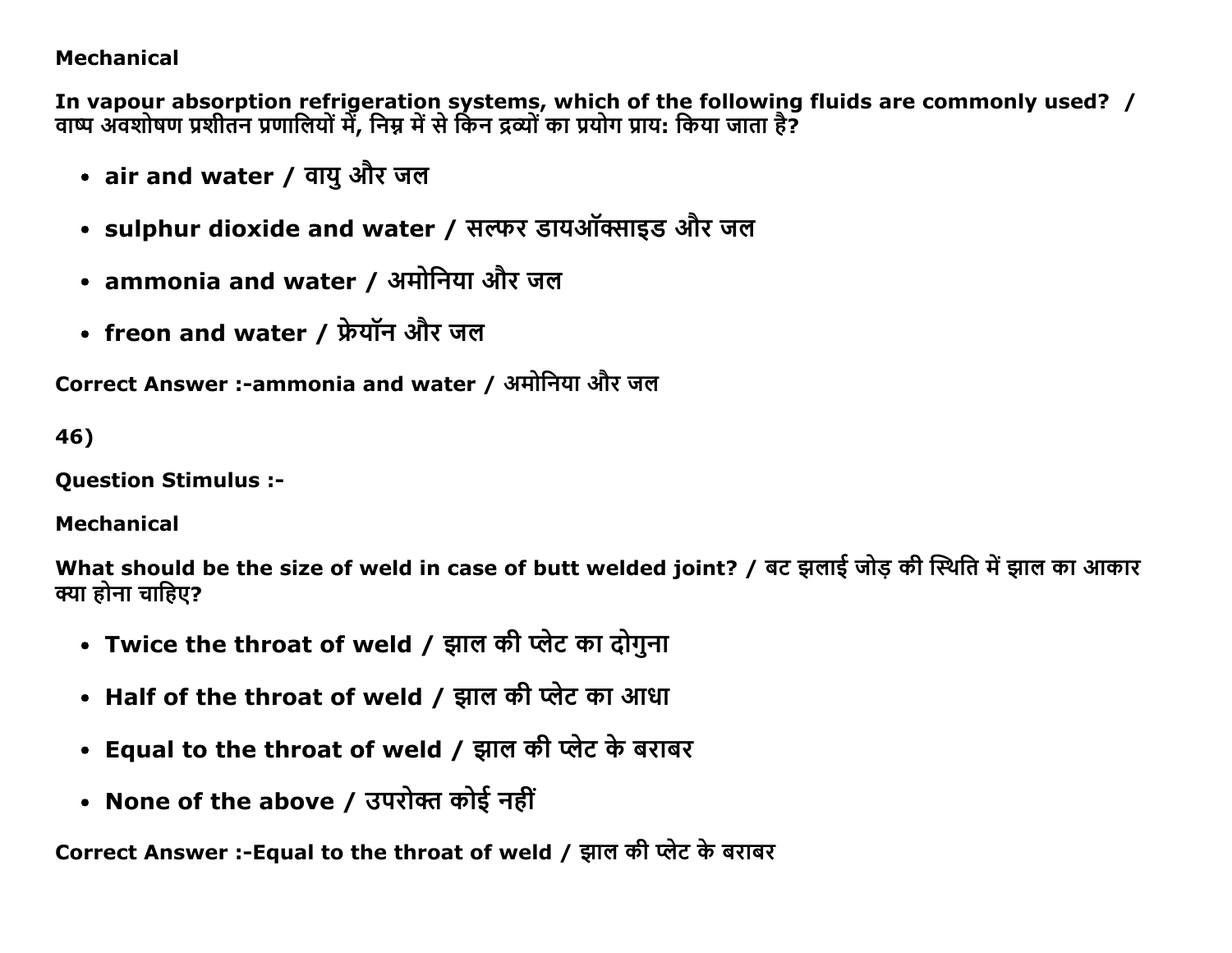47)

Question Stimulus :

Mechanical

Determine the value of absolute pressure if the gauge pressure is 21 bar and atmospheric pressure is 1.013 bar. / यदि गेज दाब 21 बार और वायमंडलीय दाब 1.013 बार हो तो निरपेक्ष दाब का मान पता कीजिए।

- 21 bar / २१ बार
- 22.013 bar / २२.०१३ बार
- 20 bar / २० बार
- None of the above / उपरोक्त में से कोई नहीं

Correct Answer :-22.013 bar / २२.०१३ बार

# 48)

Question Stimulus :

# Mechanical

A ball dropped from the top of a tower takes 10 seconds to reach the ground. At what velocity it will strike the ground? (Assume value of g=9.81m/s<sup>2</sup>) / एक गेंद को मीनार (टॉवर) के ऊपर से गिरकर जमीन तक आने में 10 सेकंड का समय लगता है। वह किस गति से जमीन से टकराएगी? (g=9.81 m/s<sup>2</sup> का मान मानिए)

- 9.81 m/s / ९.८१ मी/से.
- 981 m/s / ९८१ मी/से.
- 0.981 m/s / ०.९८१ मी/से.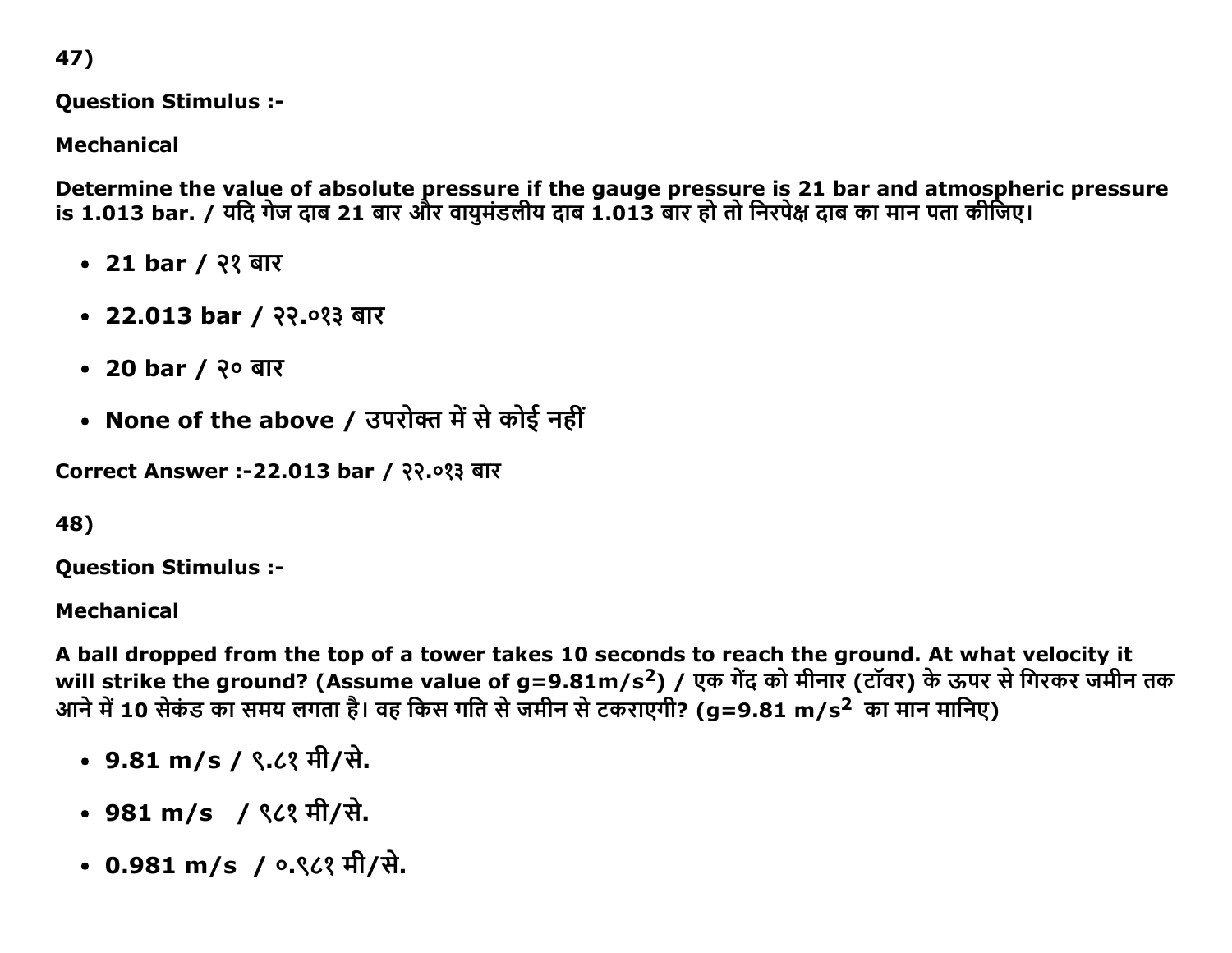• 98.1 m/s / ९८.१ मी/से.

```
Correct Answer :-98.1 m/s / ९८.१ मी/से.
```
49)

**Ouestion Stimulus :-**

# **Mechanical**

If the temperature of intake air of I.C. engines is lowered, then its efficiency will / यदि आई.सी. इंजिनों की प्रवेश करती वायु का तापमान कम है, तो उसकी दक्षता

- increase / बढ़ेगी
- decrease and then will remain constant / घटेगी और स्थिर रहेगी
- remain the same / समान रहेगी
- increase up to certain limit and then decrease / एक निश्चित सीमा तक बढ़ेगी और फिर घटेगी

Correct Answer :-increase / बढेगी

50)

**Ouestion Stimulus :-**

**CANCELLED** 

**Mechanical** 

Water at 20°C is flowing through a 20 cm diameter pipe. The kinematic viscosity of water is 0.0101 stoke. If the Reynold's number is 2320, at what velocity the water will be flowing through the pipe? / 20 डिग्री से. तक पानी एक 20 सेमी व्यास के पाइप से जा रहा है। पानी की गतिकीय श्यानता 0.0101 स्टोक है। यदि रेनाल्ड्स संख्या 2320 है, तो पानी किस गति से पाइप से होकर बहेगा?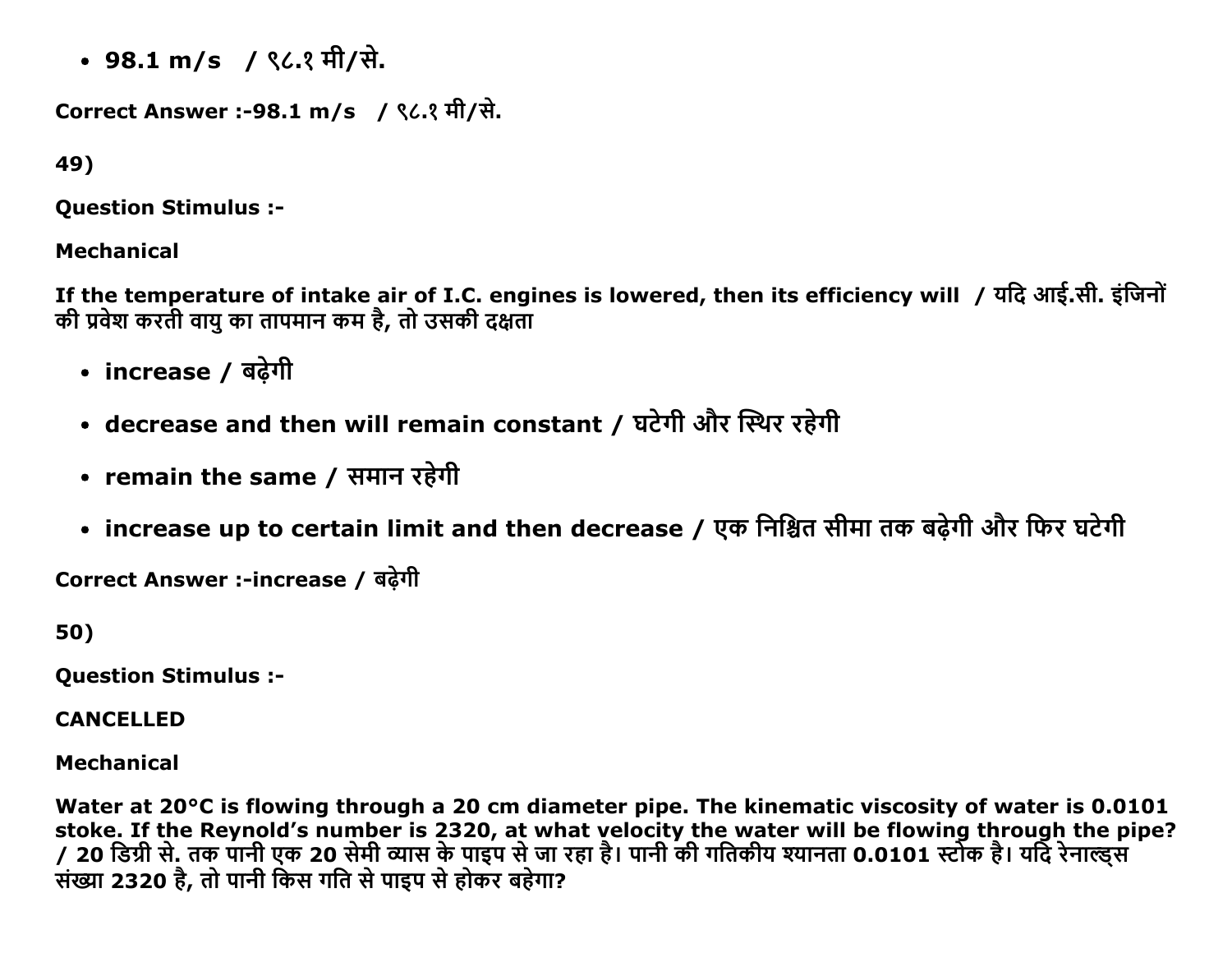- 1.117 cm/s<sup>2</sup> / १.११७ सेमी/वर्ग से
- 11.17 cm/s<sup>2</sup> / ११.१७ सेमी/वर्ग से.
- 2.152 cm/s<sup>2</sup> / २.१५२ सेमी/वर्ग से
- 1.923 cm/s<sup>2</sup> / १.९२३ सेमी/वर्ग से

Correct Answer :-1.117 cm/s<sup>2</sup> / १.११७ सेमी/वर्ग से

# 51)

**Ouestion Stimulus :-**

# **Mechanical**

How much percentage of chromium is present in high speed steel which is specified by designation<br>18-4-1? / संकेत 18—4—1 द्वारा निर्दिष्ट उच्च गति की इस्पात (स्टील) में कितने प्रतिशत क्रोमियम मौजूद होता है?

- $-4/8$
- $-18/30$
- $\cdot$  1/ ?
- None of the above / उपरोक्त में से कोई नहीं

**Correct Answer :-4 / 8** 

52)

**Question Stimulus :-**

**Mechanical**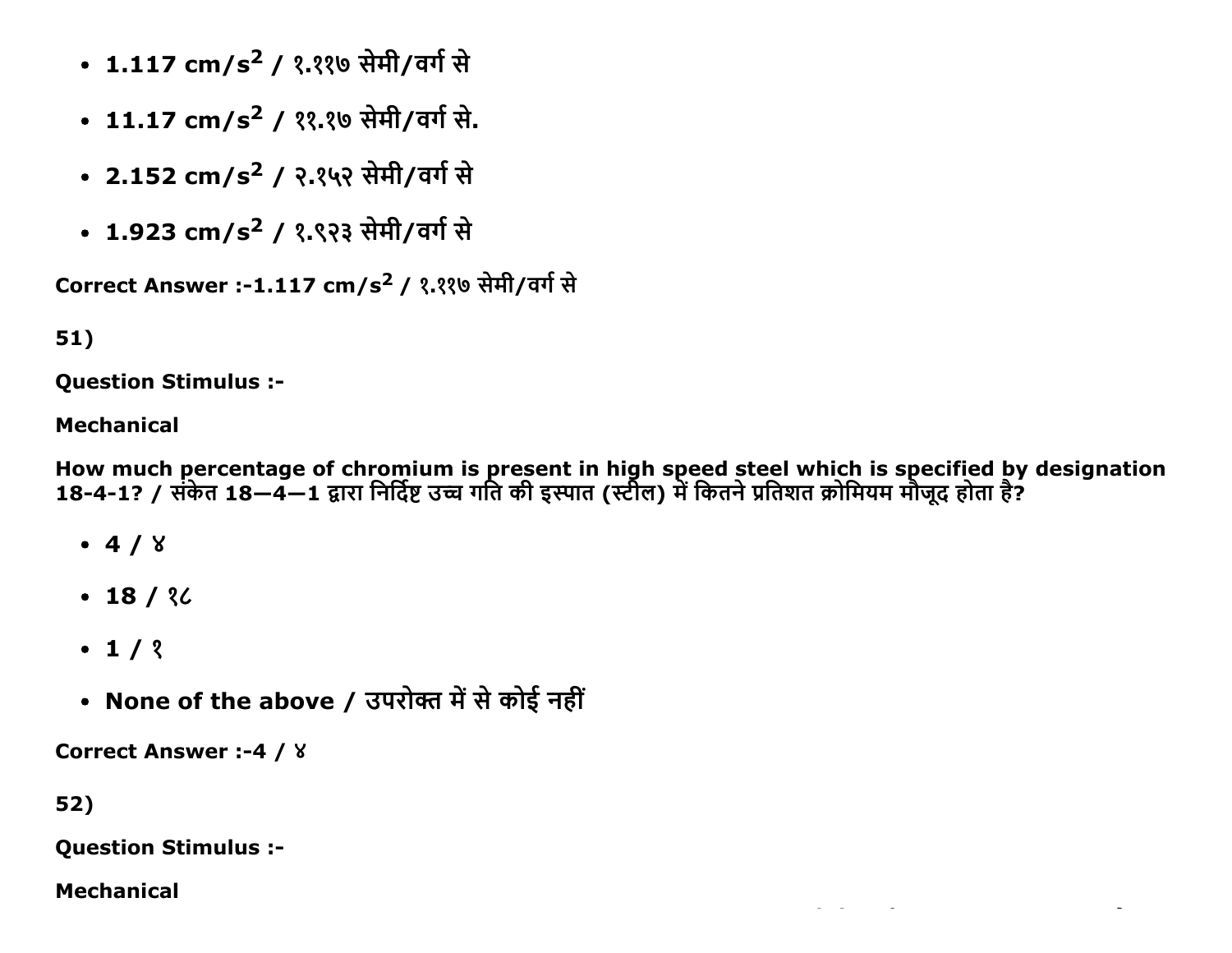Which one of the following is a process under job evaluation? / निम्न में से कार्य मूल्यांकन की एक प्रक्रिया है?

- Job description / कार्य विवरण
- Job analysis / कार्य विश्लेषण
- Job specification / कार्य अभिविन्यास
- All of the above / उपरोक्त सभी

Correct Answer :-All of the above / उपरोक्त सभी

53)

Question Stimulus :

Mechanical

Compression ratio of I.C. engines is\_\_\_\_\_\_\_\_\_ / आई.सी. इंजिनों का संपीडन अनुपात ................ है

- the ratio of volumes of air in cylinder before compression stroke and after compression stroke / संपीडन घात से पहले और संपीउन घात के बाद सिलेंडर में वायु के आयतन का अनुपात
- volume displaced by piston per stroke and clearance volume in cylinder / प्रति घात पिस्टन द्वारा प्रतिस्थापित आयतन और सिलेंडर की निर्गम आयतन
- ratio of pressure after compression and before compression / संपीडन के बाद और संपीडन के पहले दाब का अनुपात
- Ratio of cylinder volume to pressure / दाब में सिलेंडर के आयतन का अनुपात

Correct Answer :-the ratio of volumes of air in cylinder before compression stroke and after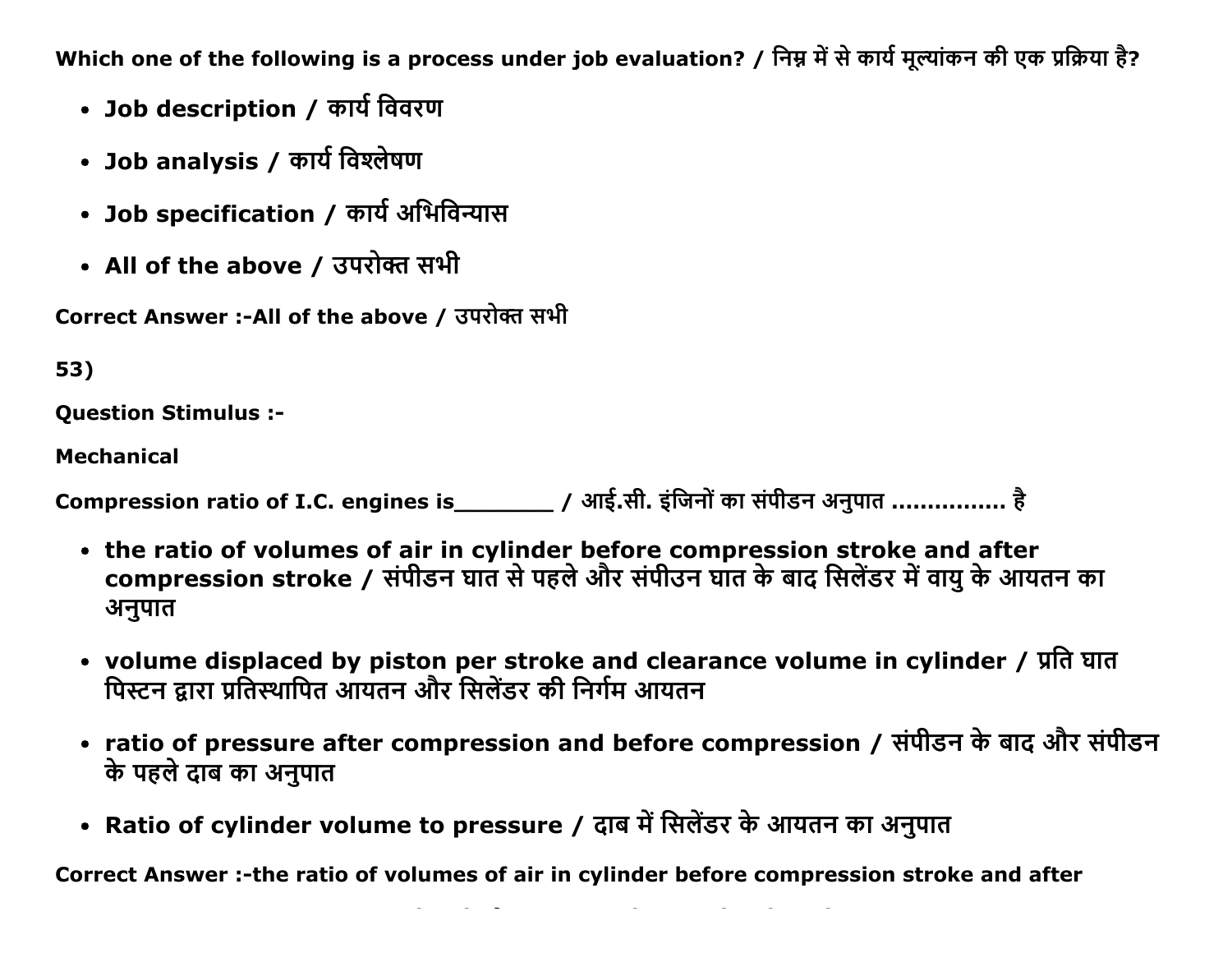compression stroke / संपीडन घात से पहले और संपीउन घात के बाद सिलेंडर में वायु के आयतन का अनुपात

54)

**Question Stimulus :-**

**Mechanical** 

Investment casting is also called as: / निवेश ढलाई को यह भी कहते हैं

- Lost wax casting / लॉस्ट वैक्स ढलाई (कास्टिंग)
- Vacuum casting / निर्वात ढलाई
- Evaporative pattern casting / वाष्पीकरणीय पैटन ढलाई
- Plaster mould casting / प्लास्टर सांचों की ढलाई

Correct Answer :-Lost wax casting / लॉस्ट वैक्स ढलाई (कास्टिंग)

55)

**Ouestion Stimulus :-**

**Mechanical** 

In a shaper machine, the cutting operation is performed during: / एक आकृतिकार मशीन में, काटने का काम किस चरण के दौरान किया जाता है

- Forward stroke of a tool / एक उपकरण का अग्रेषण घात
- Return stroke of a tool / एक उपकरण का प्रतिगम घात
- Both forward and return stroke of a tool / उपकरण का अग्रेषण और प्रतिगम दोनों घात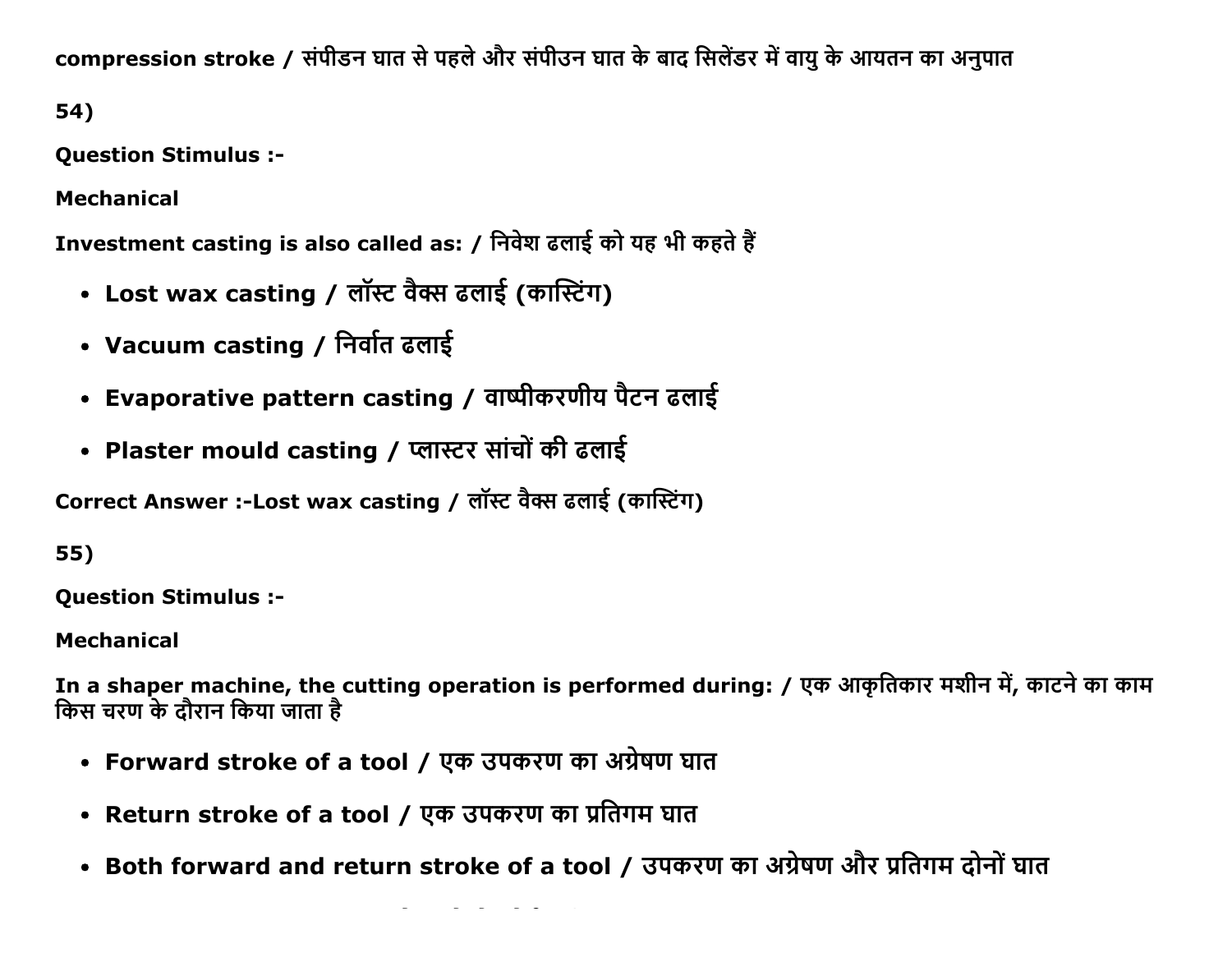• None of the above / उपरोक्त में से कोई नहीं

Correct Answer :-Forward stroke of a tool / एक उपकरण का अंग्रेषण घात

56)

Question Stimulus :

Mechanical

A manufacturer has three products A, B, and C. The profit gained by selling these products is ₹50, ₹25 and ₹60, respectively. What will be the objective function for the formulation of Linear Programming Problem? / एक निर्माता के पास तीन उत्पाद A, B, और C हैं। इन उत्पादों को बेचकर मिलने वाला लाभ क्रमश: 50 रु., 25 रु. और 60 रु. है। रेखी क्रमादेशन समस्या के निरूपण के लिए लक्ष्य फलन क्या होगा?

• Maximize z=  $50x_1+25x_2+60x_3$  / z=  $50x_1+25x_2+60x_3$  को चरम सीमा तक बढाइए

Minimize z= 50x<sub>1</sub>+25x<sub>2</sub>+60x<sub>3</sub> / z= 50x<sub>1</sub>+25x<sub>2</sub>+60x<sub>3</sub> को चरम सीमा तक घटाइए Maximize z=  $50x_1+60x_3$  / z=  $50x_1+60x_3$  को चरम सीमा तक बढ़ाइए

• None of the above / उपरोक्त में से कोई नहीं

Correct Answer :-Maximize z= 50x<sub>1</sub>+25x<sub>2</sub>+60x<sub>3</sub> / z= 50x<sub>1</sub>+25x<sub>2</sub>+60x<sub>3</sub> को चरम सीमा तक बढ़ाइए

# 57)

Question Stimulus :

# Mechanical

Power transmission between two perpendicular non-intersecting shafts can be achieved using\_\_\_\_\_\_ / दो लंबवत गैर-अनुप्रस्थ धुरी-दंडों के लिए ऊर्जा का संचार .................. का प्रयोग करके किया जा सकता है।

• Spur gears / स्पर गिअर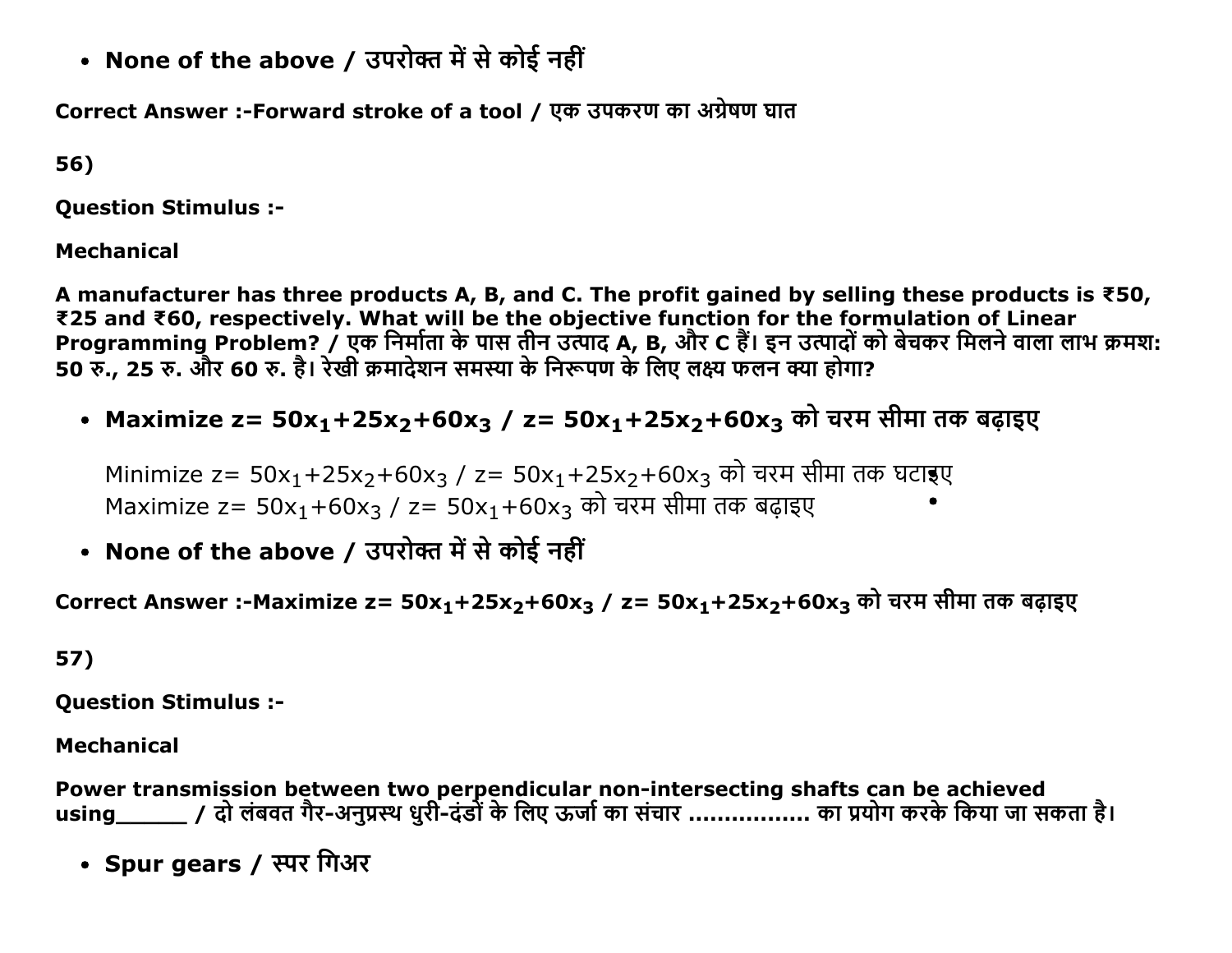- Helical gears / हेलिकल गिअर
- herringbone gear / हेरिंगबोन गिअर
- Bevel gearing / बीवल गिअरिंग

Correct Answer :- Bevel gearing / बीवल गिअरिंग

58)

Question Stimulus :

Mechanical

Which of the following condition is mandatory for a screw to become self-locking? / एक पेंच (स्कू) को सेल्फ—लॉक करने के लिए कौन सी स्थिति आवश्यक है?

- Friction angle is equal to helix angle / घर्षण कोण (फ्रिक्शन एंगल) कुण्डल कोण (हेलिक्स एंगल) के बराबर होता है
- Friction angle is less than helix angle / घर्षण कोण (फ्रिक्शन एंगल) कुण्डल कोण (हेलिक्स एंगल) से कम होता है
- Friction angle is more than helix angle / घर्षण कोण (फ्रिक्शन एंगल) कुण्डल कोण (हेलिक्स एंगल) से ज्यादा होता है
- None of the above / उपरोक्त कोई नहीं

Correct Answer :-Friction angle is more than helix angle / घर्षण कोण (फ्रिक्शन एंगल) कुण्डल कोण (हेलिक्स एंगल) से ज्यादा होता है

59)

Question Stimulus :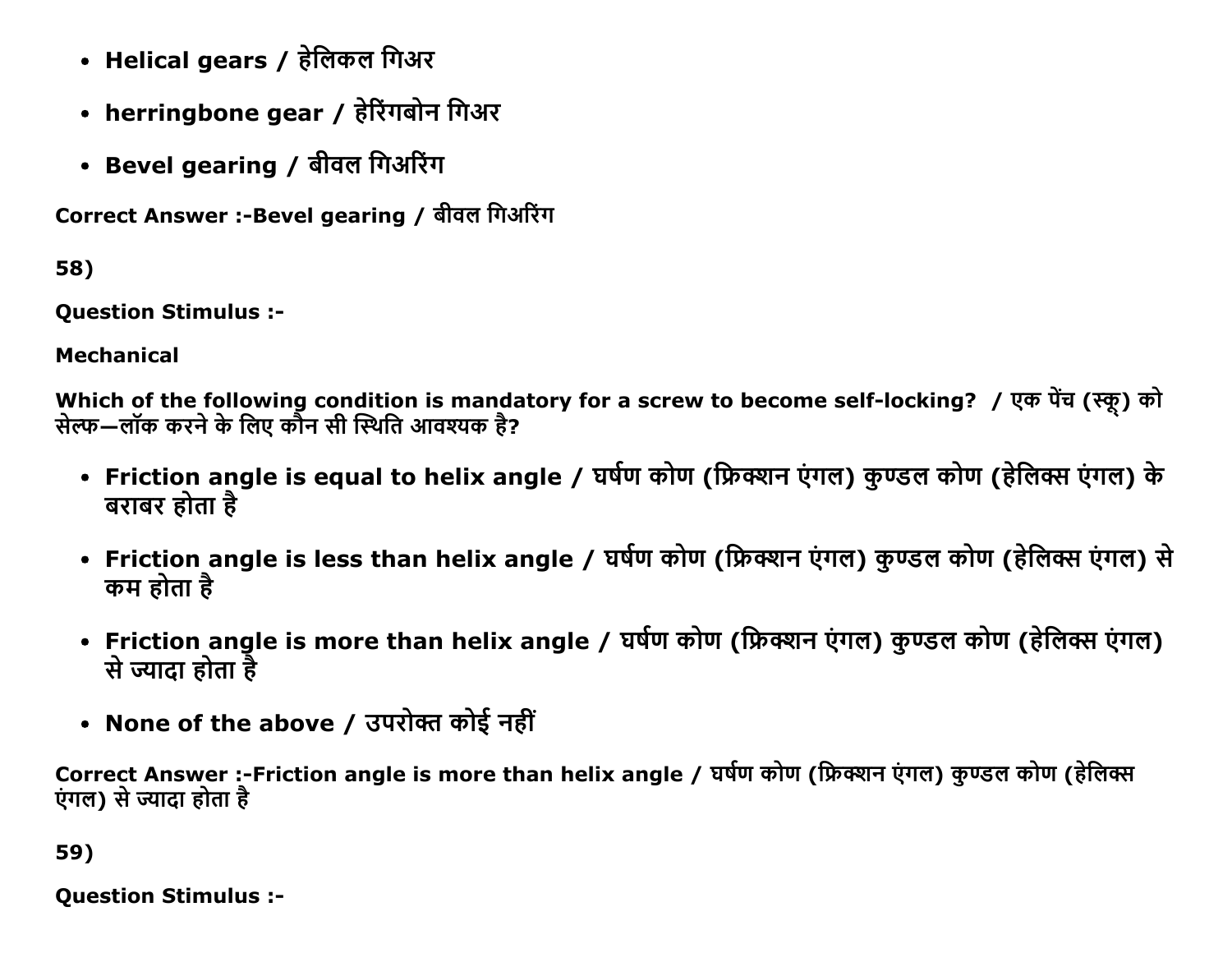### **Mechanical**

The shear force at the cross section of a beam is defined as: / एक किरण के अनुप्रस्थ अंश पर अपरूपण बल को निम्र प्रकार से पारिभाषित किया जाता है:

- Algebraic sum of all the forces on either left or right sides of the section / अंश की बांई या दांई ओर पर सभी बलों का बीजीय योग
- Algebraic difference of all the forces on either sides of the section / अंश के किसी भी ओर ਧਾ ਸੂਬੀ ਰਗੋਂ का ਰੀਜ਼ੀਧ ਧੀਸ

Algebraic sum of all the forces on both sides of the section / अंश के दोनों ओर पर सभी बलों का बीजीय योग

 $\bullet$ 

• None of the above / उपरोक्त कोई नहीं

Correct Answer :-Algebraic sum of all the forces on either left or right sides of the section / अंश की बांई या दांई ओर पर सभी बलों का बीजीय योग

60)

**Question Stimulus :-**

**Mechanical** 

In case of thin cylinders, the hoop stress is also called as: / पतले सिलेंडर की स्थिति में, परिधीय प्रतिबल को कहा जाता है:

- Normal stress / सामान्य प्रतिबल
- Shear stress / अपरूपण प्रतिबल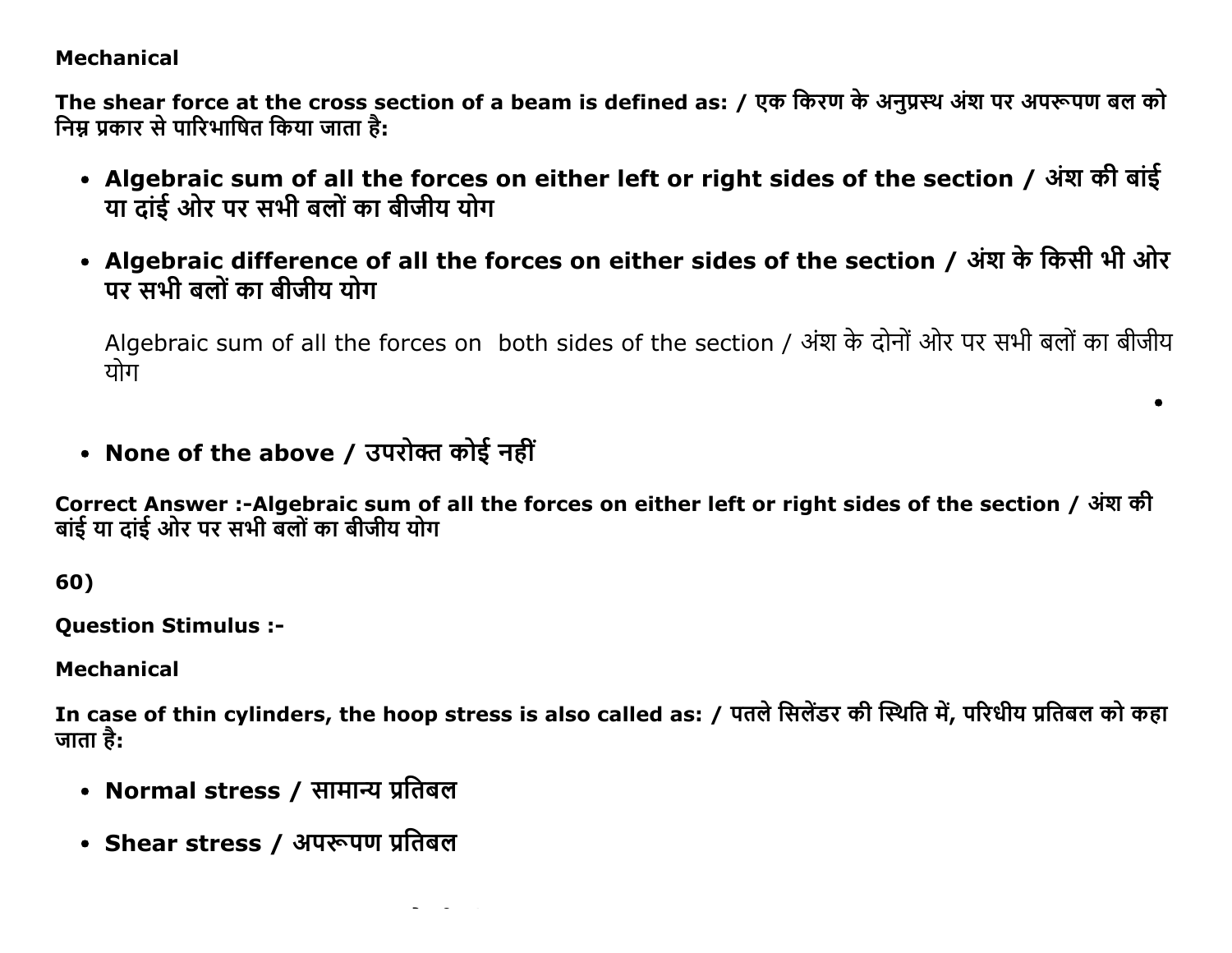- Longitudinal stress / अनुदैर्घ्य प्रतिबल
- Circumferential stress / मंडल (परिधीय) प्रतिबल

Correct Answer :-Circumferential stress / मंडल (परिधीय) प्रतिबल

61)

Question Stimulus :

Mechanical

Diesel engines as compared to petrol engines, require / एक कड़ी (बीम) जिसके एक छोर पर स्थिर समर्थन हो और दूसरे छोर से वह मुक्त हो तो उसे क्या कहेंगे:

- bigger flywheel / लटकी हुई कड़ी (बीम)
- additional flywheel / स्थिर कड़ी (बीम)
- same size flywheel / भुजोत्तोलक कड़ी (बीम)
- extra flywheel / अविरल कड़ी (बीम)

Correct Answer :-bigger flywheel / लटकी हुई कड़ी (बीम)

62)

Question Stimulus :

Mechanical

Due to which property material can be drawn into wires: / किस गुण के कारण किसी वस्तु को तारों में ढाला जा सकता है:

• Ductility / तन्यता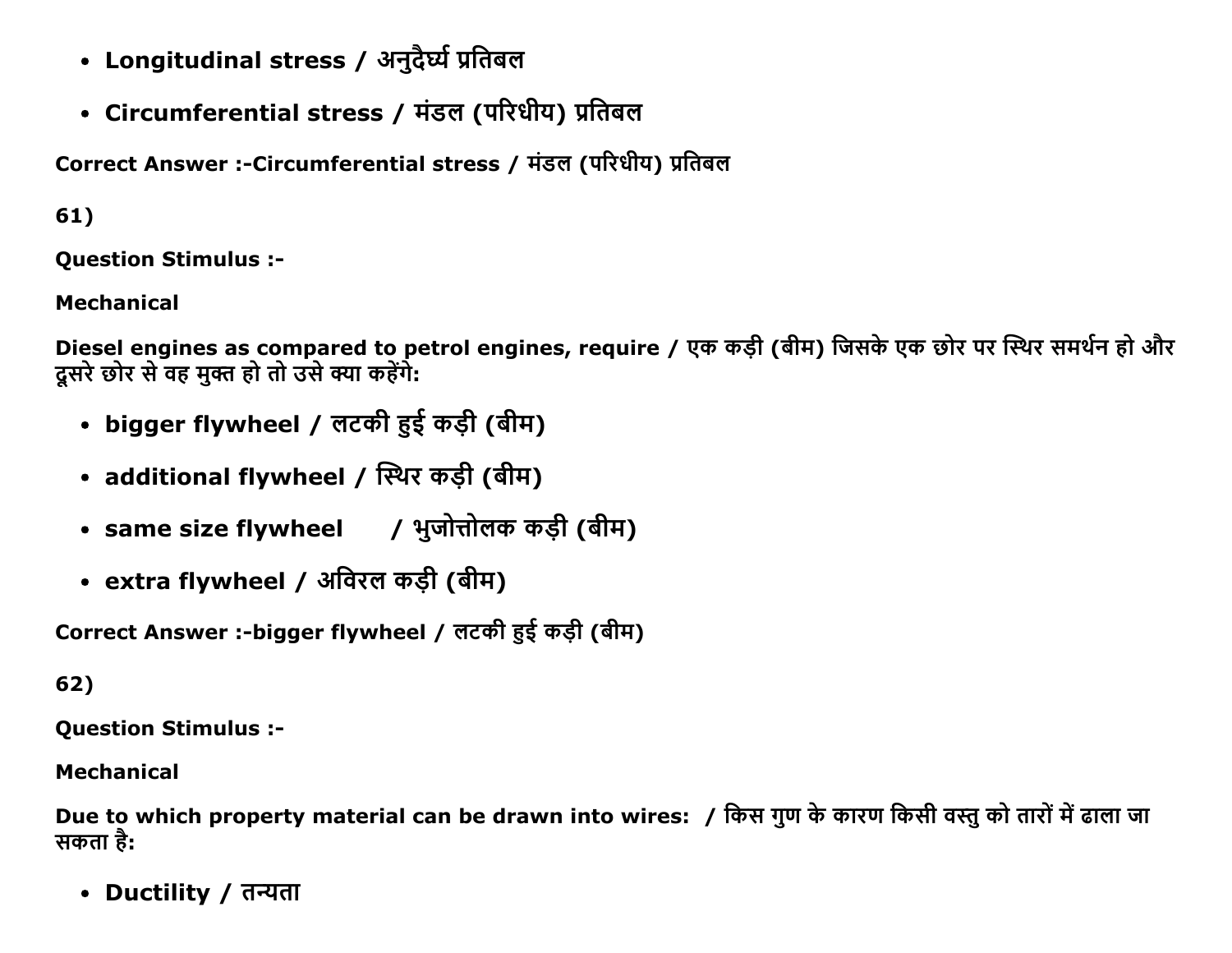- Elasticity / प्रत्यास्थता
- Plasticity / सुनम्यता
- Brittleness / भंगुरता

Correct Answer :-Ductility / तन्यता

63)

Question Stimulus :

Mechanical

The vacuum obtainable in a condenser is dependent upon / एक संघनित्र में पाए जाने योग्य निर्वात निम्न पर निर्भर करता है

- capacity of ejector / निष्कासक की क्षमता
- quantity of steam to be handled / संभालने के लिए भाप की मात्रा
- capacity of ejector or quantity of steam to be handled / संभालने के लिए निष्कासक की क्षमता या भाप की मात्रा
- temperature of cooling water / प्रशीतलन जल का तापमान

Correct Answer :-temperature of cooling water / प्रशीतलन जल का तापमान

64)

Question Stimulus :

Mechanical

A certain process has Normal time of 40 min. If the allowances provided are 10%, then what will be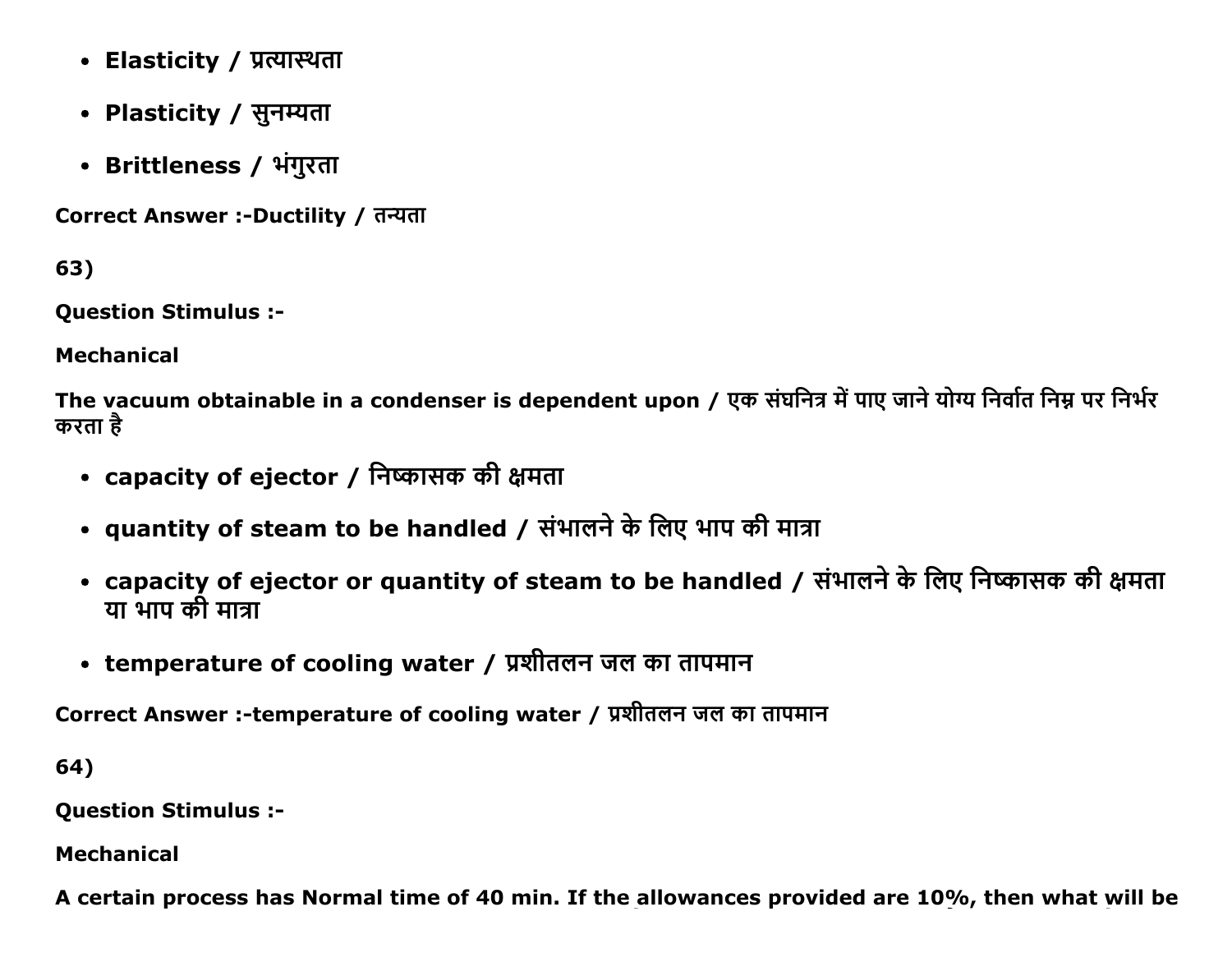the standard time for the process? / एक निश्चित प्रक्रिया में 40 मिनट का सामान्य समय लगता है। यदि 10% की देरी की अनुमति है, तो उस प्रक्रिया में आदर्श रूप से कितना समय लगेगा?

- 44 min / ४४ मिनट
- 40 min / ४० मिनट
- 50 min / ५० मिनट
- 45 min / ४५ मिनट

Correct Answer :-44 min / ४४ मिनट

65)

**Ouestion Stimulus :-**

**CANCELLED** 

**Mechanical** 

The relation between the Poisson's ratio (y), longitudinal strain ( $\epsilon_1$ ) and transverse strain ( $\epsilon_n$ ) is correctly given by which of the following expressions? / निम्न में से कौन सा समीकरण पॉइजन अनुपात (y), लम्बवत झुकाव (ε<sub>L</sub>), और अनुप्रस्थ झुकाव (ε<sub>n</sub>) के बीच के संबंध को अच्छी तरह से प्रदर्शित करता है?

- $\mathsf{v} = \varepsilon_{\mathsf{L}} / \varepsilon_{\mathsf{c}} / \mathsf{v} = \varepsilon_{\mathsf{L}} / \varepsilon_{\mathsf{c}}$
- $\bullet$   $\gamma = \epsilon_C / \epsilon_I / \gamma = \epsilon_C / \epsilon_I$
- $\bullet$  y =  $\varepsilon$ <sub>I</sub> /  $\varepsilon$ <sub>C</sub> / y =  $\varepsilon$ <sub>I</sub> /  $\varepsilon$ <sub>C</sub>
- None of these / इनमें से कोई नहीं

Correct Answer :- $y = -\epsilon_1 / \epsilon_c / y = -\epsilon_1 / \epsilon_c$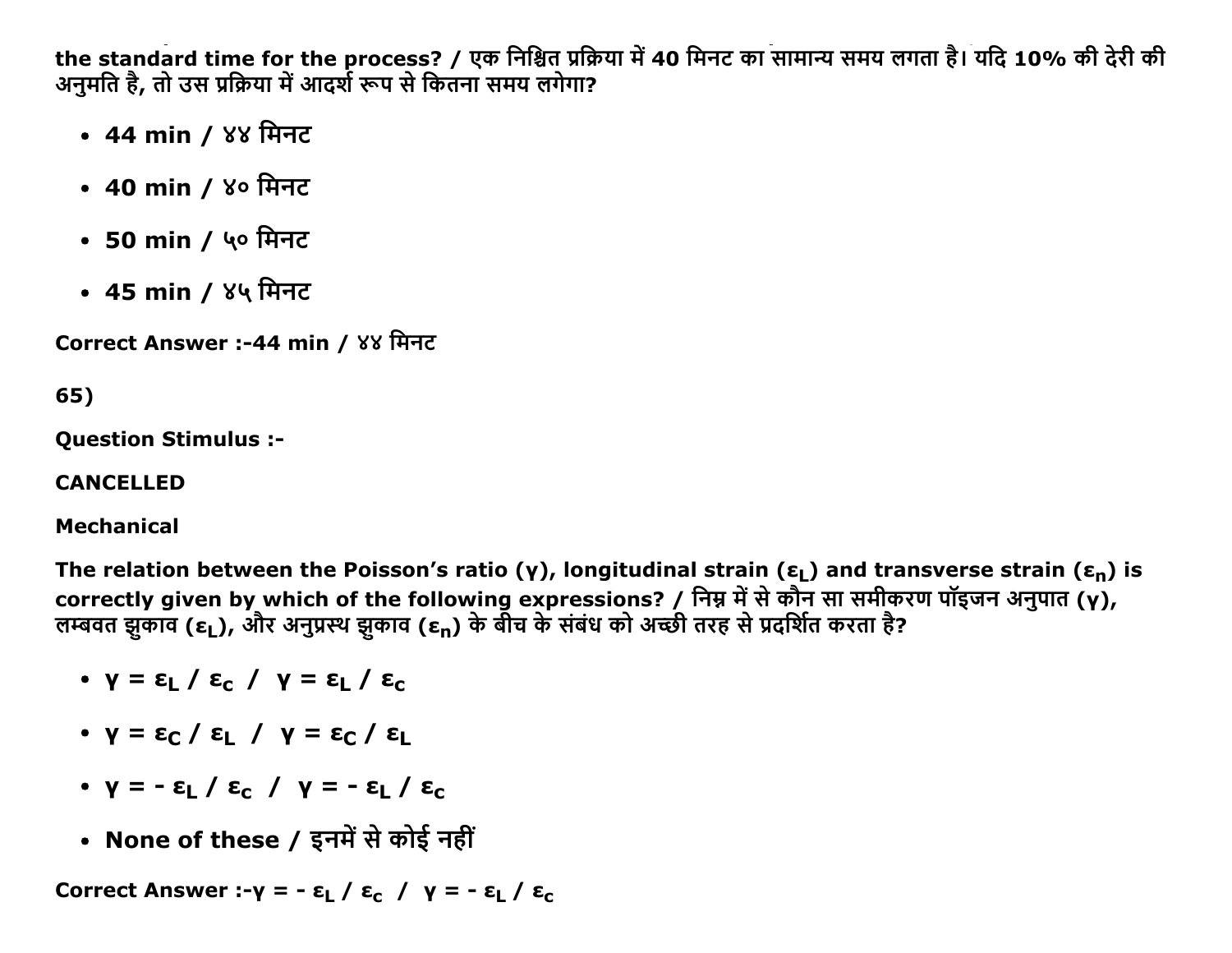66)

**Question Stimulus :-**

The line which gives the sum of pressure head, datum head and kinetic head of a flowing fluid in a pipe with respect to some reference line is called as: / किसी अनुमोदक प्रणाली के संदर्भ में एक पाइप में प्रवाहित<br>द्रव के दबाव शीर्ष, आधार तल शीर्ष और गतिज शीर्ष का योग देने वाली प्रणाली को क्या कहते हैं:

- Hydraulic Gradient Line / जलीय उपागम प्रणाली
- Total Energy Line / समग्र ऊर्जा प्रणाली
- Total friction line / समग्र घर्षण प्रणाली
- None of the above / उपरोक्त में से कोई नहीं

Correct Answer :-Total Energy Line / समग्र ऊर्जा प्रणाली

67)

**Question Stimulus :-**

**Mechanical** 

Which of the following is expected to have highest thermal conductivity? / निम्न में से किसकी ताप चालकता सबसे अधिक होने की संभावना है?

- Water / पानी
- Steam / भाप
- Solid ice / ठोस बर्फ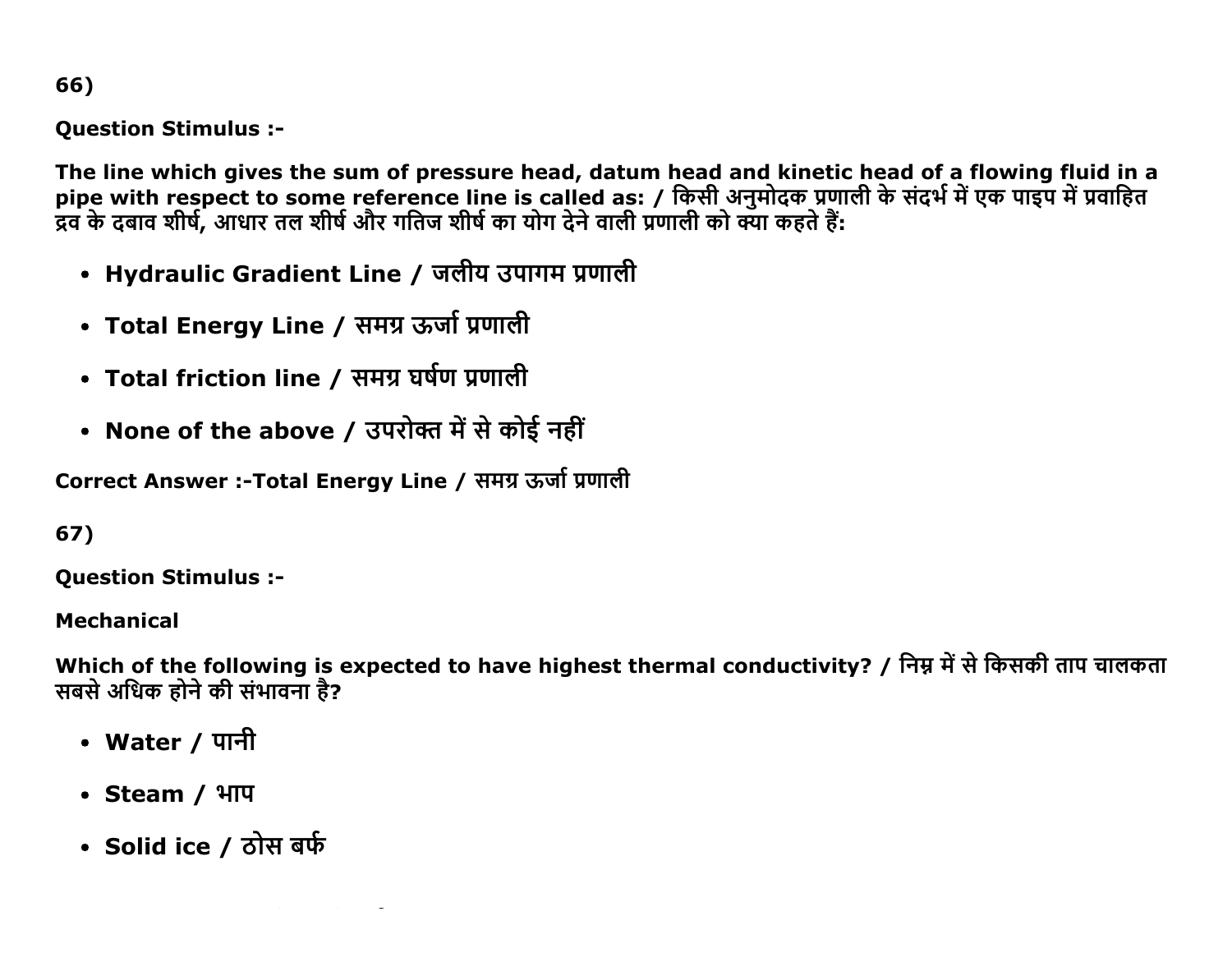• Melting ice / पिघलती बर्फ

Correct Answer :-Solid ice / ठोस बर्फ

68)

**Ouestion Stimulus :-**

**Mechanical** 

What is the effect of force applied on a rigid body? / एक कठोर वस्तु पर लगाए गए बल का क्या प्रभाव होता है?

- acceleration / त्वरण
- retardation / गतिरोध
- changing direction of motion / गति की दिशा में परिवर्तन
- all of the above / ऊपर के सभी

Correct Answer :-all of the above / ऊपर के सभी

69)

**Question Stimulus :-**

एक इंजिन बाद कर पायर प

- can be a heat pump / एक गर्म पम्प हो सकता है
- can be a heat pump only if frictionless machine is used / एक गर्म पम्प हो सकता सिर्फ तभी यदि घर्षणरहित मशीनों का प्रयोग किया जाए।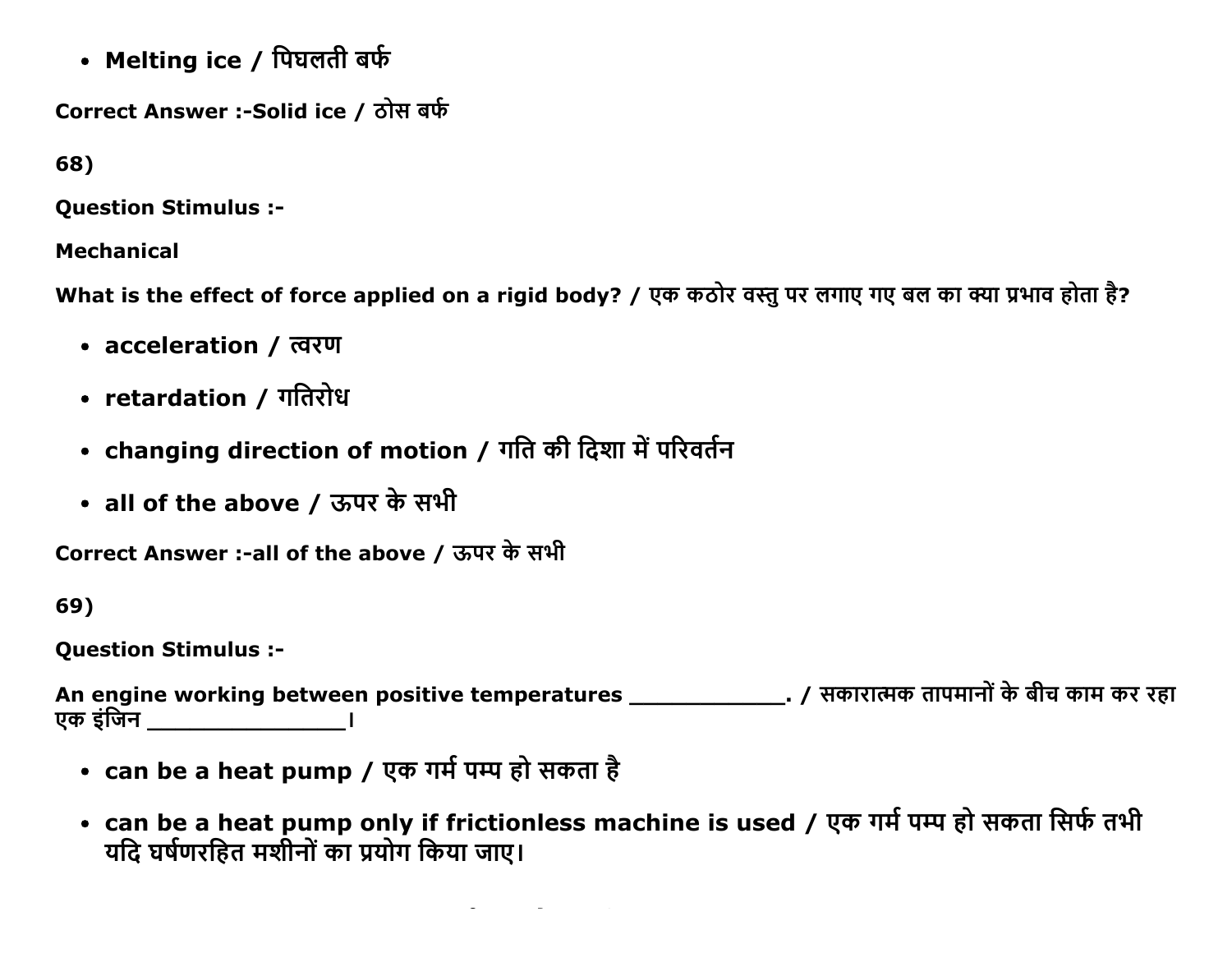- must be a heat pump / एक गर्म पम्प होना चाहिए
- cannot be a heat pump / एक गर्म पम्प नहीं हो सकता है।

Correct Answer :-can be a heat pump / एक गर्म पम्प हो सकता है

70)

**Ouestion Stimulus :-**

**Mechanical** 

Which one of the following is law of perfect gases? / निम्न में से क्या आदर्श गैसों का एक नियम है?

Boyle's law / बॉयल का नियम

- Gay-Lussac's law / गे-लुसाक का नियम
- Charles's law / चार्ल्स का नियम

All of the above / उपरोक्त समी

All of the above / उपरोक्त सभी Correct Answer :-

 $71)$ 

**Question Stimulus :-**

**Mechanical** 

A casting of size 100cm\*100cm\*25cm was filled by top gate with manometric height in pouring basin to be 25 cm. if area of gate is 5 cm<sup>2</sup>, determine time required to fill the casting. / 100<br>सेमी\*100 सेमी\*25 सेमी आकार के एक ढांचे को 25 सेमी की भरावन पात्र में मैनोमेट्रिक ऊंचाई वाले टॉप गेट से भरा गया। यदि गेट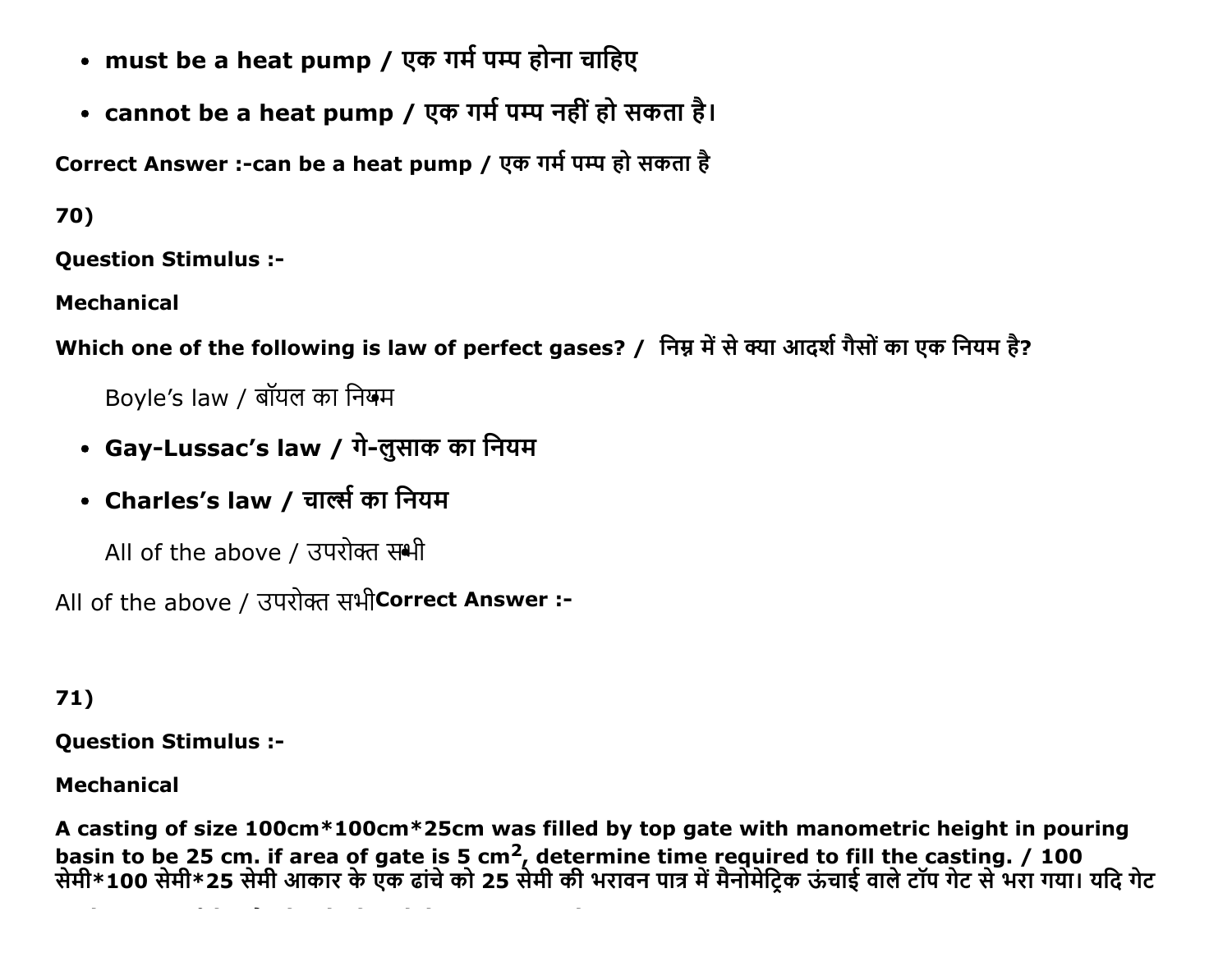का क्षेत्रफल 5 वर्ग सेमी है, तो ढांचे को भरने में कितना समय लगेगा।

- 255.7 sec / २५५.७ से
- $\cdot$  225.7 sec / २२५.७ से.
- $\cdot$  135.7 sec / ?34.6 से.
- $\cdot$  285.7 sec / २८५.७ से

Correct Answer :-225.7 sec / २२५.७ से.

# 72)

Question Stimulus :

Mechanical

In case of a planer: / एक प्लैनर की स्थिति में:

- Work is stationary and tool reciprocates / काम अपरिवर्तित है और उपकरण (टूल) बदलता है
- Work reciprocates and tool is stationary / काम बदलता है और उपकरण (ट्रल) अपरिवर्तित है
- Work and tool both reciprocate / काम और उपकरण (टूल) दोनों बदलते हैं
- None of the above / उपरोक्त कोई नहीं

Correct Answer :-Work reciprocates and tool is stationary / काम बदलता है और उपकरण (टूल) अपरिवर्तित है

73)

Question Stimulus :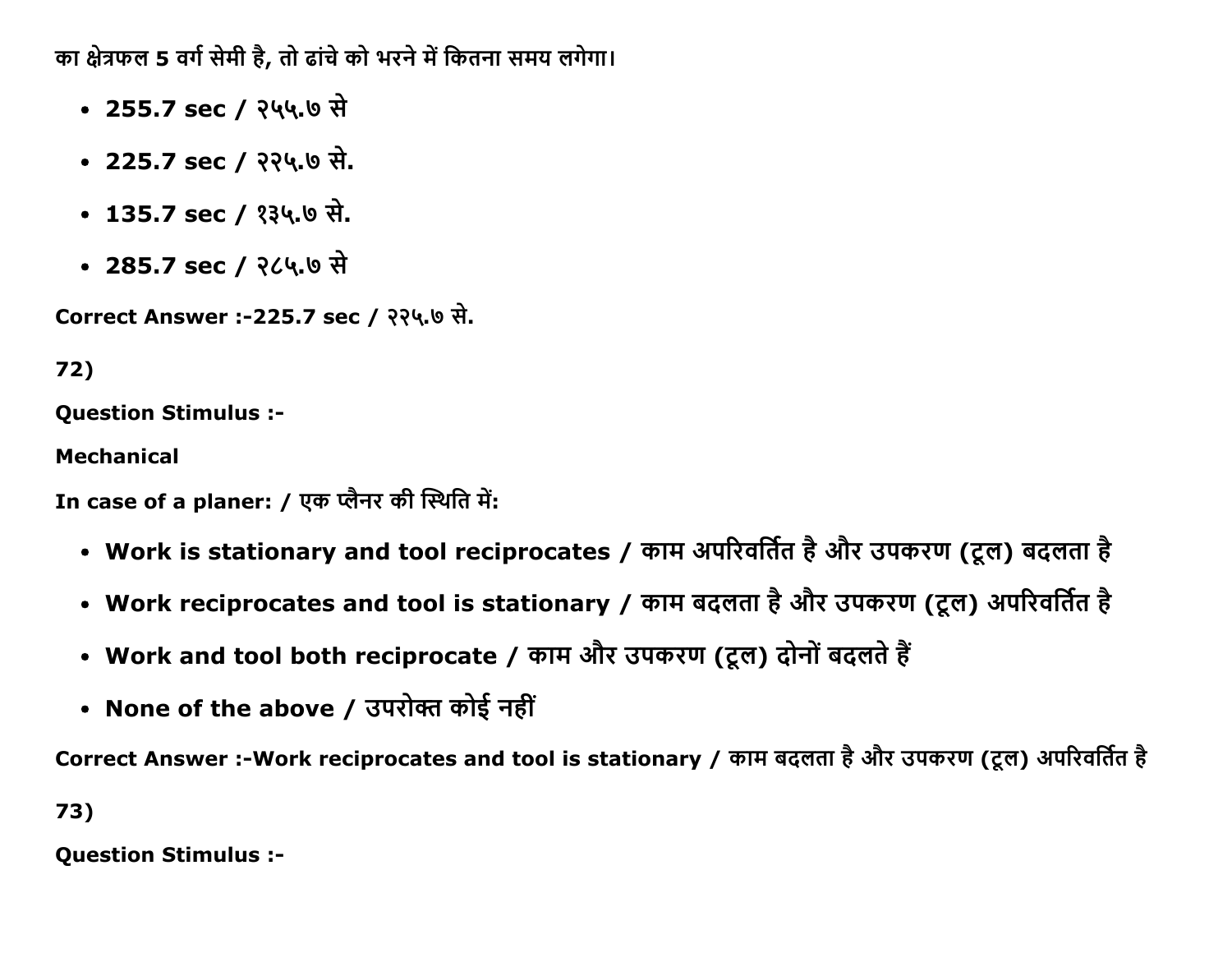# **Mechanical**

Which one of the following is used in the Value Analysis of any product? / निम्न में से क्या किसी उत्पाद के मूल्य विश्लेषण में प्रयोग किया जाता है?

- FAST
- CPM
- PERT
- MOST

**Correct Answer:-FAST** 

74)

**Question Stimulus :-**

**Mechanical** 

What is included in the Work study? / कार्य अध्ययन में क्या शामिल होता है?

- Only method study / सिर्फ विधि अध्ययन
- Only work measurement / सिर्फ कार्य मापन
- Method study and work measurement / विधि अध्ययन और कार्य मापन
- Only micro-motion study / सिर्फ सूक्ष्म-गति अध्ययन

Correct Answer :-Method study and work measurement / विधि अध्ययन और कार्य मापन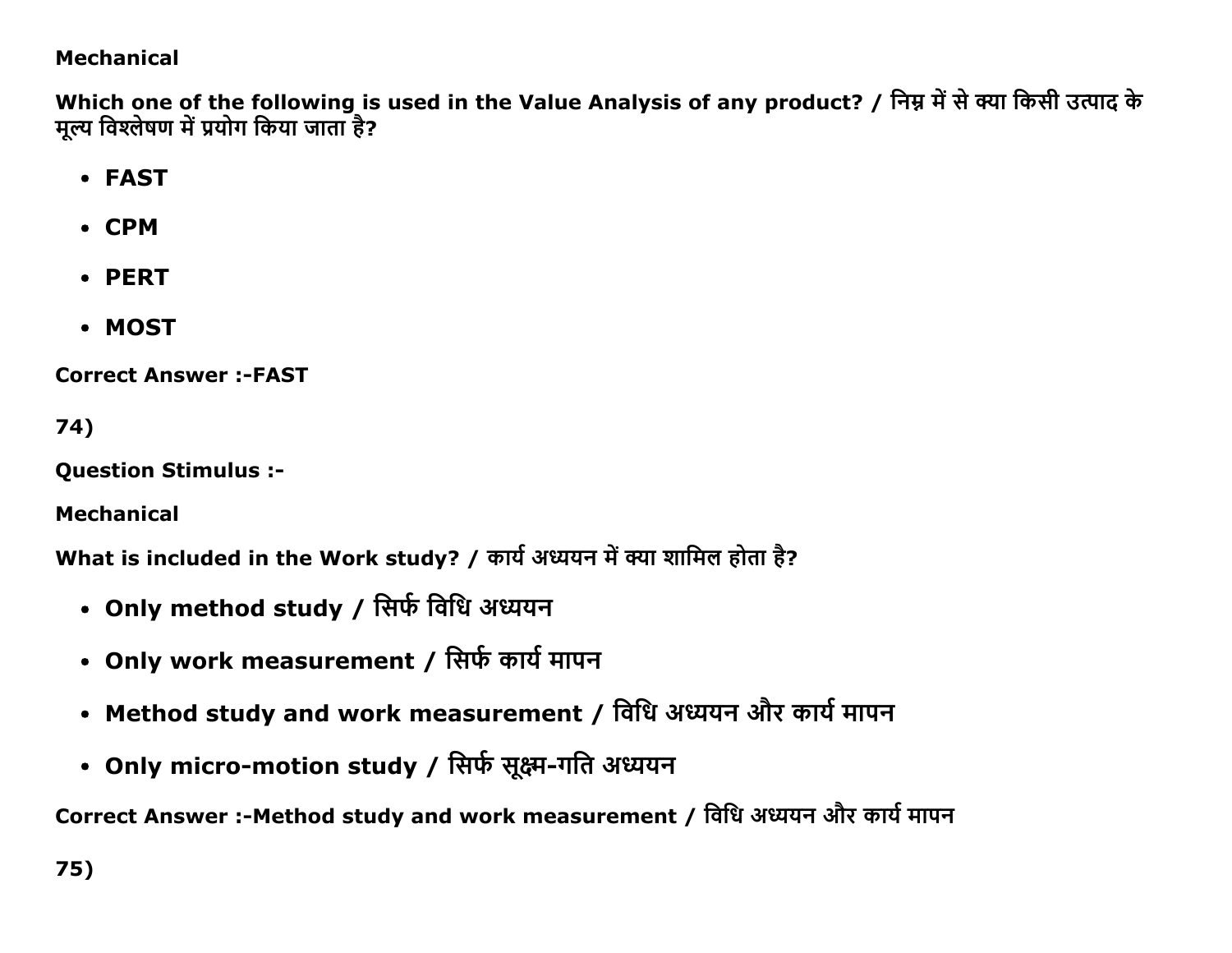#### **Question Stimulus :-**

# **Mechanical**

After expansion from a gas turbine, the hot exhaust gases are used to heat the compressed air from a compressor with the help of a cross flow compact heat exchanger of 0.8 effectiveness. What is the number of transfer units of the heat exchanger? / गैस टर्बाइन से प्रसार के बाद, गर्म निकास गैसों का प्रयोग 0.8 प्रभाविता के अनुप्रस्थ प्रवाह जटिल ऊष्मा परिवर्तक की सहायता से एक संपीडक से संपीडित वायु को गर्म करने के लिए किया जाता है। ऊष्मा परिवर्तक की संचारण डकाईयों की संख्या क्या है?

- $-1/2$
- $-4/8$
- $\bullet$  8/ $\prime$
- $\cdot$  16 / १६

```
Correct Answer:-4 / 8
```

```
76)
```
**Question Stimulus :-**

**Mechanical** 

At lower temperatures and pressures, the latent heat of vaporisation of a refrigerant / निम्न तापमान और दबाव पर, एक प्रशीतक (रेफ्रिजरेंट) के वाष्पीकरण की गप्त ऊष्मा-

- decreases drastically / बेहद गिर जाती है
- increases / बढ़ती है
- Unchanged / अपरिवर्तित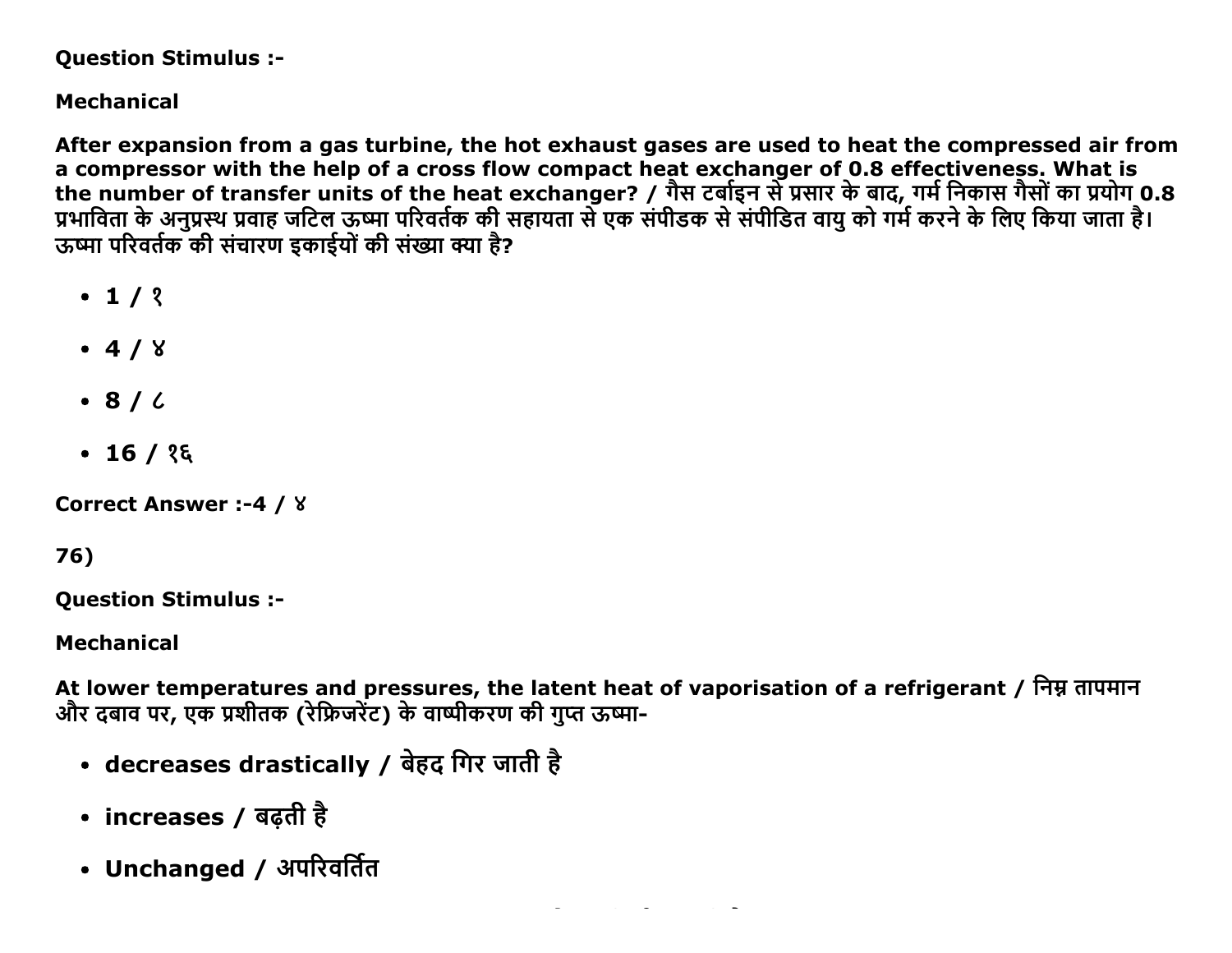• depends on other factors / अन्य कारकों पर निर्भर करती है

Correct Answer :-increases / बढ़ती है

 $77)$ 

**Ouestion Stimulus :-**

**Mechanical** 

- . Case hardening process is: / आवरण दृढ़ीकरण प्रक्रिया है:
	- Carburising / कार्बुराइजिंग
	- Nitriding / नाइट्राइडिंग
	- Cyaniding / सायनाइडिंग
	- All of the above / उपरोक्त सभी

Correct Answer :-All of the above / उपरोक्त सभी

78)

**Question Stimulus :-**

**Mechanical** 

Violent sound pulsations within the cylinder of an I.C. engine are caused due to / आई. सी. इंजिन के सिलेंडर के अंदर से आने वाला उग्र ध्वनि स्पंदन निम्न के कारण होता है

- heavy turbulence and vibration/ भारी हलचल और कंपन
- improved scavenging / बेहतर संमार्जन (सफाई)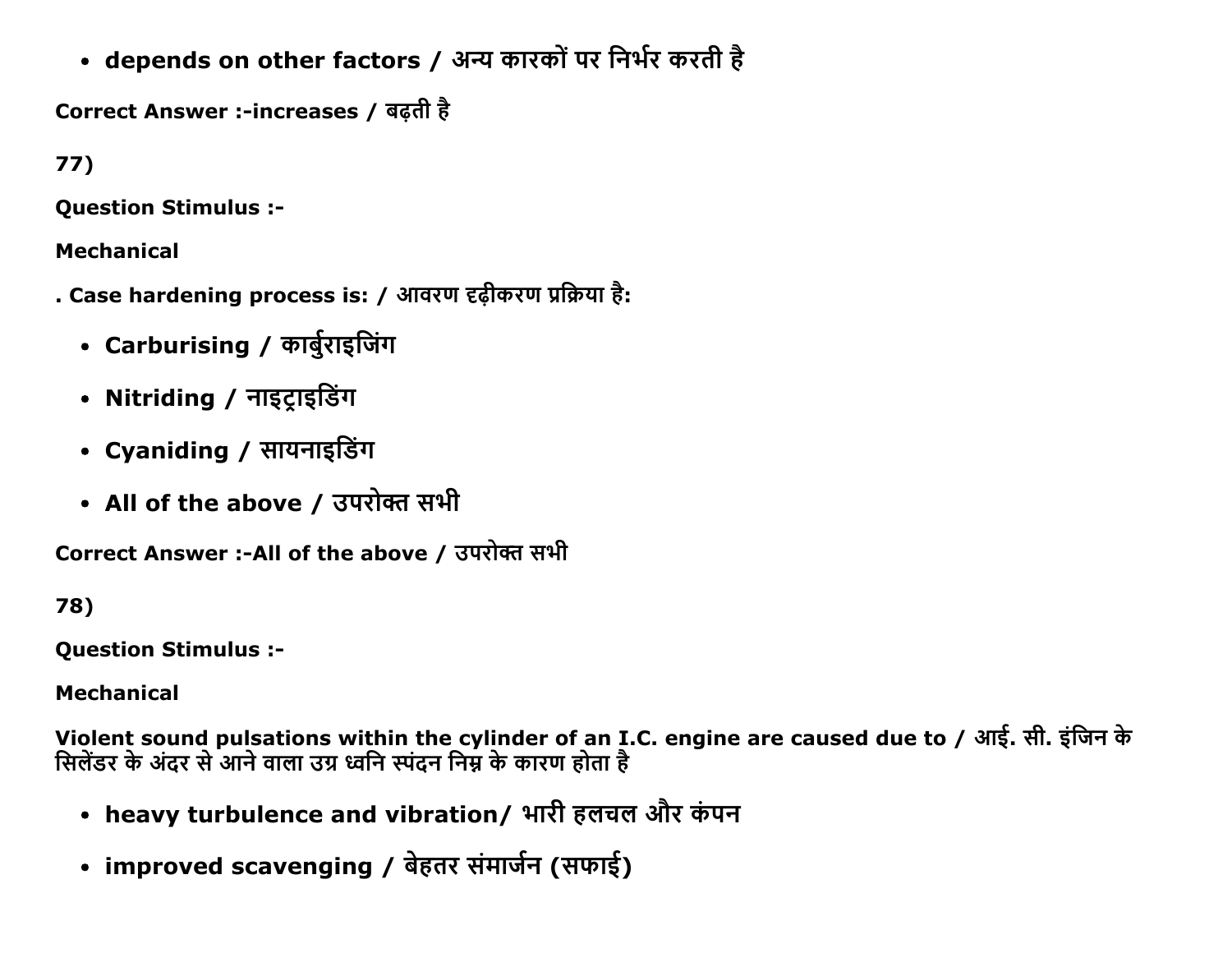- heavy supercharging / भारी अतिआवेशित
- detonation / विस्फोट

Correct Answer :-detonation / विस्फोट

79)

**Question Stimulus :-**

**Mechanical** 

In a plane stress condition, which of the following statements is true? / सपाट प्रतिबल की स्थिति में, निम्न में से कौन सा कथन सही है?

A. One of the principal strains is equal to zero / प्रमुख विकृतियों में से एक शून्य के बराबर होती है

- B. One of the principal stresses is equal to zero / प्रमुख प्रतिबलों में से एक शून्य के बराबर होता
- statement A alone is true / सिर्फ कथन A सही है
- statement B alone is true / सिर्फ कथन B सही है
- Both the statements A and B are true / A और B दोनों कथन सही हैं
- none of these / इनमें से कोई नहीं

Correct Answer :- statement B alone is true / सिर्फ कथन B सही है

80)

**Question Stimulus :-**

**Mechanical**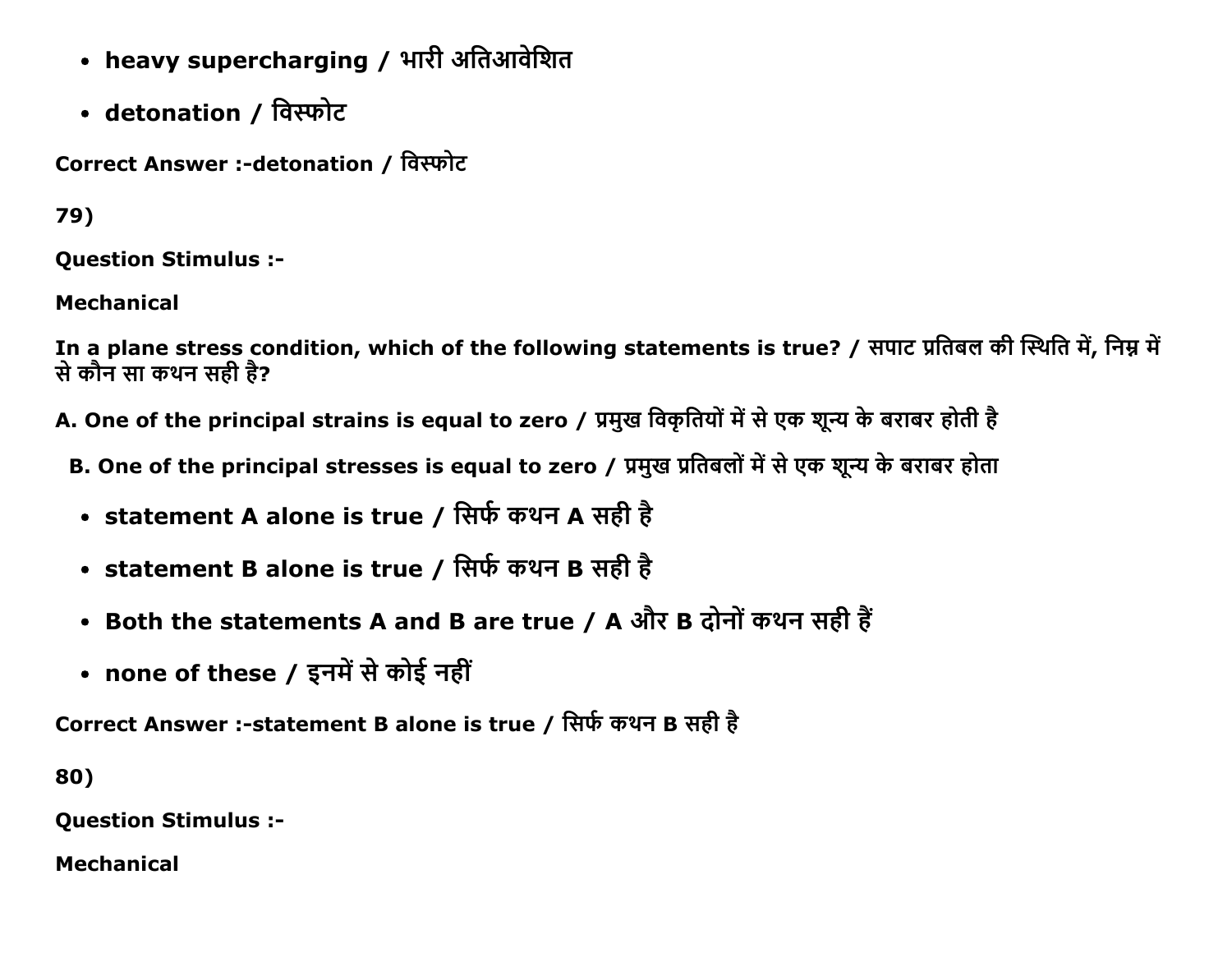A thin flat plate 2m x 2m is hanging freely in air. The temperature of the surroundings is  $25^{\circ}$ C. Solar radiation is falling on one side of the plate at the rate of 500  $W/m<sup>2</sup>$ . What should be the convective heat transfer coefficient in W/m<sup>2</sup>°C, if the temperature of the plate is to remain constant at 30°C? / एक पतली सपाट प्लेट 2मी × 2मी हवा में मुक्त रूप से लटकी है। उसके आसपास का तापमान 25 डिग्री से. है। 500 वाट/ वर्ग मी. की दर से प्लेट की एक ओर सौर विकिरण गिर रहा है। वाट/वर्ग मीण डिग्री से. में संवहनी ऊष्मा संचारण गुणांक क्या होना चाहिए. यदि प्लेट का तापमान 30 डिग्री से. पर स्थिर रहे तो?

- $\cdot$  25 / २५
- $\bullet$  50 / 40
- $\cdot$  100 / ? $00$
- $\cdot$  250 / २५०

Correct Answer :-100 / ?00

# 81)

**Question Stimulus :-**

**Mechanical** 

In a typical casting, sprue is the passage used for: / एक आदर्श ढलाई में, संग्रहणी वह रास्ता) है जिसका प्रयोग निम्न के लिए किया जाता है:

- excess material outflow / अधिशेष सामग्री का बहिर्प्रवाह
- molten material inflow / पिघली सामग्री का अंतर्वाह
- removal of air bubbles / वायु बुलबुलों को हटाना
- none of these / इनमें से कोई नहीं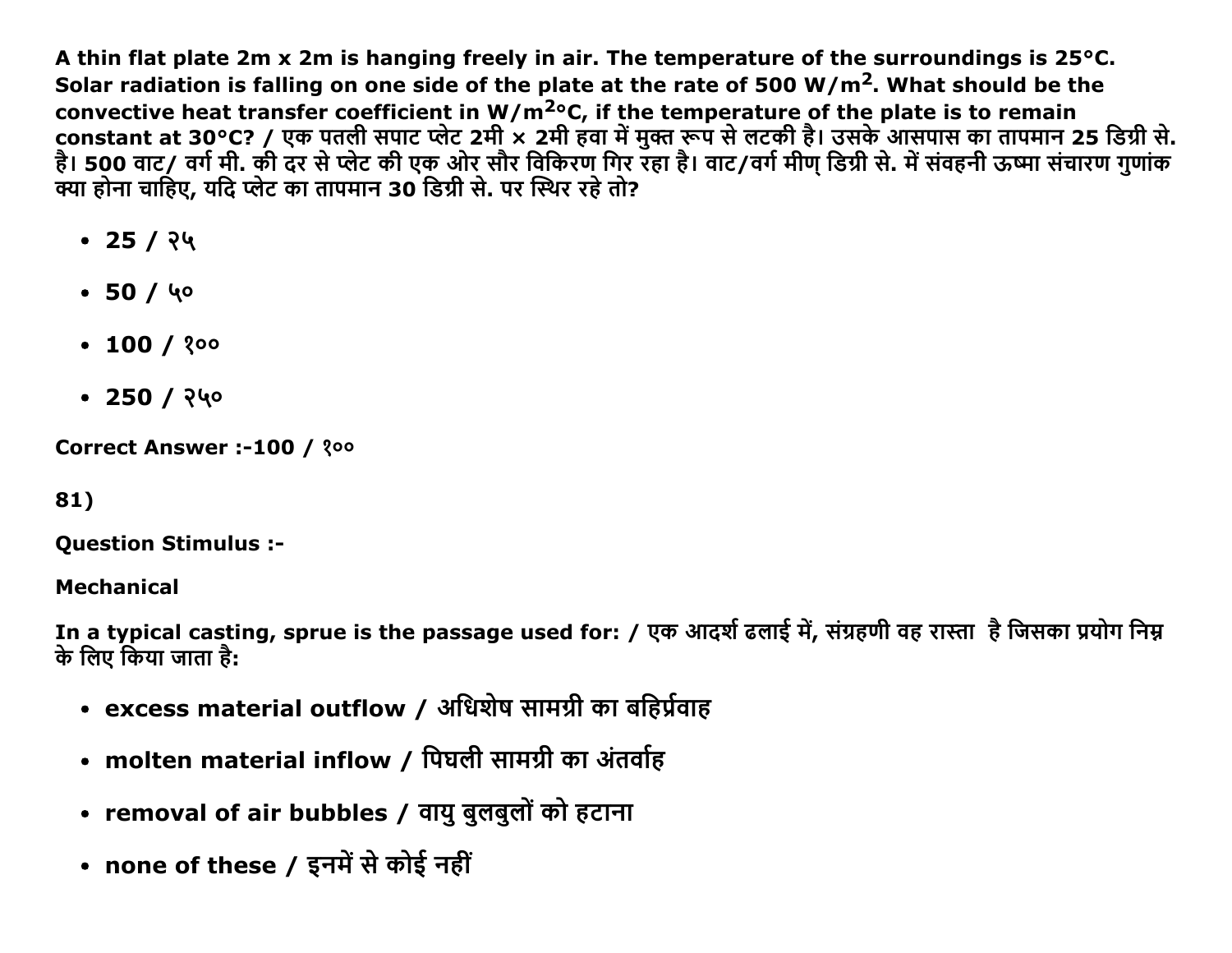Correct Answer :-molten material inflow / पिघली सामग्री का अंतर्वाह

82)

Question Stimulus :

Mechanical

In Iron Carbon equilibrium diagram, the X axis is represented by: / लौह कार्बन संतुलन आरेख में, X अक्ष को <u>निम्न द्वारा प्रदर्शित किया जाता है:</u>

- Carbon percentage / कार्बन प्रतिशत
- Temperature / तापमान
- Nickel percentage / निकल का प्रतिशत
- None of the above / उपरोक्त में से कोई नहीं

Correct Answer :-Carbon percentage / कार्बन प्रतिशत

83)

Question Stimulus :

Mechanical

The ratio of the stroke to the crank radius in an I.C. engine is given as: / एक आई.सी. इंजिन में अराल त्रिज्या में घात का अनुपात है:

- $\cdot$  1:1 / 2:2
- $\cdot$  2:1 /  $\frac{?}{?}$
- $\cdot$  1:2 / ?:?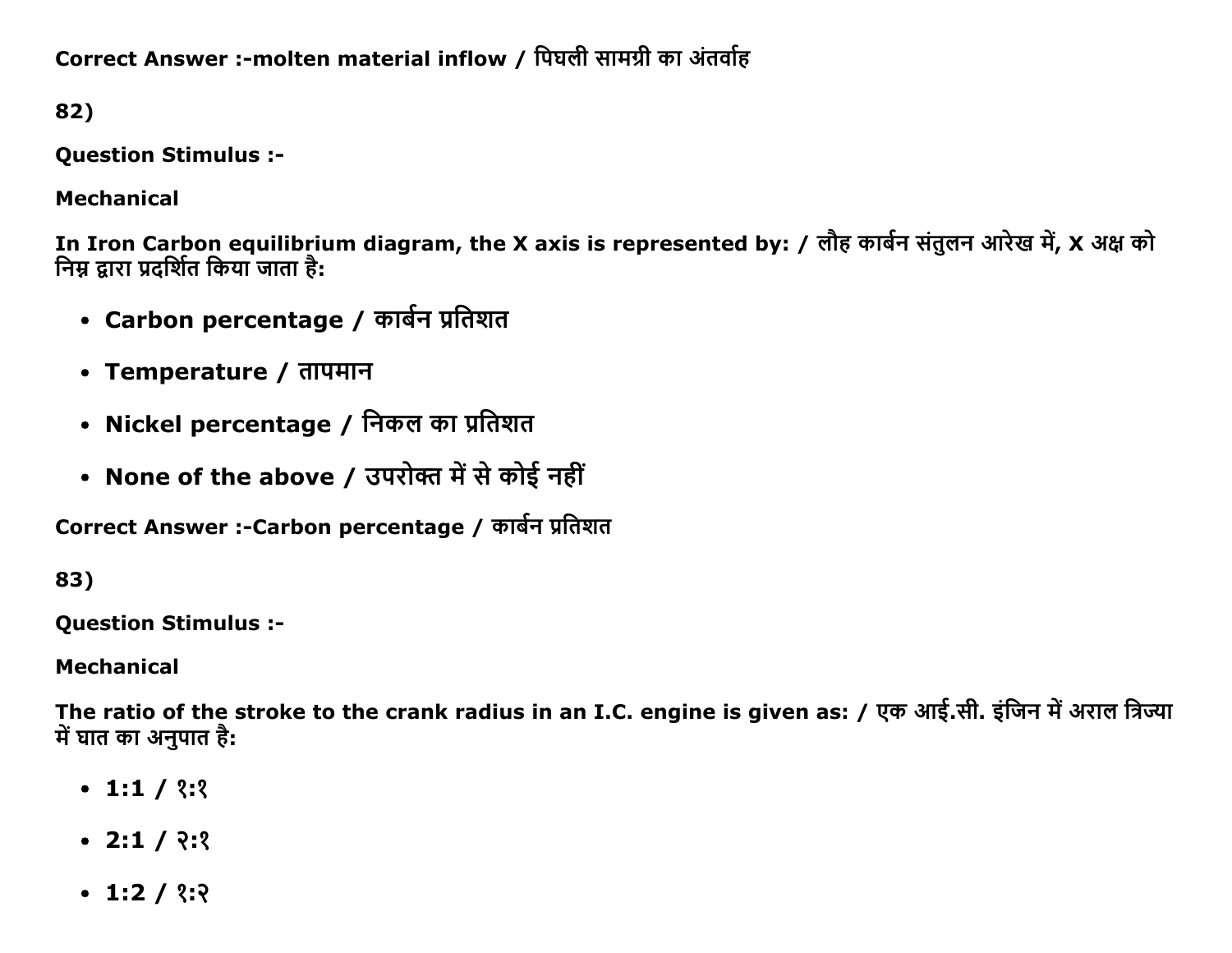$\cdot$  3:2 / 3:2

**Correct Answer :-2:1 / २:१** 

84)

**Question Stimulus :-**

**Mechanical** 

In case of spur gears, the portion of path of contact from the pitch point to the end of the engagement of a pair of teeth is called as: / भुजरोध गियर की स्थिति में, पिच बिंदु से दांतों के एक जोड़े के आबंध के अंत तक स्पर्श पथ का यह भाग कहलाता है:

• Arc of recess / प्रतिसरण चाप

Arc of contact / स्पर्श चाफ

- Arc of approach / उपागम चाप
- Arc of departure / निगमन चाप

Correct Answer :-Arc of recess / प्रतिसरण चाप

85)

**Ouestion Stimulus :-**

**Mechanical** 

Which one of the following technique is used in TQM? / निम्न में से किस तकनीक का प्रयोग TQM में किया जाता है?

- $\cdot$  PDCA
- $\bullet$  JIT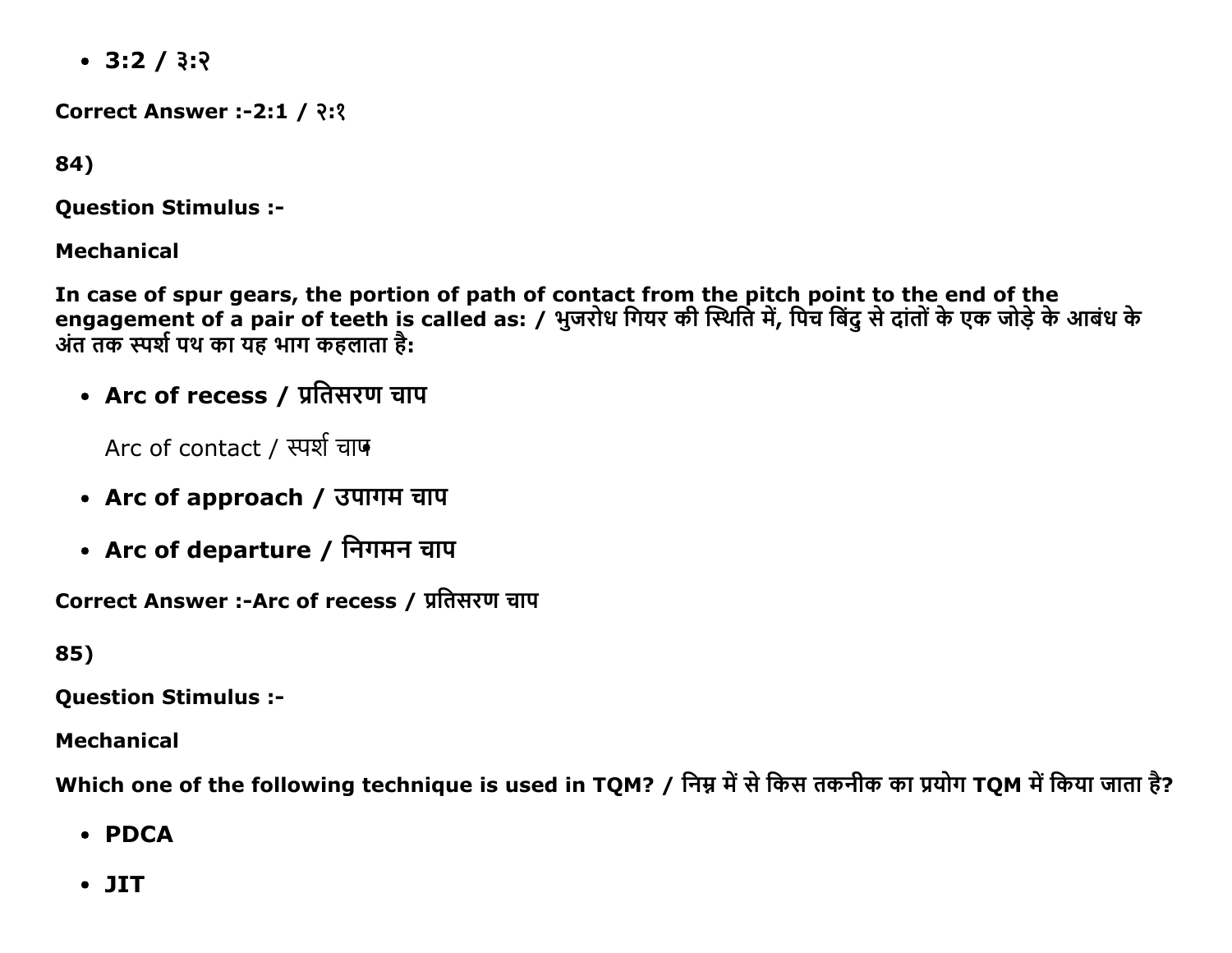- · SOC
- All of the above / उपरोक्त सभी

Correct Answer :-All of the above / उपरोक्त सभी

86)

**Question Stimulus :-**

**Mechanical** 

The operation of enlarging the hole already made in the work piece is called as: / वर्कपीस में पहले से बने छेद को बड़ा करने के काम को क्या कहते हैं

- Boring / बोरिंग
- Knurling / नर्लिंग
- Undercutting / अंडरकटिंग
- Chamfering / कैम्फरिंग

Correct Answer :-Boring / बोरिंग

87)

**Question Stimulus :-**

**Mechanical** 

The material commonly used for air craft gas turbine is:- / विमान के गैस टर्बाइन में सामान्य तौर पर प्रयोग किए जाने वाली सामग्री है:

• High alloy steel / उच्च धातु इस्पात (स्टील)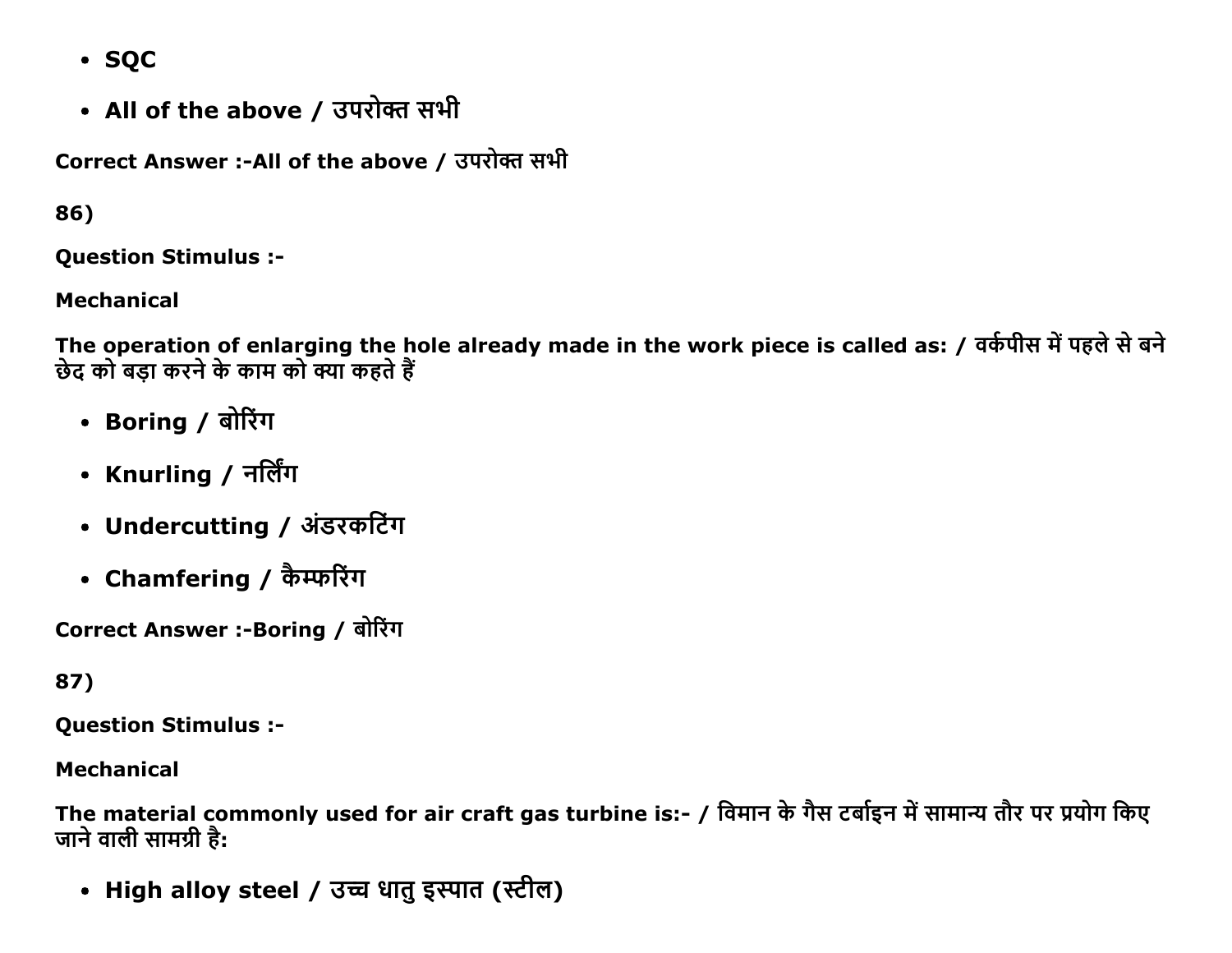- Duralumin / ड्यूरेलुमिन
- Zinc / जस्ता (जिंक)
- Titanium / टाइटेनियम

Correct Answer :-Titanium / टाइटेनियम

88)

**Ouestion Stimulus :-**

**Mechanical** 

Moisture would find its way into insulation by vapour pressure unless it is prevented by:- / नमी वाष्प के दबाव द्वारा रोधन तक जाने का रास्ता खोज लेगी जब तक कि उसे निम्न द्वारा रोका न जाए:-

- A vapour seal / वाष्प सील
- Less thermal conductivity insulator / कम ताप चालकता वाला रोधक
- High thickness of insulation / ज्यादा मोटाई का रोधन
- High vapour pressure / उच्च वाष्प दबाव

Correct Answer :-A vapour seal / वाष्प सील

89)

**Question Stimulus :-**

**Mechanical** 

Determine COP of a refrigeration system if its condenser rejects heat at the rate of 100 kW and compressor consumes a power of 50kW. / प्रशीतलन प्रणाली (रेफ़्रिजरेशन सिस्टम) का सीओपी पता कीजिए यदि उसका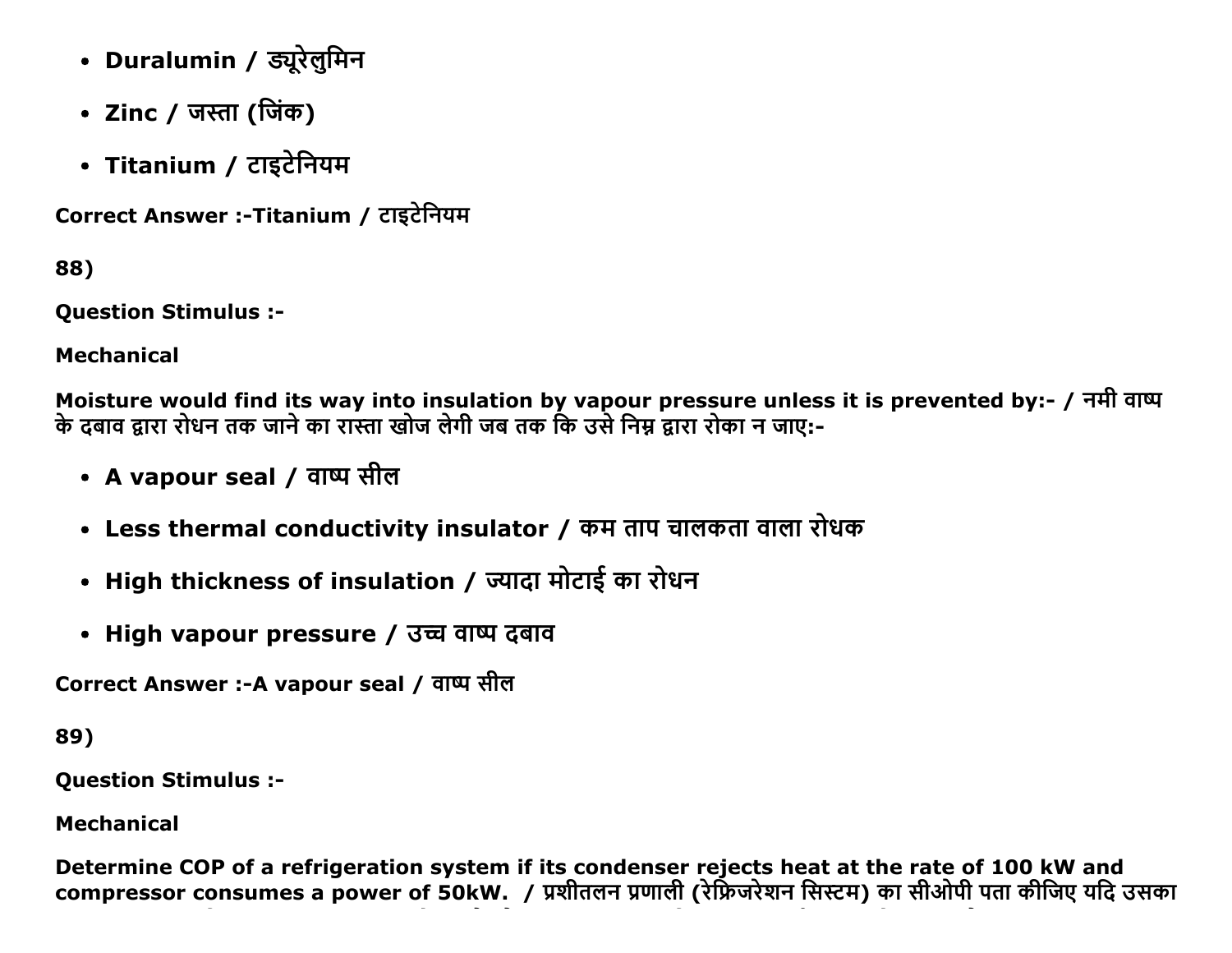संघनित्र 100 किलो वाट की दर पर ऊष्मा छोड़ता है और संपीडक 50 किलो वाट की ऊर्जा का उपभोग करता है।

- $\cdot$  2/  $\sqrt{2}$
- $-3/3$
- $-4/8$
- $0.5/0.4$

Correct Answer :-2 / ?

# 90)

**Question Stimulus :-**

**Mechanical** 

Atmospheric pressure is 1.03 kg/cm<sup>2</sup> and vapour pressure is 0.03 kg/cm<sup>2</sup>. So, the air pressure will<br>be / वायुमंडलीय दाब 1.03 किग्रा/वर्ग मी. और वाष्प दाब 0.03 किग्रा/वर्ग मी. है। तो वायु दाब होगा

- 1.03 kg/cm<sup>2</sup> / १.०३ किग्रा/वर्ग मी.
- 1.06 kg/cm<sup>2</sup> / १.०६ किग्रा/वर्ग मी.
- 1 kg/cm<sup>2</sup> / १ किग्रा/वर्ग मी.
- 0.53 kg/cm<sup>2</sup> / ०.५३ किग्रा/वर्ग मी.

Correct Answer :-1 kg/cm<sup>2</sup> / १ किग्रा/वर्ग मी.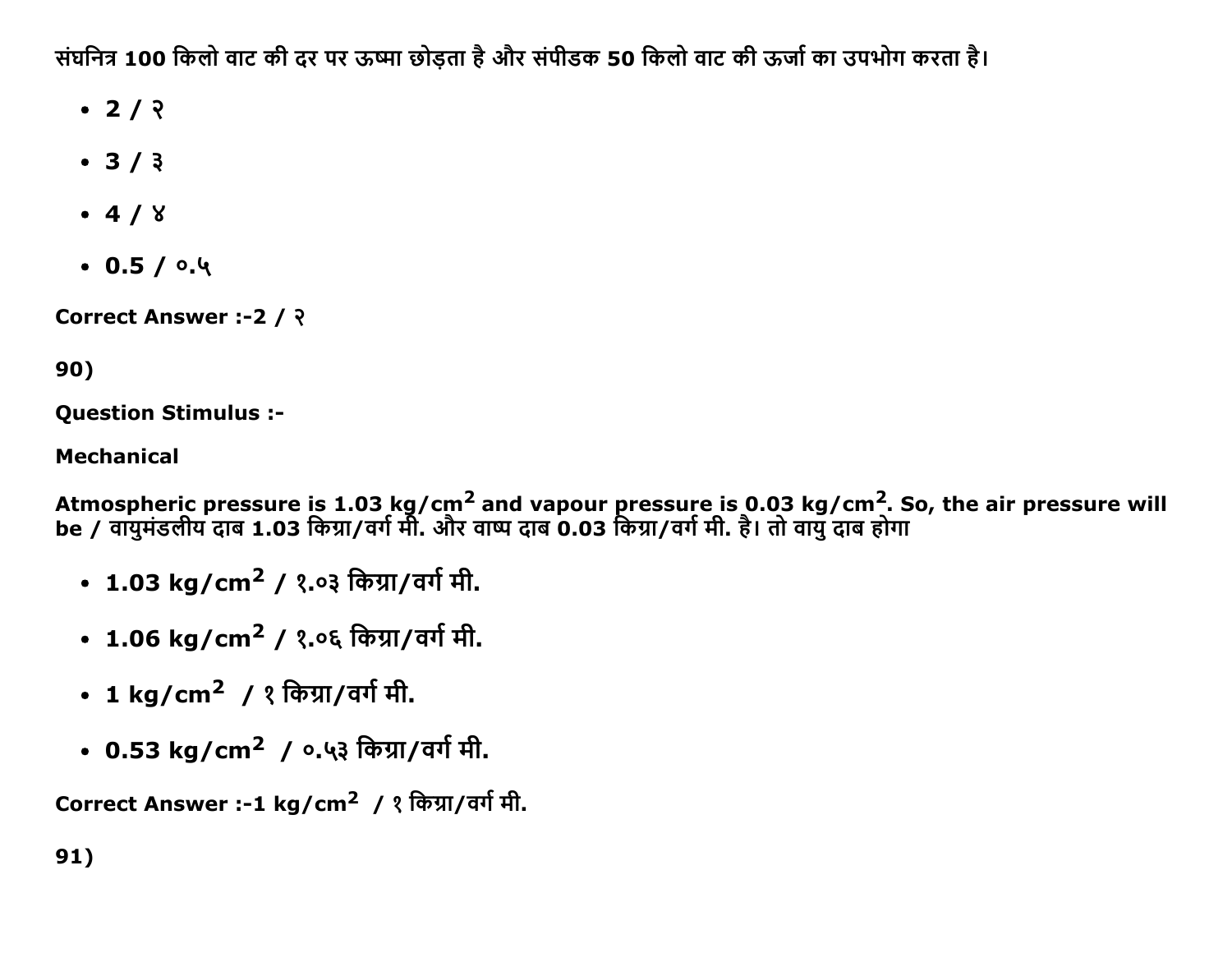### **Question Stimulus :-**

# **Mechanical**

A vertically upward force of 100N is acting at point P in the x-y plane. The coordinates of point P are (5,0) in meters. The moment of the force about origin will be: M can be transferred to Set 3 /<br>100 एन की एक लंबवत आरोही बल x-y सपाट में बिंदु P पर काम कर रहा है। बिंदु P के नियामक मीटर में (5,0) हैं। आरंभ में बल का आघूर्ण होगा: म सेट 3 में स्थानांतरित किया जा सकता है

• 100 N-m clockwise / १०० एन-एम दक्षिणावर्त

20 N-m anticlockwise / २० एन-एम वामाबर्त

500 N-m clockwise / ५०० एन-एम दक्षिणाबर्त

• 500 N-m anticlockwise / ५०० एन-एम वामावर्त

Correct Answer :-500 N-m anticlockwise / ५०० एन-एम वामावर्त

92)

**Question Stimulus :-**

**Mechanical** 

A certain liquid has 5 tonnes mass and occupies 10m<sup>3</sup> volume. What is the mass density of liquid in kg/m<sup>3</sup>? एक निर्धारित द्रव्य का द्रव्यमान 5 टन है और आयतन 10 घन मीटर है। किग्रा/वर्ग मी. में द्रव्य का द्रव्यमान घनत्व क्या है?

- $-500/400$
- $-50/40$
- $0.5/0.4$
- $\cdot$  5000 / 4000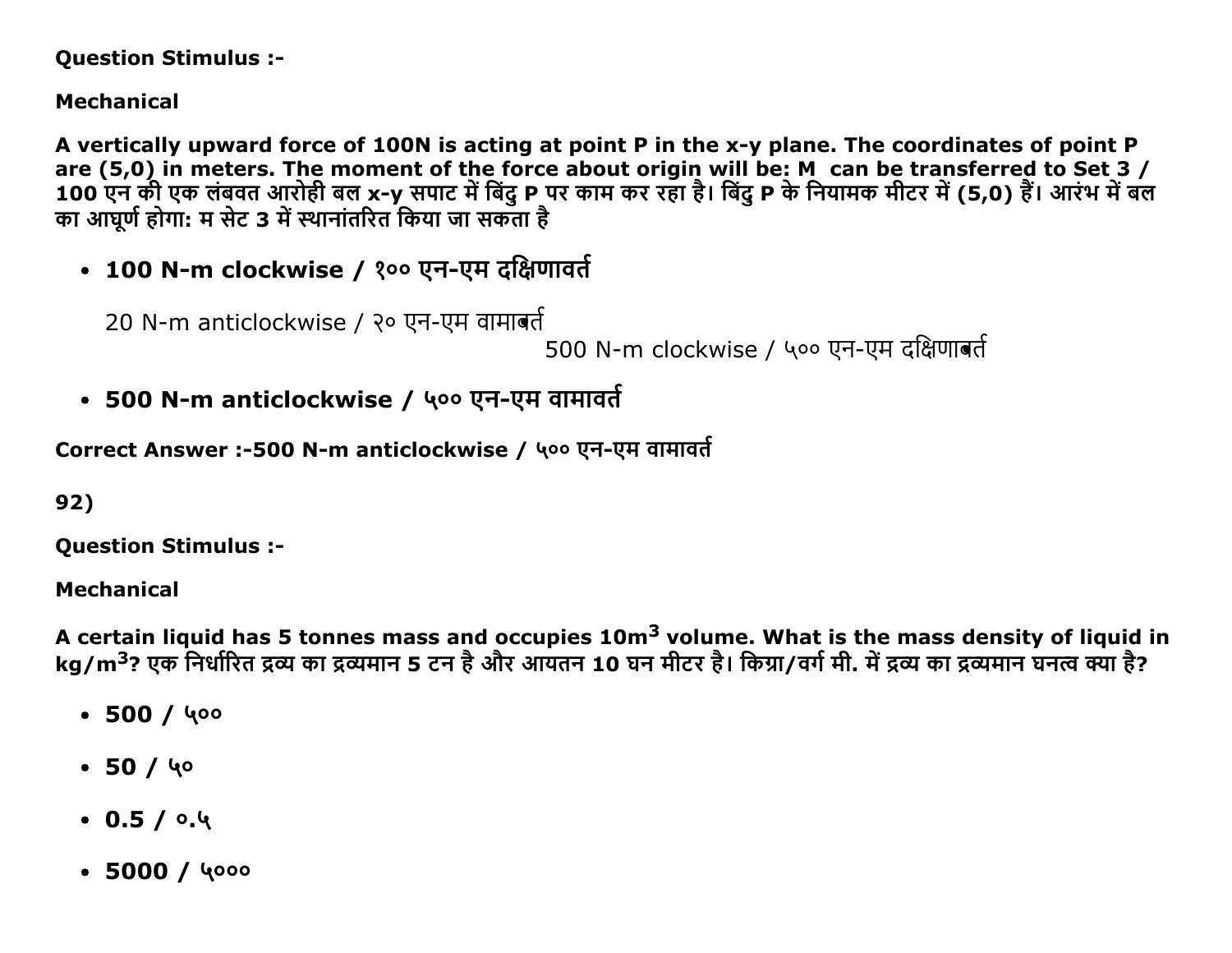Correct Answer :-500 / 400

93)

**Question Stimulus :-**

**Mechanical** 

Which one of the following flow measurement device is independent of density? / निम्न में से कौन सा प्रवाह मापन यंत्र घनत्व से मुक्त है?

- Electromagnetic flow meter / विदुयत चुंबकीय प्रवाह मीटर
- Orifice plate / ऑरिफिस प्लेट
- Turbine meter / टर्बाइन मीटर
- Venturi meter / वेंचुरी मीटर

Correct Answer :-Electromagnetic flow meter / विदुयत चुंबकीय प्रवाह मीटर

94)

**Ouestion Stimulus :-**

**Mechanical** 

When all the bonds in an organic compound are single, it is said to be:- / एक कार्बनिक यौगिक में जब सभी बंध एकल हों, तो उसे कहा जाता है:

- Saturated / संतुप्त
- Cross linked / अनुप्रस्थ संबद्ध
- Polymerized / बहुलकित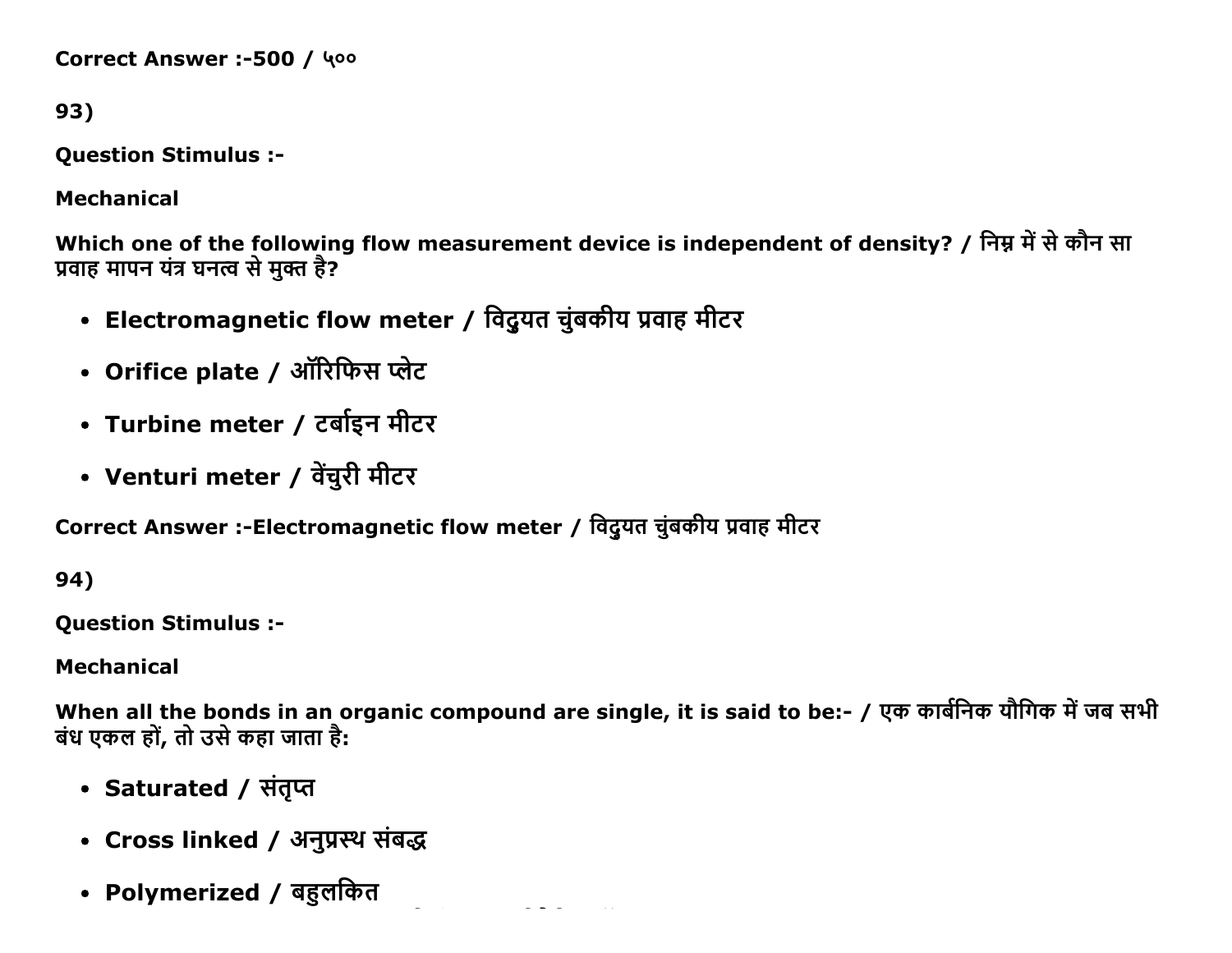• Covalent bonding / सहसंयोजी बंध (कोवैलेंट बॉन्ड)

Correct Answer :-Saturated / संतृप्त

95)

Question Stimulus :

CANCELLED

Mechanical

Which of the following is the correct definition of modulus of resilience of a material? / एक सामग्री के प्रत्यास्थता की मॉडलस की सही परिभाषा निम्न में से क्या है?

- Strain energy / विकृति ऊर्जा
- Strain energy per unit mass / प्रति इकाई भार पर विकृति ऊर्जा
- Strain energy per unit volume / प्रति इकाई आयतन पर विकृति ऊर्जा
- None of these / इनमें से कोई नहीं

Correct Answer :-Strain energy per unit volume / प्रति इकाई आयतन पर विकृति ऊर्जा

96)

Question Stimulus :

Mechanical

What is the method of joining two similar or dissimilar metals using a special fusible alloy? / एक विशेष संगलनीय मिश्रित धातु (एलॉय) का प्रयोग करके दो समान या असमान धातुओं को जोड़ने की विधि को क्या कहते हैं?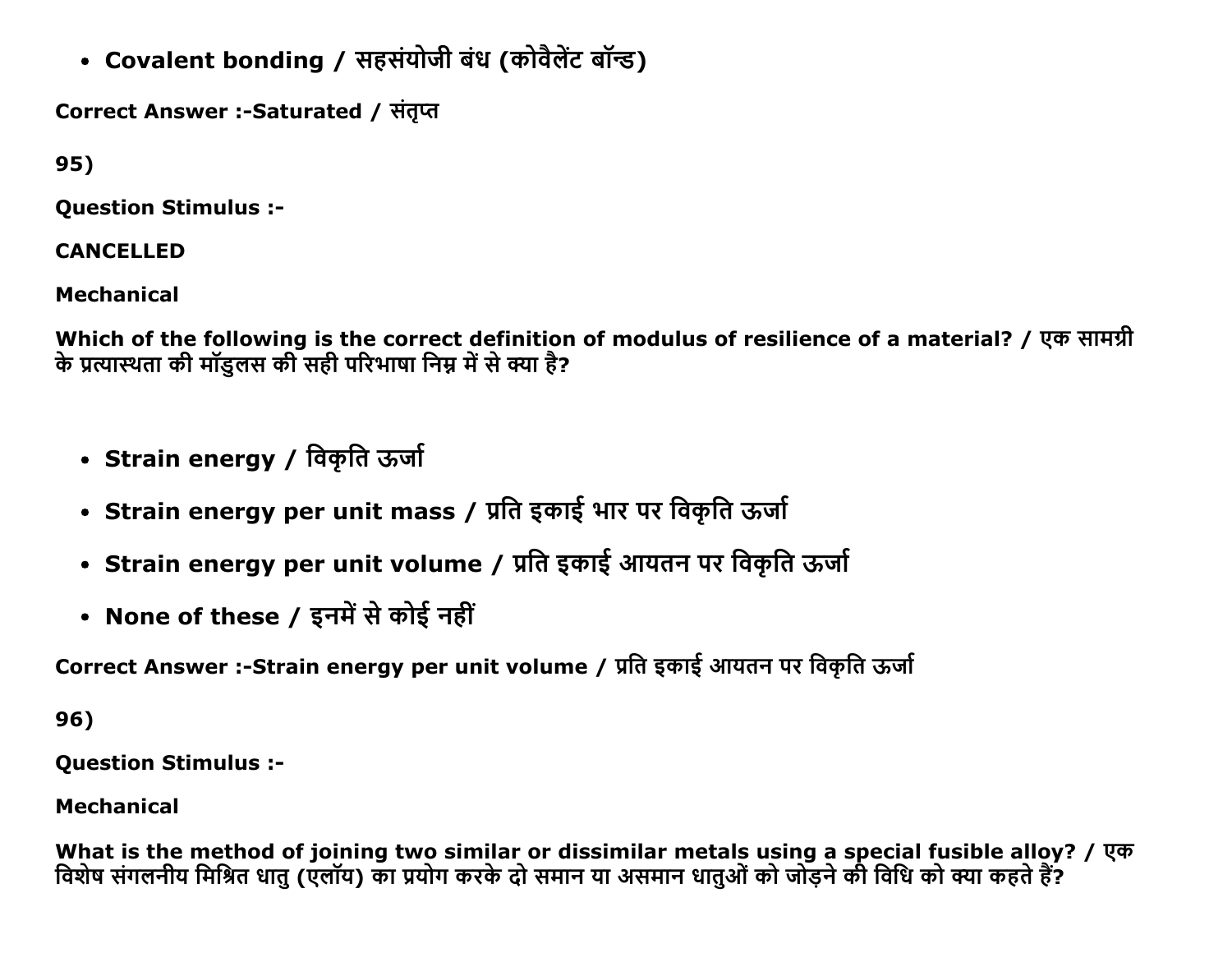- Brazing / उच्चताप टांका लगाना
- Soldering / टंकाई
- Arc welding / वैदुयतिक झलाई
- None of these / इनमें से कोई नहीं

Correct Answer :-Brazing / उच्चताप टांका लगाना

# 97)

Question Stimulus :

## Mechanical

In foundries, a square pan fitted with a wooden handle is called as: / ढलाई-घर में, लकड़ी के एक हत्थे से जुड़े एक वर्गाकार तवे को कहते हैं:

- Bellow / बेलो
- Slick / स्लिक
- Shovel / करछी
- Riddle / रिडल

Correct Answer :-Shovel / करछी

98)

Question Stimulus :

Mechanical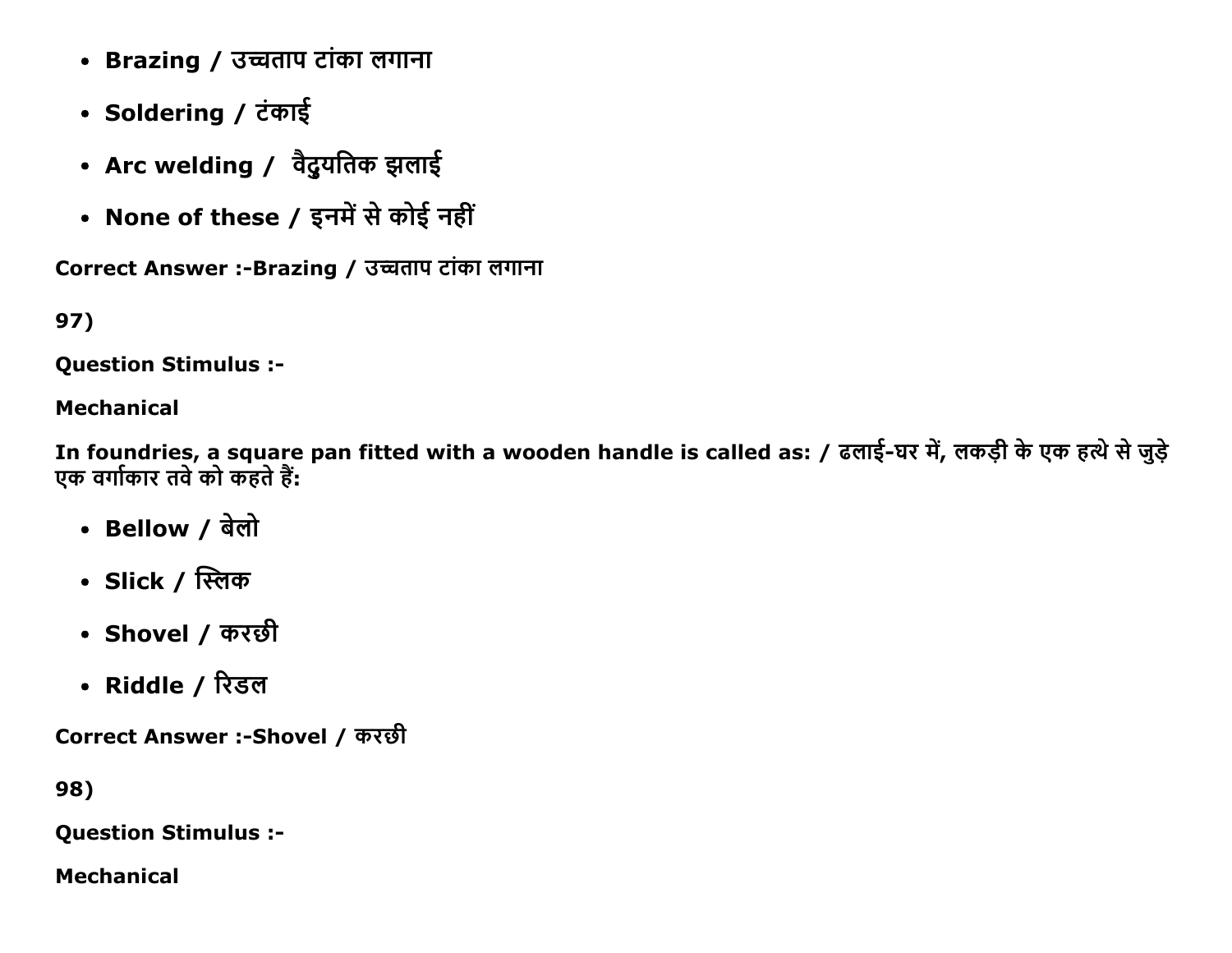Which of the following is an absorption type of dynamometer? / निम्न में से एक डायनामोमीटर का एक प्रकार का समावेश है?

- Prony brake / प्रॉनी ब्रेक
- Rope brake / रोप ब्रेक
- Epicyclic train / परिधि ट्रेन
- Both A and B / A और B दोनों

Correct Answer :- Both A and B / A और B दोनों

99)

**Ouestion Stimulus :-**

**CANCELLED** 

**Mechanical** 

Case hardening process is: / आवरण दृढ़ीकरण करने की प्रक्रिया है

- Carburizing / कार्बुराइजिंग
- Nitriding / नाइट्राइडिंग
- Cyaniding / साइनाइडिंग
- All of the above / उपरोक्त सभी

Correct Answer :-All of the above / उपरोक्त सभी